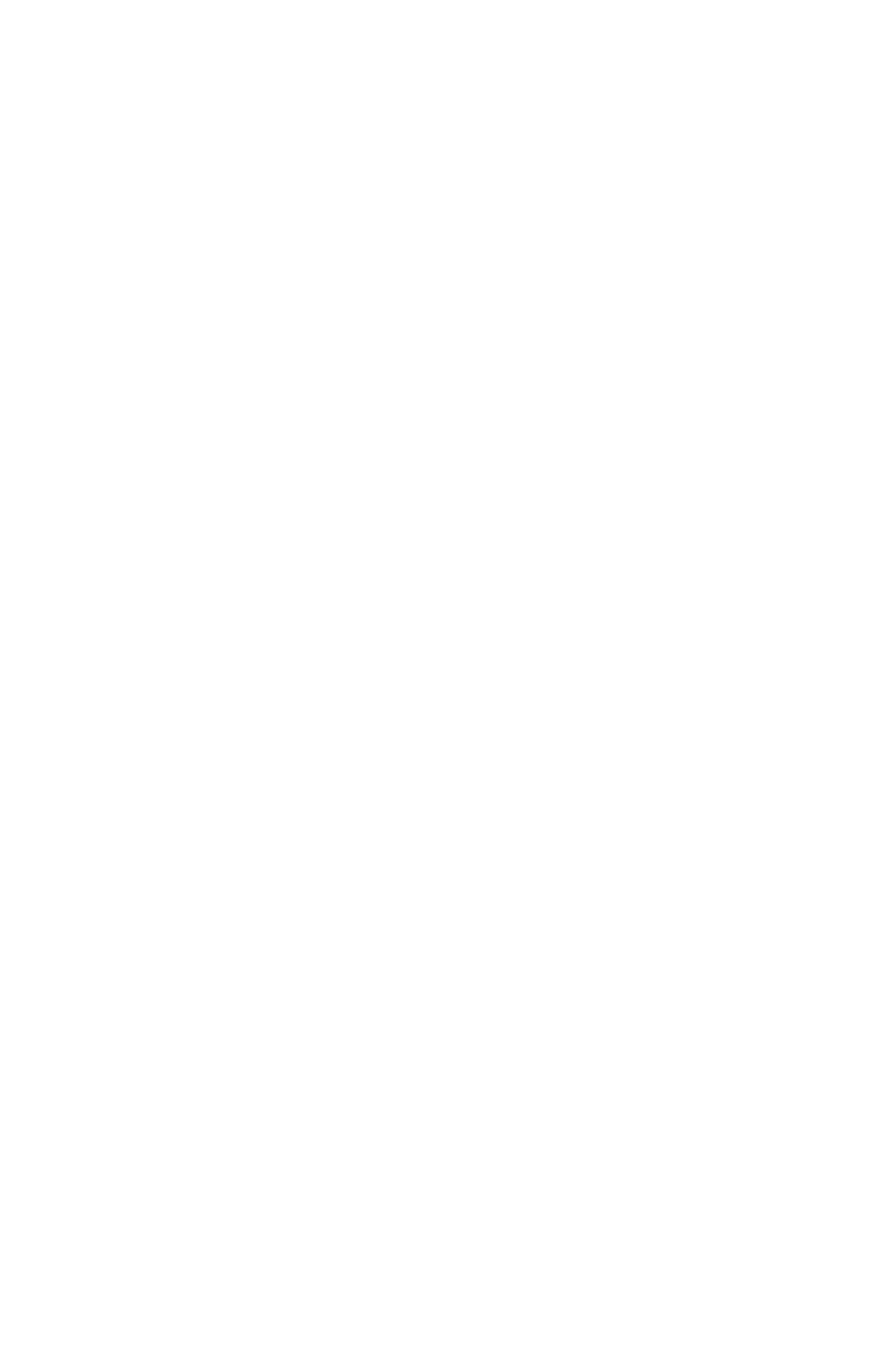# **TABLE OF CONTENTS**

| Article        | Subject                                               | Page           |
|----------------|-------------------------------------------------------|----------------|
|                |                                                       |                |
| 1              | <b>Recognition and Definitions</b>                    | 1              |
| $\overline{2}$ | Management Rights                                     | $\overline{2}$ |
| 3              | <b>No-Strike Guarantee</b>                            | $\overline{2}$ |
| 4              | Non-Discrimination                                    | 4              |
| 5              | <b>Union Security</b>                                 | 5              |
| 6              | Dues and Initiation Fee or Service Charge<br>Checkoff | 6              |
| $\overline{7}$ | <b>Bulletin Boards</b>                                | 9              |
| 8              | <b>Work Schedules</b>                                 | 9              |
| 9              | Overtime                                              | 13             |
| 10             | <b>Classifications and Wages</b>                      | 16             |
| 11             | Premiums                                              | 18             |
| 12             | Call Back Pay                                         | 20             |
| 13             | <b>Reporting Pay</b>                                  | 20             |
| 14             | Rates of Pay on Transfer                              | 21             |
| 15             | Seniority Definitions and Loss of Seniority           | 22             |
| 16             | <b>Seniority List</b>                                 | 25             |
| 17             | <b>Probationary Employees</b>                         | 26             |
| 18             | Layoff and Recall Procedures                          | 26             |
| 19             | Promotions, Transfers and Shift Preference            | 28             |
| 20             | Leader Pay                                            | 34             |
| 21             | Sickness or Injury Disability Income                  | 35             |
| 22             | Holidays                                              | 42             |
| 23             | Vacations                                             | 44             |
| 24             | <b>Funeral Leave Pay</b>                              | 47             |
| 25             | Jury and Witness Service                              | 48             |
| 26             | Paid Maternity and Parental Leaves                    | 49             |
| 27             | Leaves of Absence                                     | 49             |
| 28             | Group Life Insurance                                  | 65             |
| 29             | Health Insurance                                      | 66             |
| 30             | <b>Other Benefits</b>                                 | 70             |
| 31             | <b>Travel Accident Insurance</b>                      | 70             |
| 32             | <b>Expanded Long Term Disability Plan</b>             | 71             |
| 33             | <b>Retirement Plan</b>                                | 72             |
| 34             | Longevity Pay                                         | 73             |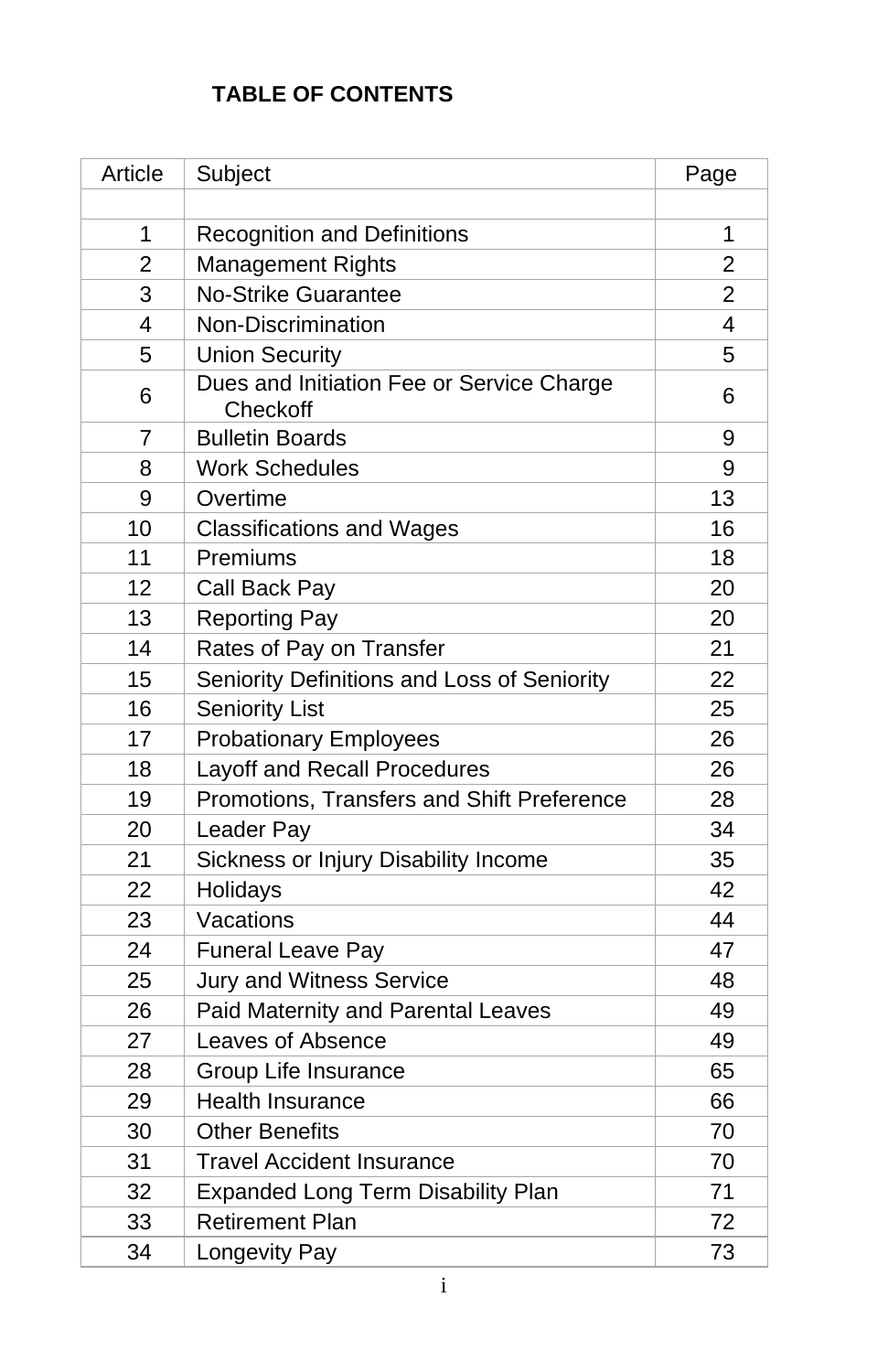| Article        | Subject                                                   | Page |
|----------------|-----------------------------------------------------------|------|
|                |                                                           |      |
| 35             | <b>Tuition Support Program</b>                            | 74   |
| 36             | <b>Discipline</b>                                         | 74   |
| 37             | <b>Grievance Procedure</b>                                | 76   |
| 38             | Arbitration                                               | 81   |
| 39             | Conferences                                               | 84   |
| 40             | Miscellaneous                                             | 84   |
| 41             | <b>General Provisions</b>                                 | 87   |
| 42             | <b>Continuing Education</b>                               | 88   |
| 43             | Waiver                                                    | 90   |
| 44             | Term of Agreement                                         | 91   |
|                |                                                           |      |
|                | Appendix A, Classifications and Pay Grades                | 92   |
|                | Appendix B, Wage Schedules                                | 95   |
|                |                                                           |      |
| #              | <b>Memorandums of Understanding</b>                       |      |
| 1              | Alternate Work Schedules                                  | 99   |
| 2              | <b>Preventative Medical/Dental Care</b><br>Procedures     | 101  |
| 3              | Overtime Record                                           | 102  |
| 6              | <b>Panel of Arbitrators</b>                               | 103  |
| $\overline{7}$ | Inclement Weather - Flint                                 | 103  |
| 8              | <b>Operational Work</b>                                   | 103  |
| 9              | Apprenticeship Program                                    | 104  |
| 10             | Incentive Program                                         | 104  |
| 13             | <b>IUOE Retiree Temporary Employment Pay</b><br>Rate      | 104  |
| 14             | Supplemental Wage Adjustments                             | 105  |
| 16             | <b>Classification Review</b>                              | 105  |
| 17             | Inactive Language                                         | 106  |
| 18             | Drug Testing and Background Checks                        | 110  |
| 19             | <b>Infection Control</b>                                  | 111  |
| 20             | <b>Annual Evaluations</b>                                 | 111  |
| 21             | Disclosure of Felony Charges and/or Felony<br>Convictions | 112  |
| 22             | <b>Biannual Meetings</b>                                  | 112  |
| 23             | <b>Annual Military Duty</b>                               | 112  |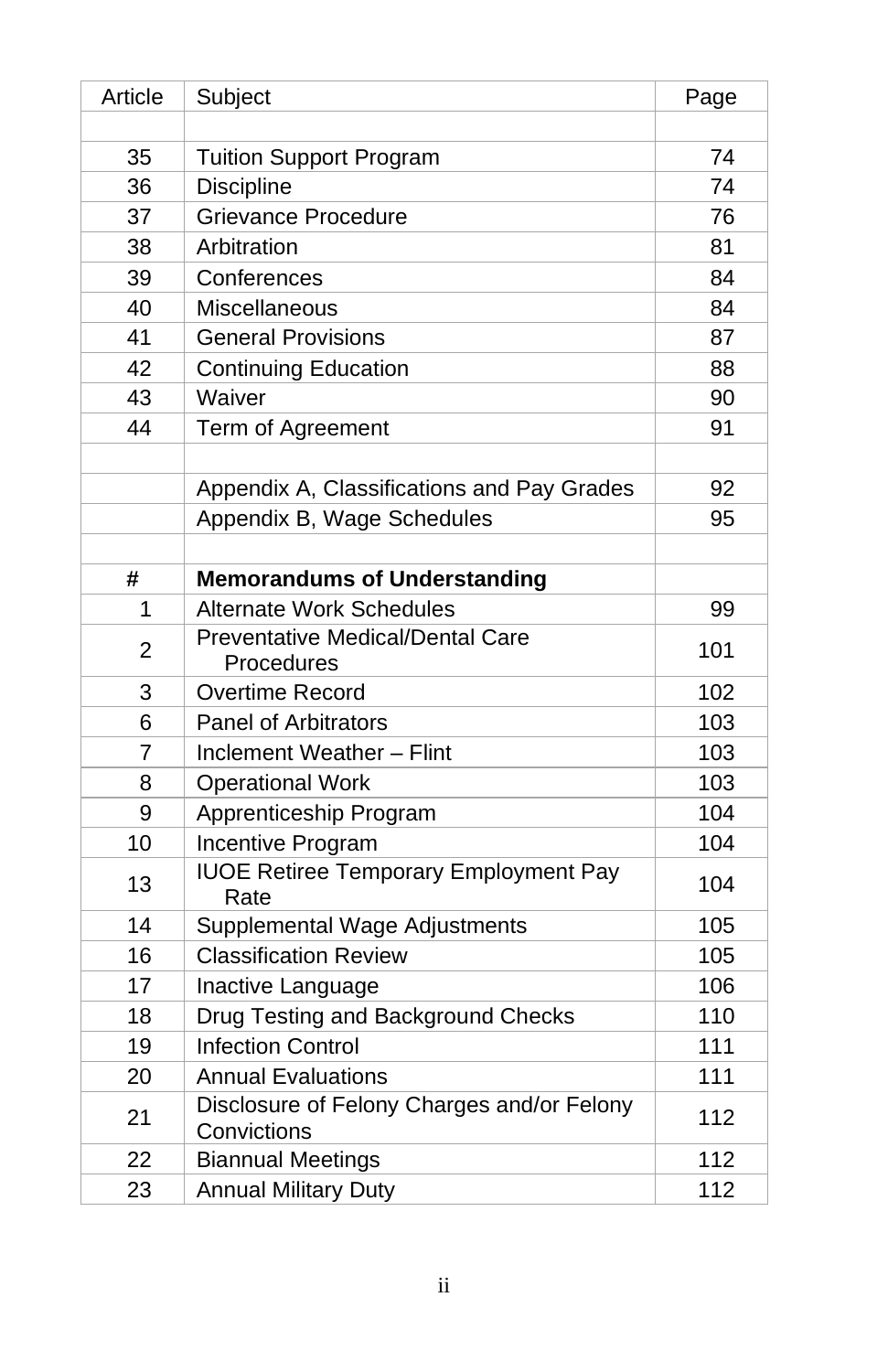The University and Union strive to support a positive and inclusive work environment. We agree to foster and maintain a relationship built on respect and desire to resolve issues in a way that is collaborative, proactive, and solutions based. We acknowledge that better outcomes occur when we take time to understand each other's interests.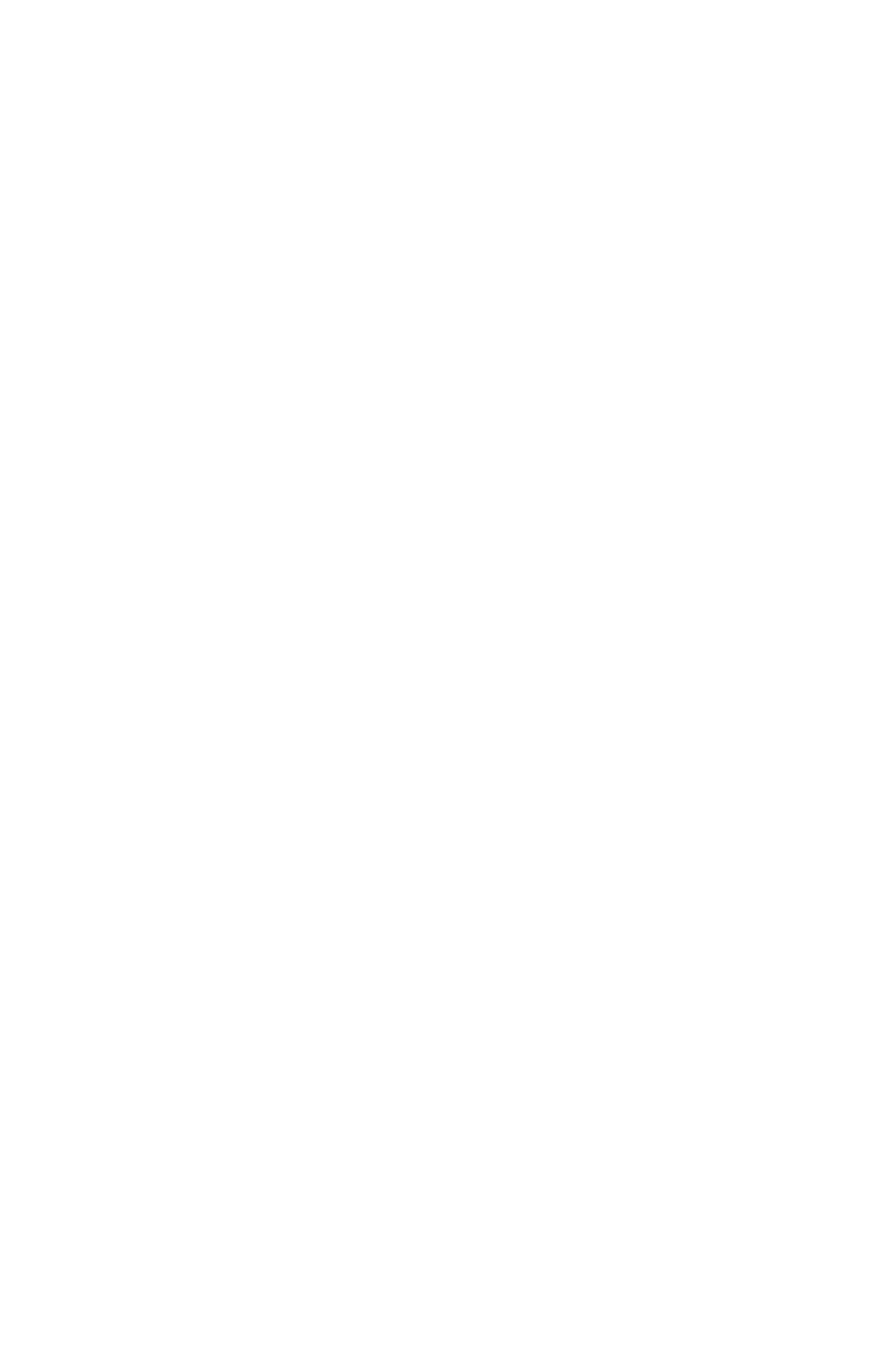1 The Regents of the University of Michigan, (hereinafter called the "University" or the "Employer") and Local 324, International Union of Operating Engineers, AFL-CIO, (hereinafter called the "Union"), enter into the following Agreement, this 28th day of November 2021, which amends the collective bargaining Agreement executed on November 19, 2017, and which collective bargaining Agreement, as amended and fully bargained, settles, and contains all matters with respect to wages, benefits, hours and other terms and conditions of employment for the term of the Agreement.

## **ARTICLE 1**

### **RECOGNITION AND DEFINITIONS**

#### **SECTION A. DESCRIPTION OF UNIT**

2 Pursuant to and in conformity with the certification issued by The Michigan Labor Mediation Board on November l3, 1967, in Case No. R65H-28 and R91G-171 the University recognizes the Union as the exclusive representative of all employees in the classifications listed in Appendix A which is a part of this Agreement, for the purposes of collective bargaining in respect to wages, hours and other conditions of employment.

### **SECTION B. DEFINITIONS**

- 3 The term "employee" and "employees" as used in this Agreement (except where the Agreement clearly indicates otherwise) shall mean only an employee or employees within the bargaining unit described in section A.
- 4 The term "full-time employee" shall mean an employee whose normal schedule of work is forty (40) hours per calendar week.
- 5 The term "part-time employee" shall mean an employee whose normal schedule of work is less than forty (40) hours per calendar week.
- Note: There is no paragraph 6.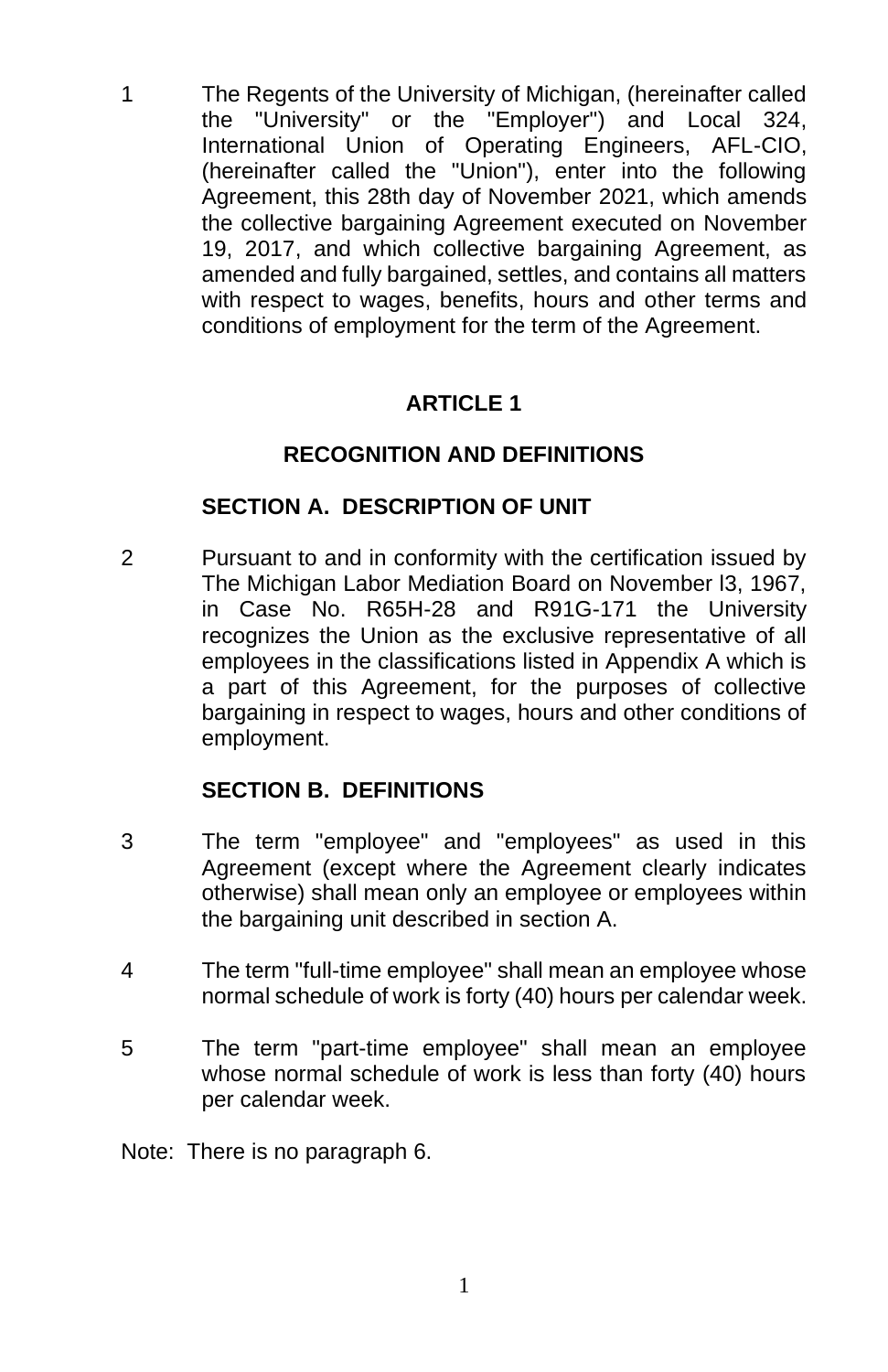#### **ARTICLE 2**

#### **MANAGEMENT RIGHTS**

7 The University retains, solely and exclusively, all its inherent rights, functions, duties and responsibilities as a constitutionally established corporation and as a public employer with the unqualified and unrestricted right to determine and make decisions on all terms and conditions of employment and the manner in which the operations of the University will be conducted except where those rights may be clearly, expressly, and specifically limited in this Agreement. It is expressly recognized, merely by way of illustration and not by way of limitation, that such rights, functions, duties and responsibilities which are solely and exclusively the responsibility of the University, except where clearly, expressly and specifically limited in this Agreement, include, but are not limited to, (1) full and exclusive control of the management of the University, the supervision of all operations, the methods, processes, means and personnel by which any and all work will be performed, the control of property and the composition, assignment, direction and determination of the size and type of its working forces; (2) the right to determine the work to be done and the standards to be met by employees covered by this Agreement; (3) the right to change or introduce new operations, methods, processes, means or facilities, and the right to determine whether and to what extent work shall be performed by employees; (4) the right to hire, establish and change work schedules, set hours of work, establish, eliminate or change classifications, assign, transfer, promote, demote, release and lay off employees; (5) the right to determine the qualifications of employees, and to suspend, discipline and discharge employees for cause and otherwise to maintain an orderly, effective and efficient operation.

#### **ARTICLE 3**

#### **NO-STRIKE GUARANTEE**

8 Under no circumstances shall the Union, its officials, its employees, its affiliates, or its members, directly or indirectly cause, instigate, permit, support, encourage or condone, nor shall any employee or employees, directly or indirectly, take part in any action against or any interference with the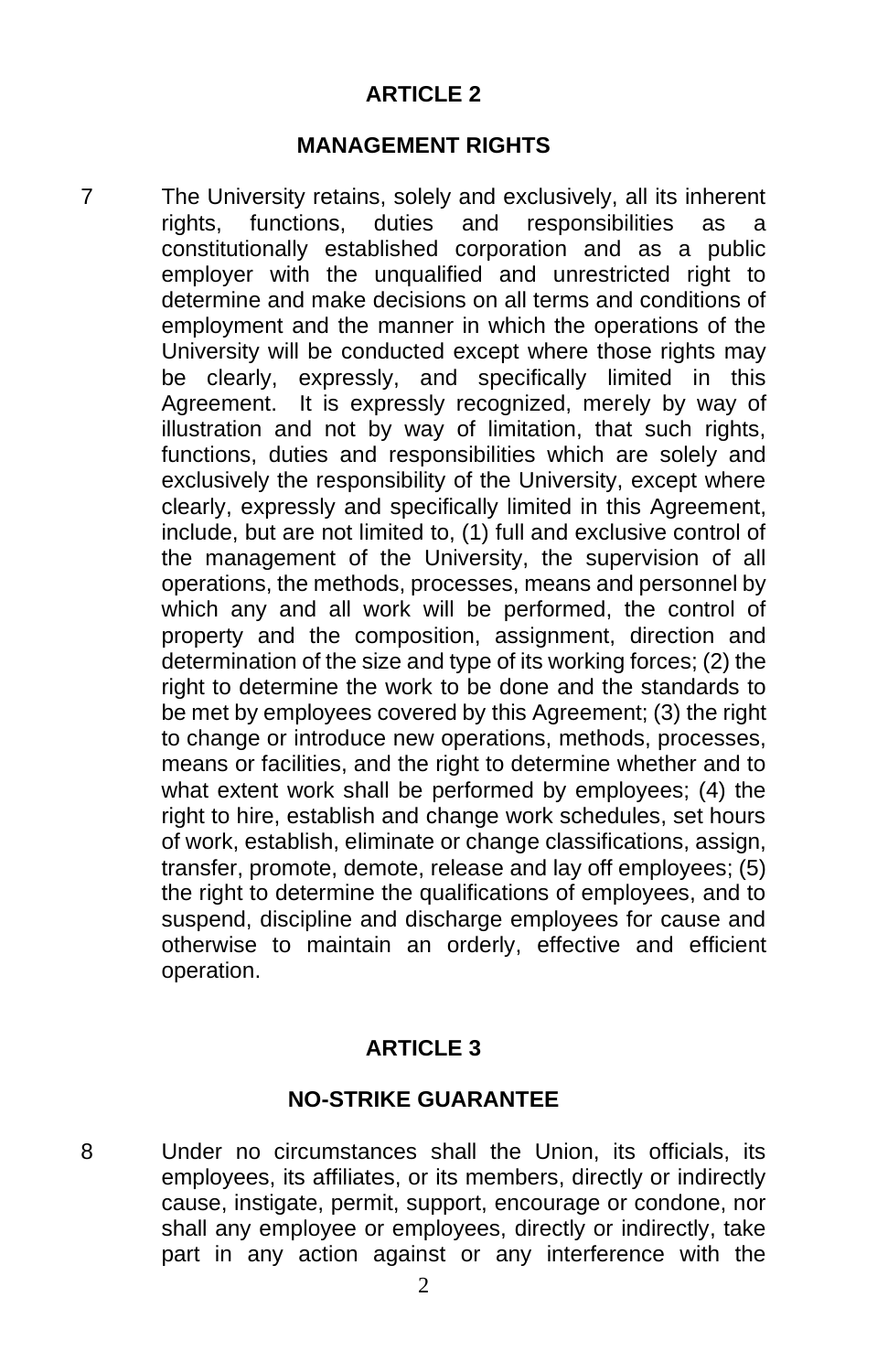operations of the University such as a strike, work stoppage, sit-down, stay-in, slow-down, curtailment of work, restriction of production, or any picketing, patrolling or demonstrations at any location whatsoever during the term of this Agreement and as a continuing obligation. Nothing in this paragraph shall be construed to limit individual participation in picketing, patrolling or demonstrations that are completely and totally unrelated to the employment relationship, provided, however, that such activity does not interfere with the operation of the University.

- 9 In the event of any such action or interference, and on notice from the University, the Union without any delay shall take whatever affirmative action is necessary to prevent and bring about the termination of such action or interference. Such affirmative action shall include the immediate disavowal and refusal to recognize any such action or interference and the Union immediately shall instruct any and all employees to cease their misconduct and inform them that their misconduct is a violation of the Agreement subjecting them to disciplinary action, including discharge.
- 10 In addition the Union shall within 24 hours of any such action or interference, deliver the following notice to the University:

"To all employees of the University represented by Local 324, International Union of Operating Engineers: You are advised that the action against and interference with the operations of the University of Michigan which took place (date) is unauthorized by the Union and in violation of the collective bargaining Agreement. You are directed to cease this action and interference immediately."

An authorized official of the Union shall sign the notice.

- 11 In the event that any employee or employees shall refuse to cease such action or interference, the University agrees that it will not file or prosecute any action for damages arising out of such action or interference against the Union, its officials or representatives, if the Union, its officials and representatives perform their obligations as set forth in this Article.
- 12 Nothing herein shall preclude the University from seeking legal or other redress of any individual who has caused damage to or loss of University property or from taking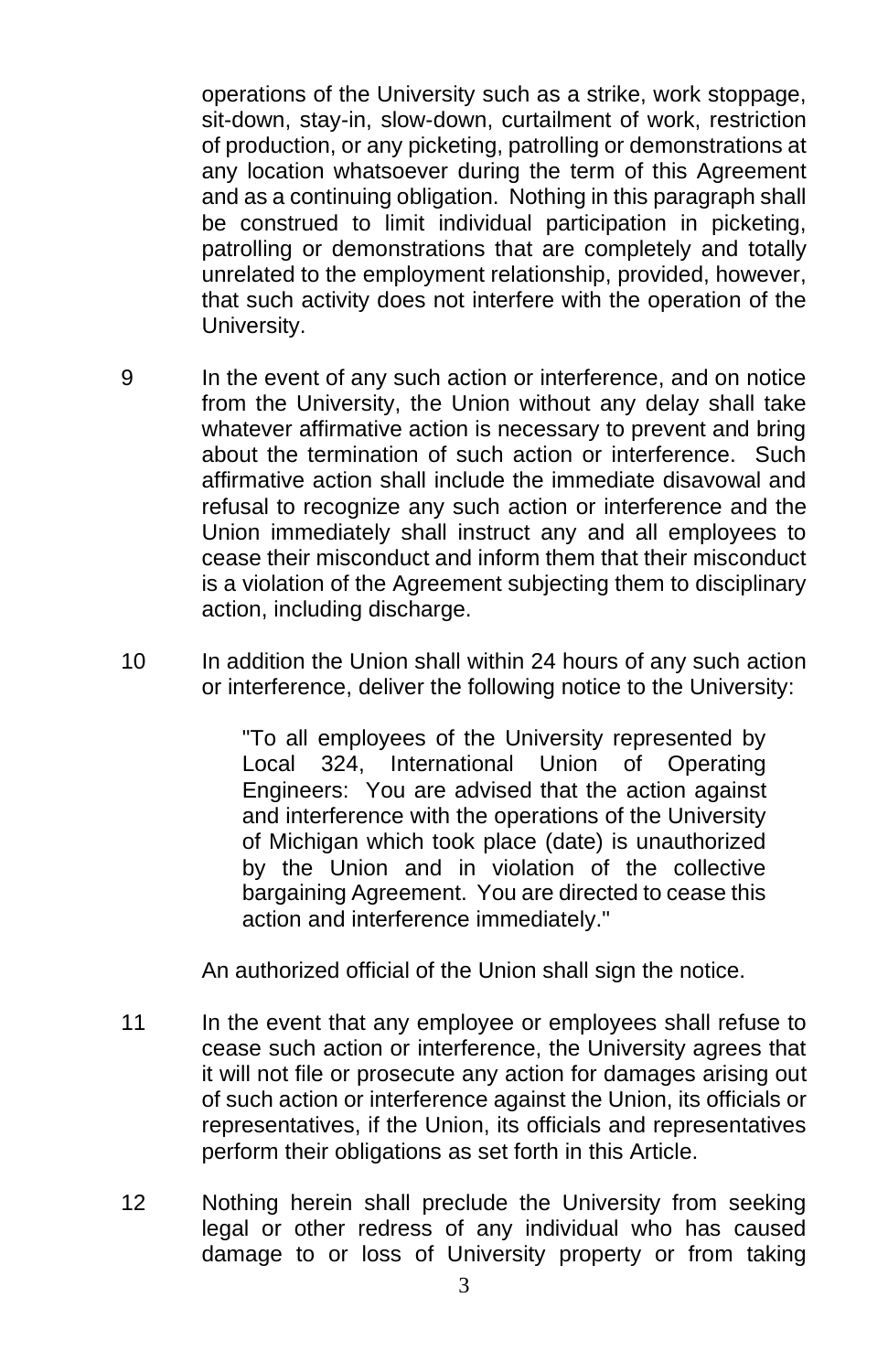disciplinary action, including discharge, against any employee. Any such disciplinary action taken shall not be reviewable through the grievance and arbitration procedures, except for the fact question of whether the employee took part in any action or interference.

13 In the event of any such action or interference, the University may suspend all benefits under this Agreement with respect to any employee taking part in the action or interference.

## **ARTICLE 4**

### **NON-DISCRIMINATION**

#### **SECTION A. NON-MEMBERSHIP IN UNION**

14 Neither the Union, its officials, nor its members shall discriminate against, intimidate, coerce, or restrain any University employee with respect to or because of their nonmembership in the Union.

#### **SECTION B. MEMBERSHIP OR LAWFUL UNION ACTIVITY**

15 The University shall not discriminate against, restrain, or coerce any employee with respect to or because of their membership or lawful Union activity.

#### **SECTION C. NON-DISCRIMINATION STATEMENT**

- 16 The University and the Union agree that there will be no discrimination in the application of this Agreement on the basis of an employee's race, color, national origin, marital status, age, sex (except where age or sex is a bona-fide occupational qualification), sexual orientation, gender identity, gender expression, disability, religion, height, weight, or veteran status.
- 17 Nothing in this section shall be construed to prevent an employee alleging discrimination from exercising constitutional or statutory rights which may be available.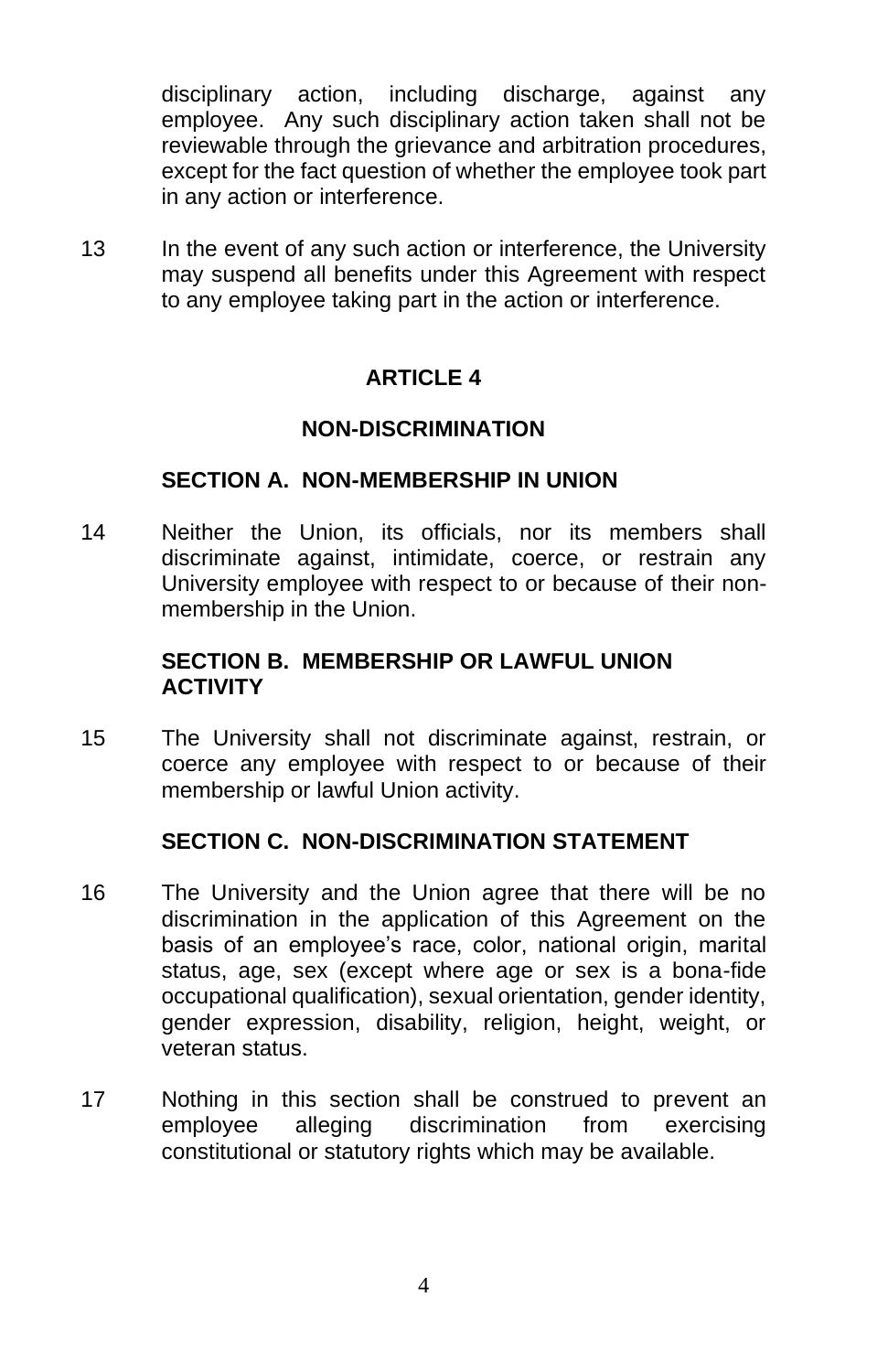### **SECTION D. HAIR LENGTH OR MANNER OF DRESS**

18 The University shall not discriminate against any employee because of the length of their hair or their manner of dress. Nothing in this section shall be construed to prevent the University from establishing and uniformly administering reasonable dress requirements and safety standards involving both hair and dress, provided however, that dress requirements will be applicable only after they have been posted.

### **ARTICLE 5**

#### **UNION SECURITY**

#### **SECTION A. UNION DUES OR SERVICE CHARGE**

19 During the life of this Agreement and to the extent the laws of the State of Michigan permit, every employee, beginning with the month following (1) thirty [30] calendar days after the execution date of this Agreement, or (2) thirty [30] calendar days after employment in the bargaining unit, whichever date is the later, and monthly thereafter, may tender to the Union, either periodic and uniformly established Union dues, or in the alternative, a service charge in an amount equivalent to periodic and uniformly established Union dues.

#### **SECTION B. INDEMNIFICATION**

20 The Union shall indemnify and save the University harmless from any and all claims, demands, suits, or any other action arising from this Article.

#### **SECTION C. SAVINGS CLAUSE**

21 In the event that the provisions of Public Employment Relations Act prohibiting the mandatory payment of union dues or a service fee are repealed and the agency shop language in MOU 17 is completely enforceable, the language in MOU 17 will be enforced. In the event of a partial repeal or modification of MCL 423.210 that does not result in the full enforceability of the language in MOU 17, the parties agree to negotiate over any changes to the Union security provisions of this Agreement.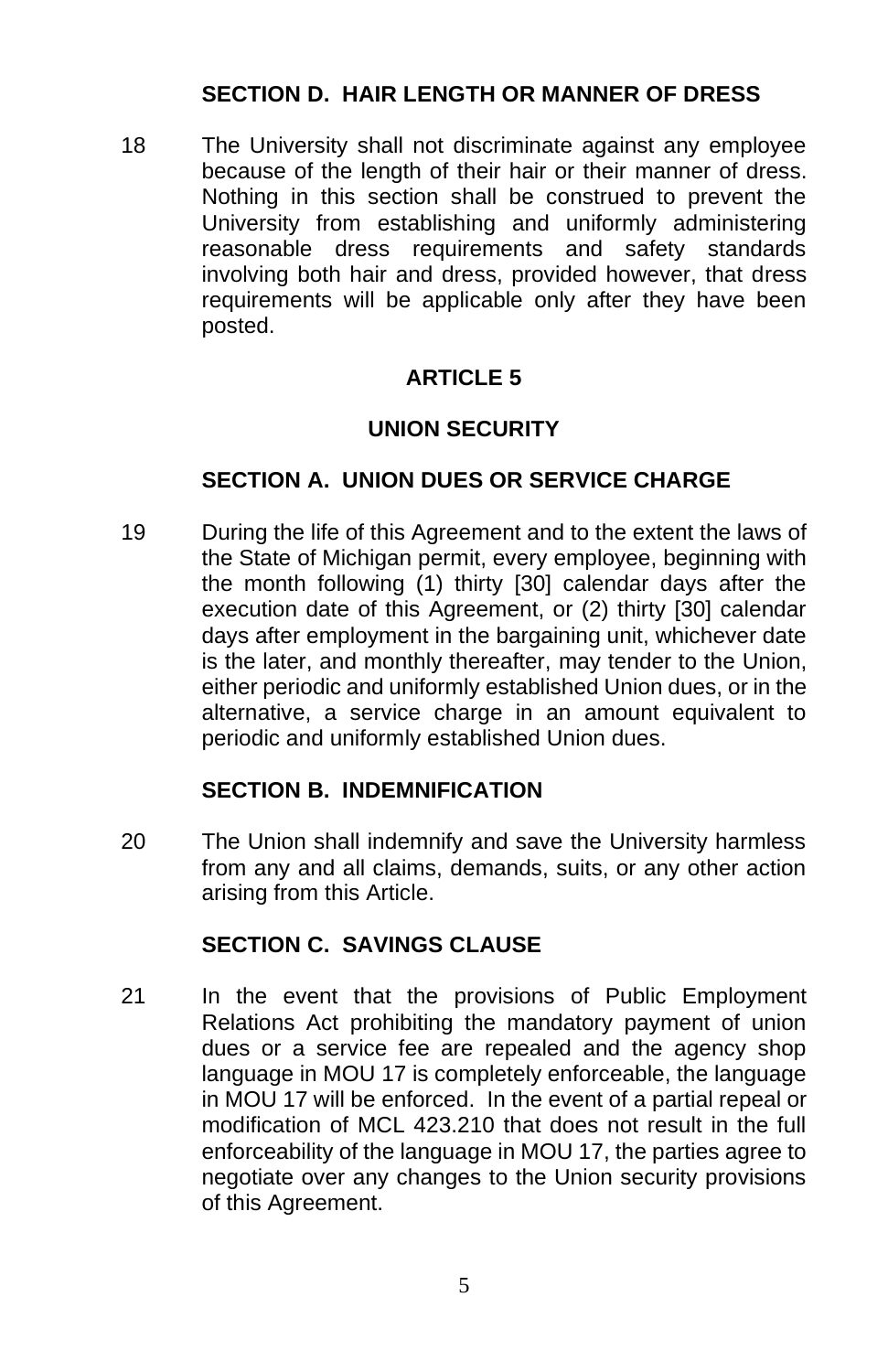#### **ARTICLE 6**

#### **DUES, AND INITIATION FEE OR SERVICE CHARGE CHECKOFF**

22 During the life of this Agreement and to the extent the laws of the State of Michigan permit and as provided in this Article, the University will deduct one month's current and periodic Union dues and the initiation fee, if any, or service charge based upon a uniform dues schedule from the pay of each employee who voluntarily executes and delivers to the University the following authorization form.

#### **VOLUNTARY AUTHORIZATION FOR DEDUCTION OF UNION DUES AND INITIATION FEE OR SERVICE CHARGE**

| Name    | <b>UMID</b> |  |
|---------|-------------|--|
| (print) |             |  |

Department

I authorize the University to deduct from wages earned or to be earned by me monthly Union dues \_\_\_\_\_\_ and initiation fee\_\_\_\_\_ or service charge \_\_\_\_\_\_\_\_ (check applicable authorizations) as certified to the University by the Financial Officer of the Union, and to remit the same to the Union at such time and such manner as may be agreed upon between the University and the Union.

This authorization and direction shall be effective until revoked in writing by me on a form provided by the University, or until the termination of the collective Agreement between the University and the Union which is in force at the time of delivery of this authorization, whichever occurs sooner; and I agree and direct that this authorization and direction shall be automatically renewed for the period of each succeeding applicable collective Agreement between the University and the Union until revoked in writing by me on a form provided by the University or until the

termination of each applicable collective Agreement between the University and the Union whichever occurs sooner.

This authorization and direction will remain in effect in the event that I am laid off, placed on an unpaid leave of absence,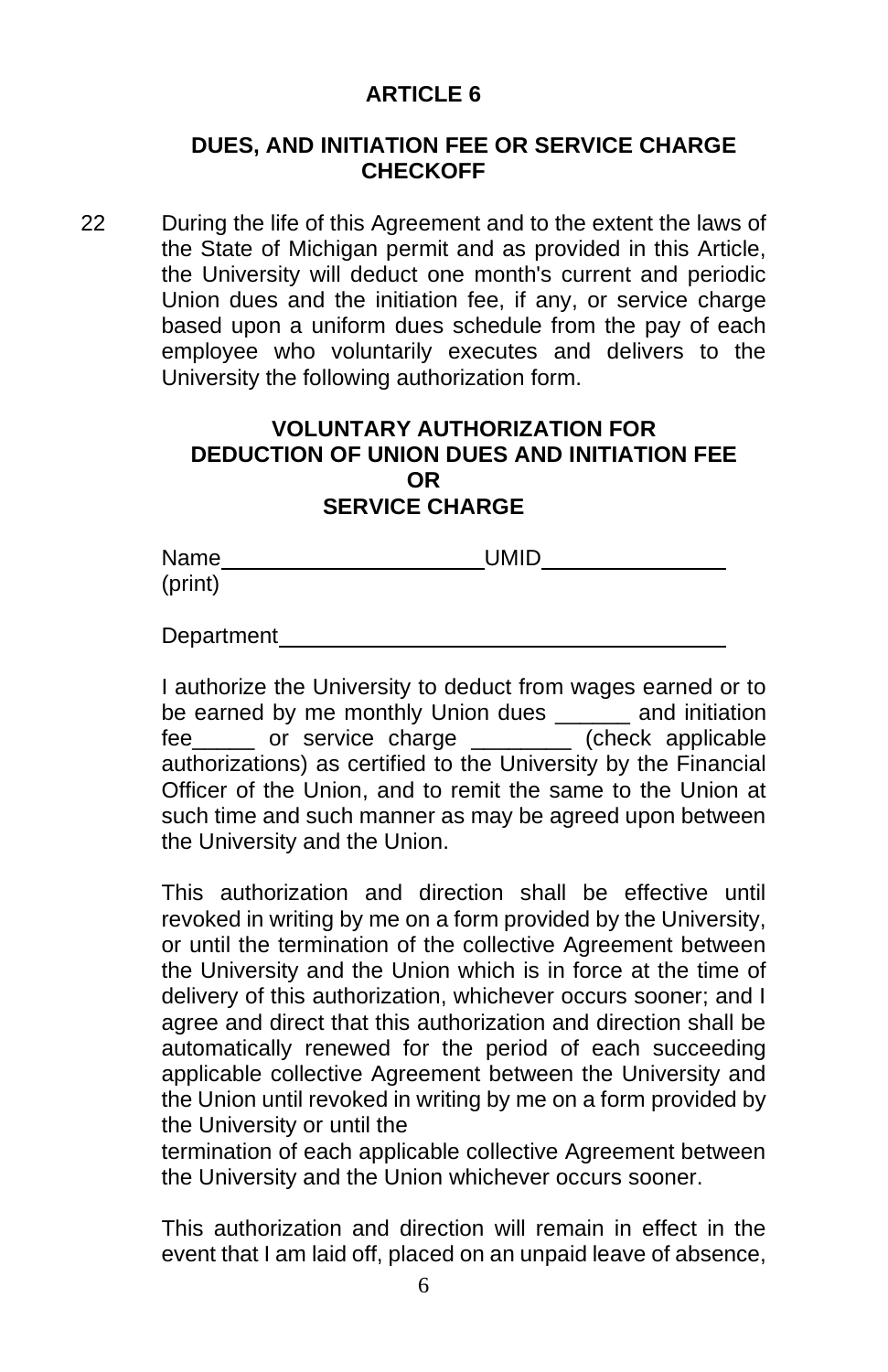or temporarily separated from employment, and deductions will resume upon my return to active employment. This authorization and direction shall be automatically revoked upon the termination of my employment with the University.

> \_\_\_\_\_\_\_\_\_\_\_\_\_\_\_\_\_\_\_\_\_\_\_\_\_ (Signature of employee)

\_\_\_\_\_\_\_\_\_\_\_\_\_\_\_\_\_\_\_\_\_\_\_\_\_\_ (Address of employee)

\_\_\_\_\_\_\_\_\_\_\_\_\_\_\_\_\_\_\_\_\_\_\_\_\_\_ (Date of signing)

\_\_\_\_\_\_\_\_\_\_\_\_\_\_\_\_\_\_\_\_\_\_\_\_\_\_ (Date of delivery to University)

23 The following certification form shall be used by the Union when certifying membership dues, initiation fee or service charge:

## **CERTIFICATION OF FINANCIAL OFFICER OF UNION**

|                                                        | the |  |
|--------------------------------------------------------|-----|--|
| (print)                                                |     |  |
| membership dues are \$____________per____________, the |     |  |
|                                                        |     |  |
|                                                        |     |  |
|                                                        |     |  |
|                                                        |     |  |
| Signature Signature Signature Communications           |     |  |
| Financial Secretary - Union                            |     |  |

Financial Secretary - Union

Date of delivery to the University

24 Payroll deductions shall be made only from the pay due employees on the last pay day of each calendar month; except that the initiation fee, if any, shall be deducted from six (6) consecutive pay checks, provided, however, the initial deduction for any employee shall not begin unless both (1) a properly executed "Voluntary Authorization for Deduction of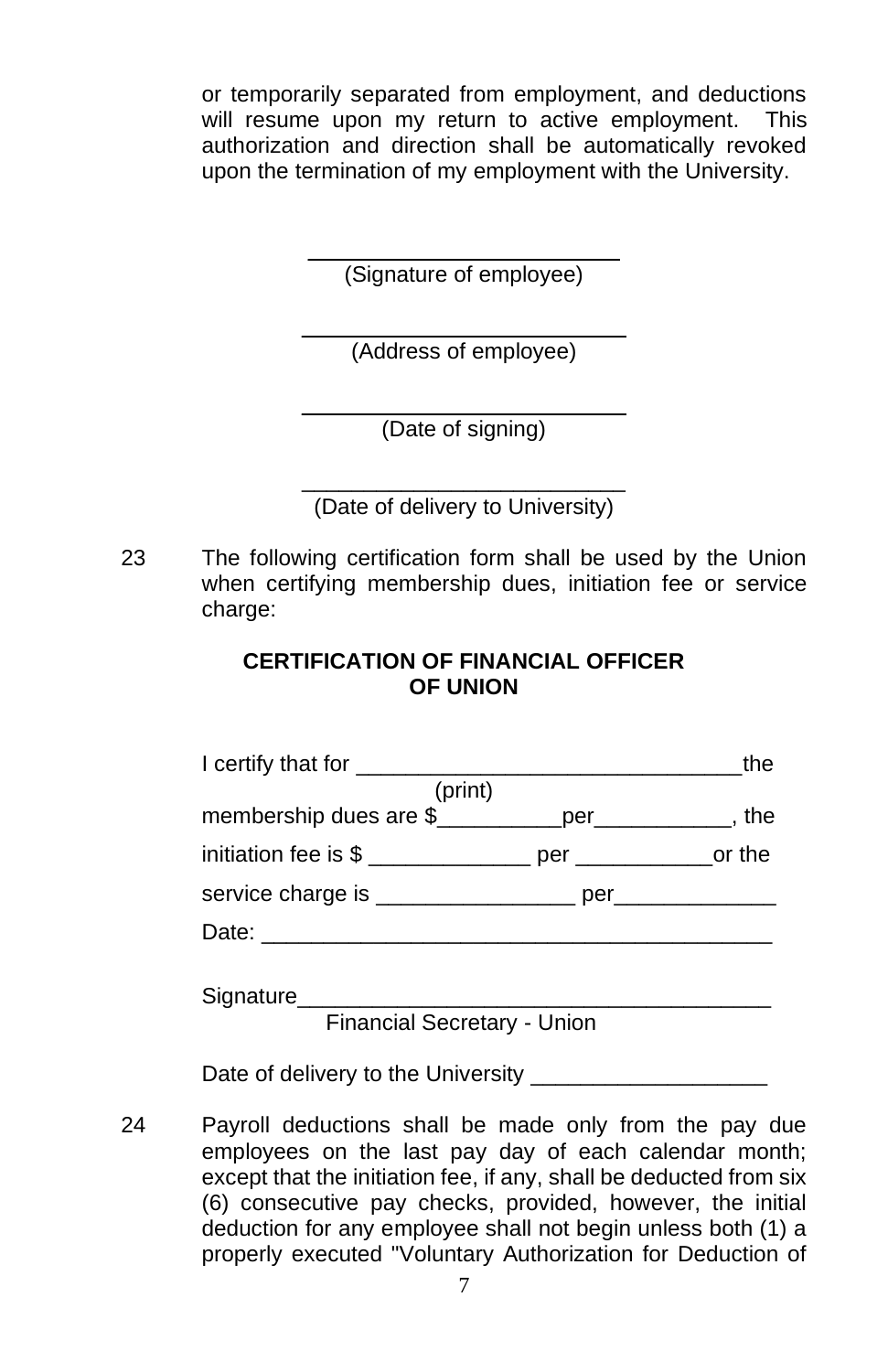Union Dues and Initiation Fee or Service Charge" form and (2) the amount of the monthly membership dues, initiation fee or service charge certified by the Financial Secretary of the Union has been delivered to the University at a place designated by the University at least thirty (30) calendar days prior to the last pay day of the calendar month. Changes in the amount of the monthly membership dues, initiation fee or service charge also must be delivered to the University at a place designated by the University, at least thirty (30) calendar days prior to the last pay day of the calendar month before the change will become effective.

- 25 An employee may revoke their "Voluntary Authorization for Deduction of Union Dues and Initiation Fee or Service Charge" form at any time by written notification to the University on a form provided by the University. Payroll Deductions shall terminate when a revocation has been delivered to the University at least thirty (30) calendar days prior to the last pay day of the calendar month.
- 26 All sums deducted by the University shall be remitted to the Financial Secretary of the Union at an address given to the University by the Union, once each month by the fifteenth (15) calendar day of the month following the month in which the deductions were made, together with a list of names and the amount deducted for each employee for whom a deduction was made. The University will also notify the Union of the name of each employee who revokes their "Voluntary Authorization for Deduction of Union Dues and Initiation Fee or Service Charge" form.
- 27 The University shall not be liable to the Union by reason of the requirements of this Article for the remittance of payment of any sum other than that constituting actual deductions made from the pay earned by the employee. In addition, the Union shall indemnify and save the University harmless from any liability resulting from any and all claims, demands, suits or any other action arising from compliance with this Article, or in reliance on any list, notice, certification or authorization furnished under this Article.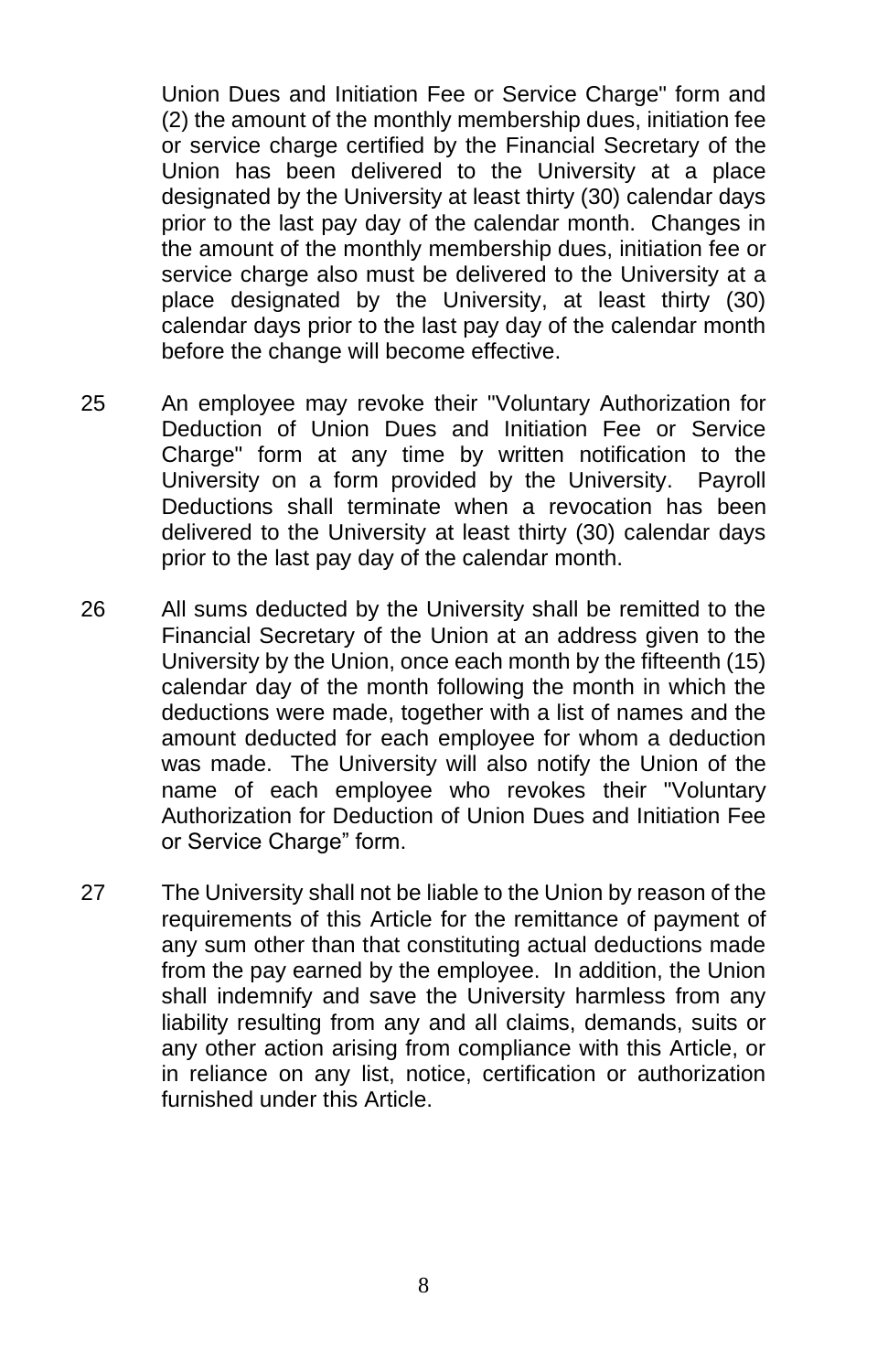## **ARTICLE 7**

#### **BULLETIN BOARDS**

- 28 The University will permit the Union to use space on existing University bulletin boards designated for such purpose in areas where the Union has employees it represents for the purpose of posting Union notices. Where a glass enclosed, lockable board is provided, the chief steward/stewards will be given a key. Such notices may be posted by the chief steward/stewards in the area they represent and shall be restricted to the following types:
	- 1. Recreational and social affairs of the Union;
	- 2. Union meetings;
	- 3. Union elections, appointments;
	- 4. Results of Union elections;
	- 5. Other material approved by the Associate Vice President for Human Resources, or a designated representative.
- 29 In the event a dispute arises concerning the appropriateness of material posted, the chief steward/stewards will be advised by the University, and the notices will be removed from the bulletin boards until the dispute is resolved.

#### **ARTICLE 8**

#### **WORK SCHEDULES**

#### **SECTION A. NORMAL/ALTERNATE SCHEDULES**

30 A normal schedule of work for a full-time employee shall be eight (8) hours per day and forty (40) hours per week, excluding non-paid lunch periods, with two consecutive days off. This normal schedule definition also applies to employees assigned to operational relief. It is understood that employees assigned to operational relief may not always receive two consecutive days off. This section shall not be construed as and is not a guarantee of any hours of work per day or per week.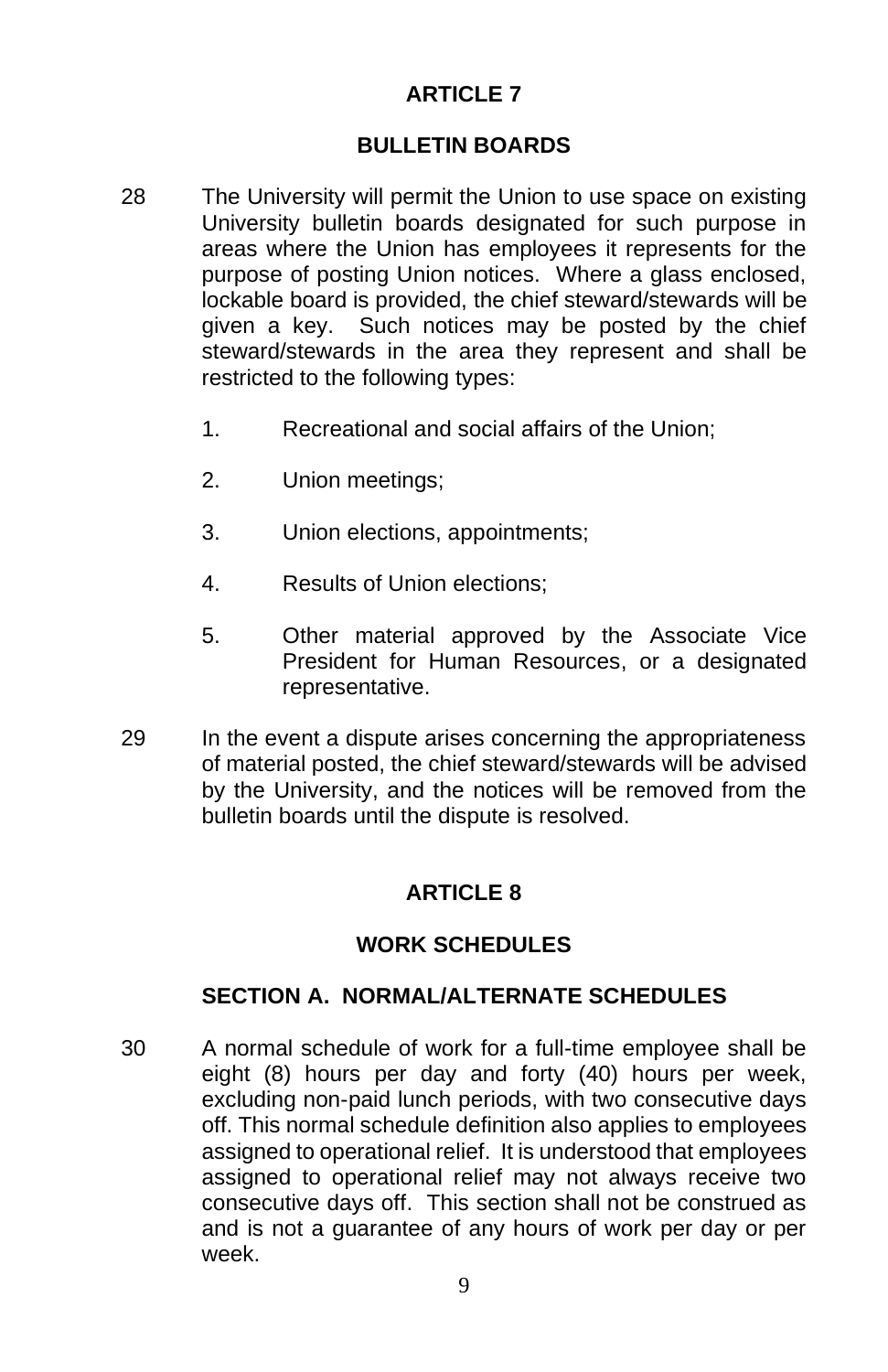31 Whenever mutually agreed, an alternate schedule of work may consist of shifts exceeding 8 hours per day.

## **(Also see Memorandum of Understanding–1)**

## **SECTION B. ASSIGNING SCHEDULES**

- 32 Assigning schedules of work to employees, other than those assigned as operational relief, shall be consistent with the following requirements:
	- 1. Such employee will be assigned schedules of work on a weekly basis.
	- 2. Changes in starting times of one-half hour or less shall not be considered a change in an assigned schedule of work for an employee on maintenance, provided all of the employees assigned as operational relief have been assigned to operational work.
	- 3. Such employees will be given notice of their schedules of work at least by the Friday before the Sunday preceding the Sunday on which the weekly schedule of work begins.
	- 4. While the University does not intend to make changes in an assigned weekly schedule of work, the following may be cause for changing an employee's weekly schedule of work:
		- A. Temporary work situations caused by abnormal and unforeseen events other than employee absences, and
		- B. Employees absences which reasonably can be expected to exceed one work day, and
		- C. An employee absence resulting from application of Section G. of Article 21.

When an employee's weekly schedule of work is changed for an employee absence which did not exceed one work day and it was not reasonable to expect the absence to exceed one work day, the employee whose schedule was changed shall receive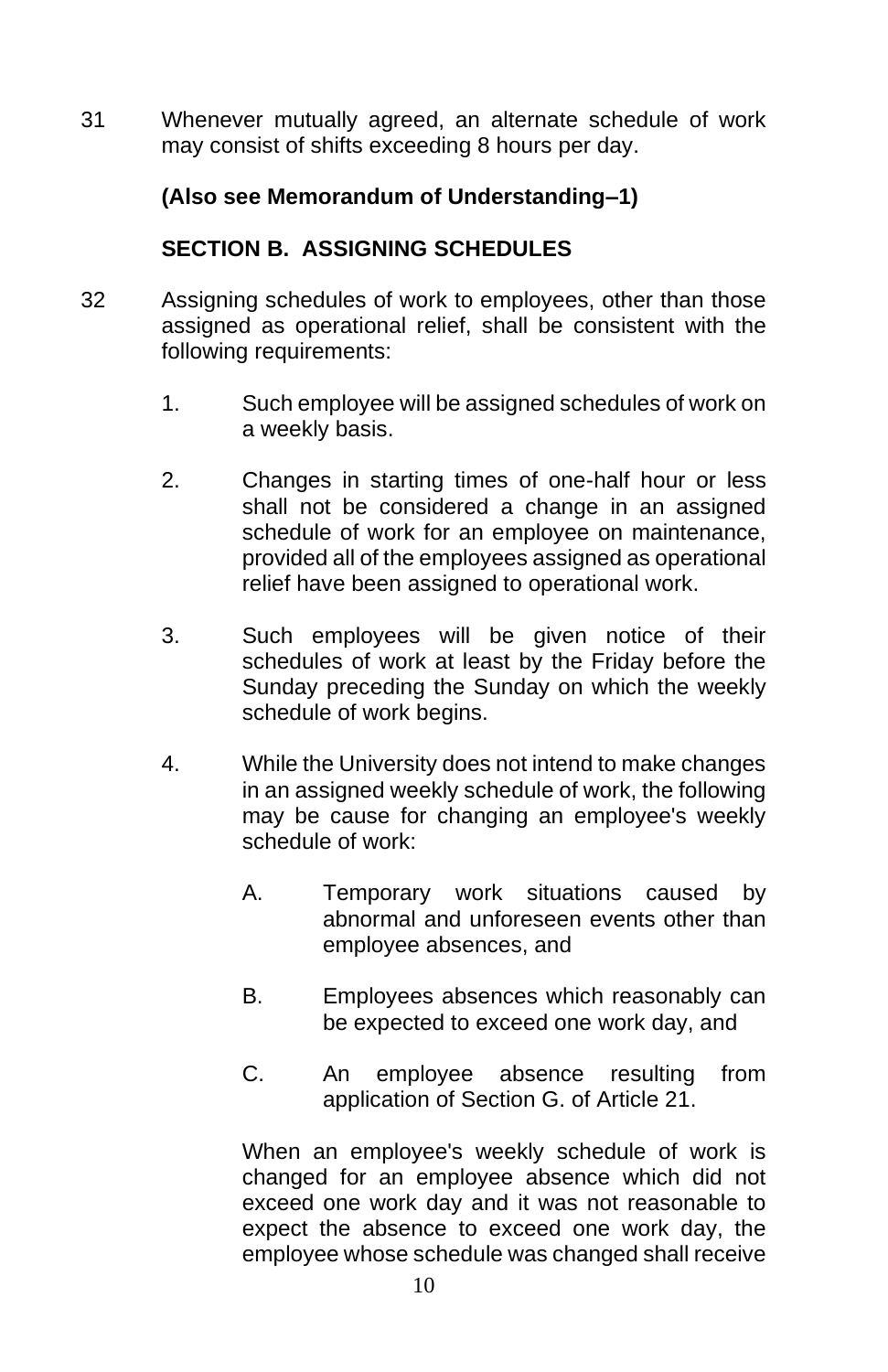the pay they would have received if they had worked their assigned schedule, and, in addition, pay computed at two times their hourly rate for actual time, not to exceed eight (8) hours worked. In order to receive the pay for the time not worked, however, they must actually work a full shift on the changed schedule, provided the University permits them to work their scheduled hours of work for that shift.

- 5. Before making such a change at the Huron Street Plant, however, the University will reschedule employees assigned as operational relief unless already assigned to operational work.
- 6. When a schedule change is made because of an employee absence and it is not possible to return to the original schedule without overstaffing or overtime pay resulting, the University may schedule the employee on their return from absence in a manner consistent with its work requirements until employees can be returned to their original schedules.
- 7. Any employee's schedule of work may be changed at any time, but only if they consent, if the schedule change is occasioned by a request for unposted vacation.
- 8. Employees may exchange schedules of work, in whole or in part, provided the changes are approved by the University. If the exchange requested is for more than one week, it must be approved by the Union as well.
- 9. When an employee working 12 hour shifts is or will be continuously absent for more than 14 calendar days due to sickness or injury, a schedule change is made to five, eight hour days per week. Full-time employees receive 40 hours of pay per week. All employees continuously absent for more than 14 calendar days due to sickness or injury have their schedules changed during weeks where a holiday falls to pay 40 hours in that week.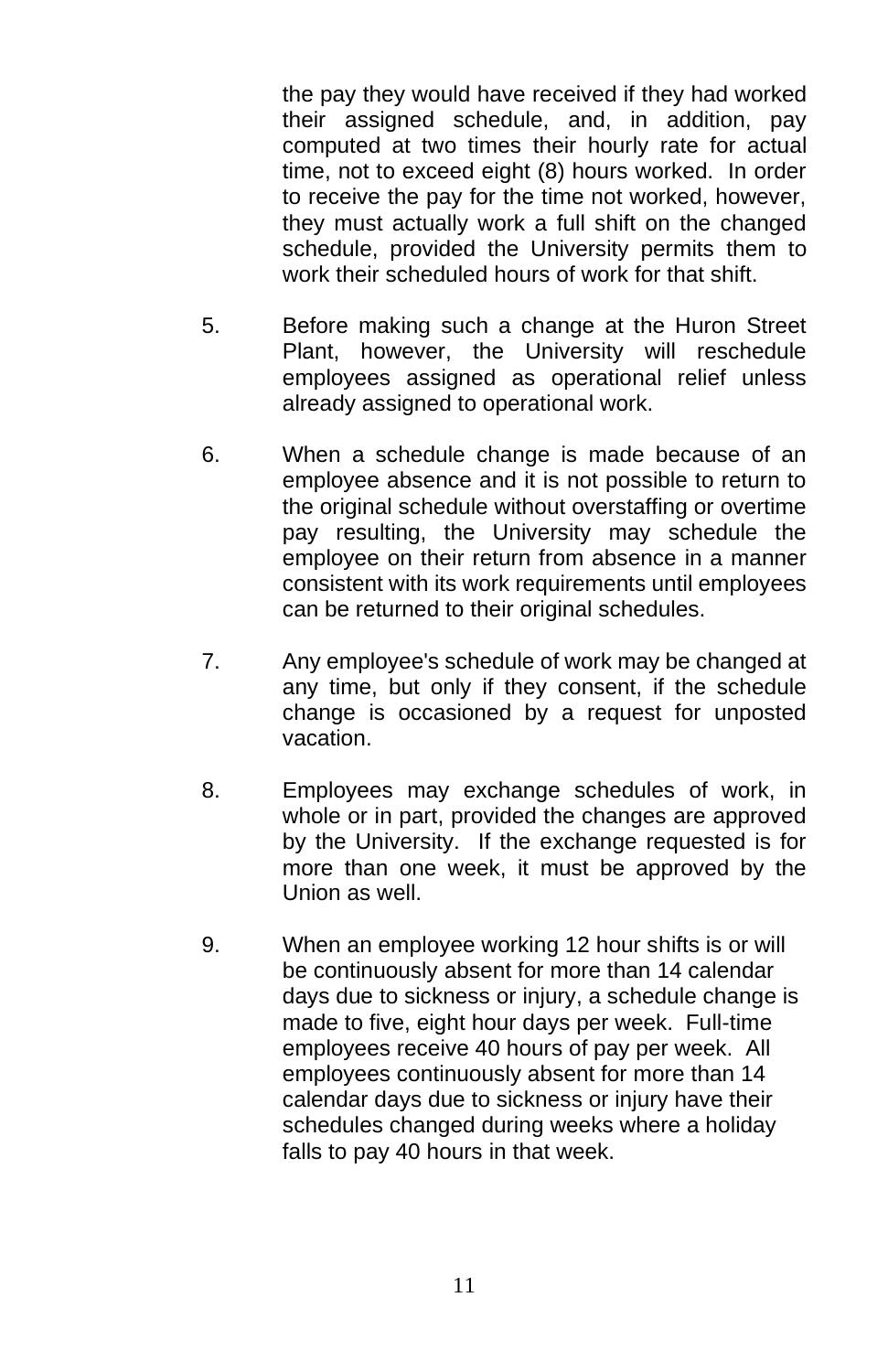## **SECTION C. LUNCH PERIODS**

33 Lunch periods shall be scheduled as to time and duration by the University. Lunch periods of thirty (30) minutes or more shall be non-paid. It is understood that an employee will take their unpaid lunch period as scheduled by the University unless they receive prior approval from their supervisor to have their unpaid lunch period at another time. Employees who are not scheduled for non-paid lunch periods will be permitted to lunch during working hours provided such lunching does not interfere with work or the orderly and efficient operation of the University.

## **SECTION D. REST PERIODS**

34 Except for employees when assigned to operational work at fixed duty stations, there may be a rest period when work can be interrupted which shall be taken at a time and place and in a manner determined by an employee's immediate supervisor. Such rest period shall be with pay and shall not exceed fifteen (15) minutes for each four (4) hours of work. The rest period is intended to be a recess to be preceded and followed by an extended work period. Consequently, it may not be used to cover an employee's late arrival to work or early departure, to extend the lunch period, nor may it be regarded as cumulative if not taken.

## **SECTION E. REPORTING LOCATION/TIME AND PAY DOCKING**

35 All employees shall be at the place designated by their immediate supervisor, ready for work, at their starting time and shall remain at their work site and continue working until the end of their working period unless otherwise instructed or excused by their immediate supervisor. When an employee has their pay docked for coming to work late or leaving early, the docking will be in tenth of an hour units. Six (6) minutes shall be considered a tenth of an hour.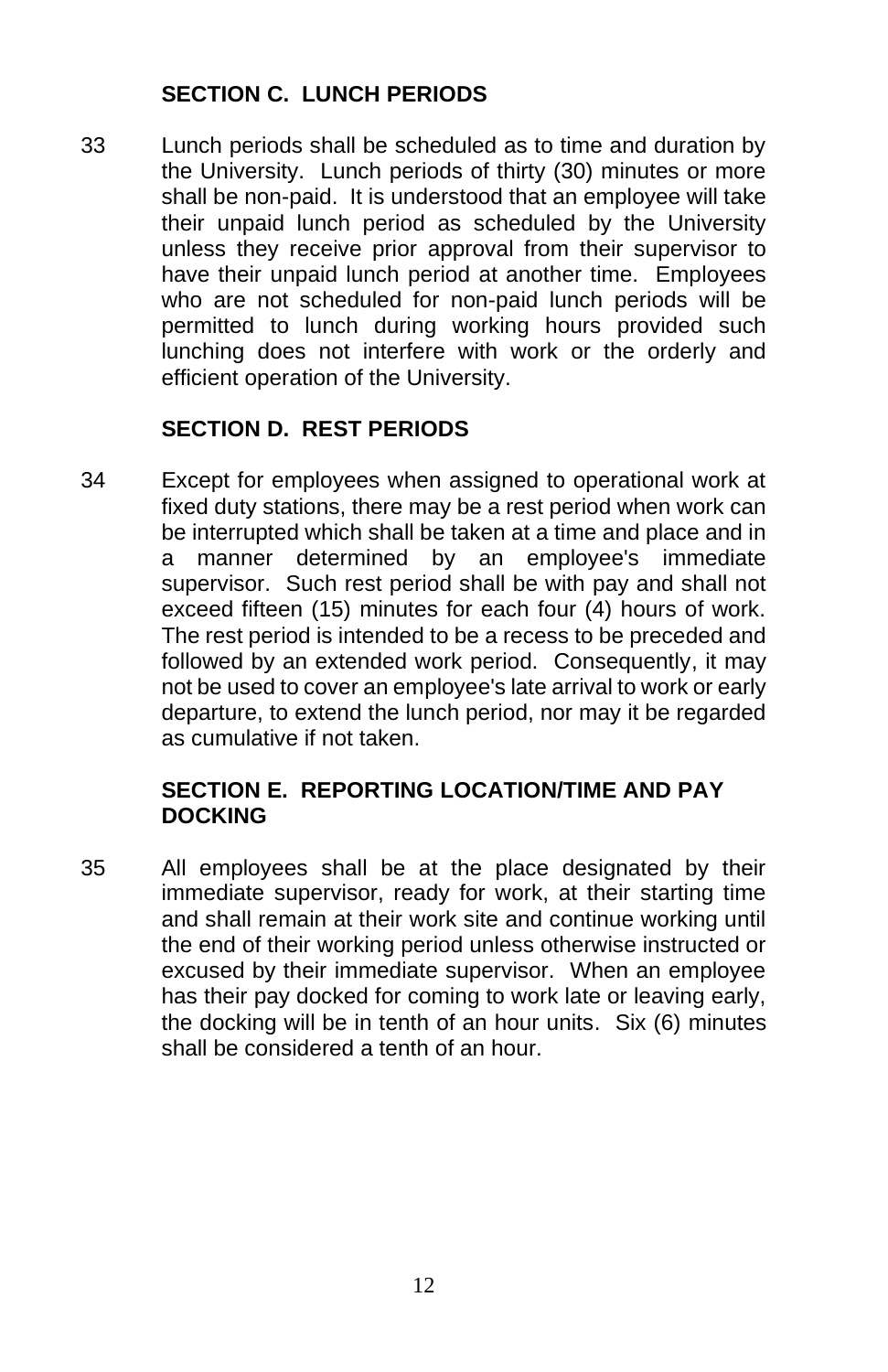## **ARTICLE 9**

#### **OVERTIME**

## **SECTION A. OVERTIME PAY**

- 36 Overtime pay computed at one and one-half times the employee's hourly rate, including all applicable premiums, will be paid for actual time worked:
	- 1. In excess of the number of hours their daily shift consists of (for example, 8, 10, or 12 hour shifts);
	- 2. Continuously in excess of the number of hours their daily shift consists of (for example, 8, 10 or 12 hours);
	- 3. In excess of forty (40) hours in a week;
	- 4. On a shift which starts before the employee has had eight (8) hours off since their previous shift, except in the case of an employee assigned as operational relief in which case it shall be seven (7) hours;
	- 5. In calculating the eight (8) and forty (40) hours to determine when the overtime premium is payable the following shall be considered time worked:
		- a. Vacation, unless it is used for an absence normally covered by disability income under Article 21 (Sickness or Injury Disability Income).
		- b. Holiday pay

When holiday pay occurs on an employee's regularly scheduled day off (RDO), if no leave time is used in the week with the exception of paid time off under Article 25 (Jury and Witness Service). The overtime premium will be paid during hours the employee actually worked in the week of the holiday(s).

- c. Jury and Witness Service
- d. Funeral Leave Pay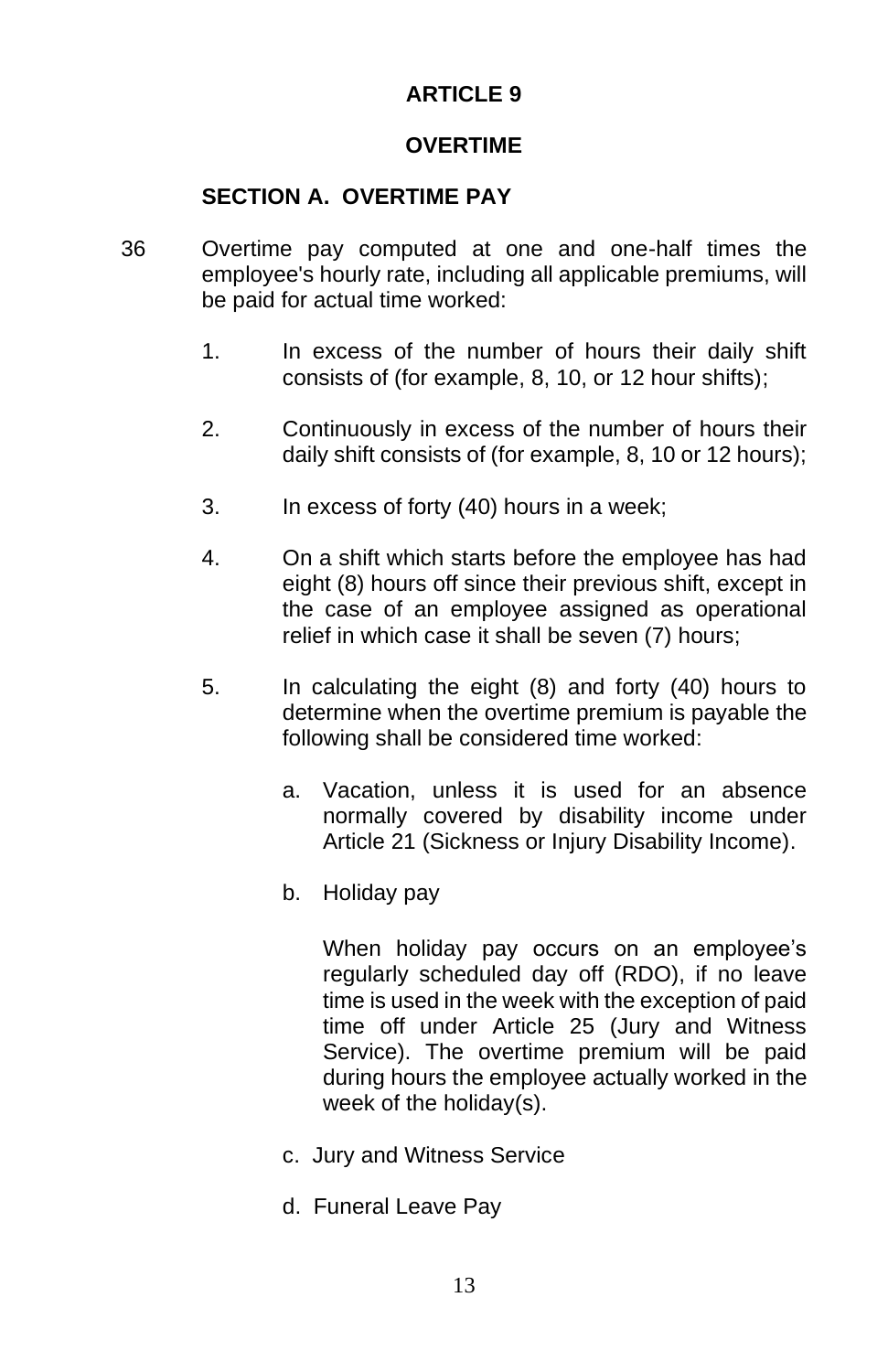#### **SECTION B. PYRAMIDING**

37 Overtime pay shall not be pyramided, compounded or paid twice for the same time worked.

## **SECTION C. SCHEDULING**

38 If scheduled to work overtime an employee will do so unless they are excused. The University will endeavor to give employees advance notice of overtime assignments when practicable under the circumstances. The University will generally provide at least forty-eight (48) hours advance notice of an overtime assignment whenever practicable and the need to schedule and perform the work on an overtime basis is known to the University before the forty-eight (48) hour period of time, provided, however, that nothing shall preclude the University from assigning overtime work to employees at any time and without the forty-eight (48) hour notice. An employee will not be transferred to a classification assigned to a higher pay grade for the purpose of avoiding overtime. An employee excused from work in accordance with the provisions of Article 21 (Sickness or Injury Disability Income) or Article 23 (Vacations) will not be scheduled to work overtime until they have returned to work and worked, provided however that an employee on vacation may be scheduled if they requested to be considered available for overtime assignment prior to taking vacation.

### **SECTION D. DISTRIBUTION**

- 39 Overtime within a unit of distribution shall be distributed as equitably as practicable among employees assigned to the same classification within the same unit of distribution based on their relative position on the overtime record. It shall not be necessary to call in an employee to work rather than extend the shift of an employee already at work when at the time of the shift extension it is reasonable to expect that the extension will not last for more than eight (8) hours.
- 40 Employees who work overtime or who are assigned overtime and do not work, whether excused or not, shall be charged for the overtime worked or offered for the purposes of equitably distributing overtime, except that an employee will not be charged with overtime when they are excused because of attendance at a wedding, funeral, or the death of an individual set forth in Article 24, or when called on a vacation day, or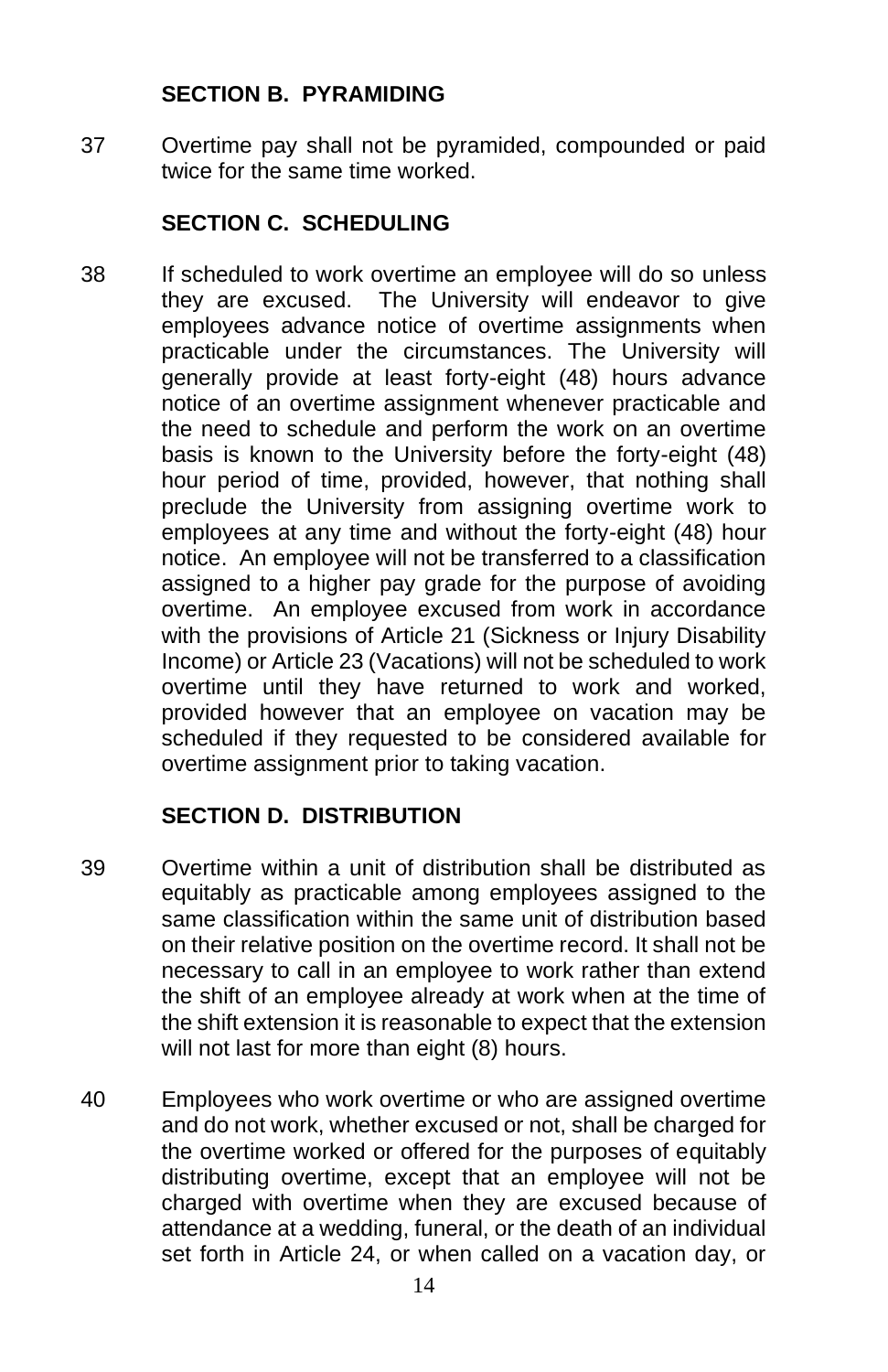regularly scheduled days off immediately preceding or following a vacation day. A chief steward, steward or assistant steward will not be charged with overtime when they are excused because of official Union business.

- 41 New employees, employees returning from a leave of absence or layoff and employees transferred into a new unit of distribution will be charged with the highest number of overtime hours then worked by an employee in the same classification in the unit of distribution.
- 42 Except for a scheduled vacation, an employee continuously absent from work for more than one month will be charged for overtime in the same amount as the employee who was the next lowest on the overtime record at the time the employee's absence began. However, the employee will not be charged for any overtime charged to that employee during the first month of the absence.
- 43 Any inequitable distribution will be rectified in the future scheduling of overtime.
- 44 An overtime record shall be maintained for each unit of distribution and posted as soon as practicable, but in any event within ninety-six (96) hours after any overtime is worked. The overtime record for each unit of distribution is set at zero for all employees on January 1<sup>st</sup> of each calendar year. Employees are placed in order of their classification seniority when the overtime record is set at zero. Employees are ordered from highest to lowest seniority with the most senior employee considered the employee with the lowest overtime hours and the least senior employee considered the employee with the most overtime hours.

### **(Also see Memorandum of Understanding-3)**

- 45 Flint, Dearborn and the following groupings in Ann Arbor shall be separate units of distribution:
	- 1. Huron Street Plant Operations.
	- 2. Huron Street Plant Maintenance.
	- 3. Hoover Street Operators and other employees working on the Hoover Street circuit.
	- 4. Hospital
	- 5. Utility Systems Technicians Hospital
	- 6. Utility Systems Technicians Ann Arbor Campus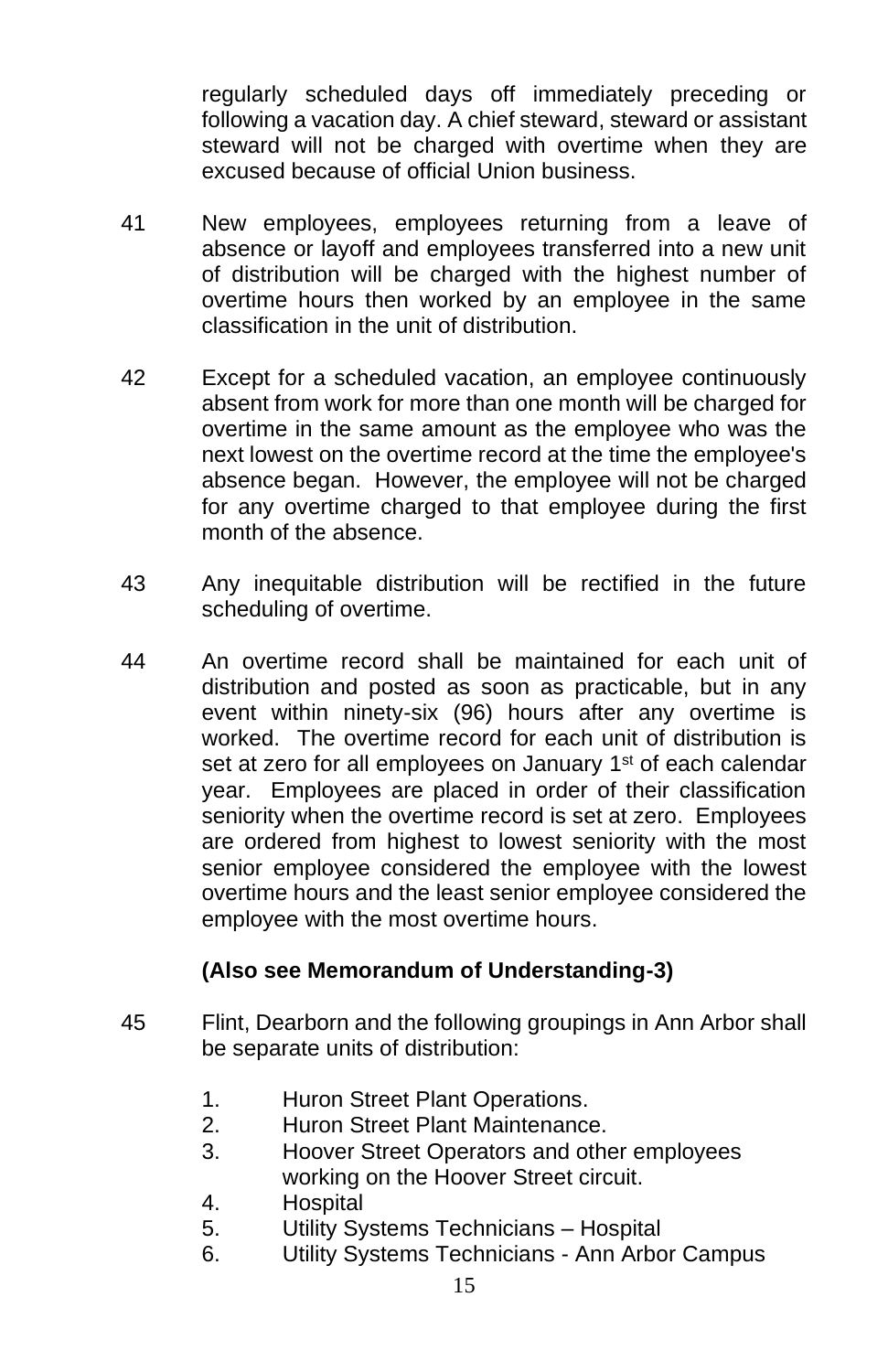- 7. North Campus Research Complex Operations
- 8. North Campus Research Complex Maintenance
- 46 Nothing in this section shall be construed to prevent employees in one unit of distribution from being assigned work on an overtime basis in another unit of distribution provided all employees in the latter unit of distribution have been offered or assigned overtime. Neither shall anything in this section be construed to prevent employees in one unit of distribution from being assigned work on a straight-time basis in another unit of distribution.

## **SECTION E. DEFINITIONS**

- 47 For the purposes of this Article and the computation of overtime pay the following shall apply:
	- 1. "Day" means the twenty-four (24) consecutive hour period beginning between 11:00 p.m. and 12 midnight, depending on the respective operations' normal shift(s) starting times in Ann Arbor, Flint and Dearborn.
	- 2. "Week" means seven (7) consecutive days beginning between 11:00 p.m. Saturday and 12 midnight between Saturday and Sunday, depending on the respective operations' normal shift(s) starting times in Ann Arbor, Flint and Dearborn..

# **ARTICLE 10**

## **CLASSIFICATIONS AND WAGES**

## **SECTION A. WAGE SCHEDULE**

48 Wages shall be paid in accordance with the wage schedule as set forth in Appendix B, provided, however, an employee assigned to a classification will progress from one step to the next only if their performance is satisfactory. An employee's performance will be presumed satisfactory unless they are notified to the contrary in writing by the University.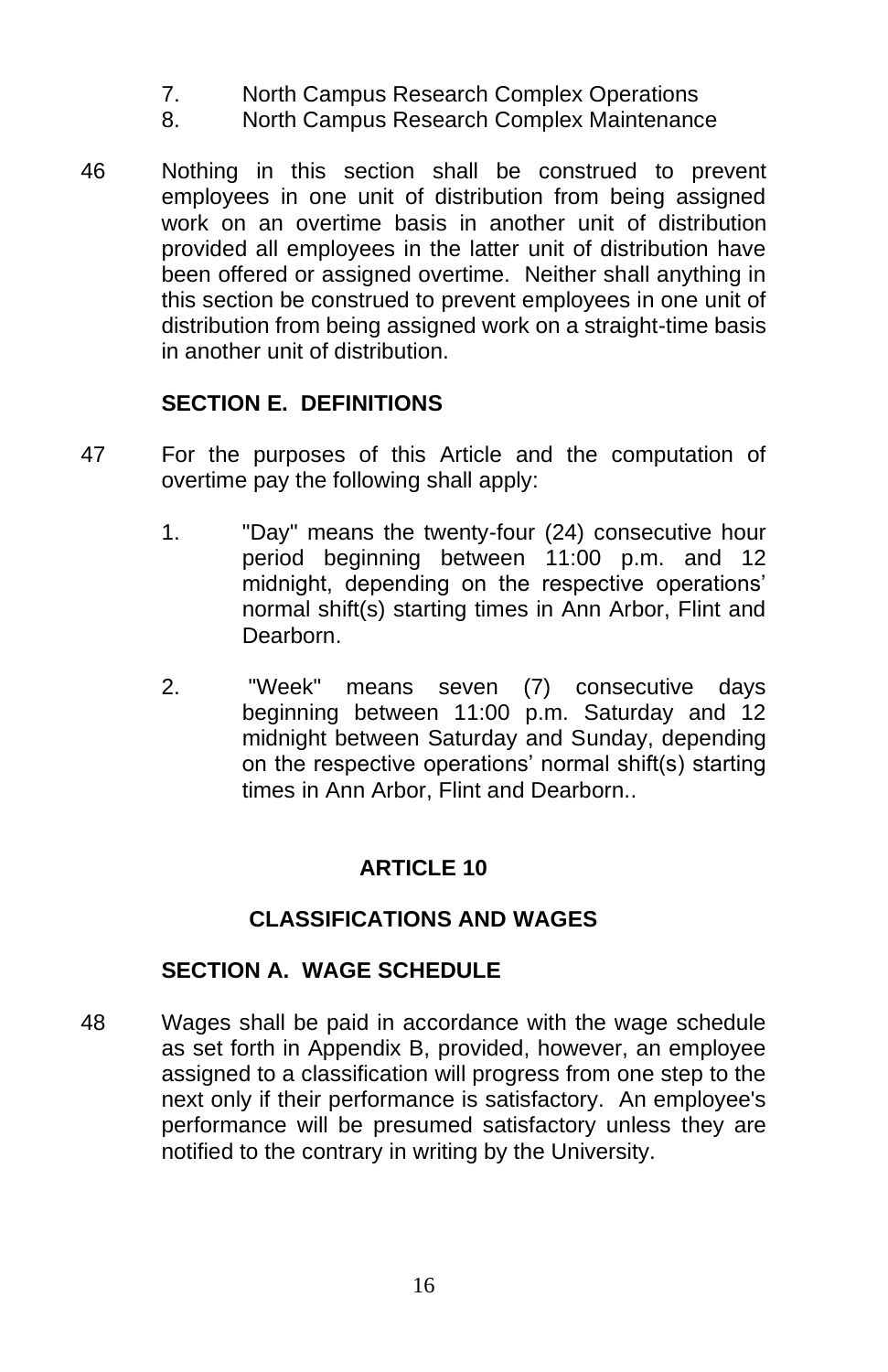### **SECTION B. NEW, CHANGED, OR ELIMINATED CLASSIFICATIONS**

- 49 The University retains the right to eliminate, change, establish and evaluate classifications and establish the pay grades therefore provided, however, the classifications and the pay grades set forth in Appendix A, and new or changed classifications which may be placed in Appendix A, shall remain in effect during the term of this Agreement unless the job content of a new classification is substantially changed.
- 50 In the event a new classification is established or an existing classification is changed, the University shall place it in an existing pay grade in the wage schedule, or in a new pay grade, on the basis of the relative value of the elements of the new or changed classification in comparison with the elements of existing classifications. If a new pay grade is established, it shall be structured to maintain the hourly rate differential between the lowest two pay grades or the highest two pay grades, in the wage schedule, as the case may be, unless otherwise mutually agreed to by the Union and the University.

#### **SECTION C. PROCEDURE FOR ESTABLISHMENT OF NEW OR CHANGED CLASSIFICATIONS AND PLACEMENT IN THE WAGE SCHEDULE**

- 51 The following procedure will be followed whenever a new or changed classification is placed in the wage schedule as provided in Section B:
	- 1. The University shall provide the Union with a written classification description of the new or changed classification which shall describe the job content sufficiently to identify the classification.
	- 2. Upon receipt of the University's description, a reasonable number of Union officials may meet with representatives of the University to discuss the new or changed classification and the placement in the wage schedule.
	- 3. If there is a disagreement with the placement in the wage schedule, a grievance concerning compliance with Section B of this Article may be processed through the grievance and arbitration procedures,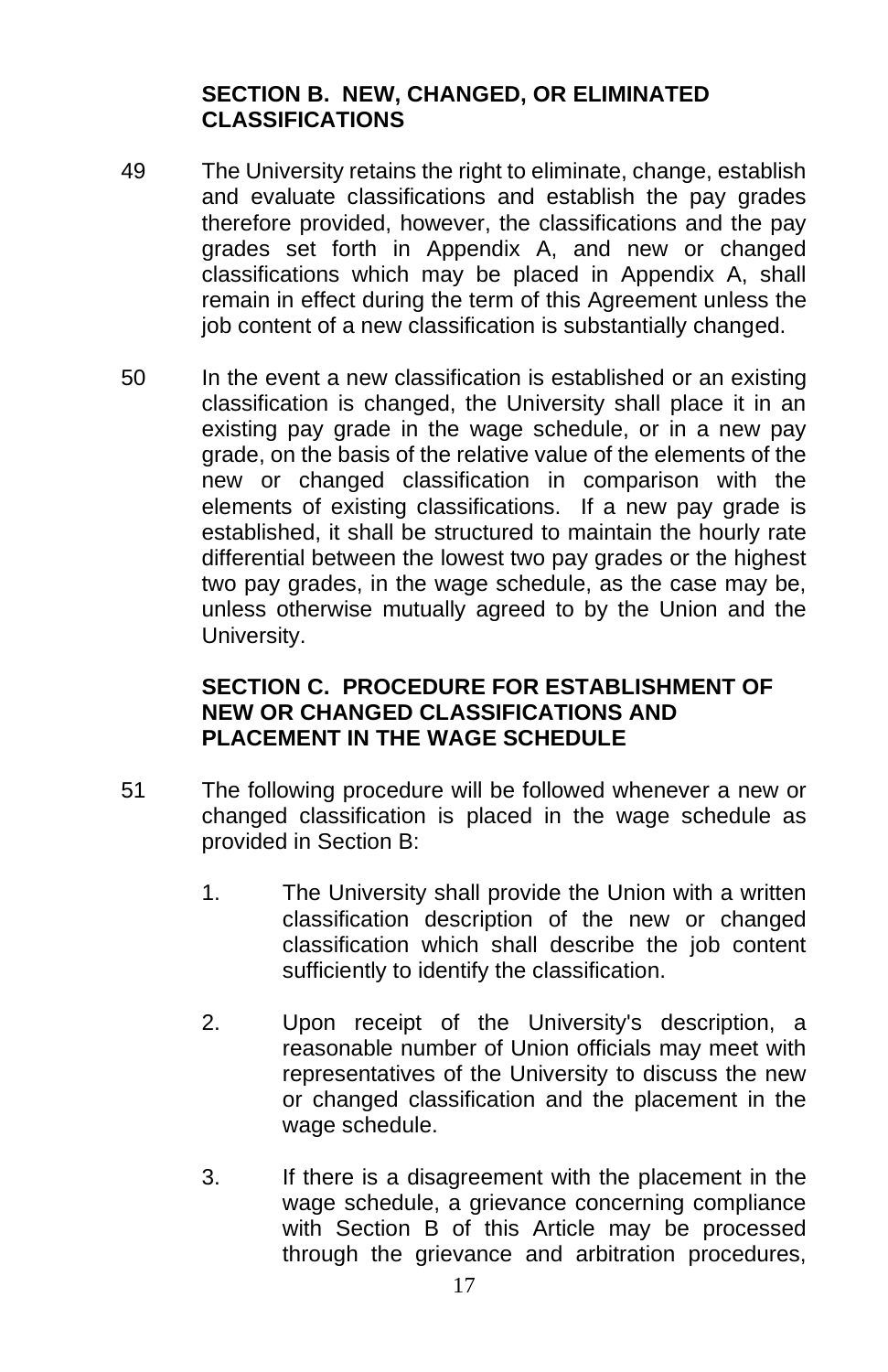provided it is submitted in writing at step two of the grievance procedure within seven (7) calendar days after the Union is afforded the opportunity to discuss the matter with the University. If such a grievance is processed through the arbitration procedure, the arbitrator shall have no power or authority to establish or change any wage, but only to determine whether placement in the wage schedule has been made in accordance with Section B of this Article.

## **ARTICLE 11**

### **PREMIUMS**

### SHIFT PREMIUM

52 A shift premium per hour worked shall be paid for actual time worked to any employee who starts work on or after 12 noon and before 4:00 a.m. This shift premium will also be paid to an employee for all paid time off, provided the employee would have been eligible for this premium had they actually worked. The shift premium will be a rate equal to 4.4% of the E-6 pay rate. Increases in this premium shall occur as follows:

> Effective November 28, 2021 - \$1.78 Effective November 27, 2022 - \$1.83 Effective November 26, 2023 - \$1.89 Effective November 24, 2024 - \$1.94

- 53 An employee who works beyond their scheduled hours shall continue to receive the shift premium, if any determined by their starting time, except if they work four (4) or more hours beyond their scheduled hours, they shall be paid the shift premium for those four (4) or more hours.
- 54 An employee who would start work on or after l2 noon and before 4:00 a.m., except when they are called to start before 12 noon will receive the shift premium for those hours prior to 12 noon. They will also receive the shift premium for their regular shift provided they are scheduled and work four (4) or more hours into that shift.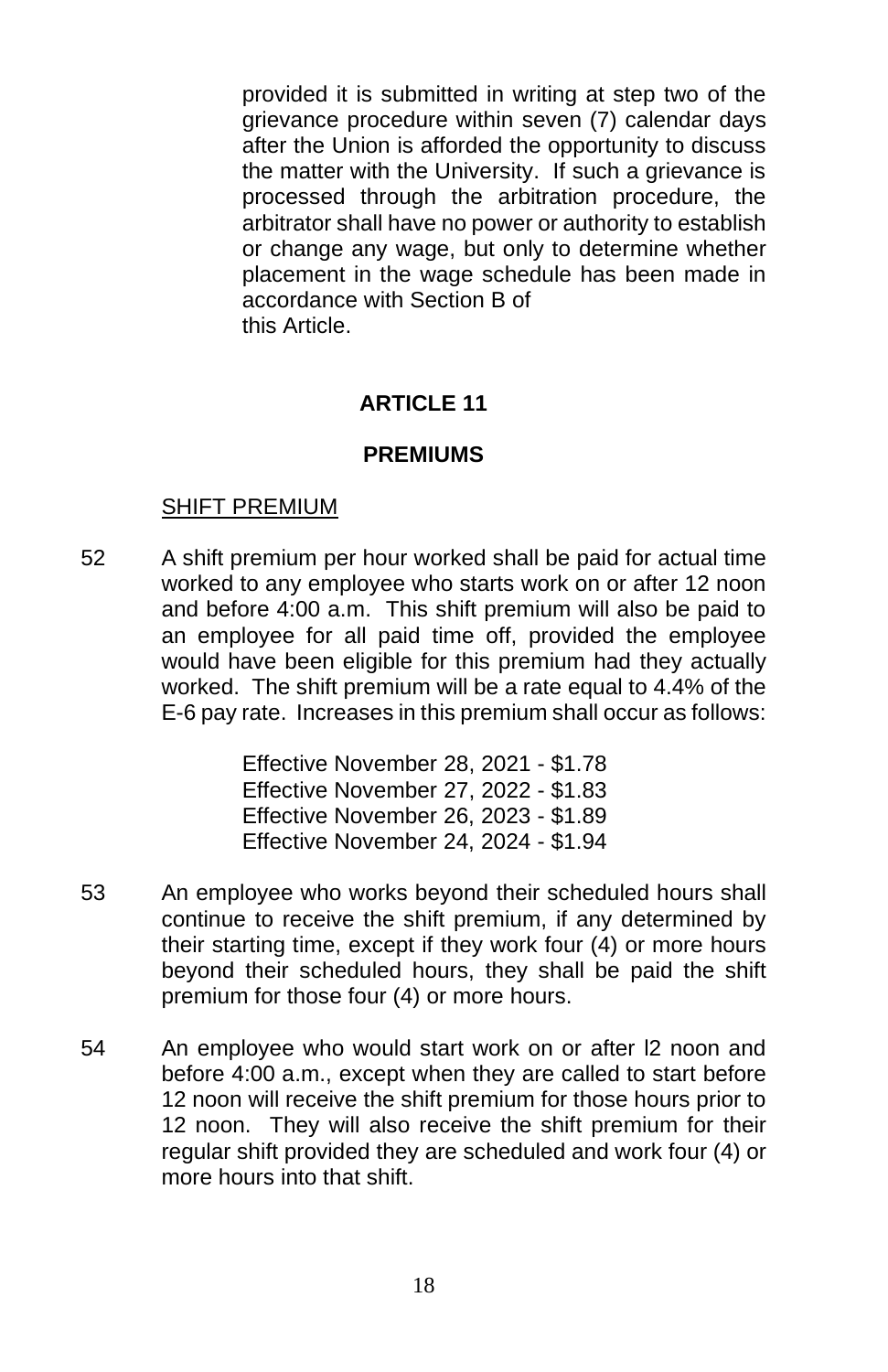### RELIEF PREMIUM

55 A relief premium per hour worked shall be paid for actual time worked to an employee, during the period of time they are assigned as operational relief and subject to schedule of work changes without notice. This operational relief premium will also be paid to an employee for all paid time off, provided they would have been eligible for this premium had they actually worked. When an employee receives this premium, they shall not receive a shift premium. The relief premium will be a rate equal to 4.4% of the E-6 pay rate. Increases in this premium shall occur as follows:

> Effective November 28, 2021 - \$1.78 Effective November 27, 2022 - \$1.83 Effective November 26, 2023 - \$1.89 Effective November 24, 2024 - \$1.94

#### SHIFT ROTATION PREMIUM

56 An employee whose normal schedule of work includes changes in start times within a week (swing shift) or on another, recurring basis (weekly, biweekly, monthly etc.) shall be paid a shift rotation premium per hour worked in addition to their hourly rate. This premium shall be paid for all time actually worked and for all paid time off. The shift rotation premium will be a rate equal to 3.4% of the E-6 pay rate. Increases in this premium shall occur as follows:

> Effective November 28, 2021 - \$1.38 Effective November 27, 2022 - \$1.42 Effective November 26, 2023 - \$1.46 Effective November 24, 2024 - \$1.50

### CIRCUIT TEN DAY PREMIUM

57 An employee assigned to the circuit whose assigned schedule of work, exclusive of overtime assignments, is for ten (10) or more consecutive days, shall be paid a circuit ten day premium per hour worked in addition to their hourly rate during the period of their assignment. This premium shall be paid to an employee for all time actually worked in this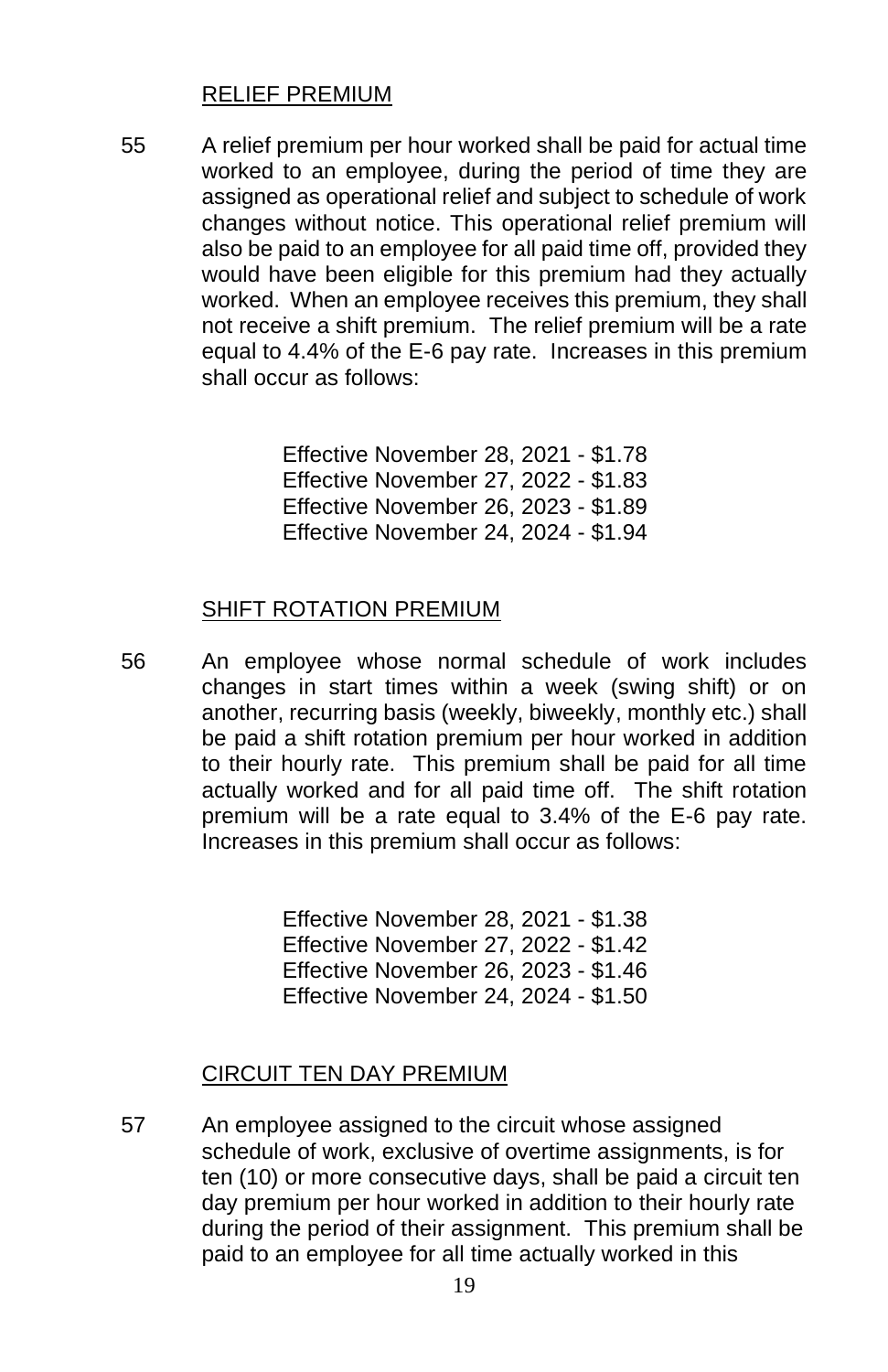capacity and for all paid time off. The circuit ten day premium will be a rate equal to 3.4% of the E-6 pay rate. Increases in this premium shall occur as follows:

> Effective November 28, 2021 - \$1.38 Effective November 27, 2022 - \$1.42 Effective November 26, 2023 - \$1.46 Effective November 24, 2024 - \$1.50

#### **ARTICLE 12**

### **CALL BACK PAY**

58 An employee who returns to work because of a call back to work after they left the University premises upon completion of their assigned schedule of work shall receive the overtime pay as set forth in Section A of Article 9 for the time worked or a minimum of four (4) hours pay at their hourly rate, including all applicable premiums, whichever amount is greater. This shall not apply, however, to employees who are called in to begin work prior to the start of their shift and work continuously, except for a lunch period, into their shift, provided the University permits them to work their scheduled hours of work for that day. To the extent that an employee is paid pursuant to this Article, they shall not be paid overtime under Section A of Article 9 for the same time worked.

### **ARTICLE 13**

#### **REPORTING PAY**

59 A full-time employee who reports to work at their scheduled starting time when they have not been notified that no work is available shall be paid their hourly rate, including all applicable premiums, for any portion of the first four (4) hour period during which no work is offered by the University. Such payment will not be payable if no work is available because of conditions beyond the control of the University, or if the employee fails to receive notice not to report through their own fault.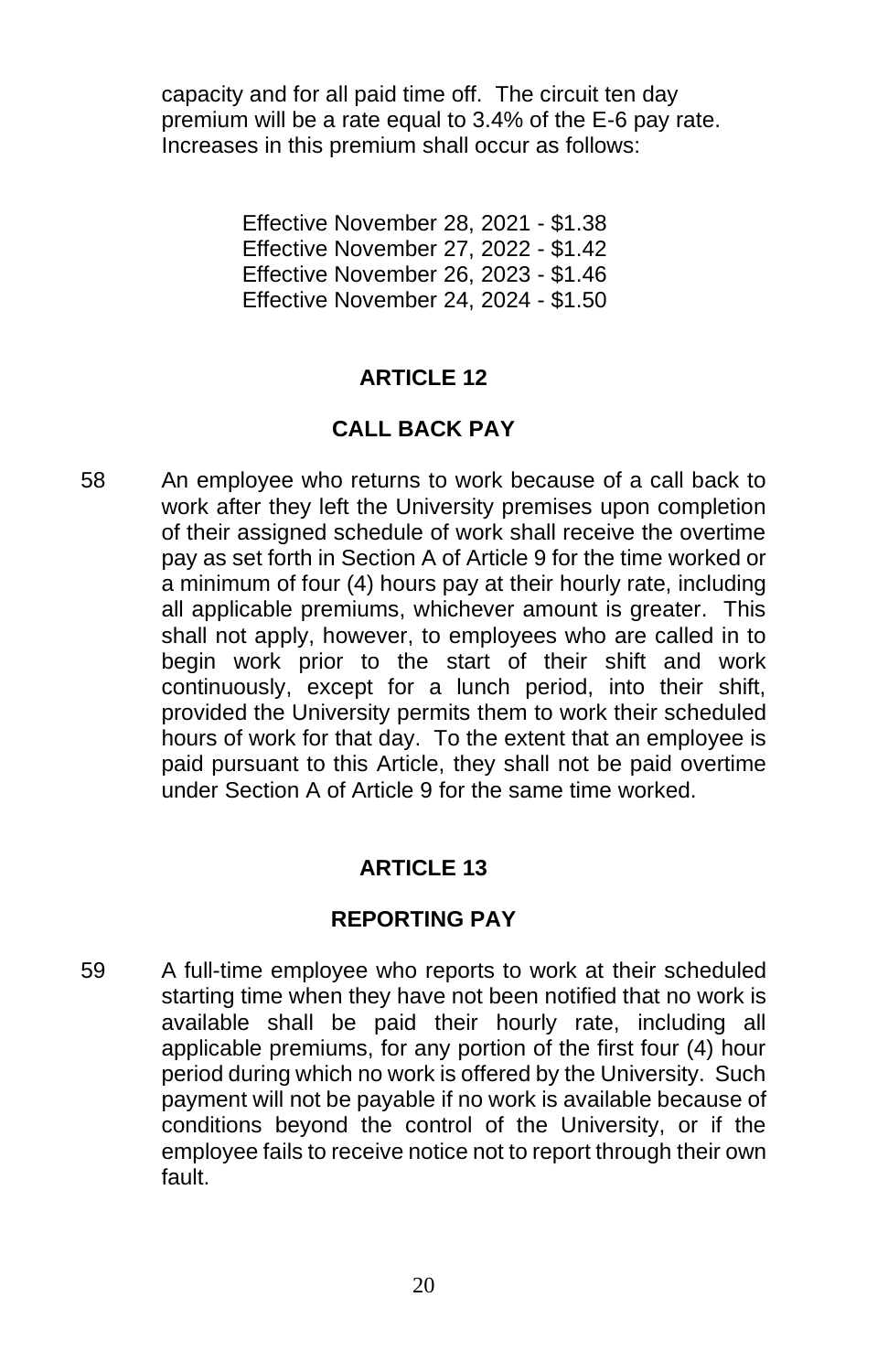## **ARTICLE 14**

#### **RATES OF PAY ON TRANSFER**

- 60 When an employee is promoted, their hourly rate shall be the starting rate for the classification, except when an employee who has successfully completed a minimum of six (6) months of training in a "designee" classification is promoted, their hourly rate shall be the base rate for their classification.
- 61 When an employee is transferred from one classification to another classification in the same pay grade, their hourly rate shall remain the same. If they are not at the top step of rate progression, they will continue to progress as if they had not been transferred.
- 62 When an employee is transferred to a classification in a lower pay grade, their hourly rate shall be the top step of the lower pay grade.
- 63 When an employee in a non-designee classification is transferred on a temporary basis to a classification in a higher pay grade for a four (4) hour period or more, their hourly rate shall be the starting rate for that classification during the period of their transfer.
- 64 When an employee is transferred on a temporary basis to a classification in a lower pay grade, their hourly rate shall be maintained.
- 65 When an employee is identified to the Union as in training for a classification in a higher pay grade, they will be promoted or transferred as the case may be, to the appropriate interim "designee" classification. Their hourly rate shall be the starting rate for the classification. After successful completion of step 1 of the training, the employee's hourly rate shall be the step 1 rate for the "designee" classification. After successful completion of step 2 of the training, the employee's hourly rate shall be the step 2 rate for the "designee" classification. Paragraph 63 does not apply to an employee in a "designee" classification while they are completing the training associated with the "designee" classification. Paragraph 63 does apply to an employee in a "designee" classification after they have successfully completed the training. It is understood that an employee in a "designee" classification may be assigned to work independently at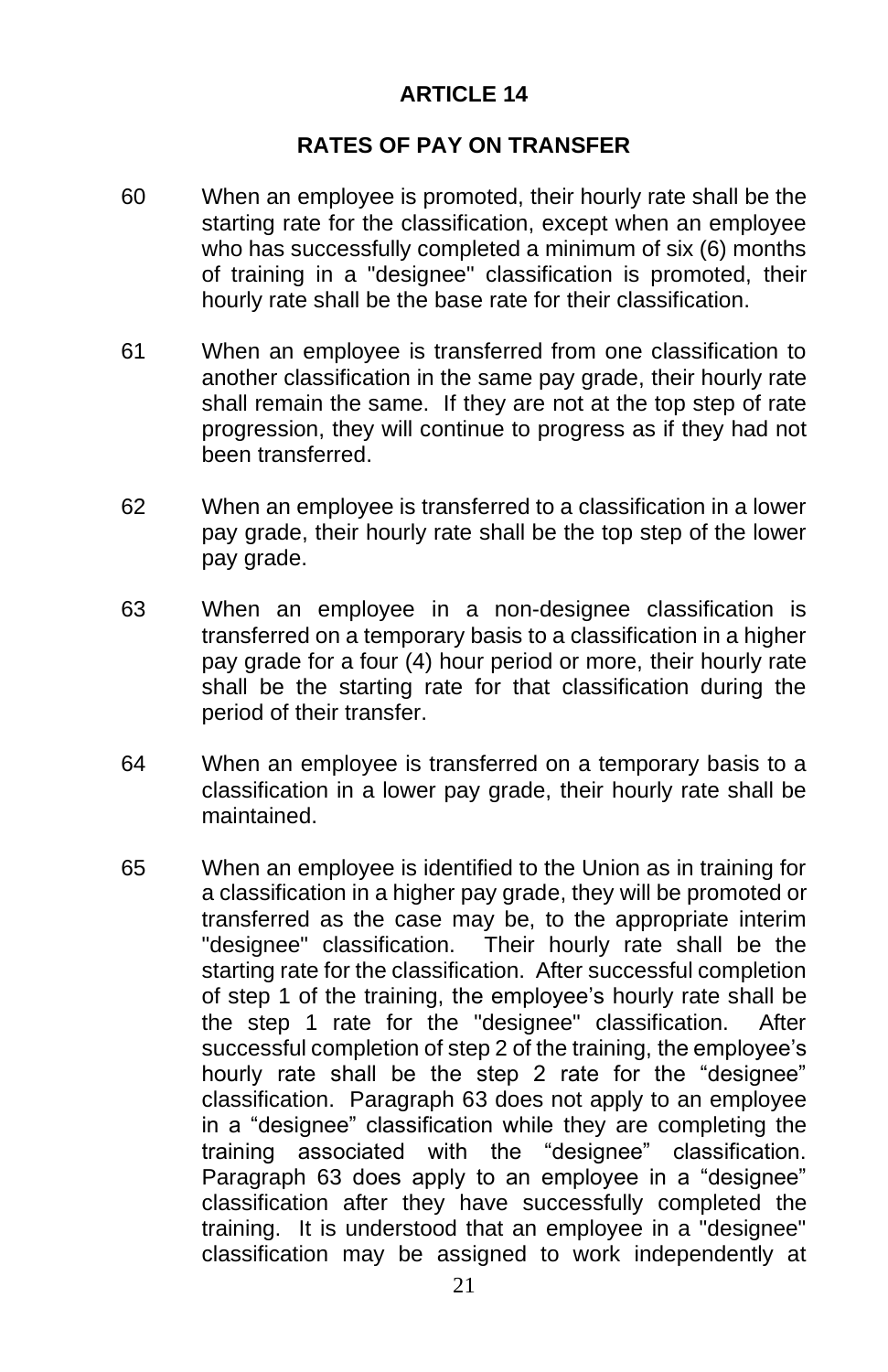various tasks and intervals in the classification for which they are being trained. Upon the successful completion of training, an employee will be promoted to the higher classification associated with their "designee" classification if they work 1,040 or more hours in the higher classification during any 12 month period excluding hours worked during the training period.

## **ARTICLE 15**

## **SENIORITY DEFINITIONS AND LOSS OF SENIORITY**

## **SECTION A. DEFINITIONS**

- 66 For the purposes of this Agreement the following definitions shall apply:
	- 1. "University Seniority" means length of continuous service with the University beginning with the latest date of hiring with the University and shall include periods of service outside the bargaining unit.
	- 2. "Unit Seniority" means length of continuous service in the unit beginning with the latest date of hiring or transfer into the bargaining unit.
	- 3. "Group Seniority" means length of continuous service in the seniority group beginning with the latest date of hiring or transfer into the seniority group.
	- 4. "Seniority Group" means that grouping of employees assigned to work at the following Locations:
		- A. Ann Arbor
		- B. Flint
		- C. Dearborn
		- D. Hospital
		- E. Utility Systems Technicians Hospital
		- F. Utility Systems Technicians Ann Arbor Campus
		- G. North Campus Research Complex Ann Arbor

Each of these locations shall be a separate seniority group. Should other locations, facilities, or departments be acquired or established, the seniority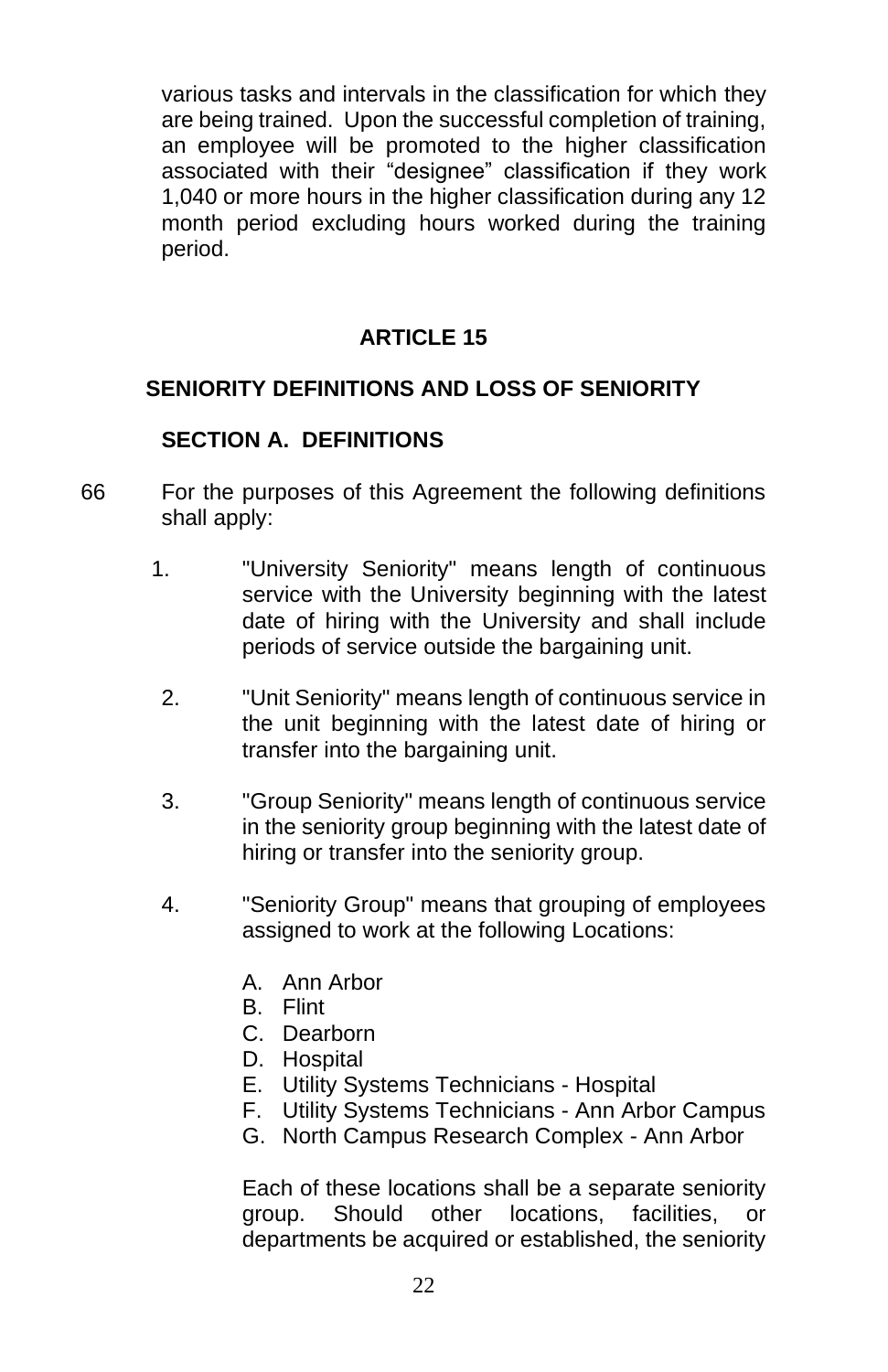group status shall be determined by the University on the basis of location, the similarity or dissimilarity of the work and work schedules in comparison with the work and work schedules of a then existing seniority group and the convenience of the interchange of employees with a then existing seniority group. there is a disagreement with determination of the seniority group status, a grievance concerning compliance with this paragraph may be processed through the grievance and arbitration procedures, provided it is submitted in writing at step two of the grievance procedure within seven (7) calendar days after the Union has been notified of the determination.

- 5. "Classification Seniority" means length of continuous service in a classification beginning with the latest date of hiring or transfer into the classification, provided, however, an employee also shall accrue classification seniority in all classifications assigned to lower or the same pay grades in their seniority group in which they had previously been assigned. An employee who is transferred to a classification in a lower pay grade shall forfeit classification seniority in all classifications above the classification to which they were transferred.
- 6. "Plant Classification Seniority" means classification seniority within a plant beginning with the latest date of hiring or transfer into the plant.
- 7. "Plant" means each of the following facilities or locations:
	- A. Huron Street Facility
	- B. Hoover Street and the Circuit
	- C. Flint
	- D. Dearborn
	- E. Hospital
	- F. Utility Systems Technicians Hospital
	- G. Utility Systems Technicians Ann Arbor Campus
	- H. North Campus Research Complex Ann Arbor
- 8. "Length of Continuous Service" means uninterrupted employment but includes layoffs and other periods of absence authorized by and consistent with this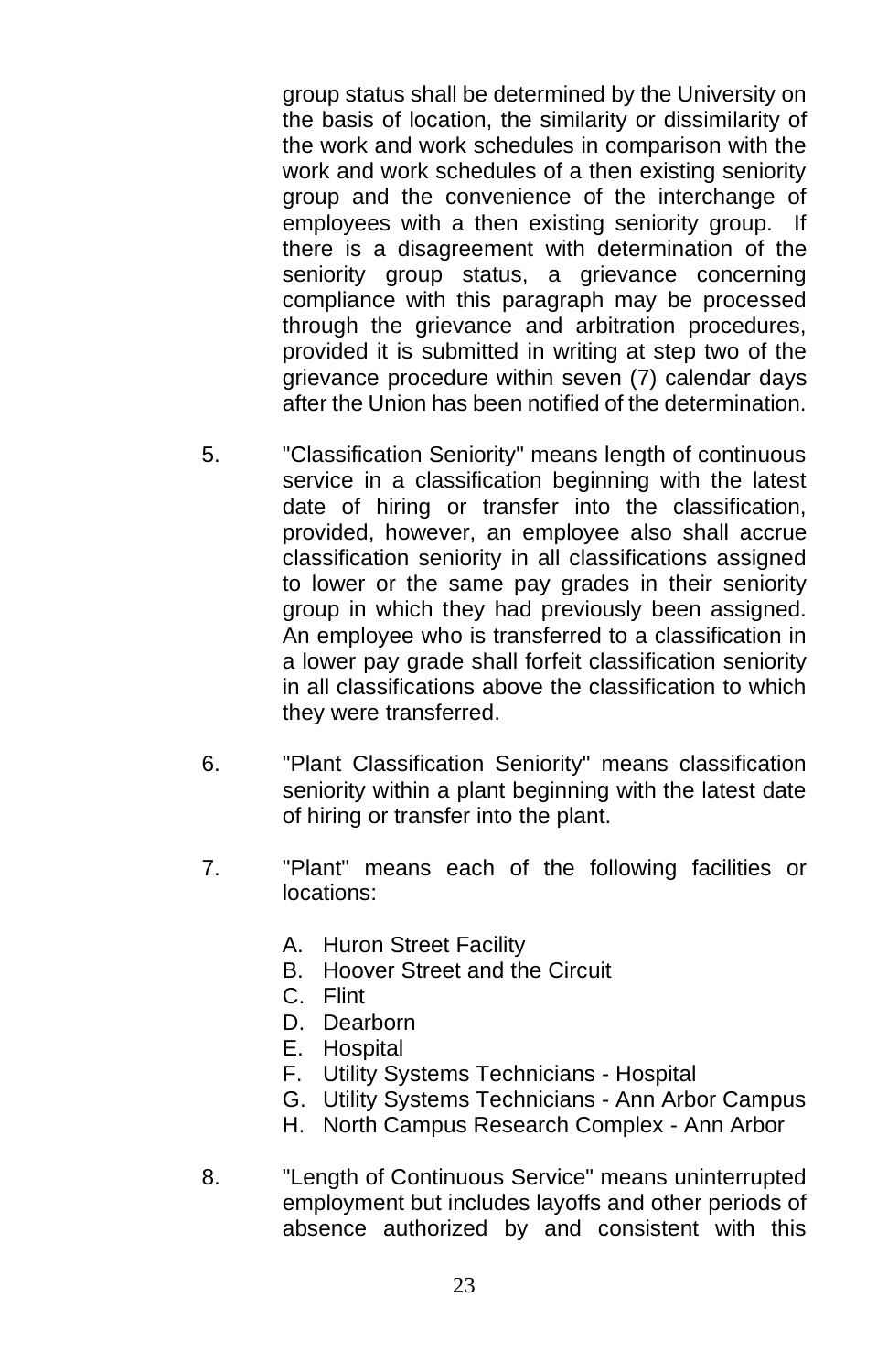Agreement except as limited by Section B of this Article.

9. An employee who was promoted or transferred prior to the execution date of this Agreement, to any position with the University with supervisory authority over employees in the bargaining unit shall continue to accrue classification seniority, as long as they remain in the employment of the University. An employee who is promoted or transferred, on or after the execution date of this Agreement, to any position with the University with supervisory authority over employees in the bargaining unit, shall continue to accrue classification seniority for the following six (6) months and thereafter shall retain such classification seniority as long as they remain in the employment of the University. An employee who is, or was in the past, promoted or transferred to any other position with the University shall retain classification seniority for one (l) year only, unless the promotion or transfer occurred while the employee was laid off, in which case subparagraph 5. of Section B of this Article shall apply. In the event that such an employee with classification seniority is returned to the unit, placement in a classification in the unit shall be in an open position and based on classification seniority, except that the employee who was laid off shall be returned in accordance with Section B of Article 18.

### **SECTION B. LOSS OF SENIORITY**

- 67 An employee shall lose their status as an employee and their seniority if:
	- 1. They resign or quit;
	- 2. They are discharged or terminated (unless reversed through the grievance or arbitration procedures);
	- 3. They retire;
	- 4. They do not return to work from layoff within five (5) calendar days after being notified to return by certified or registered mail addressed to the employee at their last address filed with the University Human Resources Office. An employee who changes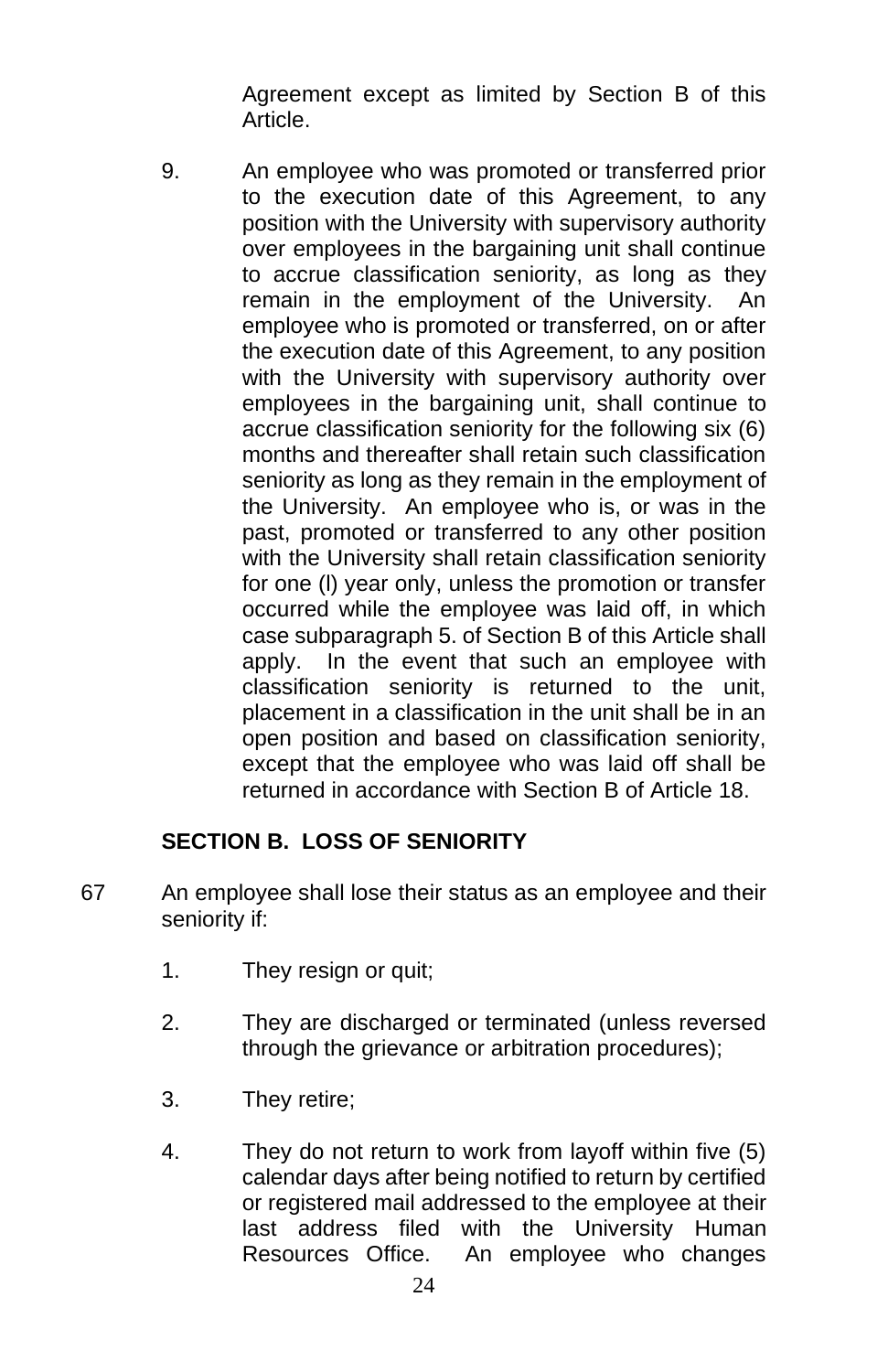address must notify the University of the change. The University will give the employee a receipt for this notice;

- 5. They have been on layoff for a period of time equal to their unit seniority at the time of their layoff or two (2) years, whichever is lesser; or
- 6. They are absent from work, including the failure to return to work at the expiration of a leave of absence, vacation, or disciplinary layoff, for three (3) consecutive work days without notifying the University, except when the failure to notify and work is due to circumstances beyond the control of the employee.
- 68 A grievance involving compliance with this section shall begin at step two of the grievance procedure, and may be processed through the grievance and arbitration procedures only by an employee who has lost their status as an employee and their seniority, provided it is submitted in writing at step two of the grievance procedure within seventy-two (72) hours after the facts have occurred giving rise to the grievance.

## **ARTICLE 16**

## **SENIORITY LIST**

- 69 The University shall prepare and maintain a list of all employees which shall show the names, classification title, University seniority date, classification seniority date, department, home address and other job related information pertinent to the Union's representation responsibilities. This list will be in spreadsheet form where the information can be manipulated, and will be electronically sent to the Union on a monthly basis. The list shall be deemed correct as to an employee's University and classification seniority dates, unless the University is notified in writing by the Chief Steward to the contrary within thirty (30) calendar days after the list is sent to the Union.
- 70 The Union shall retain the employee list information in confidence and disclose it only to those officials of the Union whose union duties require them to have such information.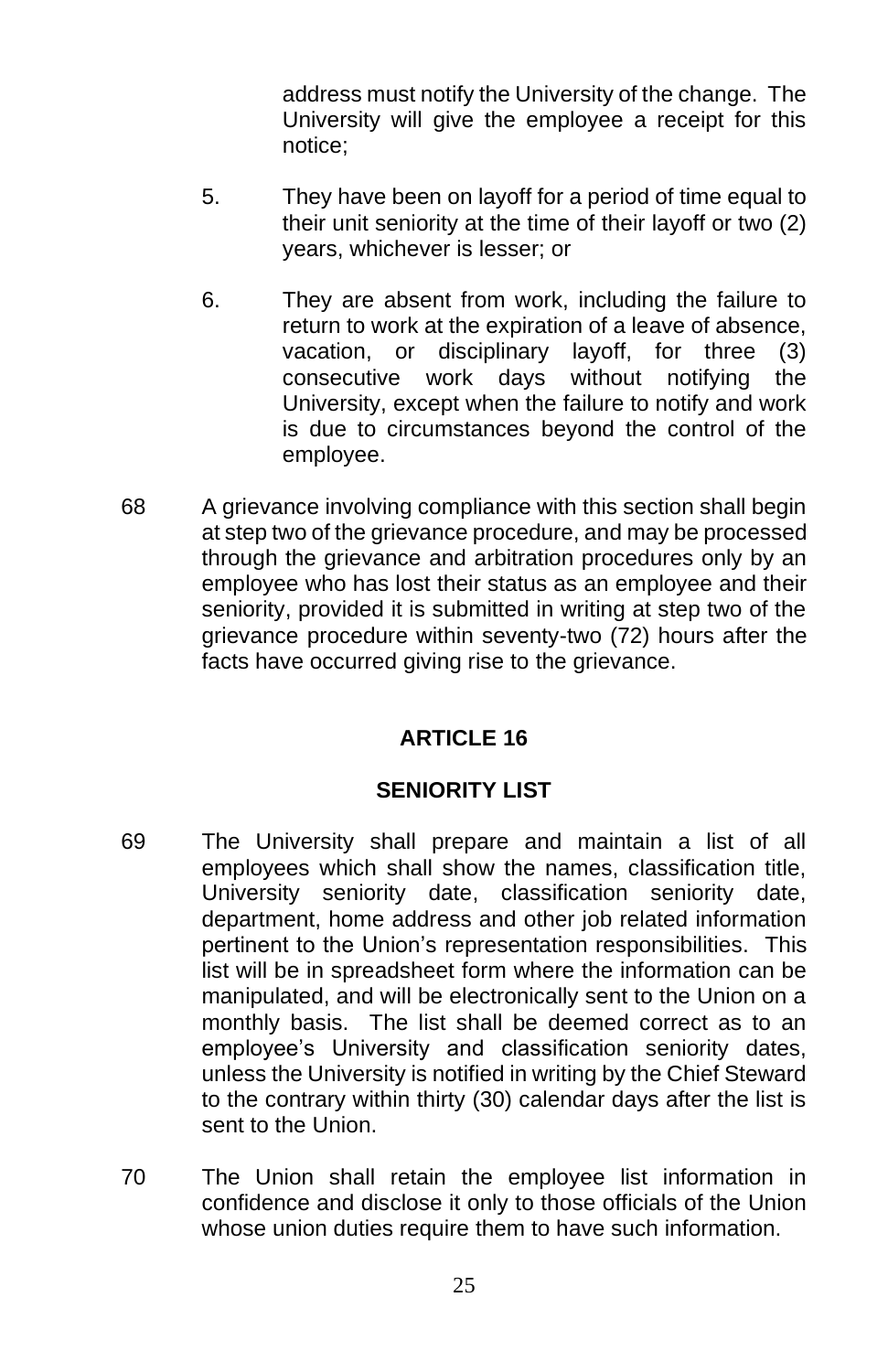# **ARTICLE 17**

## **PROBATIONARY EMPLOYEES**

### **SECTION A. DEFINITION**

71 All employees are "probationary employees" for the first six calendar months of employment at the University, or for the first six calendar months following transfer into the bargaining unit. Example, for an employee with a date of hire or transfer of January 8, 2018, the probationary period is January 8, 2018 through July 7, 2018. The first day off probation is July 8, 2018.

## **SECTION B. SENIORITY**

72 A probationary employee shall have no seniority, except University seniority, until they have completed their probationary period. Upon the completion of their probationary period, an employee shall acquire unit, group, classification and plant classification seniority and be entered on the seniority list with the date of their first day of work following completion of their probationary period.

### **SECTION C. DISCIPLINE, LAYOFF AND TERMINATION**

73 Probationary employees may be disciplined or laid off or terminated with or without cause and no matter concerning Section C, of this Article shall be subiect to the grievance and arbitration procedures.

## **ARTICLE 18**

## **LAYOFF AND RECALL PROCEDURES**

### **SECTION A. LAYOFF PROCEDURE**

- 74 When an employee is to be laid off, the following layoff procedure shall apply:
	- 1. Layoffs shall be by and from each seniority group;
	- 2. The employee with the least classification seniority in a classification that is affected shall be removed from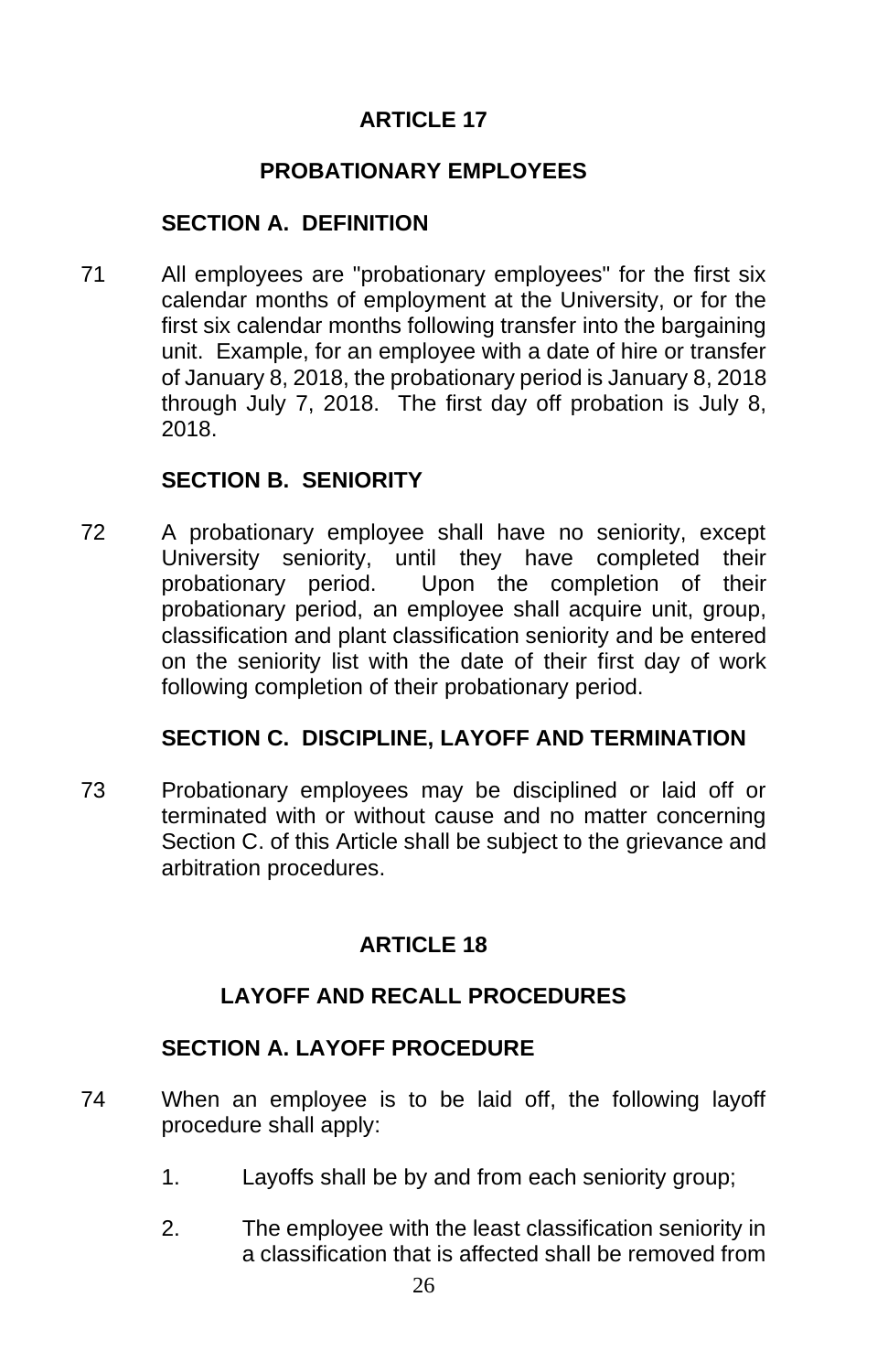the classification first, provided that the employees remaining in the classification have the ability to do the work available; and

3. Such removed employee shall be transferred, conditioned upon ability to do the work, to replace an employee with less classification seniority in a classification assigned to the same or next lower pay grade in their seniority group. If there is no such employee in a classification assigned to the next lower pay grade in their seniority group, this procedure shall be applied to classifications assigned to each succeeding next lower pay grade in the employee's seniority group until the appropriate employee is laid off.

## **SECTION B. RECALL PROCEDURE**

75 When an employee is to be recalled to work from layoff, or there is to be a return to a classification from which an employee was removed as a result of a layoff, the reverse application of the layoff procedure shall be applied before hiring or making a promotion.

## **SECTION C. SENIORITY PREFERENCE**

76 For the purposes of this Article, the chief steward/stewards shall have classification seniority preference over all the employees in their seniority group, conditioned upon their ability to do the work.

## **SECTION D. DEFINITIONS**

- 77 1. For the purpose of this Article, ability to do the work means physical fitness, previous competent and efficient performance and other current knowledge which together indicate with reasonable certainty that the work in question will be performed competently and efficiently.
	- 2. Notwithstanding subparagraphs 5 and 6 of Section A. of Article 15, an employee affected by the application of this Article shall continue to accrue classification seniority and plant classification seniority in all classifications to which they were previously assigned.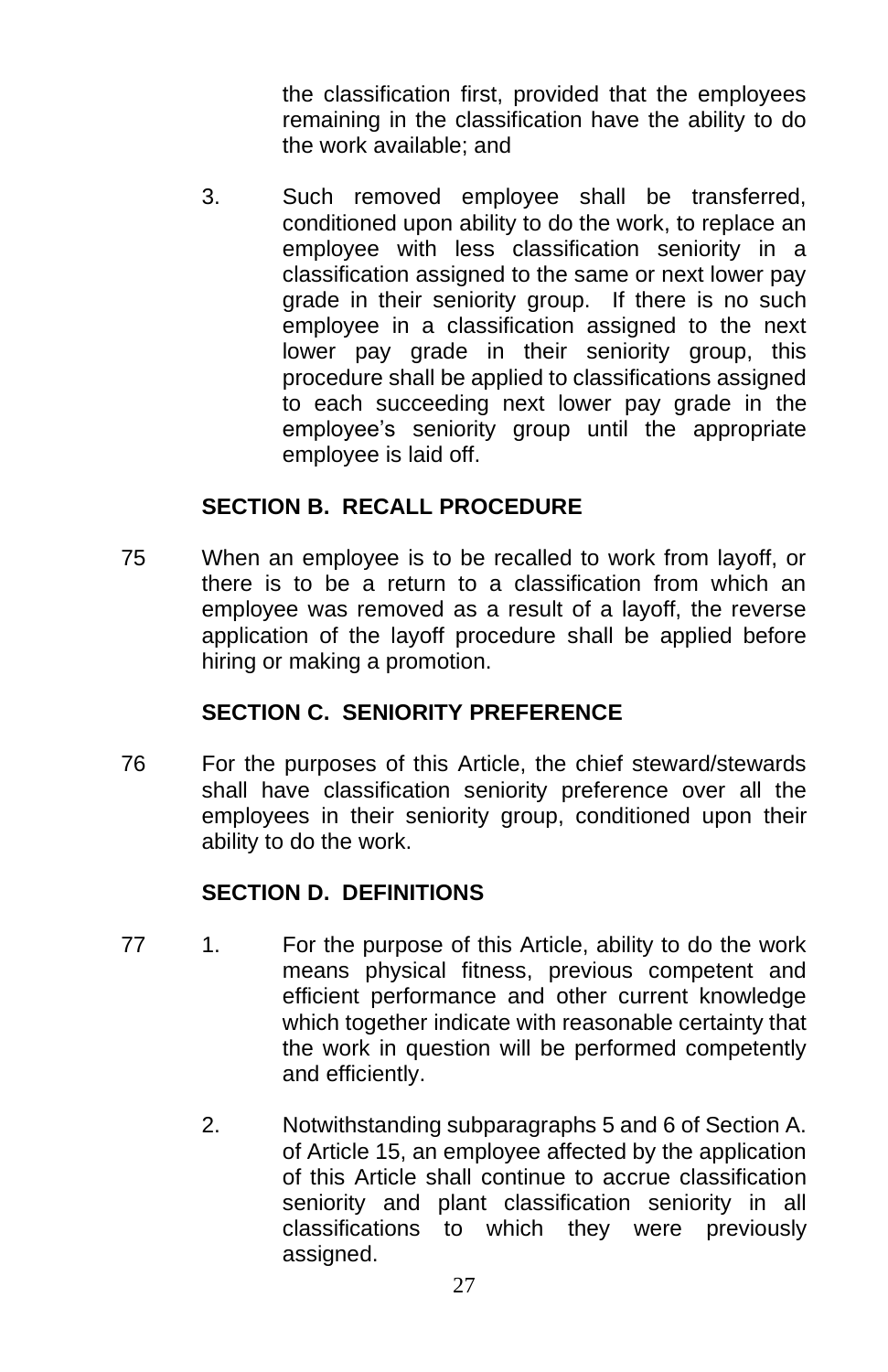## **SECTION E. LIABILITY**

- 78 A grievance involving compliance with this Article shall begin at step two of the grievance procedure, provided it is submitted in writing at step two of the grievance procedure within seven (7) calendar days after the facts have occurred giving rise to the grievance.
- 79 Liability of the University for failure to apply correctly any provisions of this Article, shall commence not earlier than the date of submitting the written grievance alleging such violation at step two of the grievance procedure, provided the chief steward/steward of the affected employee and the Union's main office have received notice prior to the effective date of the layoff or recall or the affected employee otherwise has sufficient knowledge of the facts to make a claim.

## **ARTICLE 19**

### **PROMOTIONS, TRANSFERS AND SHIFT PREFERENCE**

#### **SECTION A. DEFINITIONS**

- 80 Promotion: The transfer of an employee to a regular opening in a classification assigned to the same or higher pay grade.
- 81 Regular opening: An opening the University believes will exist for more than three (3) consecutive months. A regular opening does not include an opening filled by an employee assigned as operational relief, regardless of duration.
- 82 Qualifications: An employee's work record, physical capacity, pre-developed skills, knowledge and understanding of procedures and equipment, attention to duty, work habits and other knowledge made known to the University regarding the employee's qualifications.
- 83 Plant classification seniority: Classification seniority within a plant beginning with the latest date of hiring or transfer into the plant. See Article 15, Section A, paragraph 66-6.
- 84 Classification seniority: Length of continuous service in a classification beginning with the latest date of hiring or transfer into the classification, provided, however, an employee also shall accrue classification seniority in all classifications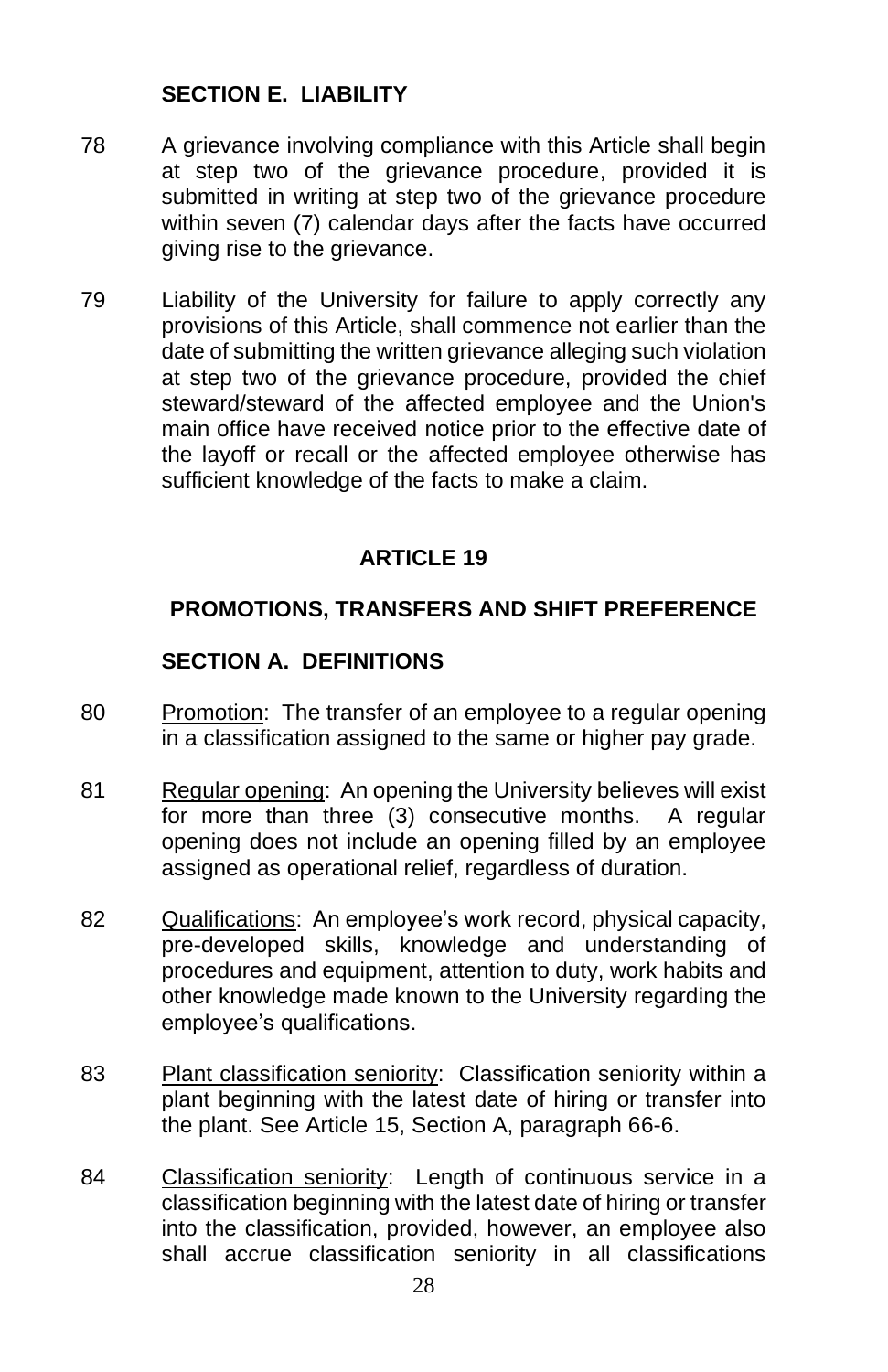assigned to lower or the same pay grades in the seniority group in which they had previously been assigned. See Article 15, Section A, paragraph 66-5.

## **SECTION B. PROMOTION PROCEDURE**

- 85 The factors in making a promotion shall be qualifications, and plant classification seniority or classification seniority. The acceptance or non-acceptance of a promotion shall be in writing.
	- a. The best qualified selection standard shall be used to fill a regular opening when a check list of skills, knowledge, and conduct exists for a classification within a plant. The check list will provide a clear understanding of the requirements for a specific classification in a plant. Where a classification series exists in a plant, the check list for each classification in the series will provide a clear understanding of the requirements to progress through the series. If a check list does not exist for a classification within a plant, plant classification seniority or classification seniority shall be used to fill a regular opening as described in paragraphs 86 and 87.
	- b. A joint training committee specific to a plant and classification or classification series in the plant is responsible for the creation, validation and maintenance of the check lists. A weighted value will be determined for each proficiency included in a check list. The greatest value/weight will be placed on technical skills and knowledge that directly relate to the performance of the duties of the classification. Joint training committees will include employee and management representatives. The composition of a specific joint training committee will vary by plant and classification, but will be agreed upon by the Union and management.
	- c. A Special Conference will be requested by the University to discuss check lists as they are completed. The purpose of the Special Conference is to present completed check lists to the Union for final approval. Members of the joint training committee responsible for the creation of the check lists will attend the Special Conference.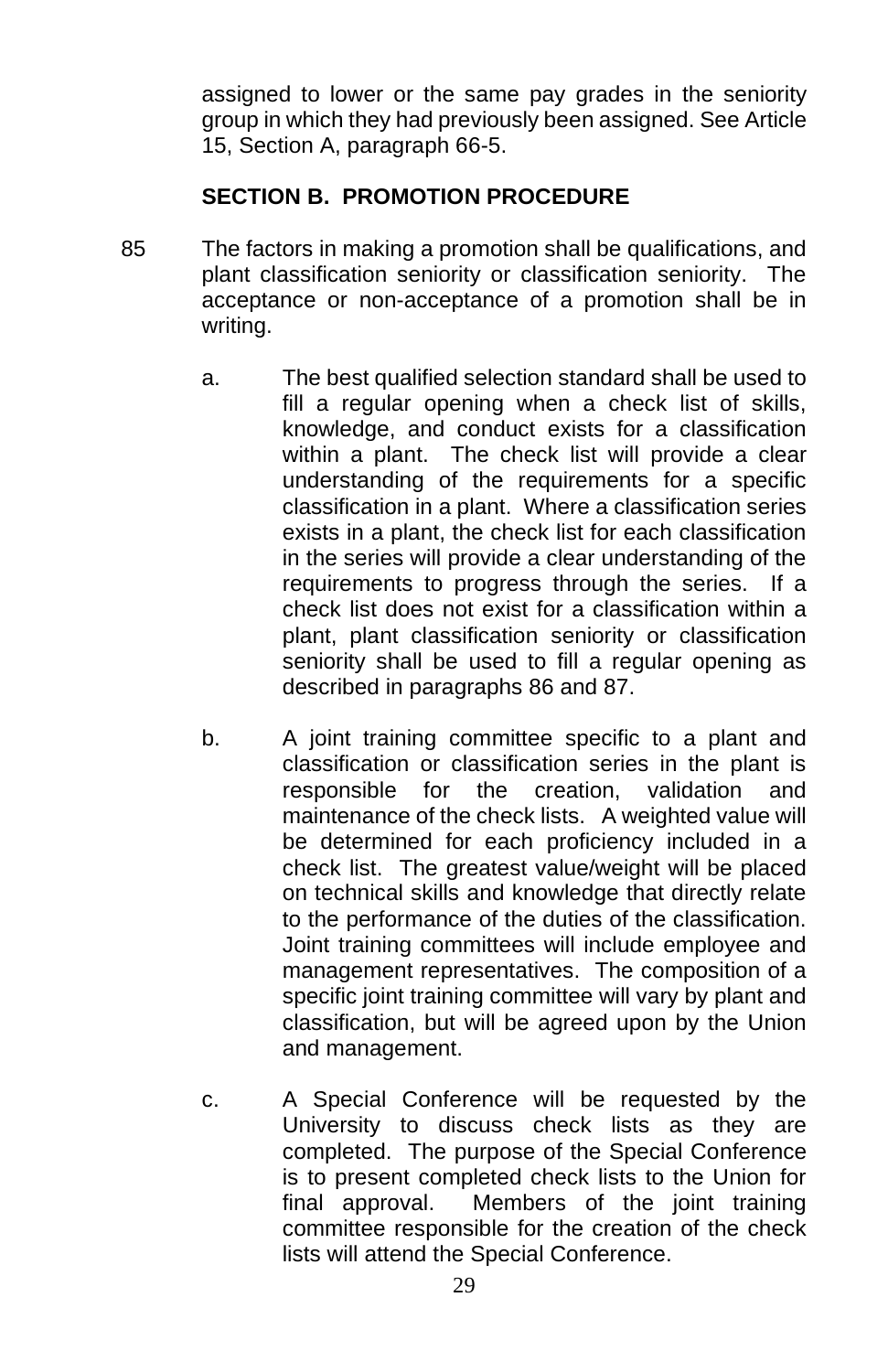- d. An employee's supervisor and/or designee of the supervisor will document on an employee's checklist when the employee has successfully completed an item on the check list. A person or group can be a designee. Employees must agree to be a designee.
- e. Approved check lists will be used to determine the qualifications of employees for a regular opening. The relative qualifications of employees will be determined by the weighted score of the employees on a checklist. The employee with the highest score on a check list is the best qualified employee. If two or more employees have the same score, plant classification seniority will be used when offering a regular opening in a plant, and classification seniority will be used when offering a regular opening outside the plant.
- f. Prior to making an offer, the appropriate joint training committee will meet to determine the ranking of employees based on their check list scores for the regular opening, and plant classification seniority or classification seniority.

A check list will have a possible score of 100. Twenty (20) points of the score will be reserved for seniority (plant classification seniority or classification seniority), and competencies will comprise 80 points of the score. One point will be awarded for each year of seniority, up to a maximum of 20 points. For example, four employees bid on a regular opening in a plant, their plant classification seniority is 10, 15, 20 and 25 years, and their score on the competency portion of the check list is 60. Their score on the check list is 70, 75, 80 and 80 respectively, and the position would be offered to the employee with 25 years of plant classification seniority.

g. It is understood that the creation of classification check lists may not meet the needs of each plant, and, therefore, the parties may not engage in the creation of classification check lists in a specific plant or a classification in a plant.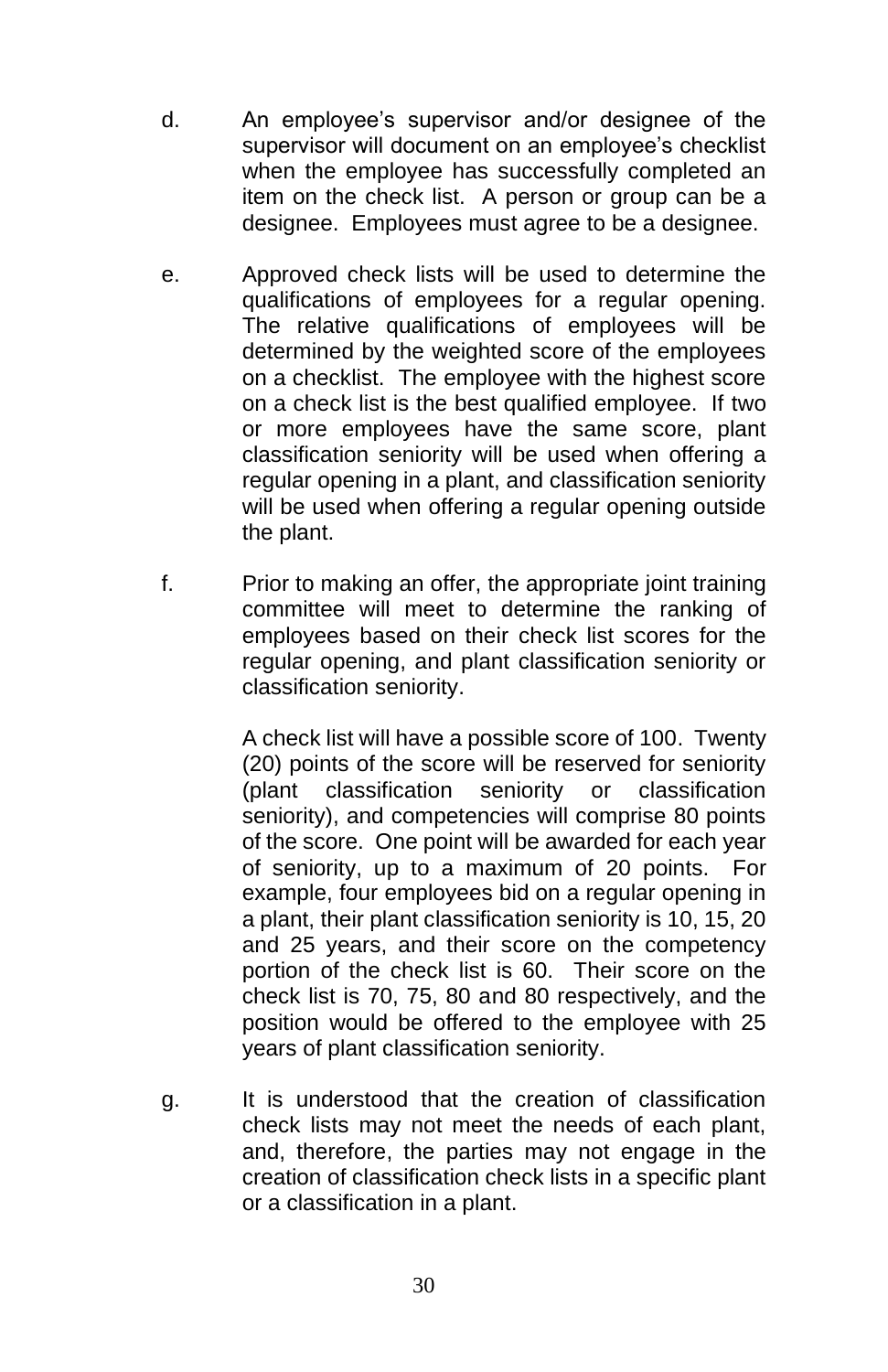- 86 In the plant where a regular opening exists, the position is first offered to qualified employees in the same classification as the regular opening by the plant classification seniority of the employees. If the regular opening is not filled, it shall be offered to qualified employees within the plant where the opening exists who are assigned to a classification at the same pay grade as the regular opening by the plant classification seniority of the employees. If the regular opening is not filled, it shall be offered to qualified employees within the plant where the opening exists who are assigned to a classification in the next lower pay grade by the plant classification seniority of the employees. Thereafter, the plant classification seniority of qualified employees in classifications assigned to each succeeding lower pay grade shall be considered in the same manner in the plant where the regular opening exists.
- 87 If a regular opening is not filled in the plant where the regular opening exists, it will be posted for fourteen (14) calendar days in all seniority groups (Internal Posting). Employees will also be informed of the internal posting by email. Employees bid on the position using a form provided by the University.

If there are other plants in the same seniority group, the position is offered to qualified employees in the same seniority group assigned to the same classification as the regular opening by the classification seniority of the employees. If the regular job opening is not filled, the position is offered to qualified employees in the same seniority group at the same pay grade as the regular opening by the classification seniority of the employees. If the regular job opening is not filled, the position is offered to qualified employees in the same seniority group assigned to a classification in the next lower pay grade by the classification seniority of the employees. Thereafter, the classification seniority of qualified employees in the classifications assigned to each succeeding lower pay grade shall be considered in the same manner in the seniority group where the opening exists.

If the regular opening is not filled by an employee in the same seniority group as the regular opening, the position is offered to qualified employees in the same classification as the regular opening by the classification seniority of the employees. If the regular job opening is not filled, the position is offered to qualified employees at the same pay grade as the regular opening by the classification seniority of the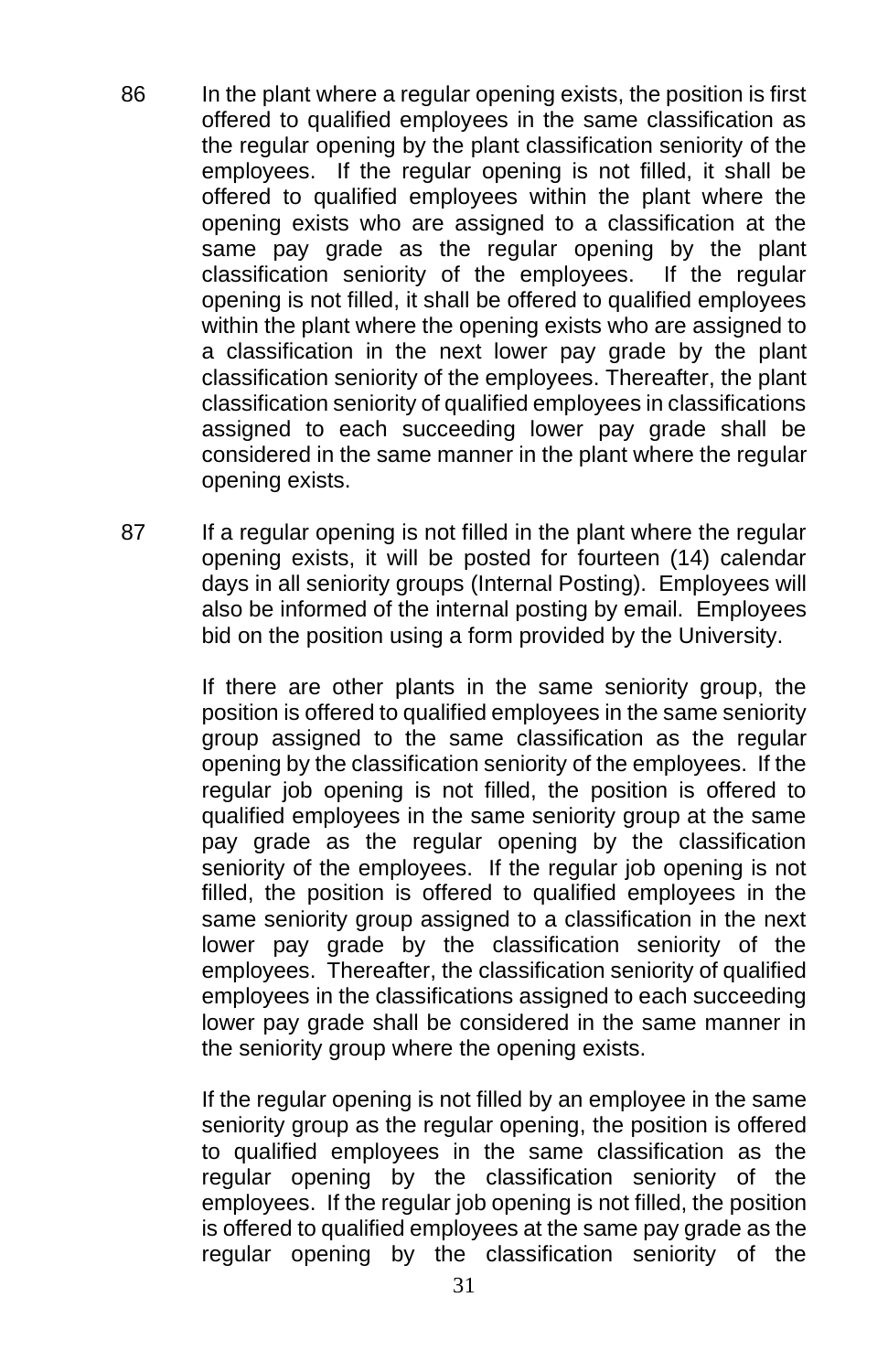employees. If the regular opening is not filled, the position is offered to qualified employees assigned to a classification in the next lower pay grade by the classification seniority of the employees. Thereafter, the classification seniority of qualified employees in the classifications assigned to each succeeding lower pay grade shall be considered in the same manner.

- Note: There is no paragraph 88.
- 89 A promotion may be questioned through the grievance and arbitration procedures, but only by an employee with more plant classification seniority or classification seniority who is assigned to a classification in the same or higher pay grade than the employee selected.

# **SECTION C. EXTERNAL POSTING PROCEDURE**

90 If a regular opening is not filled through the promotion procedure, the position may be posted externally through the University's posting process. The most qualified candidate will be selected when a regular opening is filled through the external posting procedure. If an employee declines an offer to fill a regular opening during the promotion procedure, the employee need not be considered during the external posting procedure.

## **SECTION D. PROMOTIONAL TRAINING/DESIGNEE POSITIONS**

- 91 An employee is qualified for a designee position in the next higher pay grade in a promotional series once they have completed twenty-four (24) continuous calendar months in a classification in the promotional series, or the University determines that the employee is qualified to promote to a designee position, and the University determines there is a need to fill a designee position.
- 92 In the event that the University selects an employee to be a "designee" and be trained so the employee may become qualified for a promotional opportunity within a "Plant" (reference paragraph 66-7), an employee other than a "designee" with the most plant classification seniority assigned to the same or next lower pay grade in the promotional series in the "plant" shall be selected. An employee selected for training may reject the opportunity in writing. In such a case the employee other than a "designee"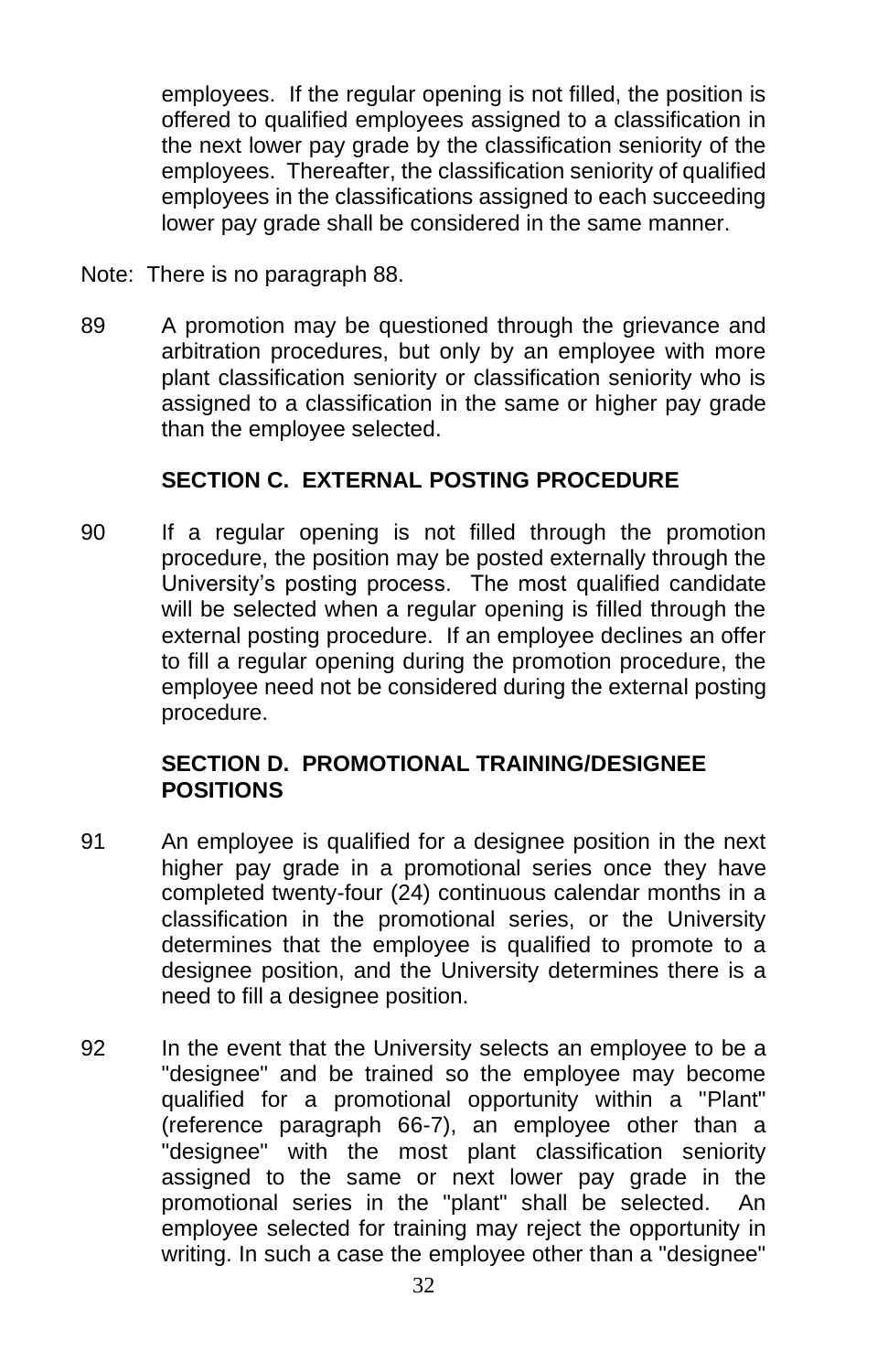with the next most plant classification seniority shall be selected. An employee who rejects such training will be eligible for selection again in accordance with these provisions.

The best qualified selection standard shall be used to select a designee when a check list of skills, knowledge, and conduct exists for the designee classification within a plant. The best qualified employee will be determined according to paragraph 85(e) of this Article.

- 93 An employee accepting the "designee" status and the opportunity to be trained shall do so in writing. Notwithstanding any other provision of this Article, this acceptance confirms that the employee will be promoted to a regular opening in the classification for which they are being trained, provided qualifications have been met. The "designee" employee may not reject the promotion without the consent of the University.
- 94 An employee who has been selected for training and does not successfully complete the training need not be selected for training again, unless the employee at their own initiative and expense, demonstrates that they are competent to be reconsidered by attending and successfully completing related educational and vocational training program. Where a joint training committee exists within a plant, the employee will demonstrate their competency to the committee. Otherwise, the employee will demonstrate their competency to plant management. An employee who does not successfully complete the training shall be returned to their former classification and pay grade.
- 95 It is understood that "operations"; "instrument and control repair"; and "maintenance" each, constitutes a separate and distinct series of promotional training opportunities. An employee who is selected and accepts training in one series need not be considered for promotion or training in the other series for a period of six (6) years following their latest acceptance of training within a series.

## **SECTION E. VOLUNTARY DEMOTIONS**

96 An employee who no longer desires to continue in a classification may request in writing, a transfer to a classification assigned to a lower pay grade within their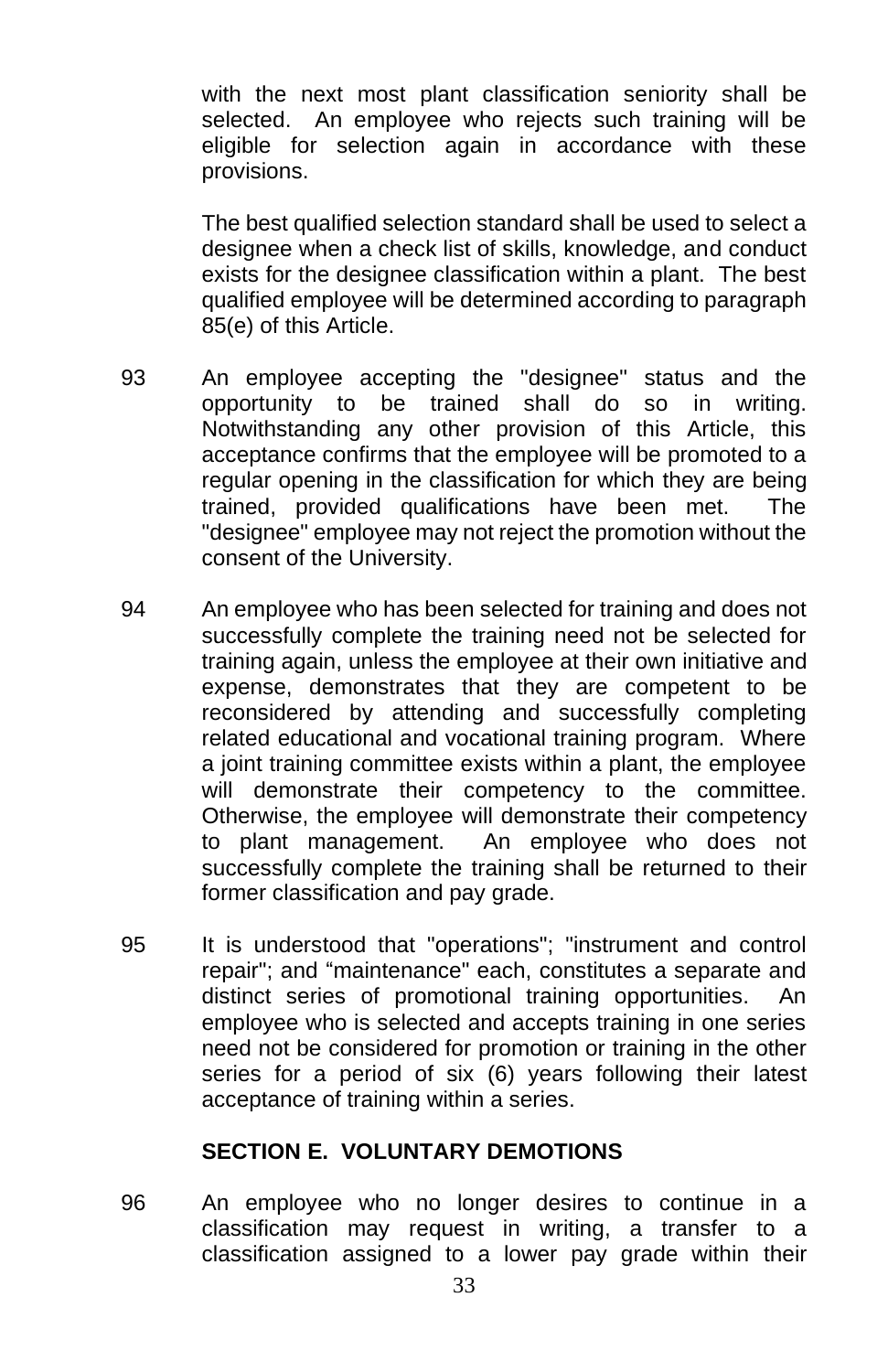seniority group. The University shall transfer the employee to any such classification, for which an opening exists and for which they have the qualifications and ability to do the work. The transfer will be made at a time and in a manner which will not affect the efficient operation of the University. In addition, the employee need not be considered for promotion to the classification from which they transferred for a period of three (3) years, or to any other classification or training for a period of two (2) years from the date of transfer.

## **SECTION F. PROMOTION AND TRANSFERS**

97 For the purposes of shift selection and promotion only, an employee who is transferred from one classification to another classification in the same pay grade shall only have "seniority" based on continuous service in the new classification beginning with the date of transfer.

#### **ARTICLE 20**

# **LEADER PAY**

98 An employee who, in addition to their normal duties and responsibilities, is specifically assigned by a supervisor the responsibility to assign and coordinate the work of three or more employees, to see that the assignment runs smoothly and efficiently, and to answer to their immediate supervisor or designated representative for the progress or lack of progress and the quality of work being done, shall be paid leader pay in addition to their hourly rate during the period of their assignment. Such assignments are solely within the discretion of the University. An employee shall be paid this leader rate for all time actually worked in this capacity and for all paid time off, provided the employee is so assigned prior to and subsequent to their paid time off. Typically, duties may include, but are not limited to, training and direction of employees, manpower requests, material ordering, scheduling and planning work, communication with other parts of the organization and customers, the collection and verification of time card completion and the reporting of job related problems to their supervisor. Such duties will include no authority to hire, discipline, discharge, or approve time off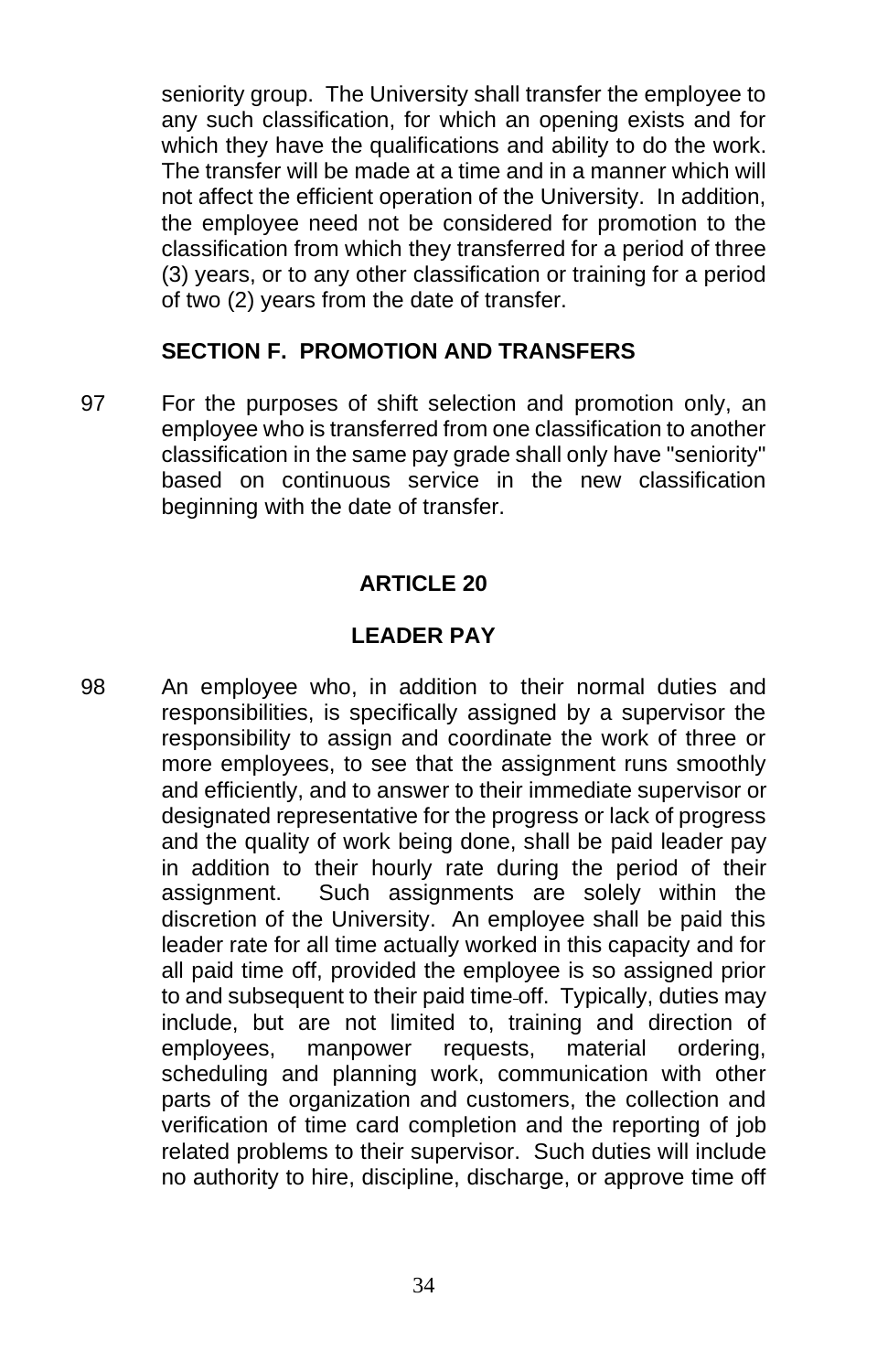requests. Leader pay will be a rate equal to 5.7% of the E-6 pay rate. Increases in leader pay shall occur as follows:

> Effective November 28, 2021 - \$2.31 Effective November 27, 2022 - \$2.37 Effective November 26, 2023 - \$2.45 Effective November 24, 2024 - \$2.52

# **ARTICLE 21**

## **SICKNESS OR INJURY DISABILITY INCOME**

# **SECTION A. ELIGIBILITY**

99 An employee shall be eligible to receive disability income in accordance with the provisions of this Article when they are unable to work because of a disability resulting from personal sickness or injury, domestic violence, or sexual assault provided they meet the requirements of Section F.

## DOMESTIC VIOLENCE OR SEXUAL ASSAULT

An employee that is a victim of domestic violence or sexual assault may use disability income for medical care, psychological or other counseling, to obtain victim services, to relocate, to obtain legal services, or to participate in any civil or criminal proceedings related to or resulting from the domestic violence or sexual assault. An employee may also use up to 48 hours of their family care time to care for a family member that is a victim of domestic violence or sexual assault for the reasons outlined in the previous sentence. There is a total of 48 hours of family care time available to employees each calendar year as described in paragraph 116. This paragraph does not expand the amount of family care time available to employees.

## PUBLIC HEALTH EMERGENCY

An employee is eligible to use up to 120 hours of disability income in a calendar year for closure of their primary workplace (department) by order of a public official due to a public health emergency; their need to care for a child whose school or place of care has been closed by order or a public official due to a public health emergency; or if it has been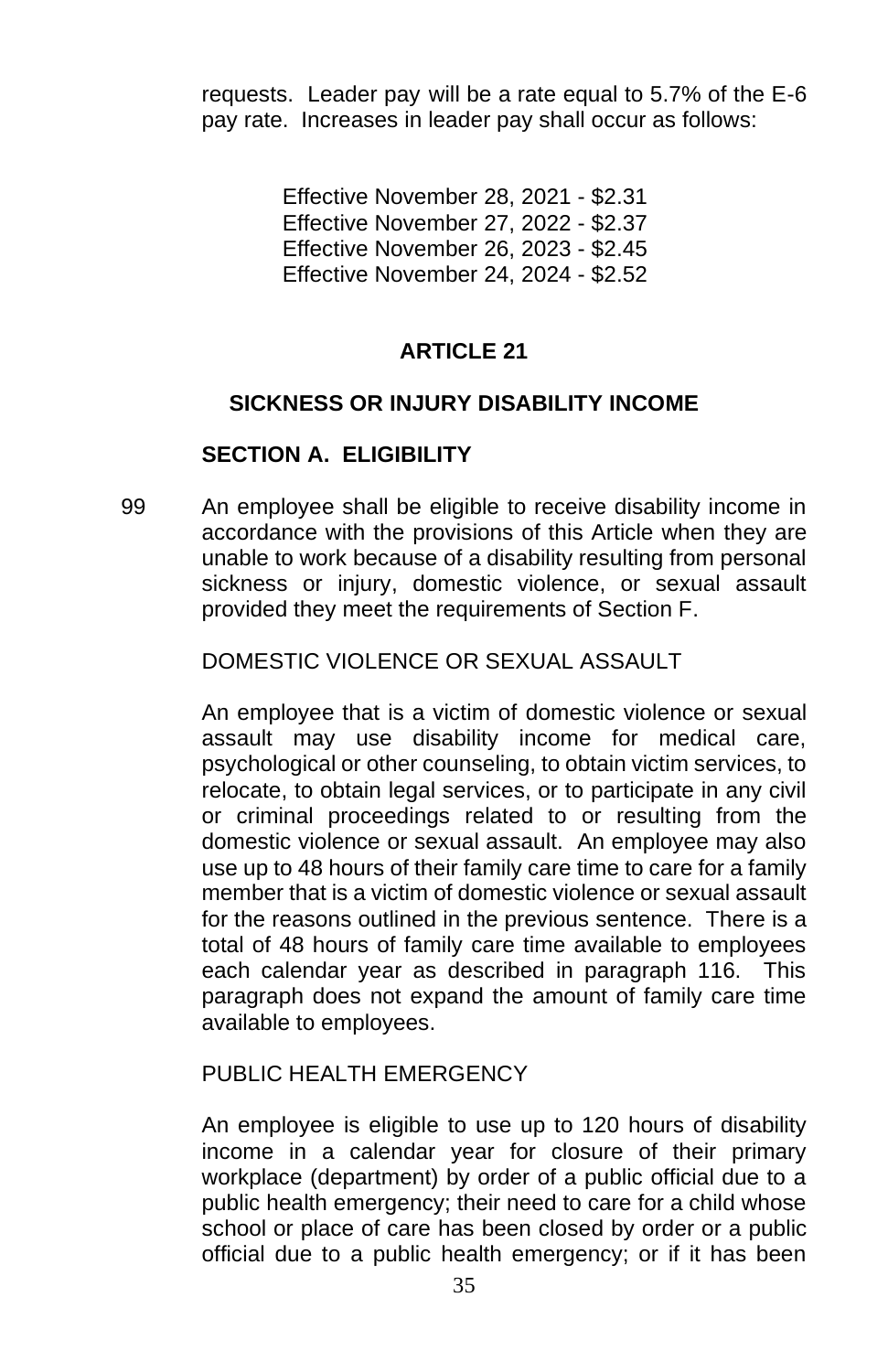determined by the health authorities having jurisdiction or by a health care provider that they or an eligible family member's presence in the community would jeopardize the health of others because of their or their family member's exposure to a communicable disease, whether or not they or their family member actually contracted the communicable disease. This paragraph does not expand the amount of disability income available to an employee as described in paragraph 106.

Except no disability income shall be payable for any disability which results as follows:

- 1. Intentionally self-inflicted injury for fraudulent purposes;
- 2. Participating in any criminal act;
- 3. Participating in a riot or civil commotion;
- 4. Working for an employer other than the University;
- 5. During a layoff, leave of absence, or disciplinary layoff;
- 6. Following a termination date that was determined prior to occurrence of the disability; or
- 7. During a vacation, except when hospitalized.
- 100 During each calendar year, an employee who has three (3) occurrences of disability absence (excluding Family Care Time, Preventative Medical/Dental Care and Pre-Scheduled Time), which are unsubstantiated by an acceptable physician's statement or other evidence of disability acceptable to the University may, at the department's discretion, be required to attend a Sick Time Conference with the employee's chief steward/steward, immediate supervisor, the Union Business Representative and a UHR Representative.
- 101 A Sick Time Conference may also be held for an employee whose combined sick time usage, substantiated and/or unsubstantiated, raises concern of possible sick time abuse.
- 102 Although not limited to the following, information discussed at a Sick Time Conference shall be of the type: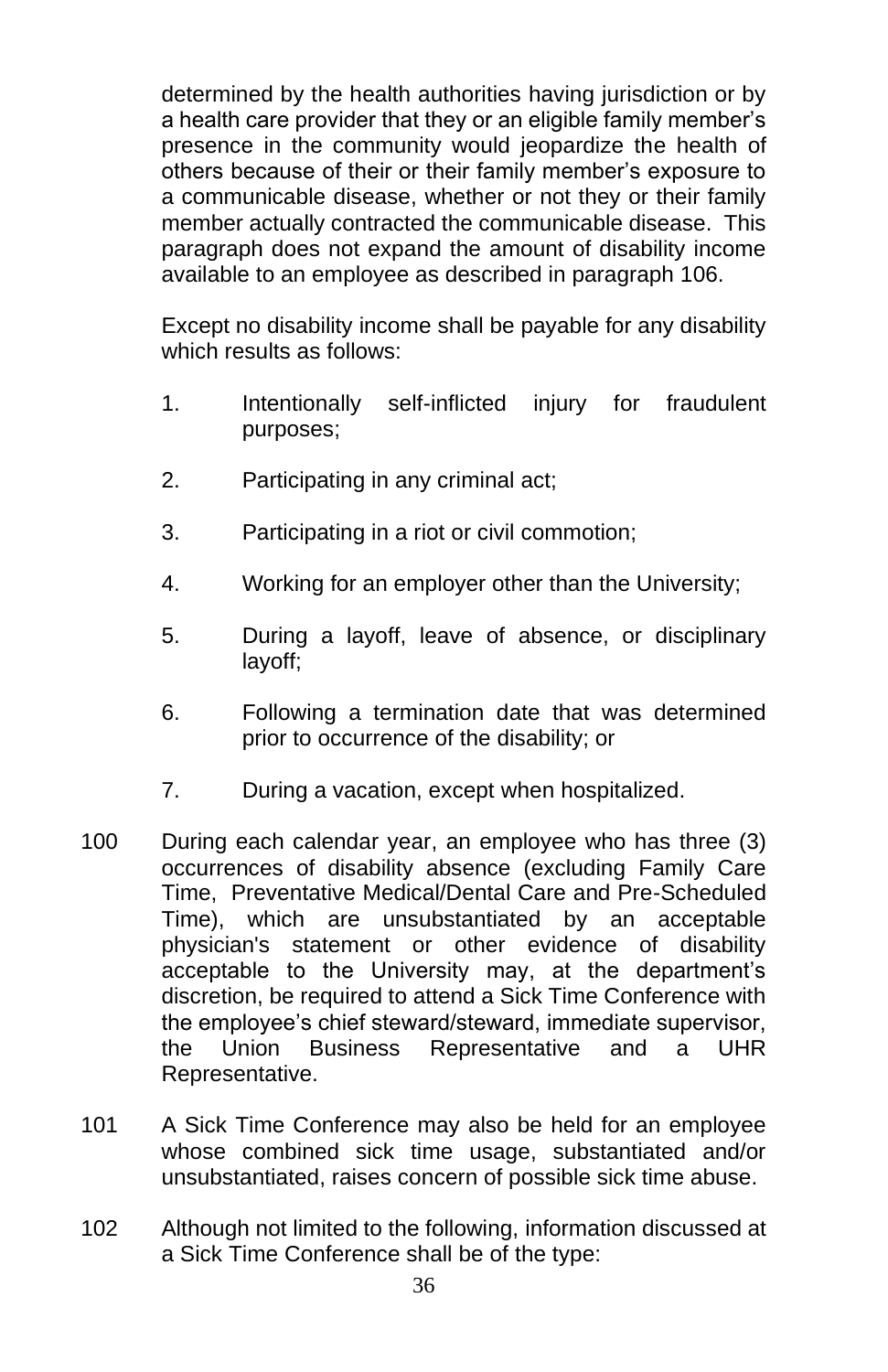- 1. Time lost from work due to personal sickness or injury, including frequency, duration, cause or legitimacy of absences.
- 2. Physician's evaluation(s), including any concerns of their validity and integrity.
- 3. Ability of employee to meet employment obligation of regular and reasonable attendance;
- 4. Consequences of frequent and/or recurrent absences from work.
- 5. Light duty and alternate employment options.
- 103 Following a Sick Time Conference the University may require the employee to provide an acceptable physician's statement or other evidence of disability acceptable to the University to be eligible for future Sick Time Pay. In addition, the University may subject the employee to a waiting period before being eligible for future Sick Time Pay. This waiting period is defined as the first and third days of each disability absence, (excluding Family Care Time, Preventative Medical/Dental Care, Pre-Scheduled Time, or if an employee is hospitalized on the first day of absence or directed to go home by the University because of a job related injury which occurs at work and is reported to supervision at the time of injury) for however many hours each day they are regularly scheduled, considering alternate shifts and part-time employees. The employee and Union will be notified in writing if either or both of the above requirements are imposed. Such requirement(s) shall remain in effect for at least nine (9) months, after which at the request of the employee, the University will review the employee's sick time record since the Sick Time Conference to determine if the requirement(s) shall remain in effect or be cancelled. Subsequent review requests will not be made unless at least three (3) months has lapsed since the prior request. In the event the Union charges the University has acted in a discriminatory, capricious or arbitrary manner, they may grieve the issue directly to Step Two of the grievance procedure.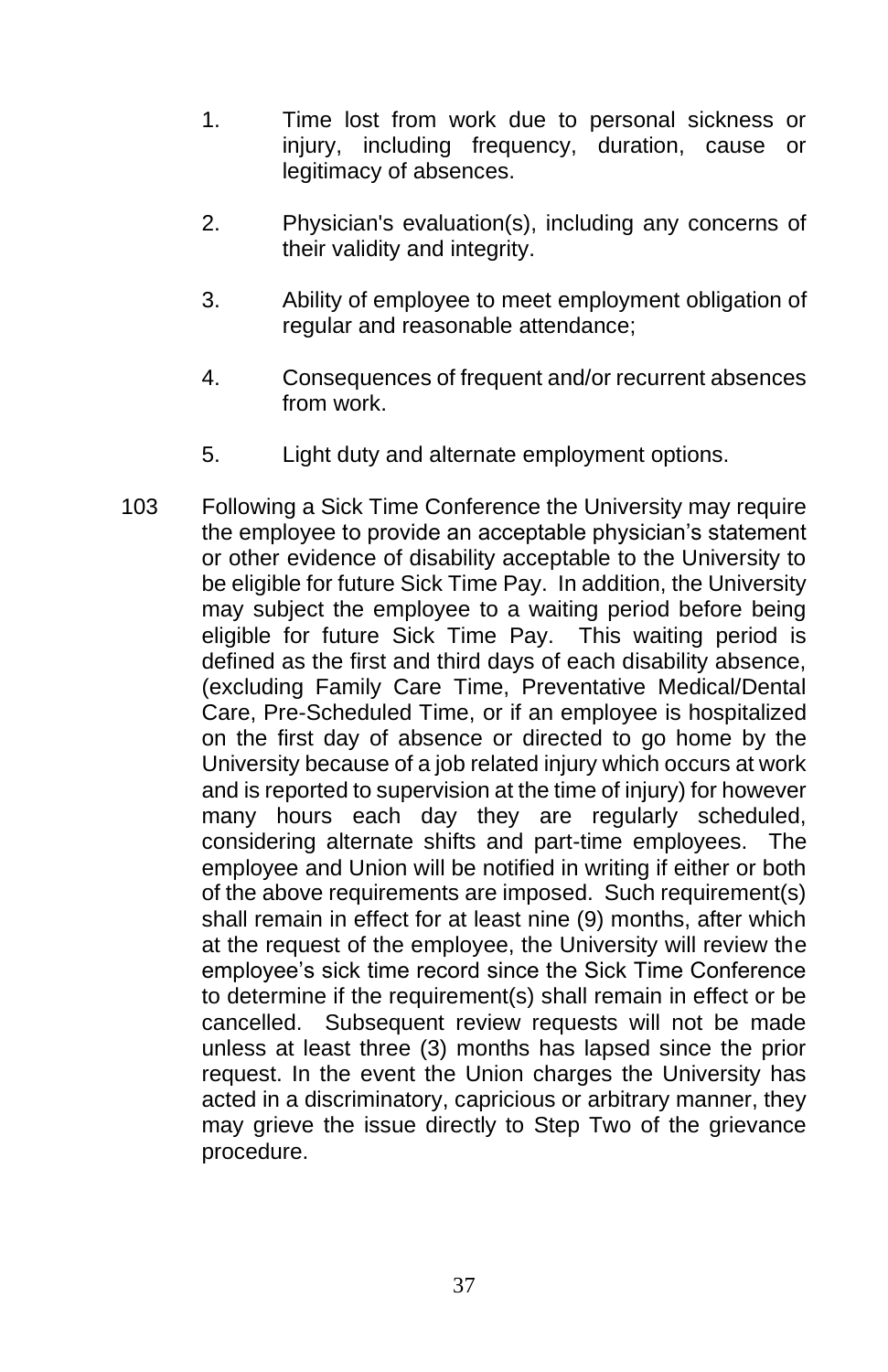# **SECTION B. HOURS OF DISABILITY INCOME PAYABLE**

- 104 The number of hours of disability income payable to an eligible employee shall be based upon time lost from work, but in no case shall the number of hours payable exceed (1) the maximum set forth in Section C based on their University seniority at the time their disability occurs, or (2) such maximum minus the number of hours paid in the immediately preceding twelve (12) consecutive month period, whichever number of hours is the lesser.
- 105 All hours of disability absence, whether or not paid, shall be recorded and, to the extent necessary to implement this Article, available on an individual basis to an employee and the Union.

# **SECTION C. SCHEDULE OF MAXIMUMS**

106 Maximum Hours Of University Seniority **Disability Income** 

| First year                     | 96  |
|--------------------------------|-----|
| Over one through two years     | 192 |
| Over two through three years   | 288 |
| Over three through four years  | 384 |
| Over four through five years   | 480 |
| Over five through six years    | 576 |
| Over six through seven years   | 672 |
| Over seven through eight years | 768 |
| Over eight years               | 800 |

# **SECTION D. PART-TIME EMPLOYEE**

107 A part-time employee normally scheduled to work twenty (20) or more hours per week shall be eligible for disability income providing they meet the eligibility requirements of Section A, but the number of hours of disability income as provided in Section B, and C, shall be on a basis dependent on their normal schedule of hours which shall be directly proportionate to the maximum hours of disability income for which a full-time employee is eligible. An employee normally scheduled to work less than twenty (20) hours per week shall not be eligible for disability income.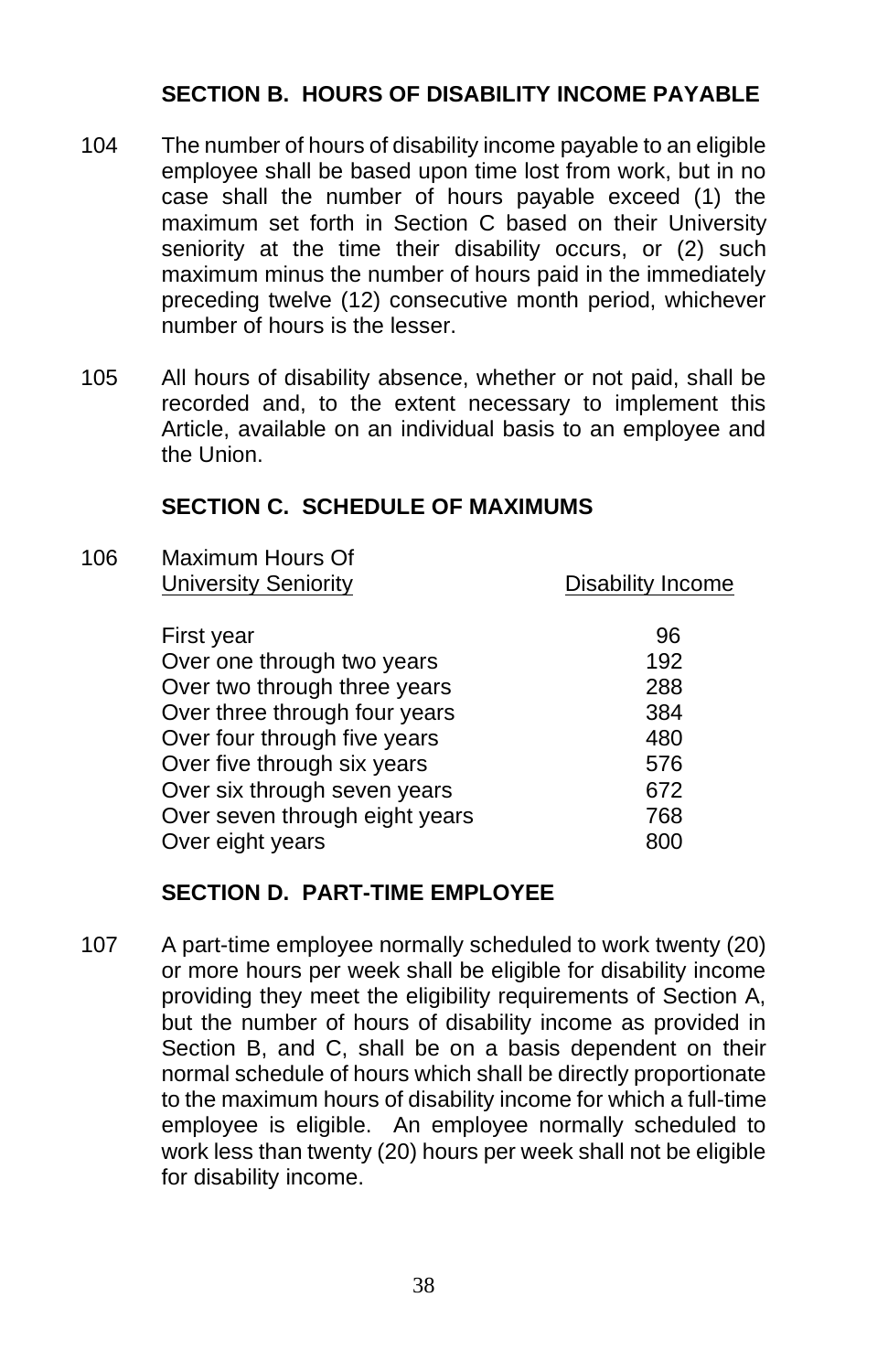## **SECTION E. DETERMINATION OF DISABILITY INCOME**

108 Except as otherwise limited by this Article, the amount of disability income payable to an eligible employee shall be determined by multiplying the number of hours, not to exceed eight (8) in a day nor forty (40) in a week, of time lost from work because of the disability times the employee's hourly rate, including all applicable premiums, at the time the disability occurs. In addition, no loss of time Workers' Compensation benefit (including any dependency allowance) will be paid to an eligible employee until all disability income payable to the eligible employee has been used.

# **SECTION F. NOTICE AND PROOF OF DISABILITY**

- 109 No disability income shall be payable to an employee unless their department head is notified of the nature of the disability and the probable duration thereof as soon as possible, but in no event later than the beginning of their shift, except when the failure to notify is due to circumstances beyond the control of the employee.
- 110 In all cases on returning to work an employee claiming or having received disability income must certify on a form provided by the University the following:
	- 1. The nature of the disability which prevented them from working, including time, dates and circumstances, and whether or not under the care of a physician;
	- 2. The amount of time lost from work in hours because of the disability;
	- 3. The name of the person to whom advance notice was given together with the time, or the reason notice was not given.
- 111 In the event that facts and circumstances indicate that the employee may not be eligible for disability income as claimed, evidence of disability, such as a physician's statement of disability on a form provided by the University or an examination provided by and at the expense of the University, may be required.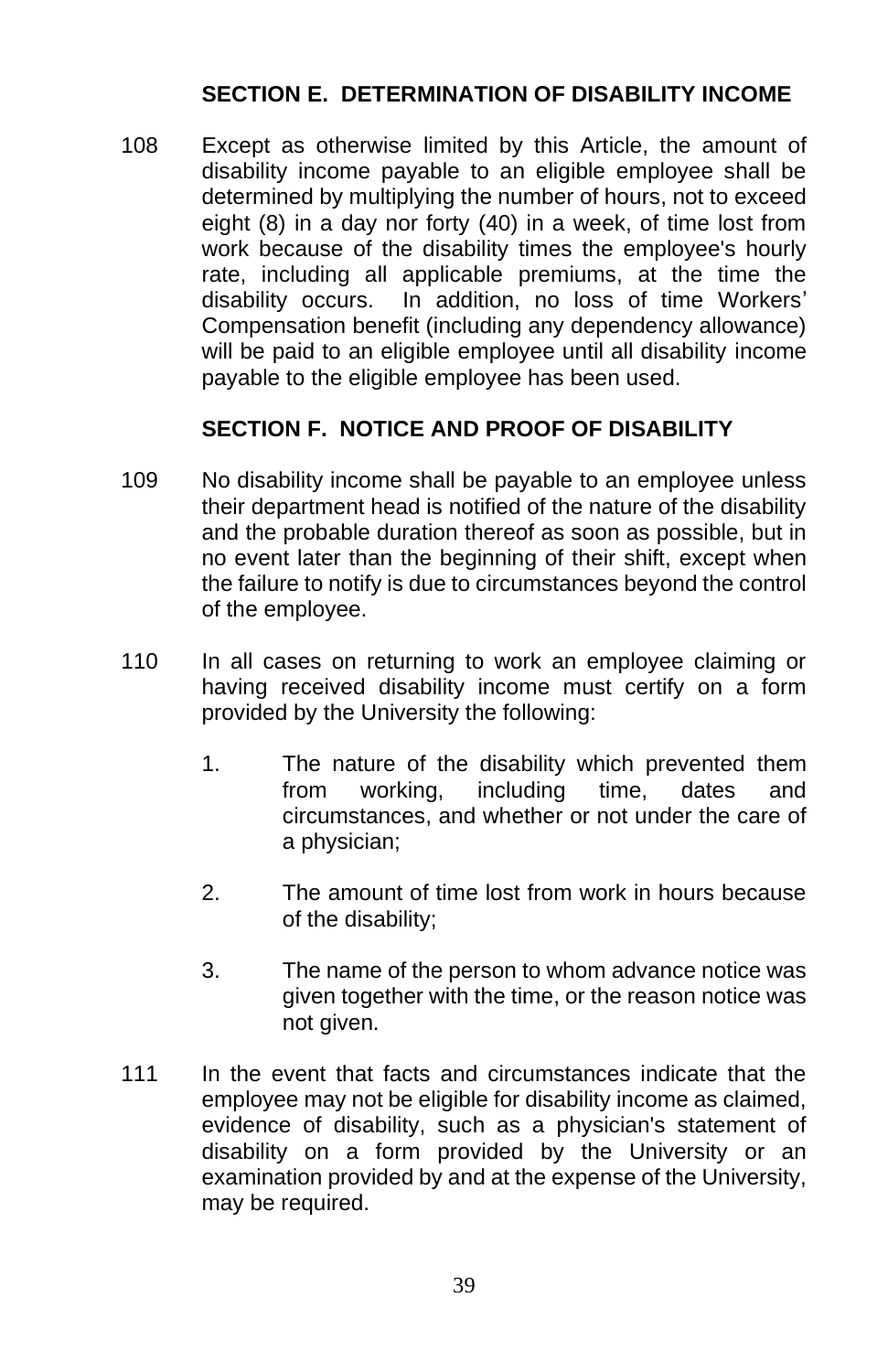- 112 In no case shall disability income be payable to an employee who is absent in total, or in part, from their regular schedule when that employee worked any of the eight (8) hour period immediately preceding their regular schedule, unless the employee reports directly to a medical facility approved by the University and the inability to work is substantiated. If not substantiated, the employee shall report back to work, not be paid for time lost, pay for the cost of the examination and be subiect to disciplinary action. The University may release an employee from this requirement, but only before the employee leaves work.
- 113 Arbitrary failure or refusal to follow accepted medical practice in treating a disability shall be reason for discontinuing or withholding disability income.

# **SECTION G. PREVENTIVE MEDICAL AND DENTAL CARE**

114 Preventive medical/dental care appointments should be scheduled outside of working hours, or if that's not possible at the beginning or end of the employee's shift whenever possible. The parties agree to work together to ensure proper shift coverage and avoid the payment of overtime resultant from preventive medical/dental care appointments whenever possible. If it is necessary to schedule a preventive medical or dental care appointment during working hours an employee will be granted paid time off for such an appointment provided the employee gives their supervisor written notice at least five (5) calendar days prior to the appointment. The written notice shall include the time and day of the appointment, the name of the doctor and the probable duration of the absence. A series of appointments may be included in the same notice. Notwithstanding the fact that such an absence is not the result of a disability within the meaning of this Article, the provisions of this Article shall apply.

# **(Also see Memorandum of Understanding-2)**

# **SECTION H. PRE-SCHEDULED TIME**

115 Pre-scheduled time for medical related appointments that are not covered under preventive medical/dental appointments in Section G above should be scheduled outside of working hours, or if that's not possible at the beginning or end of the employee's shift whenever possible. The parties agree to work together to ensure proper shift coverage and avoid the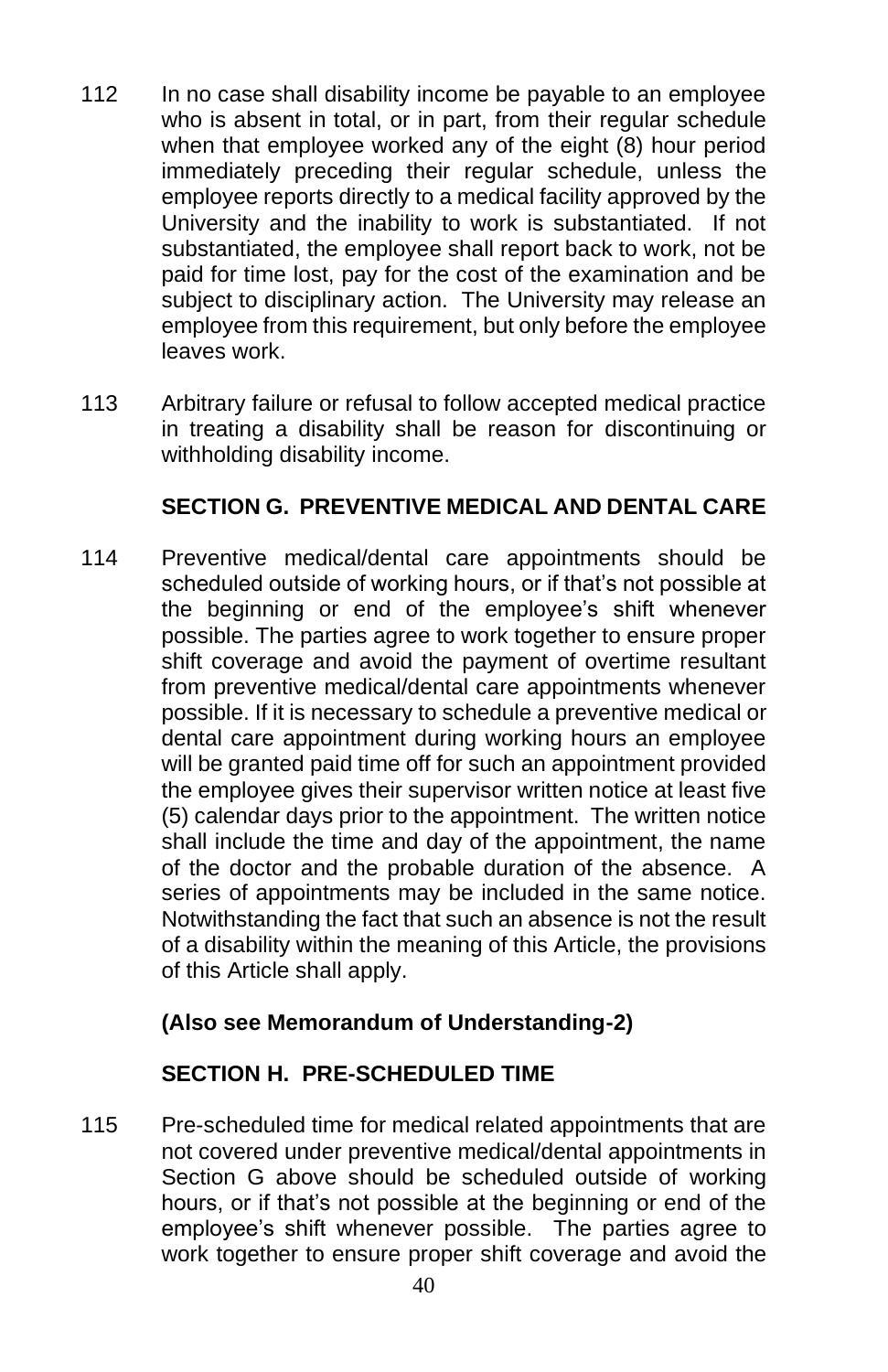payment of overtime resultant from pre-scheduled time appointments whenever possible. If it is necessary to schedule a pre-scheduled time appointment during working hours an employee will be granted paid time off for such an appointment provided the employee gives their supervisor written notice at least five (5) calendar days prior to the appointment. The written notice shall include the time and day of the appointment, the name of the doctor and the probable duration of the absence. A series of appointments may be included in the same notice. Notwithstanding the fact that such an absence is not the result of a disability within the meaning of this Article, the provisions of this Article shall apply.

# **SECTION I. FAMILY CARE TIME**

116 Full time employees may use up to forty-eight (48) hours of disability income each calendar year to care for family members who are incapacitated, ill or injured. Part-time employees shall be eligible for family care time off on a pro rata basis which is directly proportionate to their appointment fraction. The definition of "family member" shall be the staff member's spouse or a domestic partner with whom the employee shares living accommodations and expenses; or, without regard to their place of residence, it may also include the child, sibling, parent, grandparent, grandchild or other related individual whose care is the responsibility of the staff member, spouse, or domestic partner.

## **SECTION J. DISCIPLINARY ACTION FOR ABUSE**

117 It is understood that the Union does not condone any abuse of this Article and that an employee who violates any requirement of this Article shall be subject to disciplinary action for serious misconduct.

## **SECTION K. RETURN FROM EXTENDED ABSENCE**

118 An employee returning from an extended absence covered by this Article, whose position has been filled as a regular opening in accordance with Article 19, will be placed in their former position unless the University's or the employee's circumstances have so changed as to make it impossible to do so. Employees affected by this return shall be placed or laid off in accordance with the provision of Article 18.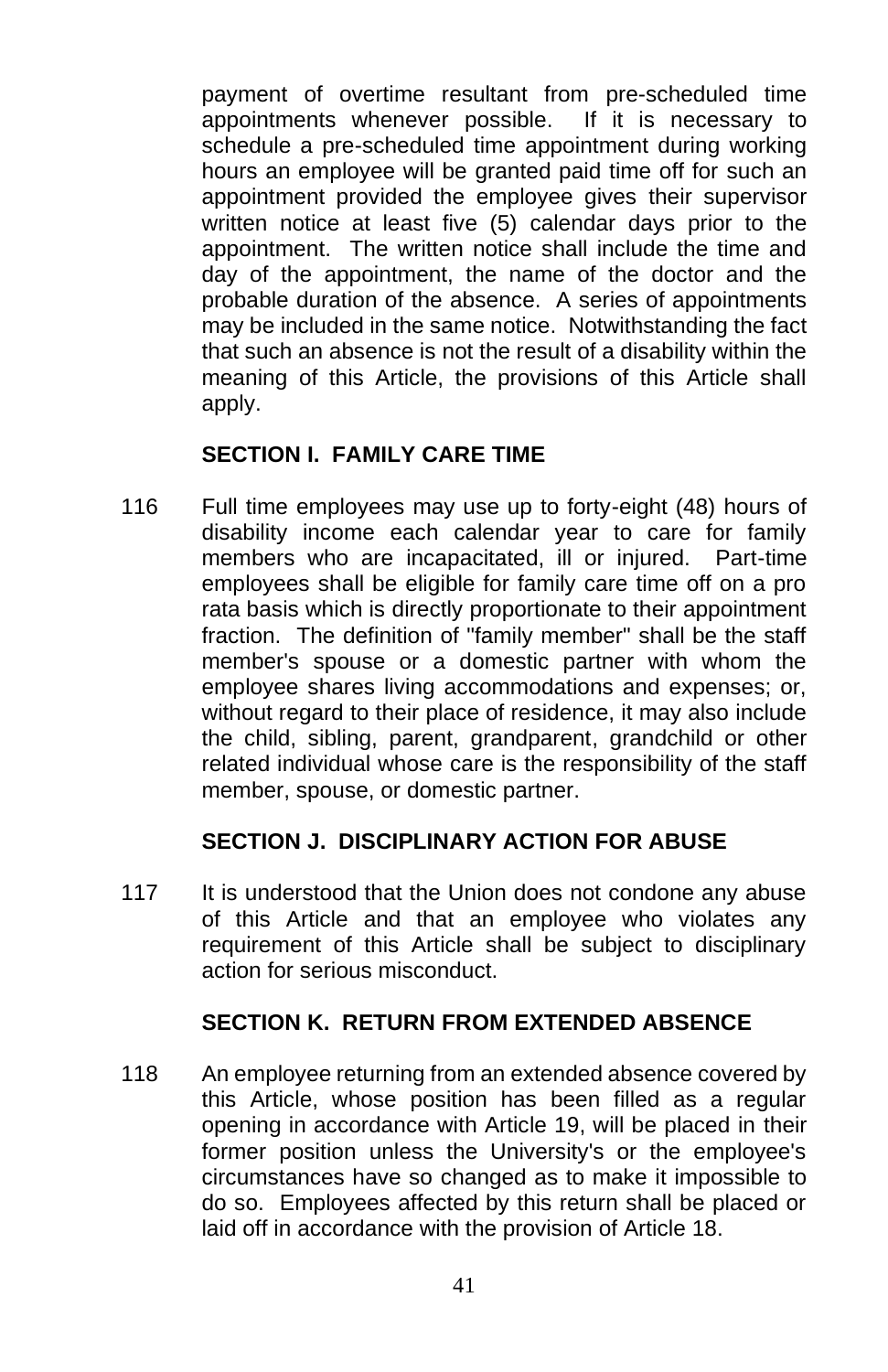# **ARTICLE 22**

# **HOLIDAYS**

# **SECTION A. DESIGNATED HOLIDAYS**

- 119 The paid holidays shall be as follows:
	- 1. New Year's Day
	- 2. Memorial Day
	- 3. Independence Day
	- 4. Labor Day
	- 5. Thanksgiving Day
	- 6. The day after Thanksgiving Day
	- 7. Easter Sunday
	- 8. Christmas Day
	- 9. December 24th
	- 10. December 31st

Note: There is no paragraph 120.

## **SECTION B. OBSERVANCE DEFINITION**

121 The holiday shall be the calendar day on which each holiday falls.

# **SECTION C. ELIGIBILITY**

- 122 Each full-time employee, other than an employee on layoff or on any leave of absence, shall receive holiday pay at their hourly rate, including all applicable premiums, for the holiday as follows, provided the employee meets the eligibility requirements in paragraph 123.
	- 1. Eight (8) hours of holiday pay if the holiday falls on the employee's regularly scheduled RDO, and the employee does not work.
	- 2. Holiday pay equal to the employee's daily scheduled hours for the holiday week (for example, 8, 10 or 12 hours) if the employee works on the holiday. This includes when an employee works on a holiday that normally falls on the employee's regularly scheduled RDO.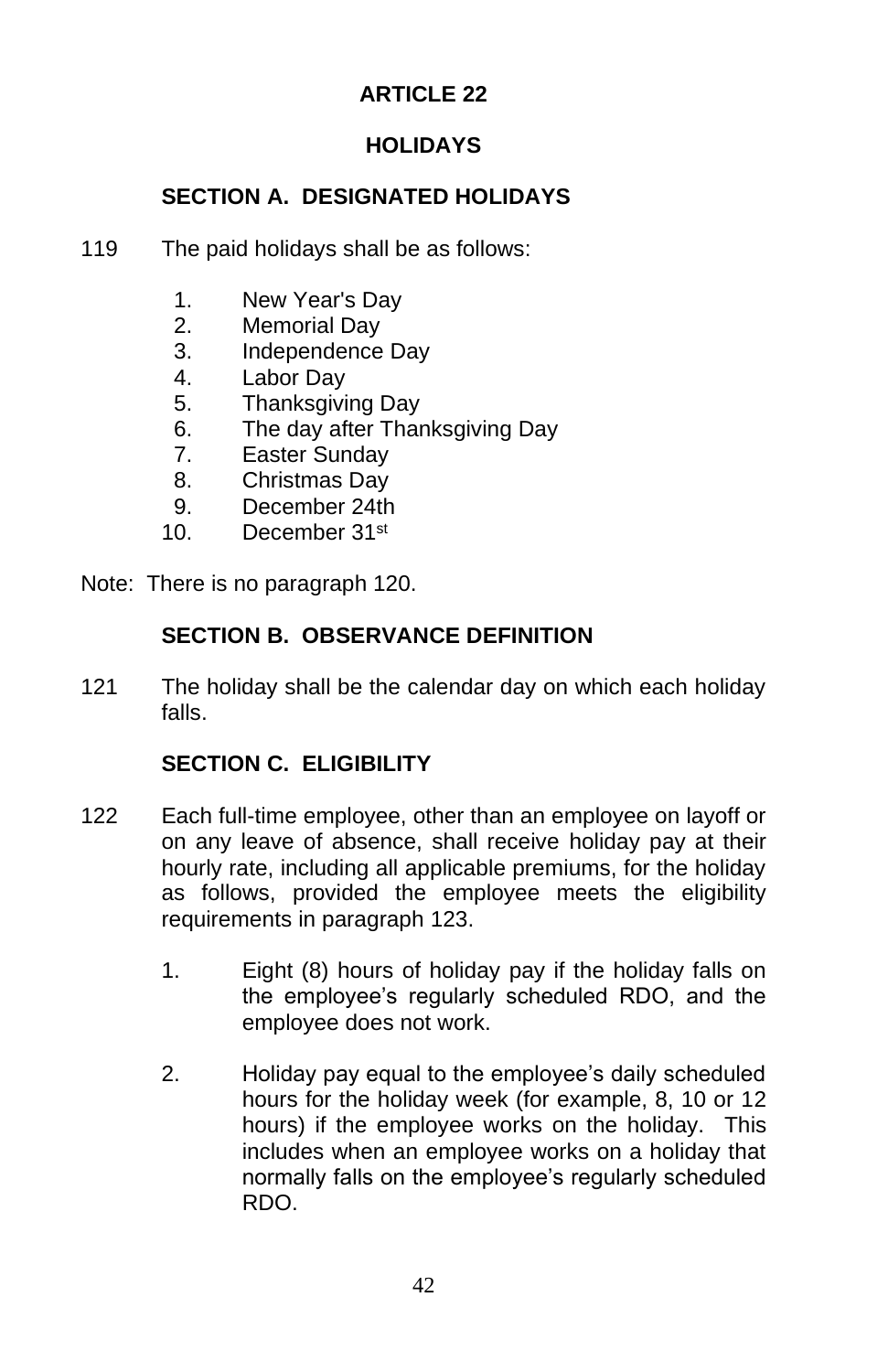- 3. Holiday pay equal to the employee's daily scheduled hours for the holiday week (for example, 8, 10, or 12 hours) if the employee's work schedule includes a workday on a holiday, and the employee is scheduled off on the holiday.
- 123 They work their last regularly scheduled work day prior to and the first regularly scheduled work day following the holiday, unless their failure to work on either or both such days is excused because of (1) personal sickness or injury as provided in Article 21, or (2) vacation time as provided in Article 23, or (3) other extraordinary circumstances beyond the control of the employee which cannot be corrected in time for them to meet their employment obligations.

# **SECTION D. PART-TIME EMPLOYEES**

124 Each part-time employee normally scheduled to work twenty (20) or more hours per week, other than an employee on layoff or on any leave of absence, who meets the eligibility requirement set forth in Section C shall receive pay for the holiday determined by multiplying their hourly rate times their normal schedule of hours per week divided by five (5). Those normally scheduled to work less than twenty (20) hours per week shall not receive pay for the holiday.

# **SECTION E. WORKING ON A HOLIDAY**

125 In addition to the holiday pay as provided in Section C. or D., an employee who works on the holiday will be paid for the time worked at two (2) times their hourly rate including all applicable premiums. To the extent an employee is paid pursuant to this Section, they shall not be paid an overtime premium under Section A of Article 9 for the same time worked.

# **SECTION F. FAILURE TO REPORT**

126 An employee who fails to work on a holiday when assigned or called in shall not receive holiday pay as provided in Section C. or D. unless their failure to work is excused because of (1) personal sickness or injury as provided in Article 21, or (2) other extraordinary circumstances beyond the control of the employee which cannot be corrected in time for them to meet their employment obligation.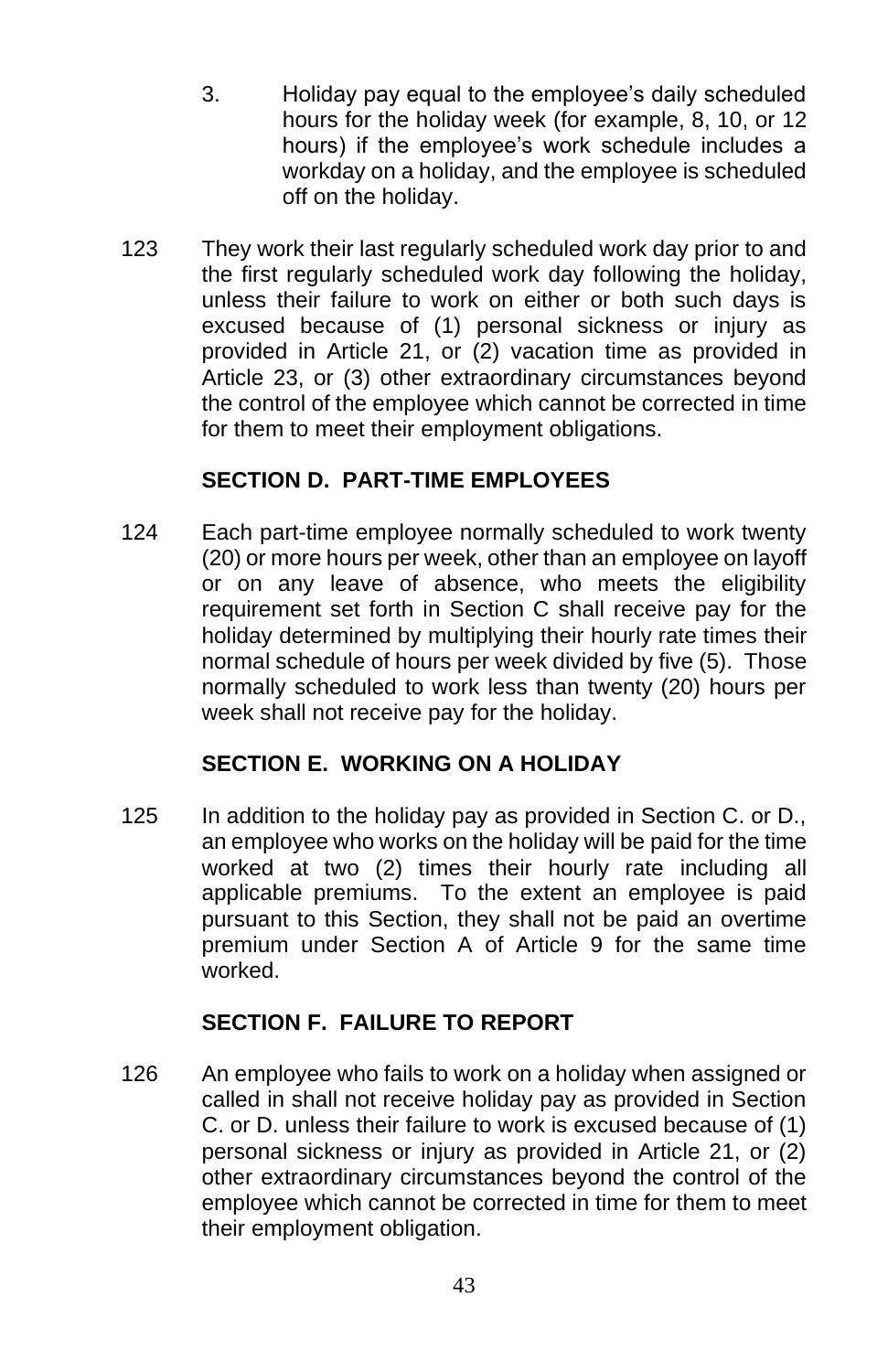# **SECTION G. REDUCING THE WORK WEEK**

127 If the University reduces the work week of an employee during a week in which a holiday(s) falls to provide not more than forty (40) hours of pay, the day(s) off shall be adjacent to the holiday.

# **ARTICLE 23**

# **VACATIONS**

# **SECTION A. ACCRUAL**

128 Except as provided in paragraphs 130 and 131 of this Section, full-time employees accrue paid vacation time as follows:

| <b>University Seniority</b>   | Rate of Accrual<br>Per Calendar Month |
|-------------------------------|---------------------------------------|
| <b>First Five Years</b>       | <b>Eight Hours</b>                    |
| From Five through Eight Years | <b>Twelve Hours</b>                   |
| Over Eight Years              | <b>Sixteen Hours</b>                  |

- 129 An increase in the rate of accrual shall be prorated for the initial month of completion of the required years of seniority, in accordance with paragraph 130 of the agreement.
- 130 During the calendar month in which a full-time employee starts or ends employment, or starts or returns from any leave of absence, they shall accrue paid vacation time on a percentage basis of the rate of accrual in Section A. depending upon the day of the calendar month on which the event occurs as follows:

| Day of<br>Calendar<br>Month                        | Start of<br>Employment or<br><b>Return from</b><br>Leave of Absence | End of<br>Employment or<br>Start of Leave of<br>Absence |
|----------------------------------------------------|---------------------------------------------------------------------|---------------------------------------------------------|
| 1 through 10<br>11 through 20<br>21 through<br>end | 100%<br>50%<br>None                                                 | None<br>50%<br>100%                                     |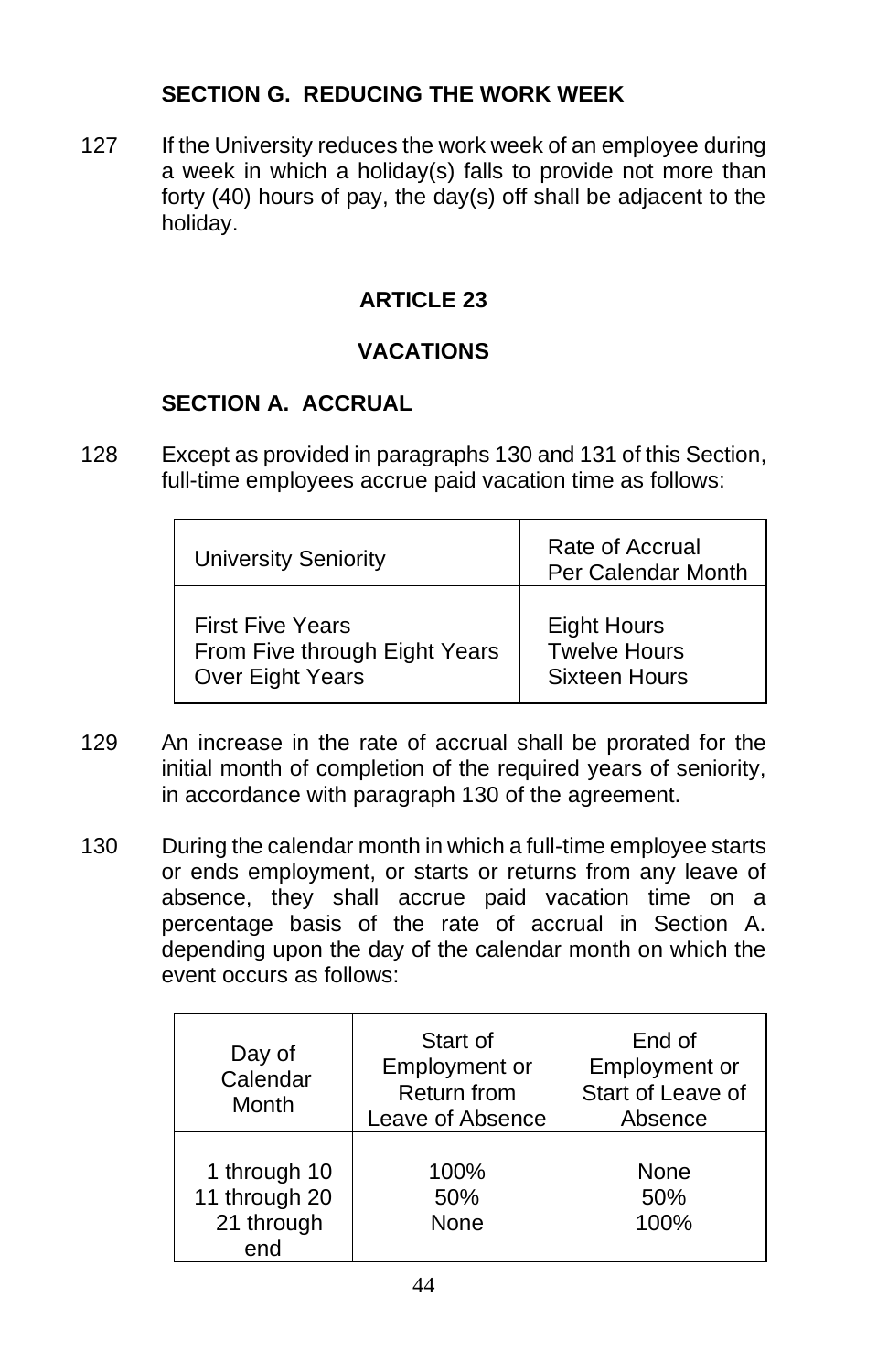- 131 Except as provided in paragraph 130 above an employee shall not accrue any paid vacation time during any leave of absence or during any calendar month in which they are absent without pay for fifteen or more work days. During any calendar month in which an employee is absent without pay for less than fifteen (15), but more than seven (7) work days, they shall accrue 50% of their Section A accrual.
- 132 Part-time employees normally scheduled to work twenty (20) or more hours per week accrue paid vacation time on a basis which is directly proportionate to that accrued by full-time employees. Those normally scheduled to work less than twenty (20) hours per week shall not accrue paid vacation time.
- 133 Paid vacation time accrues and is recorded at the beginning the bi-weekly pay period that includes the first of the month.
- 134 No employee may accrue paid vacation time in excess of twenty-four (24) times their rate of accrual per calendar month.

#### **SECTION B. ELIGIBILITY**

135 No employee shall be eligible for paid vacation time, or receive pay in lieu of vacation time, before it accrues, or before completion of the probationary period.

# **SECTION C. PAY IN LIEU OF VACATION TIME**

- 136 An employee will receive pay in lieu of paid vacation time (i.e. without taking actual time off from work) only after completion of their probationary period and then only under the following circumstances:
	- 1. Retirement; or
	- 2. Termination, for whatever the reason; or
	- 3. Death, in which case a survivor will be paid.
- 137 Pay in lieu of vacation time shall be at the employee's hourly rate, at the time the event set forth above occurs, times the number of hours of accrued vacation time.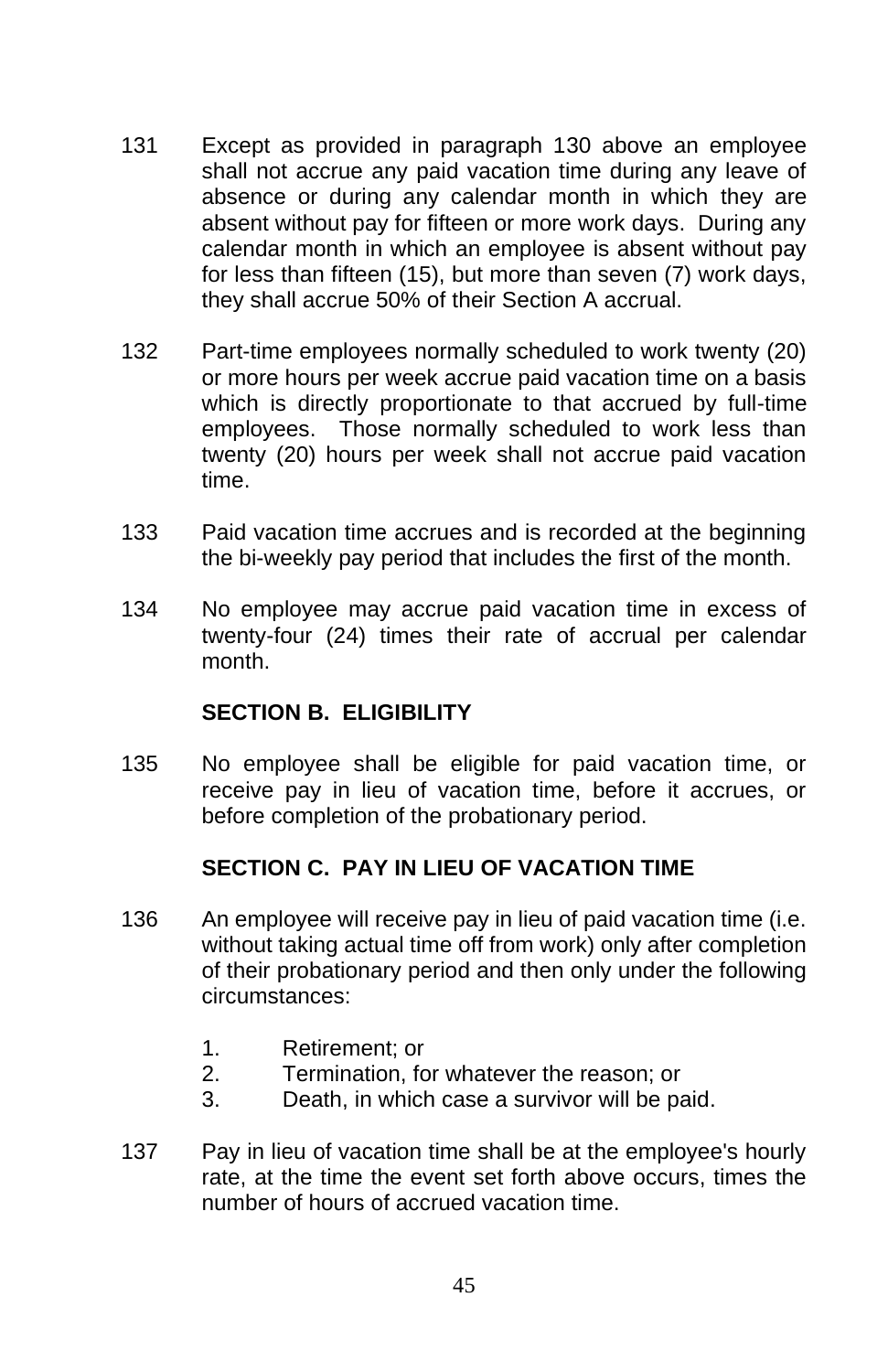# **SECTION D. PAY FOR ACCRUED VACATION TIME**

138 Pay for vacation time shall be at the employee's hourly rate, including all applicable premiums, at the time vacation is taken, times the number of hours of accrued paid vacation time scheduled and used. Pay for vacation time shall be paid to the employee on their regular pay day.

# **SECTION E. SCHEDULING OF PAID VACATION TIME**

## SCHEDULED AND POSTED

- 139 Scheduled and listed paid vacation time shall be scheduled to meet the work requirements of the University, with due consideration given to an employee's wishes as to time and duration in accordance with the following procedure:
	- 1. The University will post any limitations concerning the schedule of vacations, twice a year, prior to February 1 and August 1, including the election to close down any or all of its operations and schedule vacations during the close down period.
	- 2. Employees will request vacation time during the month of February for all scheduled vacation to be taken during the following April through September. Employees will request vacation time during the month of August for all scheduled vacation to be taken during the following October through March.
	- 3. Based upon these requests, the University will schedule vacations in order of preference on the basis of the employee's starting date in each plant.
	- 4. Upon completion of the scheduling, the vacation schedule shall be posted during the last week of March and September, only to be changed by the University because of work requirements caused other than by the scheduling of vacations.

#### UNPOSTED

140 Vacations which are not scheduled and posted in accordance with the above procedure may be granted in the sole discretion of the University, provided it is requested in advance by the employee. An employee may be granted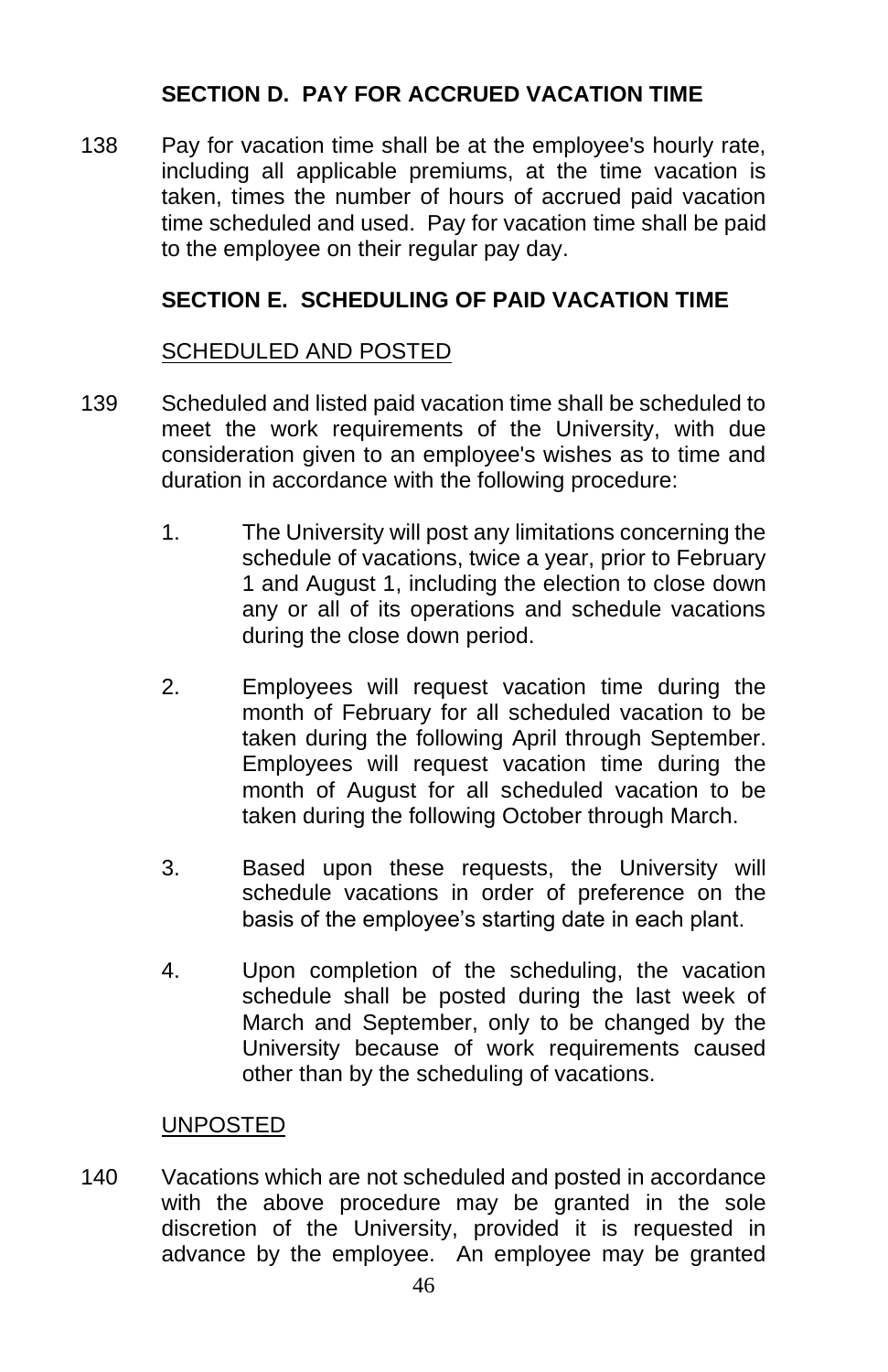unposted vacation if the employee requests of their supervisor, whenever possible twenty-four (24) hours prior to the beginning of their shift, and (a) if there are no other absences in the operating group; or (b) no other absences in the maintenance group sufficient to disrupt routine maintenance or repairs; or (c) no emergency situation exists. Unposted vacation shall not be reason for changing the posted vacation schedule. Once an unposted vacation is granted, it may be cancelled for any reason except to permit another employee to take unposted vacation.

- 141 At the request of an employee, an absence covered by Article 21 may be charged against accrued vacation time after all payments under Article 21 have been exhausted.
- 142 If a day observed by the University as a holiday as provided in Article 22 occurs during an employee's vacation, they shall, if otherwise eligible for it, receive holiday pay and will not have that time off charged against accrued vacation.

## **SECTION F. WORK CALL DURING VACATION**

143 No employee shall be called to report for work while on vacation, whether it be posted or unposted, or on regularly scheduled days off immediately preceding or following such vacation, unless the presence of the employee on vacation or on the regularly scheduled days off is required because no other employee with the necessary qualifications is available, except that in the case of an unposted vacation, the employee makes themselves available to be called to report for work prior to being granted vacation in accordance with the procedure set forth in paragraph 140. A regularly scheduled day off starts at the end of the employee's last regularly scheduled shift.

## **ARTICLE 24**

## **FUNERAL LEAVE PAY**

144 In the event of the death of (1) an employee's spouse, or (2) a significant other non-related person living in the employee's household, or (3) the son, daughter, parent (including step parent), grandparent, brother, sister, grandchild (or the spouse of any of them) of either the employee or the employee's spouse, or (4) any other related person living in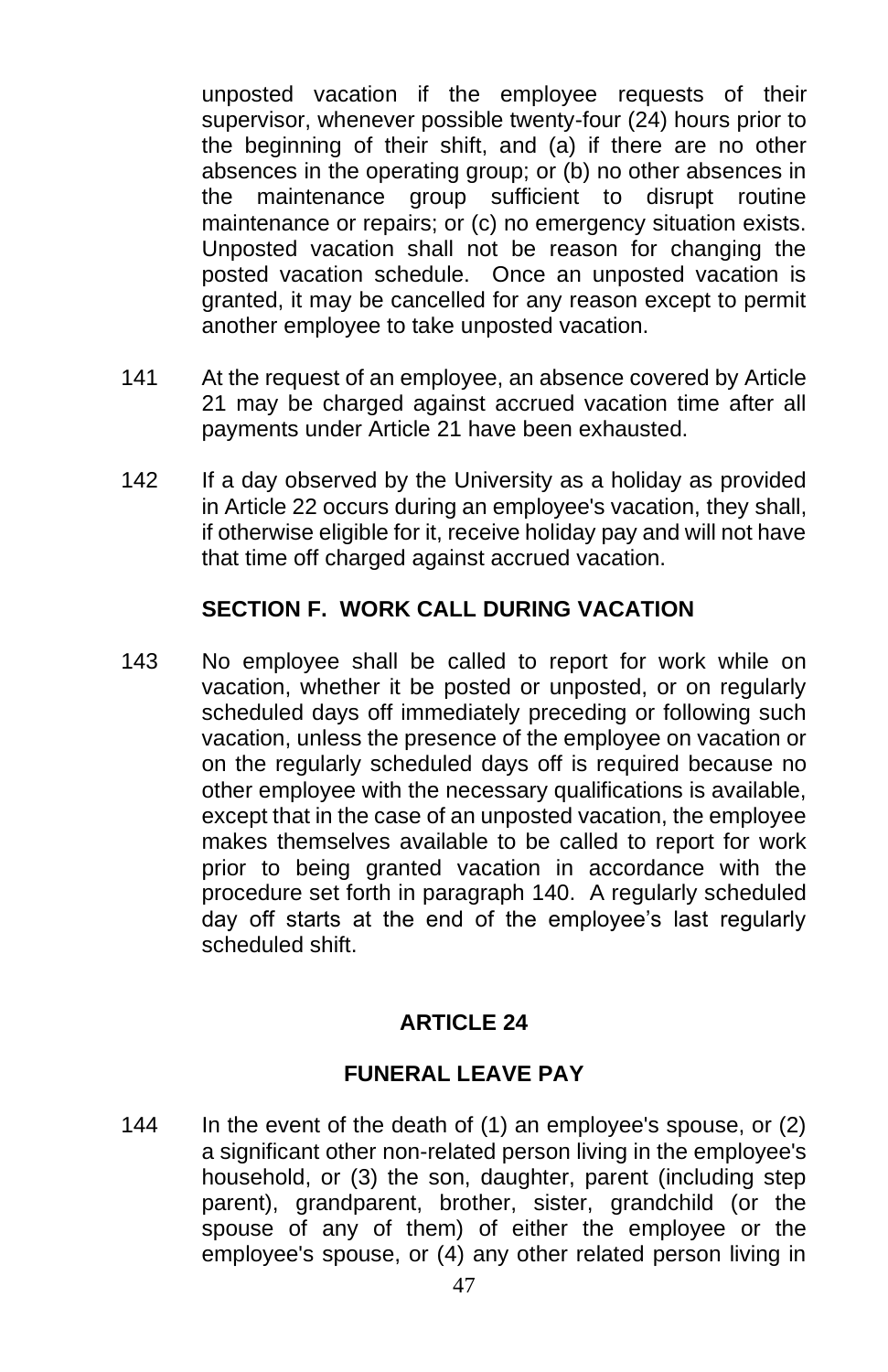the employee's household, an employee who attends the funeral shall be granted time off work for up to a maximum of three workdays. There is a maximum of 24 hours of funeral leave pay per occurrence. Paid time off will be at employee's hourly rate, including all applicable premiums. Vacation or excused time without pay will be used to cover an employee's daily schedule not covered by funeral leave pay. For example, an employee scheduled to work 12 hours per day who is absent for three workdays will use 12 hours of funeral leave pay on day one and day two, and 12 hours of vacation or excused time without pay on day three. An employee scheduled to work 10 hours per day who is absent for three workdays will use 10 hours of funeral leave pay on day one and day two, and 4 hours of funeral leave pay and six hours of vacation or excused time without pay on day three. Vacation will be used prior to excused time without pay. The amount of time off work shall be only that which is required to attend the funeral and make necessary funeral arrangements, but in no event shall the time off exceed three (3) workdays per occurrence. If additional time off is needed, or if the employee attends the funeral of other relatives not listed above, the employee may request the use of unposted vacation time.

## **ARTICLE 25**

## **JURY AND WITNESS SERVICE**

- 145 An employee who loses time from work during their normal schedule of work because of jury duty service or to testify pursuant to a subpoena shall be paid for such time lost at their hourly rate, including all applicable premiums. The employee shall furnish the University a written statement from the court showing the days and time of jury duty or witness service. The employee will report for available work when released from jury duty or witness service.
- 146 Notwithstanding the then existing schedule of work of other employees, an employee while on jury duty will be assigned to the day shift, provided the employee gives notice of the jury duty as soon as possible, but not later than the Friday before the Sunday preceding the Sunday in the week in which the jury duty begins. In the event that the notice is untimely, the assignment to the day shift will be made as soon as the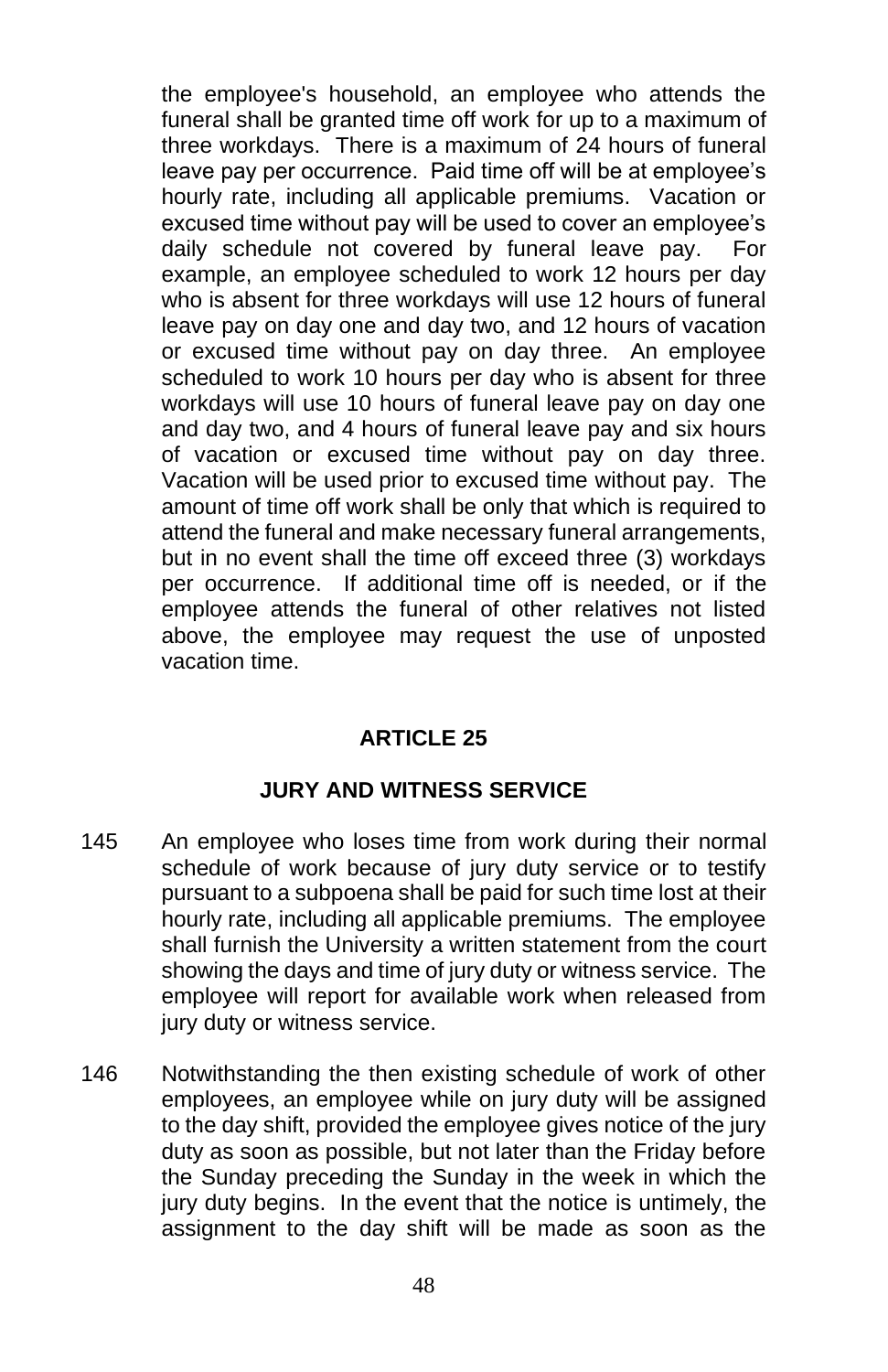schedule change does not require the payment of an overtime premium.

# **Article 26**

## **Paid Maternity (Childbirth) and Parental Leaves**

147 Effective December 1, 2021, Standard Practice Guide 201.30-6, Paid Maternity (Childbirth) and Parental Leaves, shall apply to all employees.

> A material change to SPG 201.30-6 shall be subject to negotiation.

# **ARTICLE 27**

# **LEAVES OF ABSENCE**

## **SECTION A. GENERAL CONDITIONS**

- 148 Leaves of absence are without compensation by the University. Unpaid leaves of absence are intended to provide continuity of service during an extended period of absence.
- 149 Unpaid leaves of absence are available only for nonprobationary employees, with the exception of military service, medical, medical/childcare and child care leaves, which are available to probationary employees. In addition, a probationary employee that meets the eligibility requirements for the Family and Medical Leave Act of 1993 (FMLA), is eligible for the following leaves of absence: family care, qualifying exigency, and care of a covered servicemember. Upon return to work, the employee will serve the balance of their probationary period.
- 150 A leave of absence may affect the continuation of an employee's benefit coverage, and an employee's contributions to maintain benefit coverage. The University will continue its contribution to maintain an employee's health and vision coverage for the period of time that an employee's absence is covered by the Family and Medical Leave Act of 1993 (FMLA). An employee's absence may be partially or completely covered by the FMLA during the following leaves of absence: medical, child care, medical/child care, family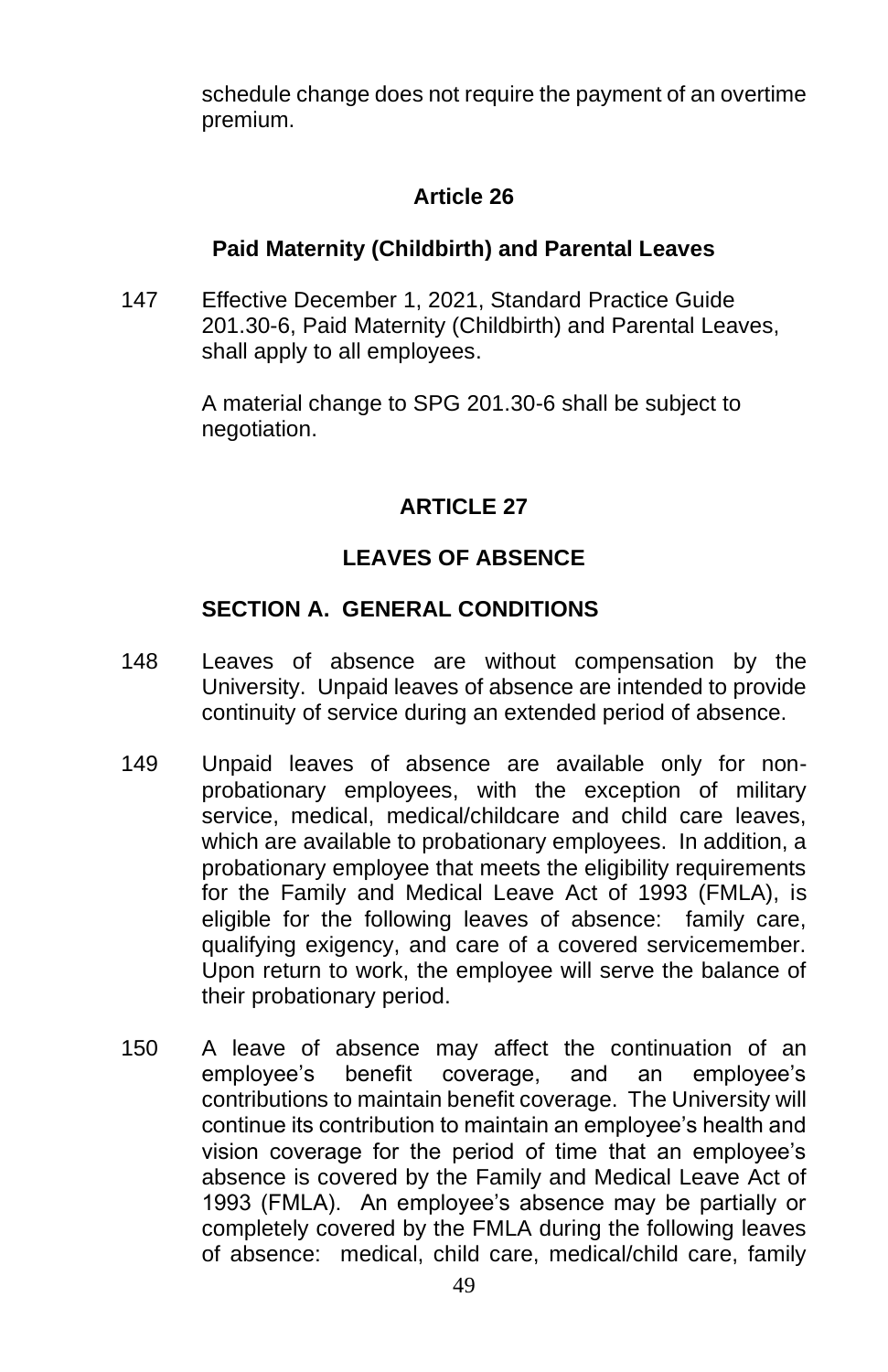care, qualifying exigency, and care of a covered servicemember. For absences beginning on or after January 1, 2022, an absence for an FMLA qualifying event will be counted toward an employee's 12 or 26 weeks of eligibility under the FMLA from the first day of the employee's FMLA eligible intermittent or continuous absence.

- 151 The employee's date of hire as a regular employee is used to designate the 12 month period during which an employee is entitled to be absent from work for up to 12 weeks. The first day of an employee's absence to care for a servicemember with a serious injury or illness designates the 12 month period during which the employee is entitled to be absent from work for up to 26 weeks.
- 152 All provisions of this Article will be interpreted to be consistent with the FMLA. Where provisions of this Article are more expansive than the FMLA, this Article is controlling.

## **SECTION B. NON-DISCRETIONARY LEAVES OF ABSENCE**

- 153 Non-discretionary leaves of absence are granted when the employee meets the eligibility and approval requirements, and are as follows:
	- **Medical**
	- Child Care
	- Medical/Child Care
	- Family Care
	- Qualifying Exigency
	- Care of a Covered Servicemember
	- Military Service
	- Union
	- **Disability**

## 154 **MEDICAL**

#### A. Eligibility

Employee is unable to work due to personal illness or injury. Arbitrary failure to follow accepted medical practice may result in the denial of an employee's request for a medical leave of absence or an extension of a previously granted medical leave of absence. A medical leave of absence may be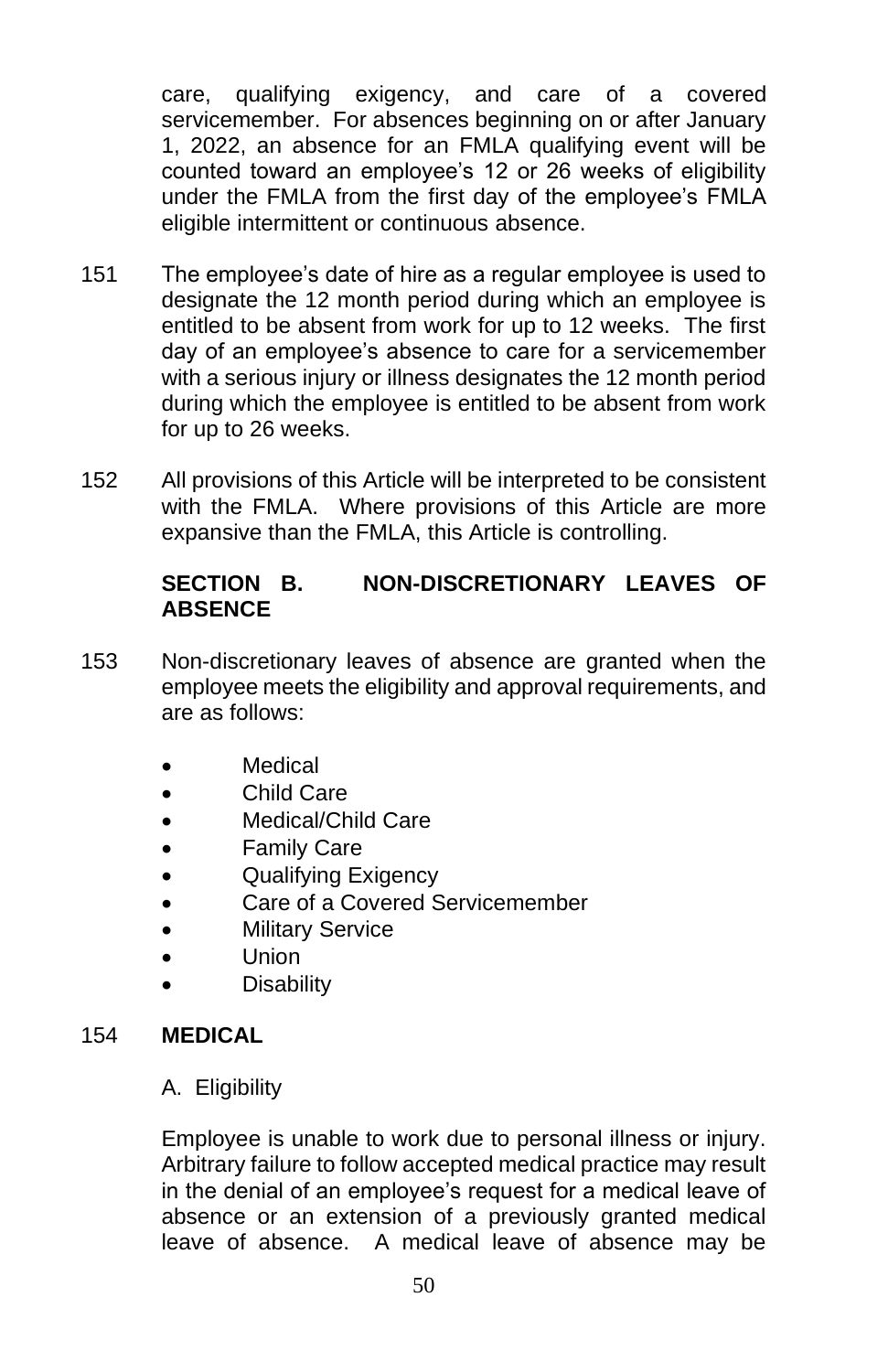terminated at any time if an employee fails to furnish satisfactory evidence of continuing disability.

#### B. Use of Paid Time

Employee must use all available hours of disability income under Article 21, and vacation prior to the start the leave of absence.

### C. Approval

Granted when the employee provides medical documentation acceptable to the University.

#### D. Maximum Duration

Two calendar years or the employee's University seniority, whichever period of time is less. The length of the medical leave and any extensions will be based on the supporting medical documentation.

### E. Return to Work

Employee will be placed in their former position or an equivalent position if the return to work is from a medical leave of absence covered by the FMLA. An employee returning from a leave of absence not covered by the FMLA will be placed in their former position unless the University's or the employee's circumstances have so changed as to make it impossible or unreasonable to do so. "Equivalent position" is defined in Section D of this Article.

An employee returning from a medical leave of absence must provide medical documentation acceptable to the University that contains a release to return to work indicating any work restrictions.

The University may require, without cost to the employee, that a physician or physicians of its choosing examine the employee and provide evidence of ability to return to work that is acceptable to the University before the employee is returned to work.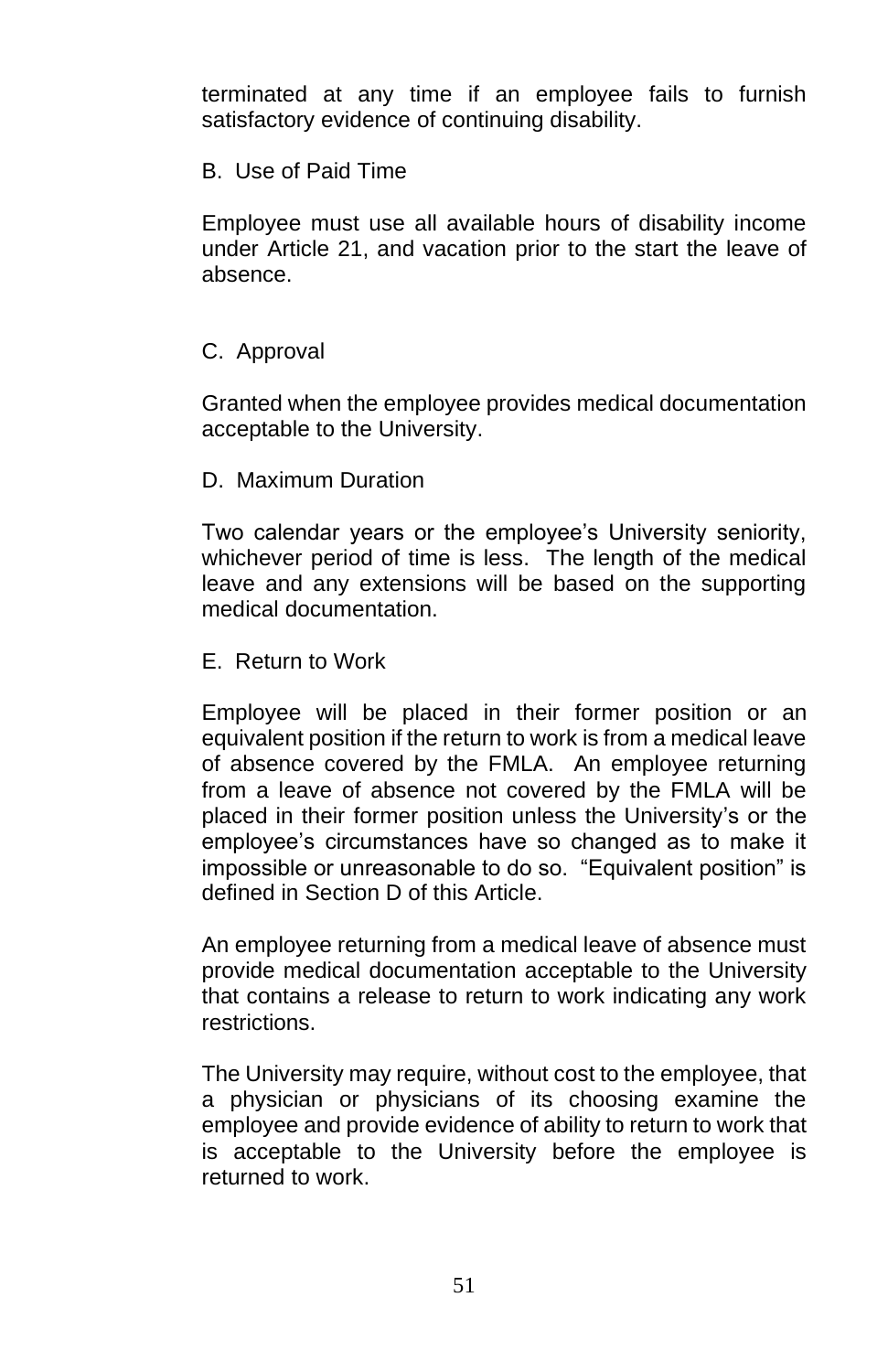# A. Eligibility

For the care of an employee's child, stepchild, legal ward or child the employee is serving in the capacity of the parent following birth, adoption, or foster care placement. Available within the twelve month period following the birth, adoption, or foster care placement. A qualifying adoption or foster care placement is one in which the child is under the age of eighteen, or eighteen years of age or older and incapable of self-care due to a physical or mental disability.

- B. Use of Paid Time
- 1. Employee gave birth (birth mother):
	- a. All available hours of disability income under Article 21 or disability income until medically able to return to work; and
	- b. All available vacation prior to the start of the leave of absence.
- 2. All other employees following the birth of the employee's child, adoption or foster care placement must exhaust all available vacation prior to the start of the leave of absence.
- C. Approval

Granted when the employee provides documentation acceptable to the University.

D. Maximum Duration

One calendar year from the child's date of birth, adoption, or foster care placement.

E. Return to Work

Employee will be placed in their former position or an equivalent position if the return to work is from a child care leave of absence covered by the FMLA. An employee returning from a leave of absence not covered by the FMLA will be placed in their former position unless the University's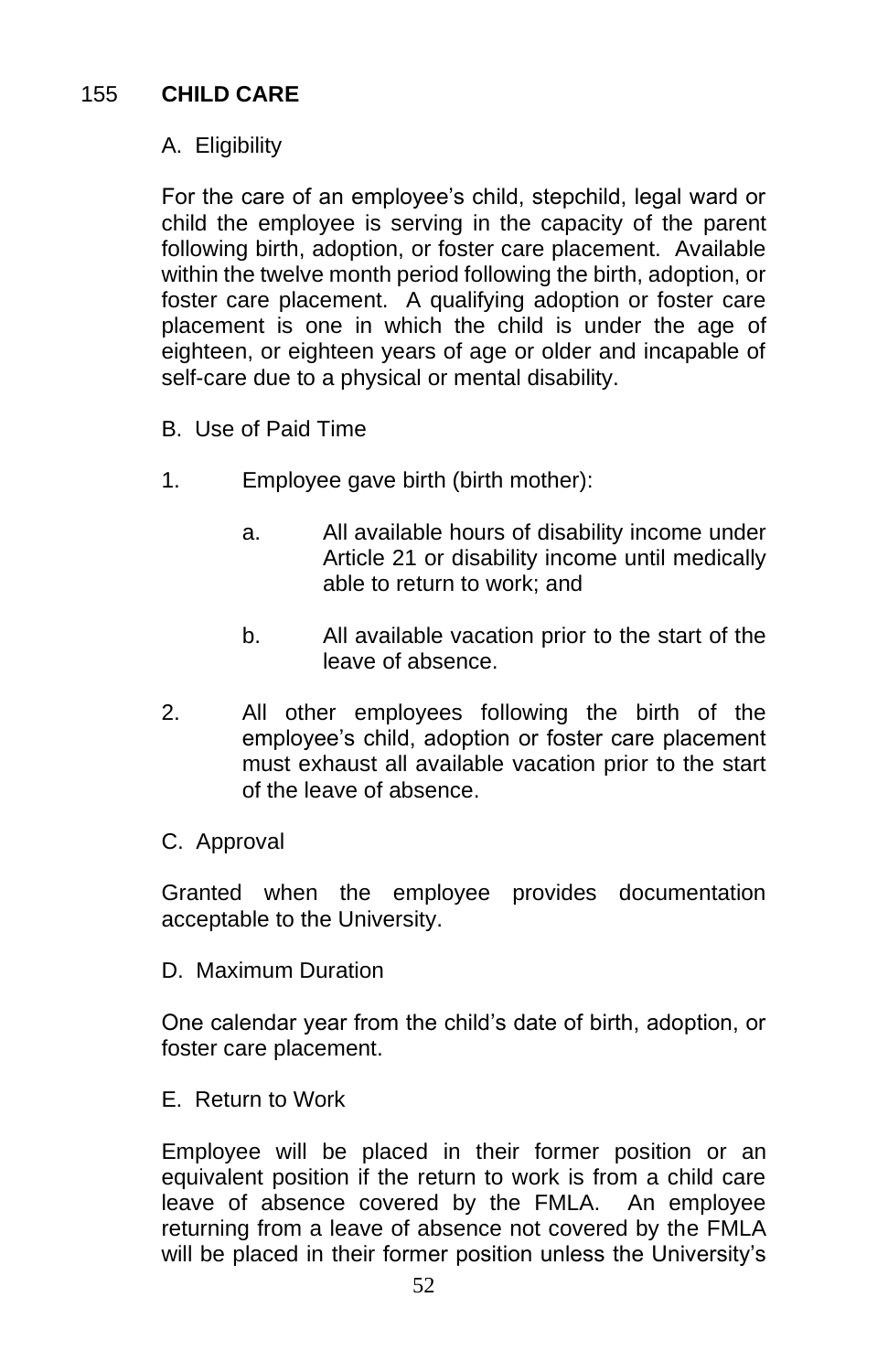or the employee's circumstances have so changed as to make it impossible or unreasonable to do so. "Equivalent position" is defined in Section D of this Article.

### 156 **MEDICAL/CHILD CARE**

### A. Eligibility

Intended for birth mothers who do not have sufficient disability income and vacation to cover the period of time the employee is medically unable to work due to pregnancy/childbirth and the employee wishes to remain off work to care for the child once the employee is medically able to return to work.

Note: A medical leave of absence is the appropriate leave of absence for a birth mother who does not have enough paid time to cover the period of time she is medically unable to work due to pregnancy/childbirth, and will return to work when medically able.

B. Use of Paid Time

Employee must use all available hours of disability income under Article 21, and vacation prior to the start of the leave of absence.

C. Approval

Granted when the employee provides documentation acceptable to the University.

D. Maximum Duration

One calendar year from the child's date of birth.

#### E. Return to Work

Employee will be placed in her former position or an equivalent position if the return to work is from a medical/child care leave of absence covered by the FMLA. An employee returning from a leave of absence not covered by the FMLA will be placed in her former position unless the University's or the employee's circumstances have so changed as to make it impossible or unreasonable to do so. "Equivalent position" is defined in Section D of this Article.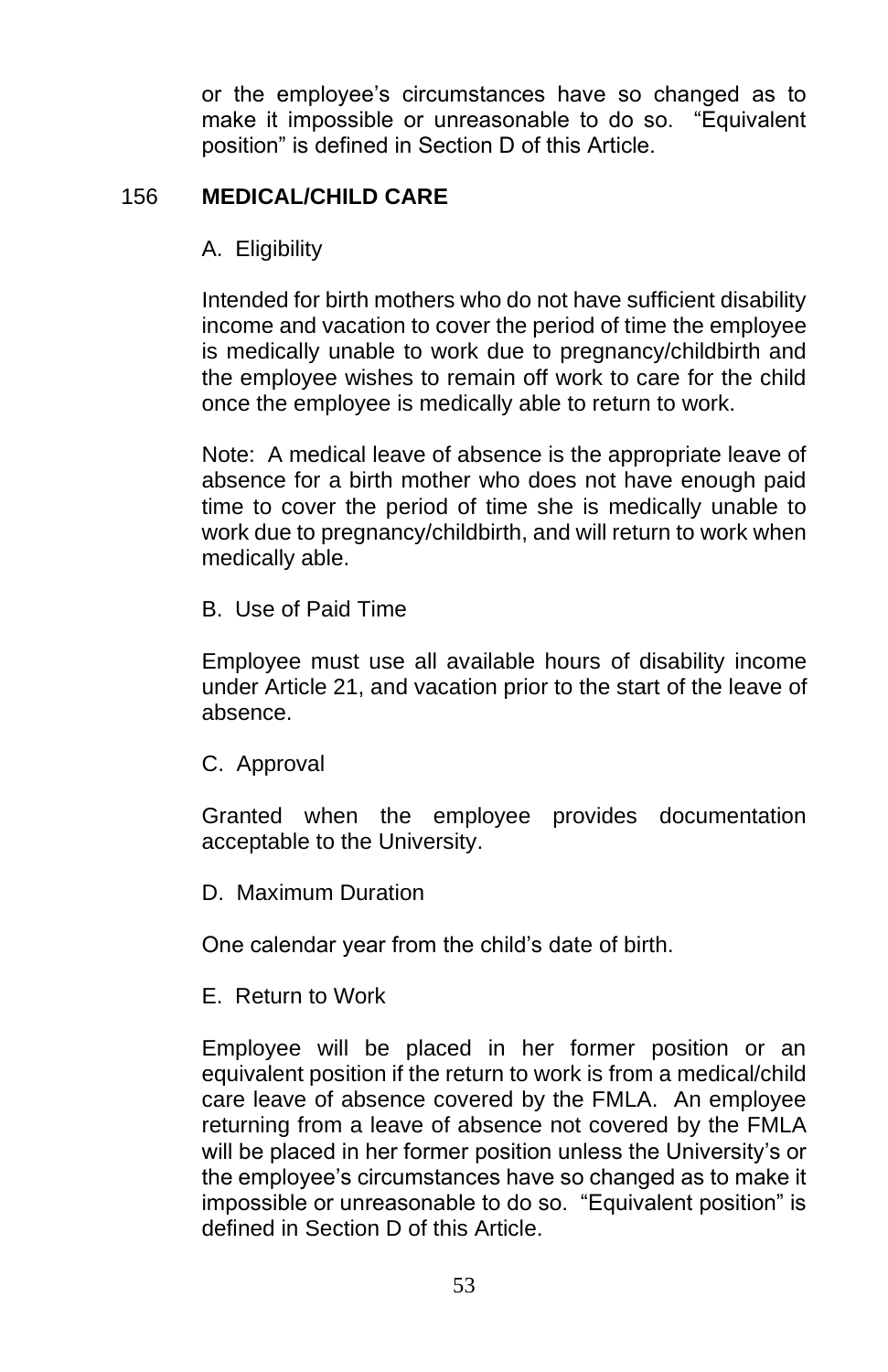# 157 **FAMILY CARE**

## A. Eligibility

Employee meets the eligibility requirements of the FMLA, and is needed to care for a family member with a serious health condition. "Family member" and "serious health condition" are defined in Section D of this Article.

B. Use of Paid Time

Employee chooses the amount of family care time and vacation, if any, to be used prior to the start of the leave of absence.

C. Approval

Granted when the employee provides documentation acceptable to the University.

D. Maximum Duration

Exhaustion of the employee's available time under the FMLA.

E. Return to Work

Employee will be placed in their former position or an equivalent position. "Equivalent position" is defined in Section D of this Article.

# 158 **QUALIFYING EXIGENCY**

#### A. Eligibility

Employee meets the eligibility requirements of the FMLA, and there is a qualifying exigency that exists because the employee's spouse, child or parent is on covered active duty or has been notified of an impending call or order to covered active duty in the Armed Forces. "Covered active duty", and "qualifying exigency" are defined in Section D of this Article.

Applies to members of the regular Armed Forces, Reserves, National Guard, and retired members of the Regular Armed Forces or Reserves.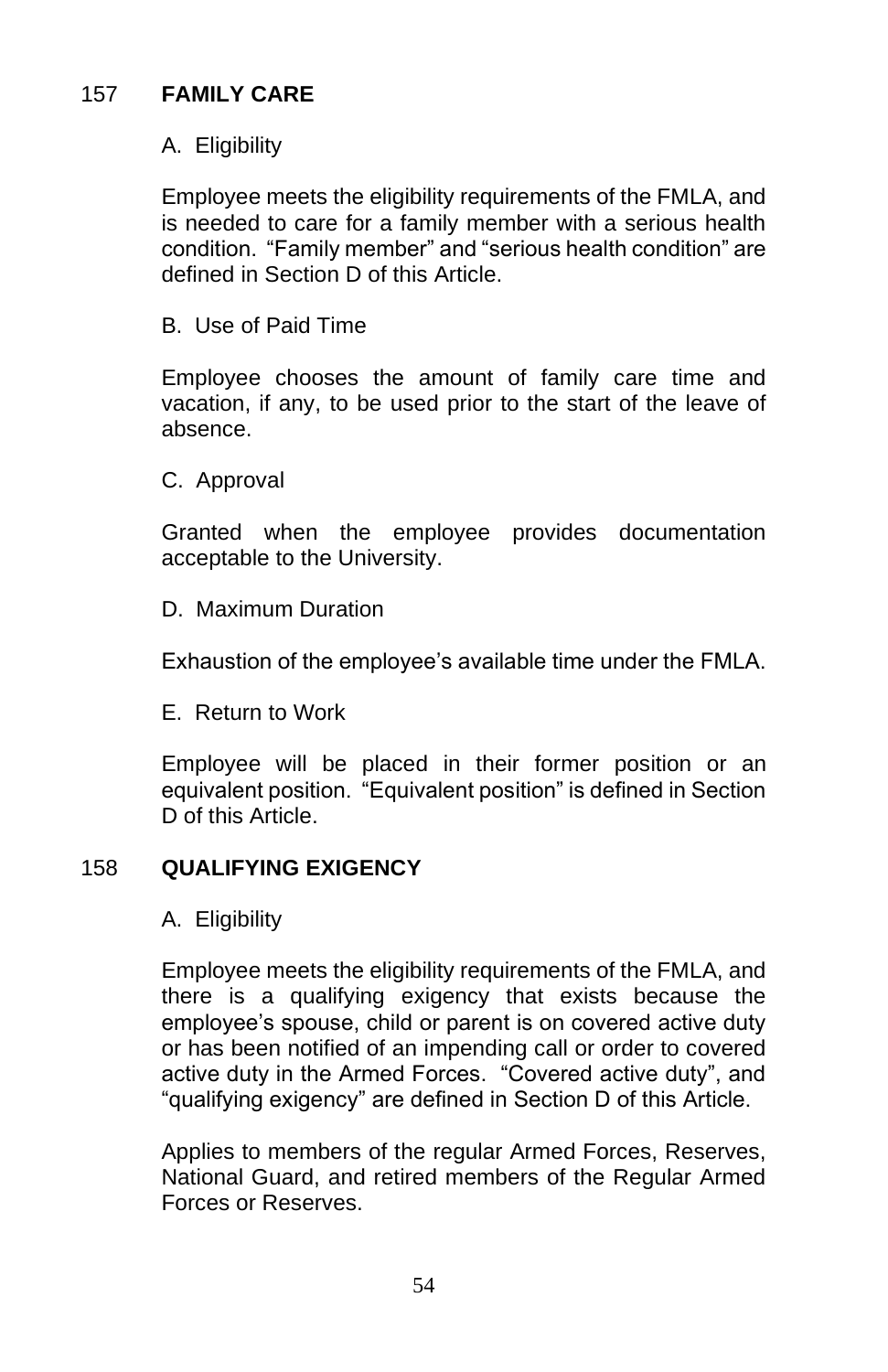#### B. Use of Paid Time

Employee chooses the amount of vacation, if any, to be used prior to the start of the leave of absence.

### C. Approval

Granted when the employee provides documentation acceptable to the University.

#### D. Maximum Duration

Exhaustion of the employee's available time under the FMLA.

E. Return to Work

Employee will be placed in their former position or an equivalent position. "Equivalent position" is defined in Section D of this Article.

## 159 **CARE OF A COVERED SERVICEMEMBER**

### A. Eligibility

The employee meets the eligibility requirements of the FMLA, and is needed to care for a covered servicemember with a serious injury or illness who is a spouse, parent, child, or next of kin of the employee. "Covered servicemember", "serious injury or illness", and "next of kin" are defined in Section D of this Article.

#### B. Use of Paid Time

Employee chooses the amount of family care time and vacation, if any, to be used prior to the start of the leave of absence.

#### C. Approval

Granted when the employee provides documentation acceptable to the University.

#### D. Maximum Duration

Twenty-six weeks or the exhaustion of the employee's available time under the FMLA in a 12 month period that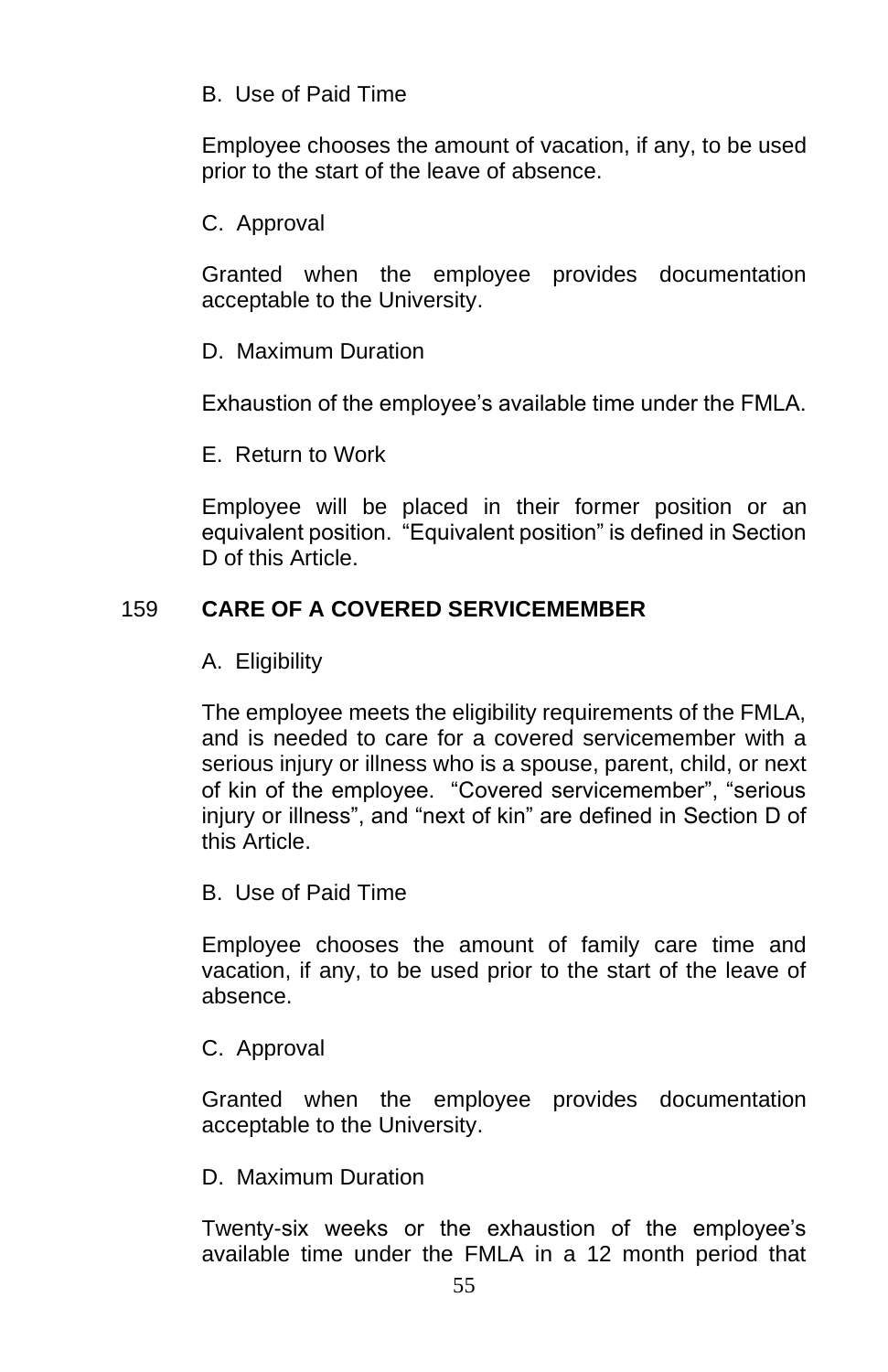begins with the employee's first absence to care for the covered servicemember.

E. Return to Work

Employee will be placed in their former position or an equivalent position. "Equivalent position" is defined in Section D of this Article.

# 160 **MILITARY SERVICE**

A. Eligibility

Employee is called to perform duty on a voluntary or involuntary basis in any branch of the Armed Services, regular or reserve, the Army National Guard, or the Air National Guard under competent authority and includes: active duty, active duty for training, and full-time National Guard duty.

B. Use of Paid Time

Employee chooses the amount of vacation, if any, to be used prior to the start of the leave of absence.

C. Approval

Granted when the employee provides documentation acceptable to the University.

D. Maximum Duration

Up to five years. The five-year period is a cumulative total of all absences from employment at the University due to the employee's service in the military. If it appears that an employee has exceeded the five-year total, the appropriate University Human Resources office must be contacted to verify the total length of the employee's military service, and determine the department's obligation to place the employee.

E. Return to Work

The University's obligation under the Federal Uniformed Services Employment and Reemployment Rights Act (USERRA) to place employees upon their return from a military service leave of absence is as follows: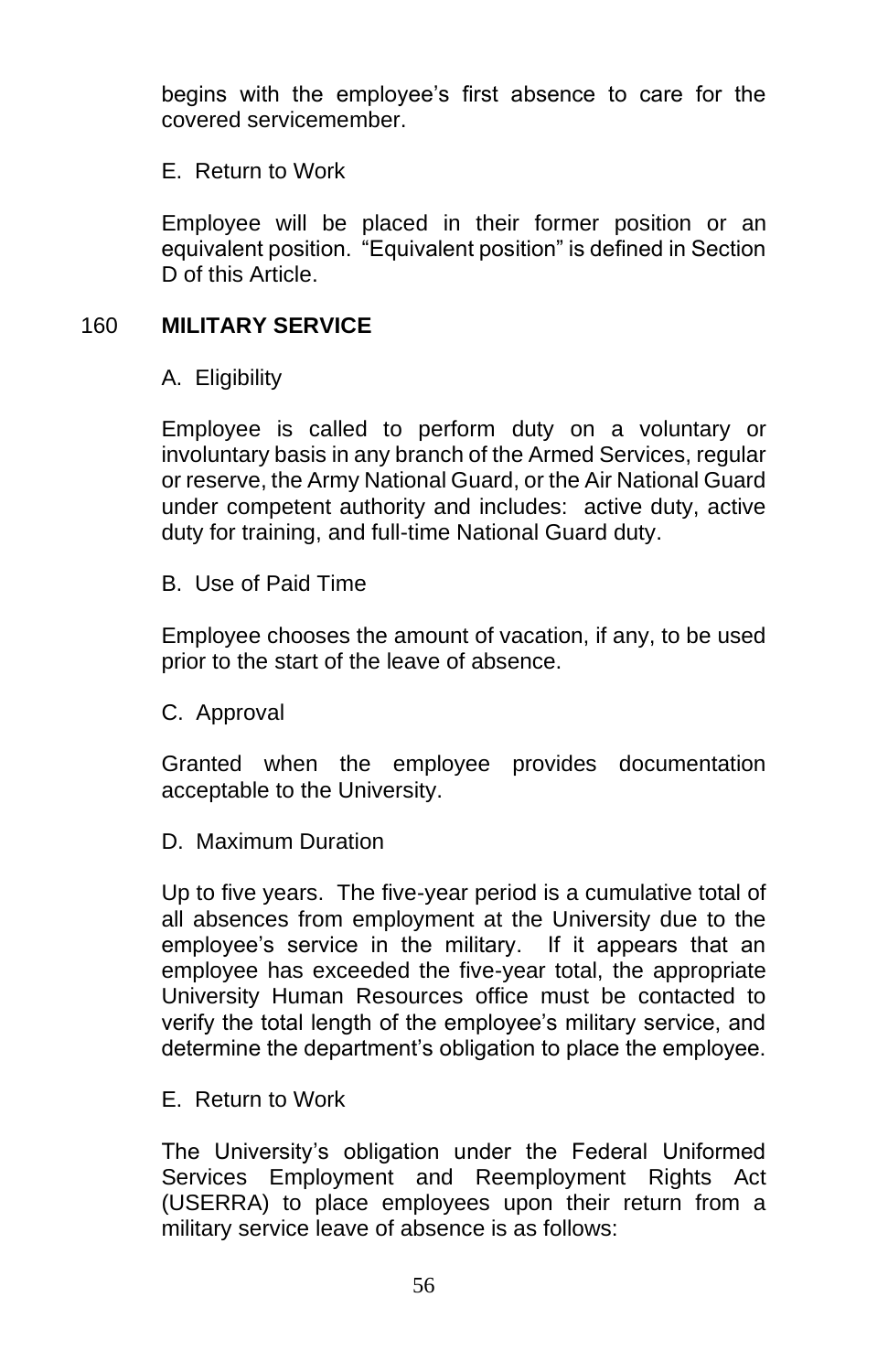- 1. If the period of service in the military was 90 days or less, the employee must be placed in the position in which the employee would have been employed had they not been on a military service leave of absence.
- 2. If the period of service in the military was more than 90 days, the employee must be placed in the position in which the employee would have been employed had they not been on a military service leave of absence or a similar position. To be considered similar, the position must have equivalent status and pay.

To be eligible to return to active employment, an employee must have an honorable discharge or certificate of honorable service, and apply for reinstatement within ninety (90) days after release from duty.

The employee's department is responsible for the placement of an employee returning from a military service leave of absence.

## 161 **UNION**

A. Eligibility

Employee is elected or appointed to a full-time office in the Union. No more than one employee at a time will be granted a Union leave of absence.

B. Use of Paid Time

Employee chooses the amount of vacation, if any, to be used prior to the start of the leave of absence.

C. Approval

Granted upon written request of the Union.

#### D. Maximum Duration

Granted for up to one year with extensions of up to one year each upon written request of the Union. The initial leave and any extensions shall not exceed one term of office.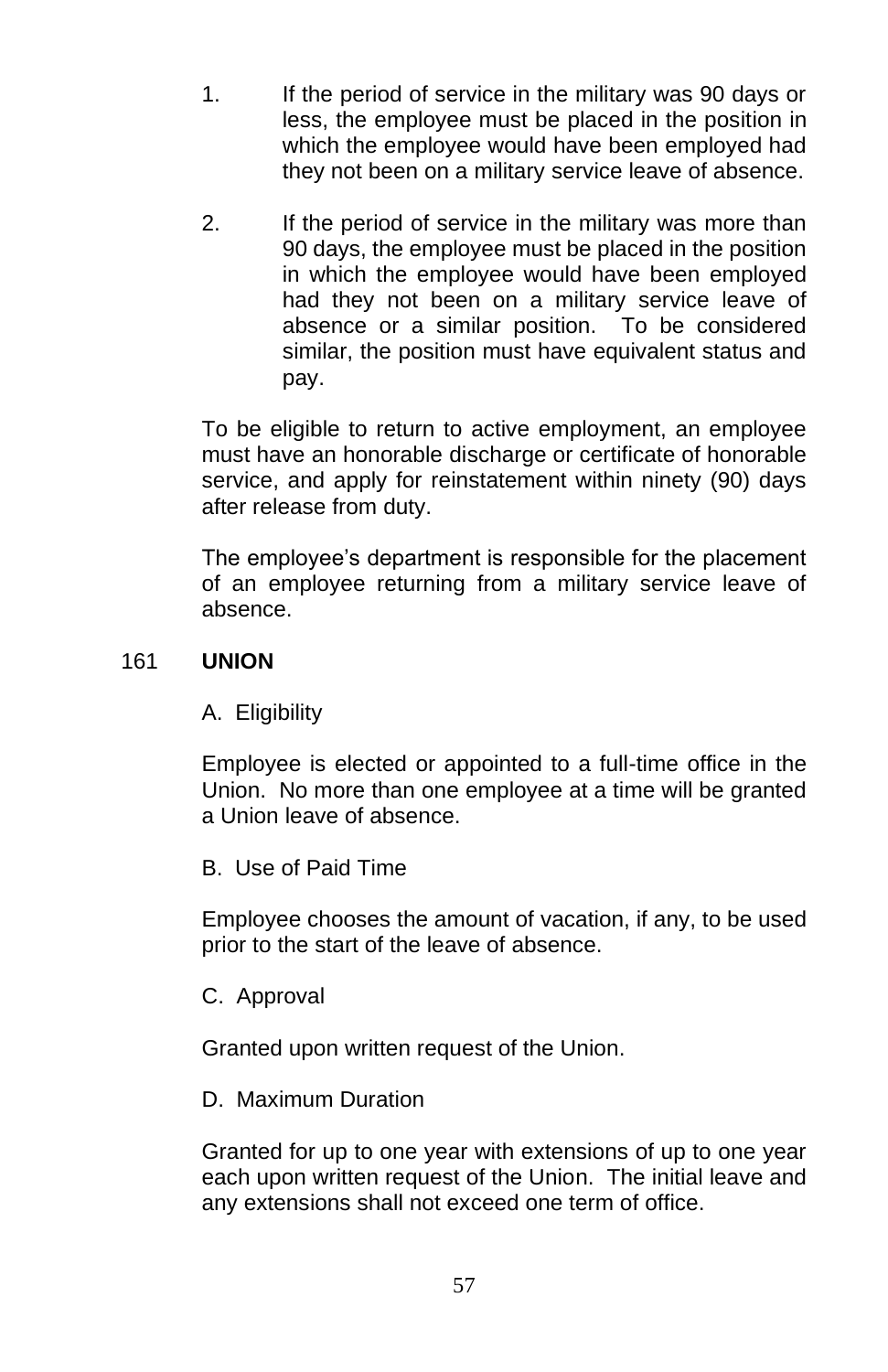## E. Return to Work

Employee will be placed in their former position unless the University's or the employee's circumstances have so changed as to make it impossible or unreasonable to do so.

## 162 **DISABILITY**

Subject to, and consistent with, the University disability plan as provided for in Article 32, an employee who qualifies for disability benefits will be granted a leave of absence for an indefinite period.

## **SECTION C. DISCRETIONARY LEAVES OF ABSENCE**

### 163 **PERSONAL**

A. Eligibility

An employee requests a leave of absence that does not meet the eligibility requirements of a non-discretionary leave of absence.

B. Use of Paid Time

Employee must exhaust all available vacation prior to the start of the leave of absence.

#### C. Approval

Granted at the discretion of the employee's department with the approval of the appropriate University Human Resources office.

D. Maximum Duration

One calendar year.

#### E. Return to Work

Employee will be placed in their former position unless the University's or the employee's circumstances have so changed as to make it impossible or unreasonable to do so.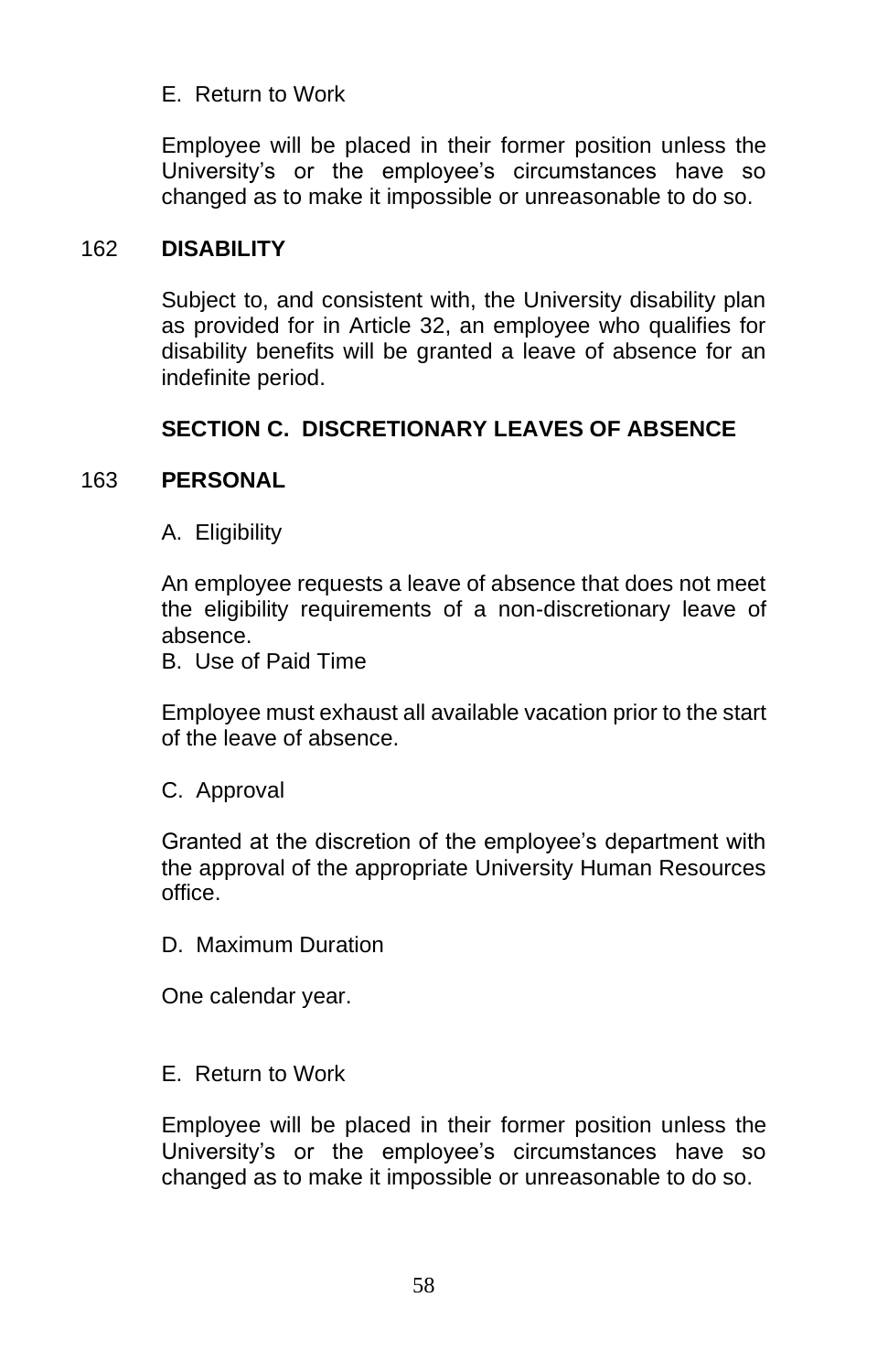# **SECTION D. REGULATIONS AND DEFINITIONS**

### 164 **VACATION ACCRUAL**

During a leave of absence, an employee will not accrue vacation nor be eligible for any payments for time off work provided by this Agreement.

### 165 **GROUP BENEFIT PLANS**

Subject to, and consistent with, the University group benefit plans, coverage may be continued during a leave of absence provided direct payment of the total premium is made through and as prescribed by the University except as provided by the University disability plan.

Note: There is no paragraph 166.

#### 167 **RETIREMENT PLAN**

During a leave of absence, both the University's and the employee's contributions to the retirement plan are discontinued, except as provided by the University disability plan, provided, however, that subject to, and consistent with, the retirement plan, an employee on a leave of absence may continue active participation by making direct payment of any amount in the manner prescribed by the University.

#### 168 **SENIORITY**

Unless otherwise specifically provided for by this Agreement, seniority shall accumulate during a leave of absence, and extensions, except that seniority shall accumulate only for the first thirty (30) days of a personal leave of absence and shall be retained thereafter.

#### 169 **EQUIVALENT POSITION**

To be considered equivalent, the position must have:

- An equivalent level of compensation, including any unconditional pay increases that occurred during the employee's absence;
- Substantially similar duties, working conditions, responsibilities, privileges, and status;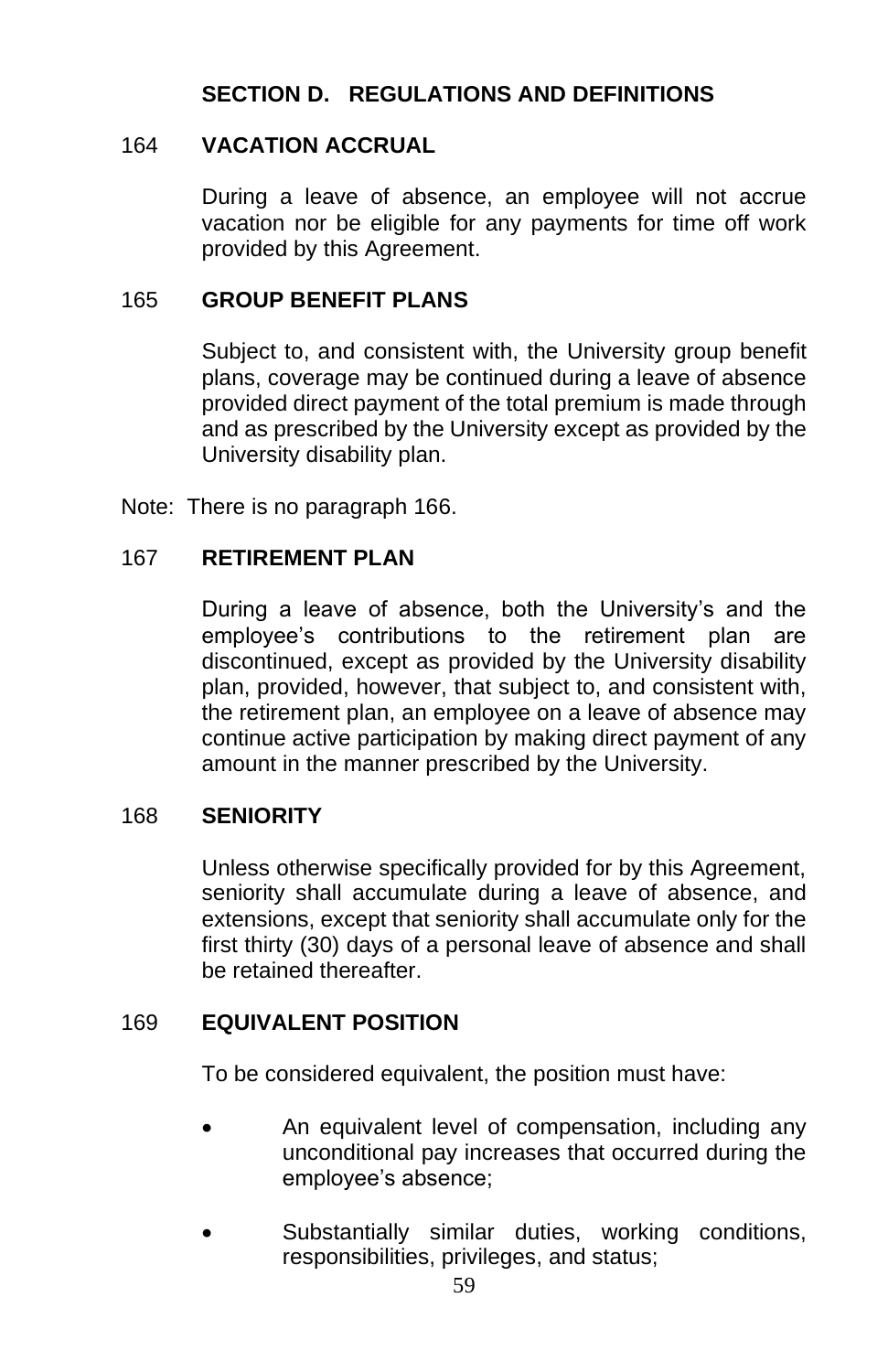- The same or geographically equivalent work site (i.e., no significant increase in commute);
- The same or equivalent shift or work schedule; and
- The same or equivalent opportunity for discretionary and non-discretionary payments.

#### 170 **FAMILY MEMBER**

- 1. Spouse: Legally married (opposite-sex or same-sex)
- 2. Other qualified adult.
- 3. Child, sibling, parent, grandchild or grandparent of the employee, the employee's spouse or the other qualified adult.
- 4. Other related individual whose care is the responsibility of the employee, employee's spouse, or other qualified adult.

## 171 **SERIOUS HEALTH CONDITION**

An illness, injury, impairment, or physical or mental condition that involves:

- Inpatient care in a hospital, hospice or residential medical care facility, or
- Continuing treatment by a health care provider that includes one or more of the following:
	- o a period of incapacity of more than three consecutive, full calendar days, and any subsequent treatment or related period of incapacity relating to the same condition;
	- o any period of incapacity due to pregnancy or for prenatal care;
	- o any period of incapacity or treatment due to a chronic serious health condition;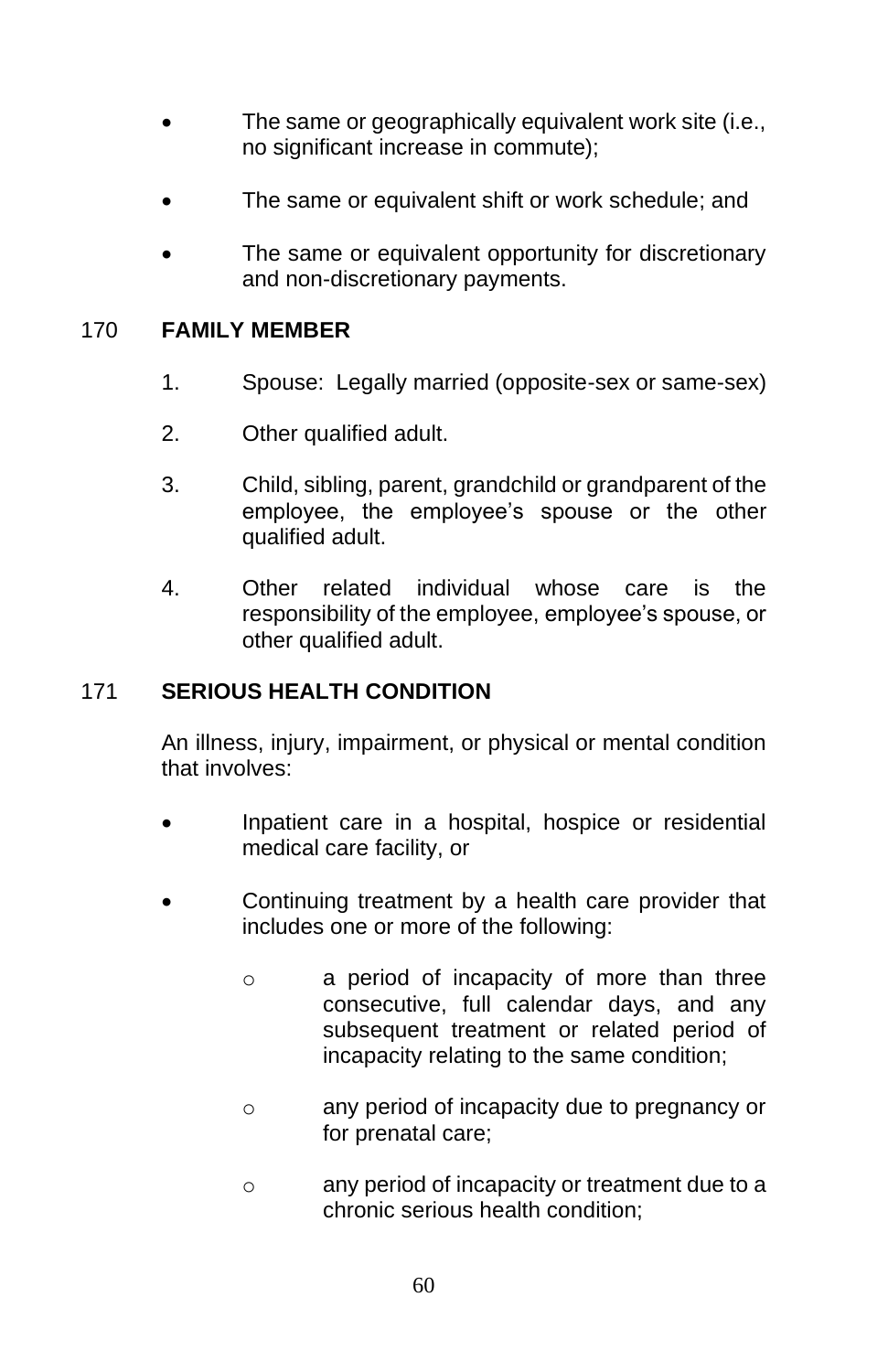- o a period of incapacity that is permanent or long-term due to a condition for which treatment may not be effective; or
- o any period of absence due to multiple treatments (including any period of recovery from the treatments) for restorative surgery after an accident or other injury, or a condition that would likely result in a period of incapacity of more than three consecutive, full calendar days in the absence of medical intervention or treatment.

# 172 **COVERED ACTIVE DUTY**

- 1. Members of the regular Armed Forces: Deployment to a foreign country.
- 2. Members of the Reserves, National Guard, and retired members of the regular Armed Forces or Reserves: Duty with the Armed Forces during deployment to a foreign country under a call or order to active duty.

# 173 **QUALIFYING EXIGENCY**

Qualifying exigencies include the following:

- 1. Short-notice deployment: Issues that arise from the fact that a military member is called to covered active duty with notice of seven calendar days or less prior to deployment. Absence can be for a period of seven calendar days beginning on the date a military member is notified of an impending call or order to covered active duty.
- 2. Military events and related activities: To attend any official ceremony, program, or event sponsored by the military that is related to the covered active duty or call to covered active duty, or to attend family support or assistance programs and informational briefings related to the call to covered active duty or call to covered active duty.
- 3. Childcare and school activities: To arrange for alternative childcare for a child, to provide childcare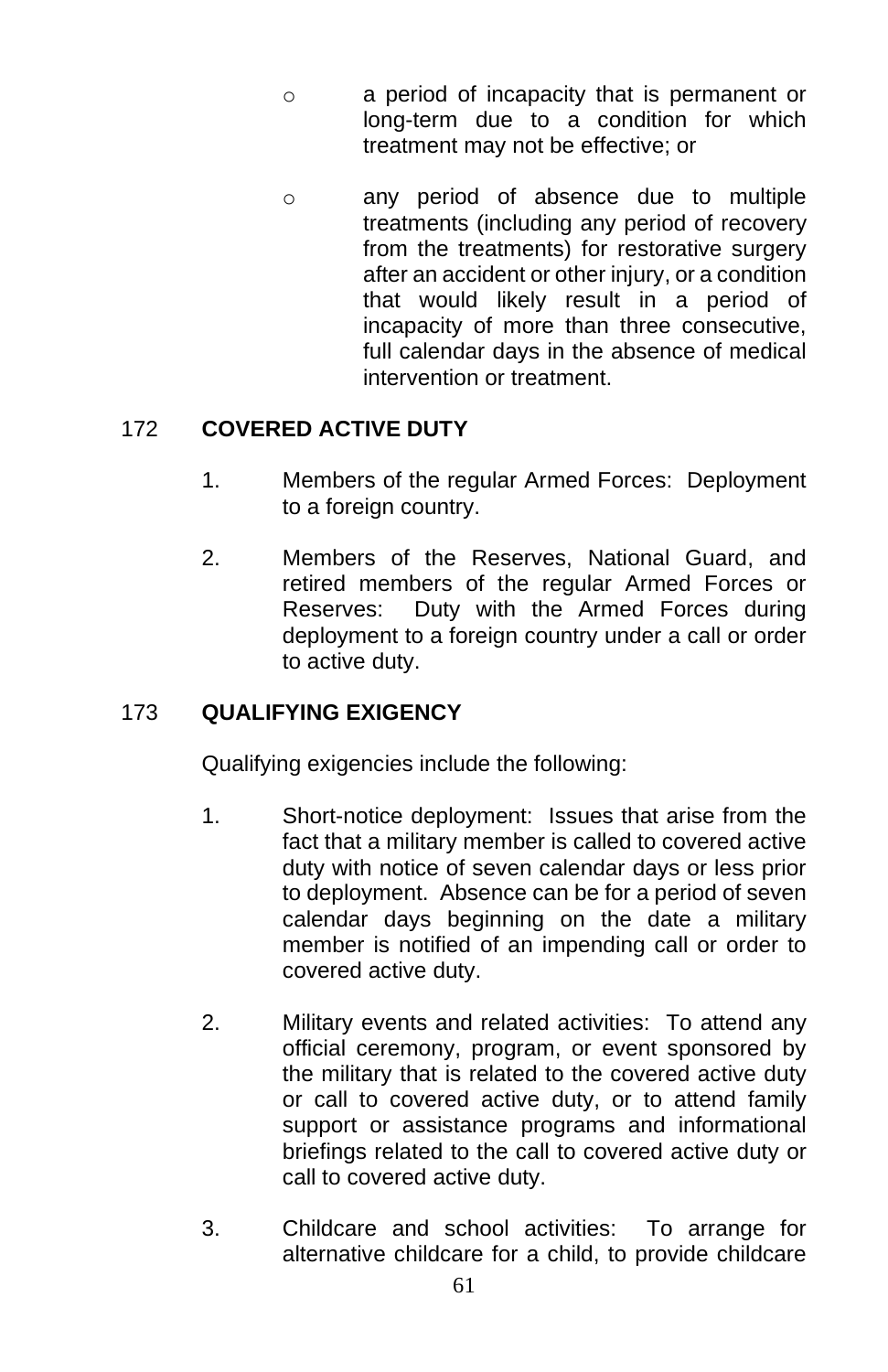on an emergency basis, to enroll a child in school or to attend school meetings for the child where the absence is necessitated by the covered active duty or call to covered active duty.

- 4. Financial and legal arrangements: To make financial or legal arrangements to address the military member's absence for military duty or to act as the military member's representative for purposes of obtaining military service benefits. Absences can be taken to obtain military service benefits while the military member is away on covered active duty or within ninety days of termination of covered active duty.
- 5. Counseling: To attend counseling provided by someone other than a health care provider for the employee, military member, or a child of the military member, provided the need for counseling arises from the covered active duty or call to covered active duty.
- 6. Rest and recuperation: To spend time with a military member who is on a short-term, temporary, rest and recuperation leave during the period of deployment. Absence is limited to five days for each military rest and recuperation visit.
- 7. Post-deployment activities: To attend arrival ceremonies, reintegration briefings and events, and any other official ceremony or program sponsored by the military for a period of ninety days following the termination of the covered active duty.

To address issues that arise from the death of a military member while on covered active duty.

8. Additional activities: To address other events that arise out of the military member's covered active duty or call to covered active duty provided the employer and employee agree that the absence will qualify as an exigency, and agree to both the timing and duration of the absence.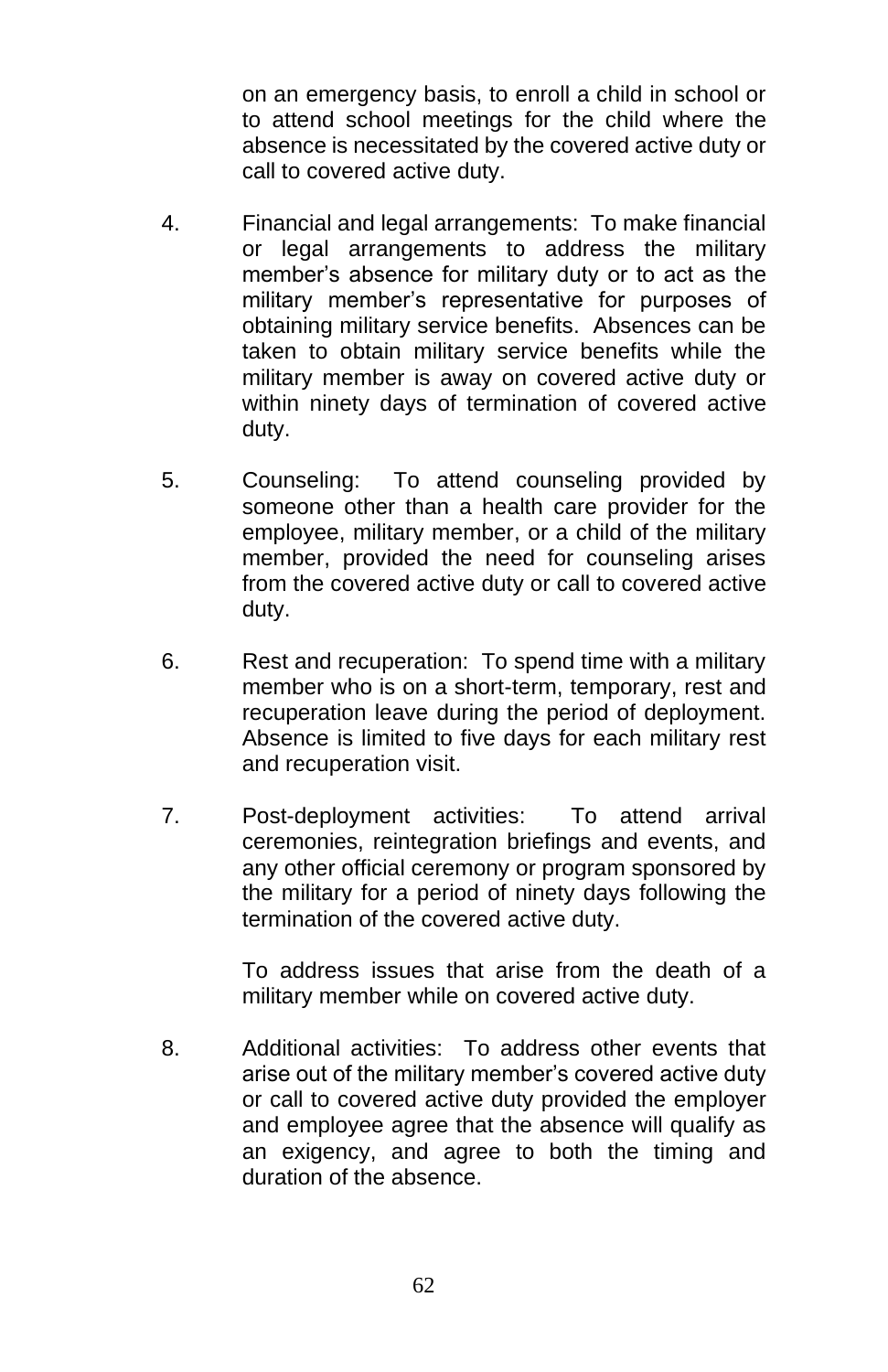## 174 **COVERED SERVICEMEMEBER**

- 1. A member of the United States Armed Forces, including a member of the National Guard or Reserves who is undergoing medical treatment, recuperation, or therapy; is in outpatient status; or is on the temporary disability retired list for a serious iniury or illness; or
- 2. A veteran who is undergoing medical treatment, recuperation, or therapy for a serious injury or illness and who was a member of the United States Armed Forces (including a member of the National Guard or Reserves) at any time during the period of five years preceding the date on which the veteran undergoes the medical treatment, recuperation, or therapy.

# 175 **SERIOUS ILLNESS OR INJURY (CARE OF A COVERED SERVICEMEMBER)**

- 1. An injury or illness incurred by a covered servicemember in the line of duty while on active duty in the United States Armed Forces or existed before the beginning of the covered servicemember's active duty and was aggravated by service in the line of duty on active duty in the United States Armed Forces that causes the covered servicemember to be medically unfit to perform the duties of the covered servicemember's office, grade, rank or rating.
	- 2. A qualifying injury or illness incurred by a veteran who was a member of the United States Armed Forces (including a member of the National Guard or Reserves) in the line of duty while on active duty in the United States Armed Forces or existed before the beginning of the veteran's active duty and was aggravated by the service in the line of duty on active duty in the United States Armed Forces and manifested itself before or after the servicemember became a veteran.
		- Active duty: Military duty under a call or order to active duty.
		- Qualifying injury or illness (Veteran): Defined by the Secretary of Labor.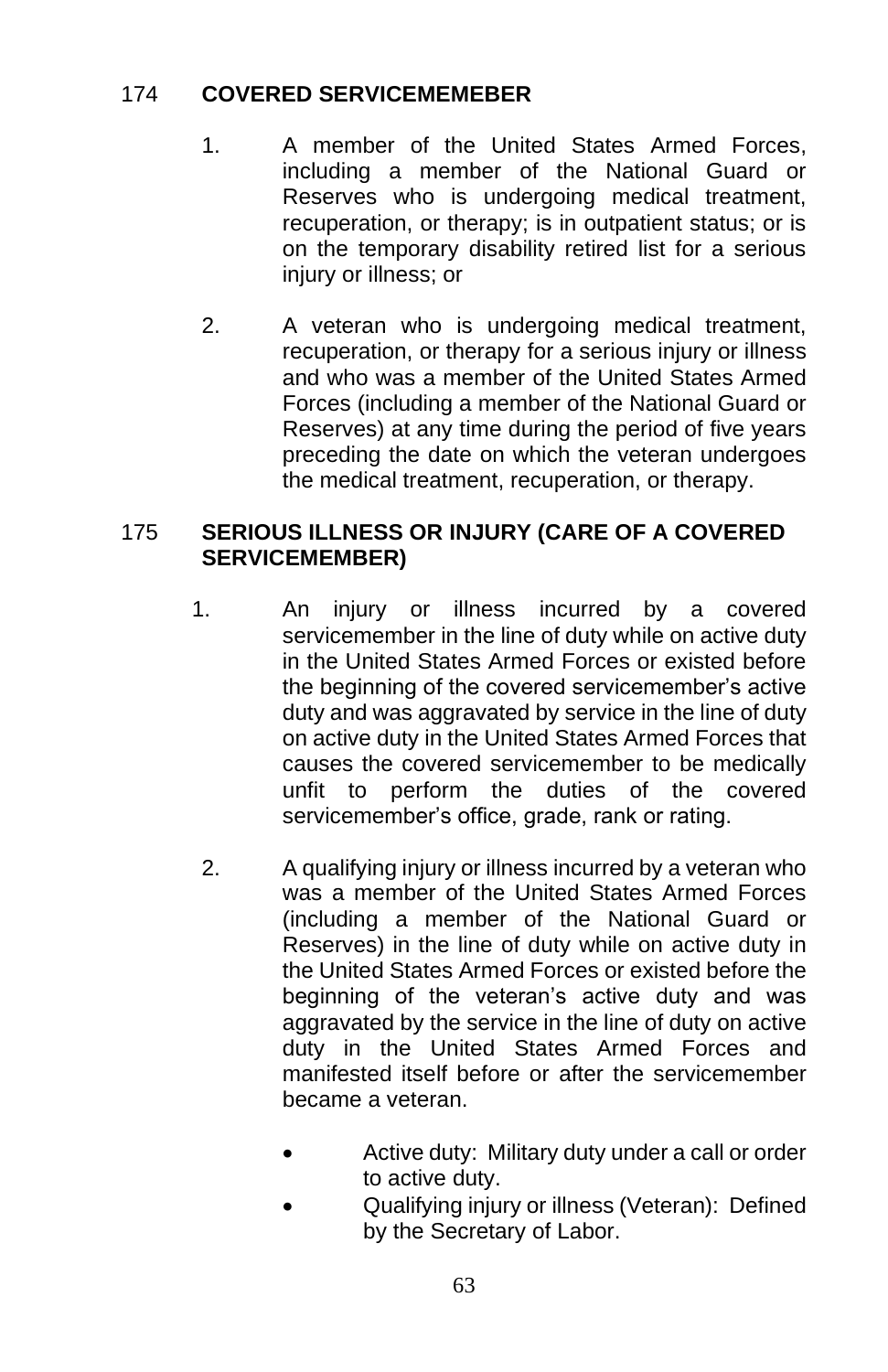# 176 **NEXT OF KIN (CARE OF A COVERED SERVICEMEMBER)**

The next of kin of a covered servicemember is the nearest blood relative, other than the servicemember's spouse, parent or child in the following order of priority:

- Blood relatives who have been granted legal custody of the servicemember by court decree or statutory provisions
- **Siblings**
- Grandparents
- Aunts and Uncles
- First cousins.

The servicemember may specifically designate another blood relative as their nearest blood relative. In this circumstance, only the designated next of kin may care for the covered servicemember under the FMLA.

## 177 **EXCUSED TIME – WITHOUT PAY**

An employee may not use excused time – without pay for more than 14 consecutive calendar days.

### 178 **RETURN BEFORE THE EXPIRATION OF A LEAVE OF ABSENCE**

An employee's return to work before the expiration of a leave of absence is at the discretion of the University.

## 179 **FAILING TO RETURN FROM A LEAVE OF ABSENCE**

Failure to report for work at the conclusion of a leave of absence without requesting and receiving an extension of the leave is cause for termination of the employee's University employment.

If an employee does not return to work from a leave of absence, the last day worked shall be considered the date of termination for the purposes of determining eligibility for retirement or for Disability Plan benefits.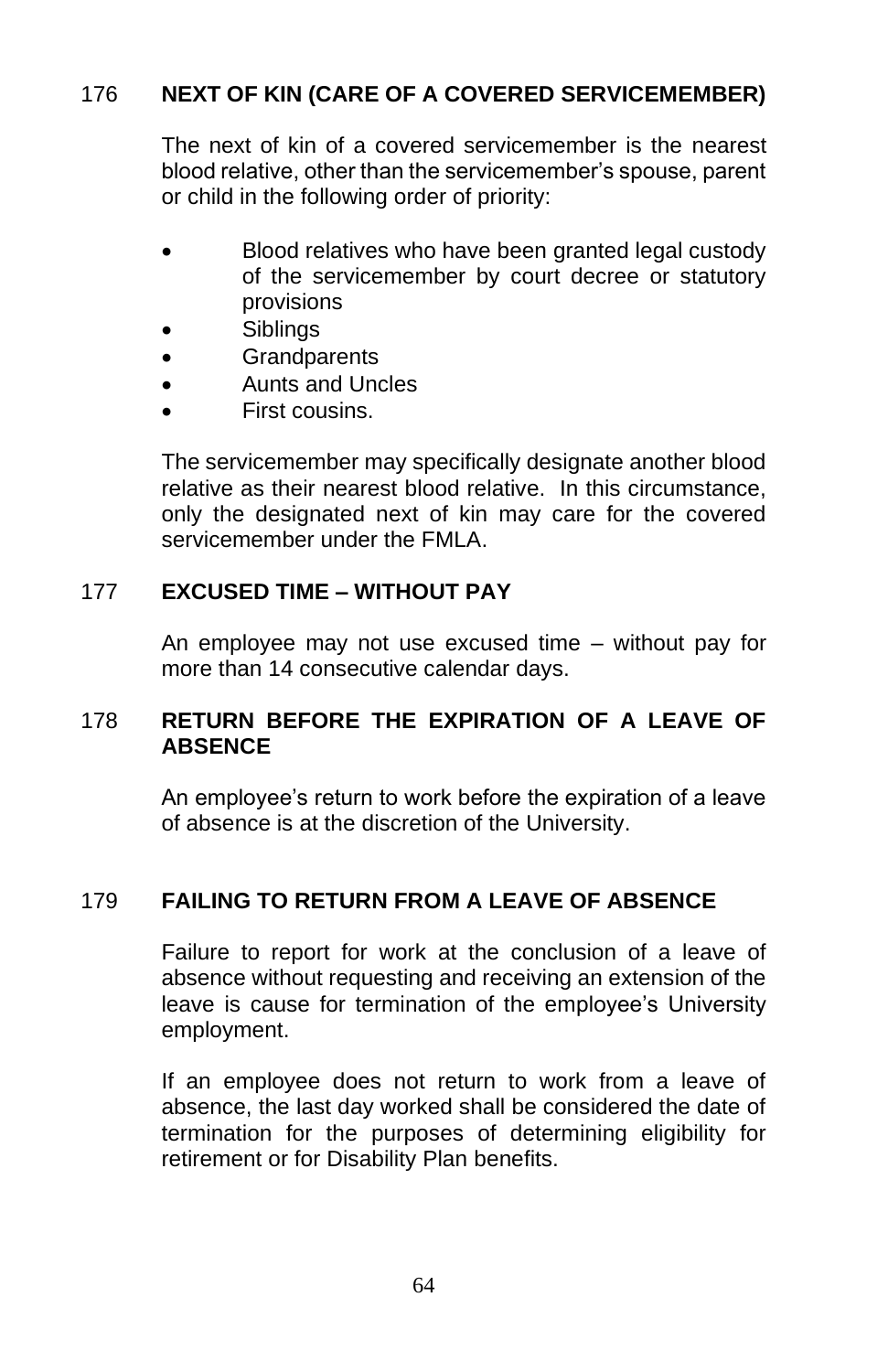# 180 **FALSE PRETENSE**

Any employee who obtains a leave of absence under false pretense or uses the leave for purposes other than for which it was obtained shall be subject to immediate discharge.

# **ARTICLE 28**

## **GROUP LIFE INSURANCE**

- 181 During the term of this Agreement the University Life Insurance Plan and the Optional Life Insurance Plan shall be as provided by the University in the same manner and to the same extent as provided to University employees not represented by a union. It may be amended, but not eliminated, by the University. The University Life Insurance Plan will provide \$30,000 in coverage at no cost to the employee. The amount of additional life insurance coverage elected by an employee under the Optional Life Insurance Plan may range from \$5,000 at the minimum to an amount equal to eight (8) times the employee's salary up to a maximum of \$1,500,000. Salary as indicated is based upon an employee's job rate for a normal forty (40) hour workweek, including overtime and other premiums.
- 182 The cost of the Optional Life Insurance Plan is determined by the amount of coverage selected, current age, smoking status and current salary. The amount of coverage chosen and its cost will increase when salary is increased. The cost will also increase when moving into the next higher age bracket. The employee will pay the full cost in the same manner and to the same extent as provided to University employees not represented by a union.
- 183 The Dependent Life Insurance Plan shall be as provided by the University in the same manner and to the same extent as provided to University employees not represented by a union. The employee will pay the full cost in the same manner and to the same extent as provided to University employees not represented by a union.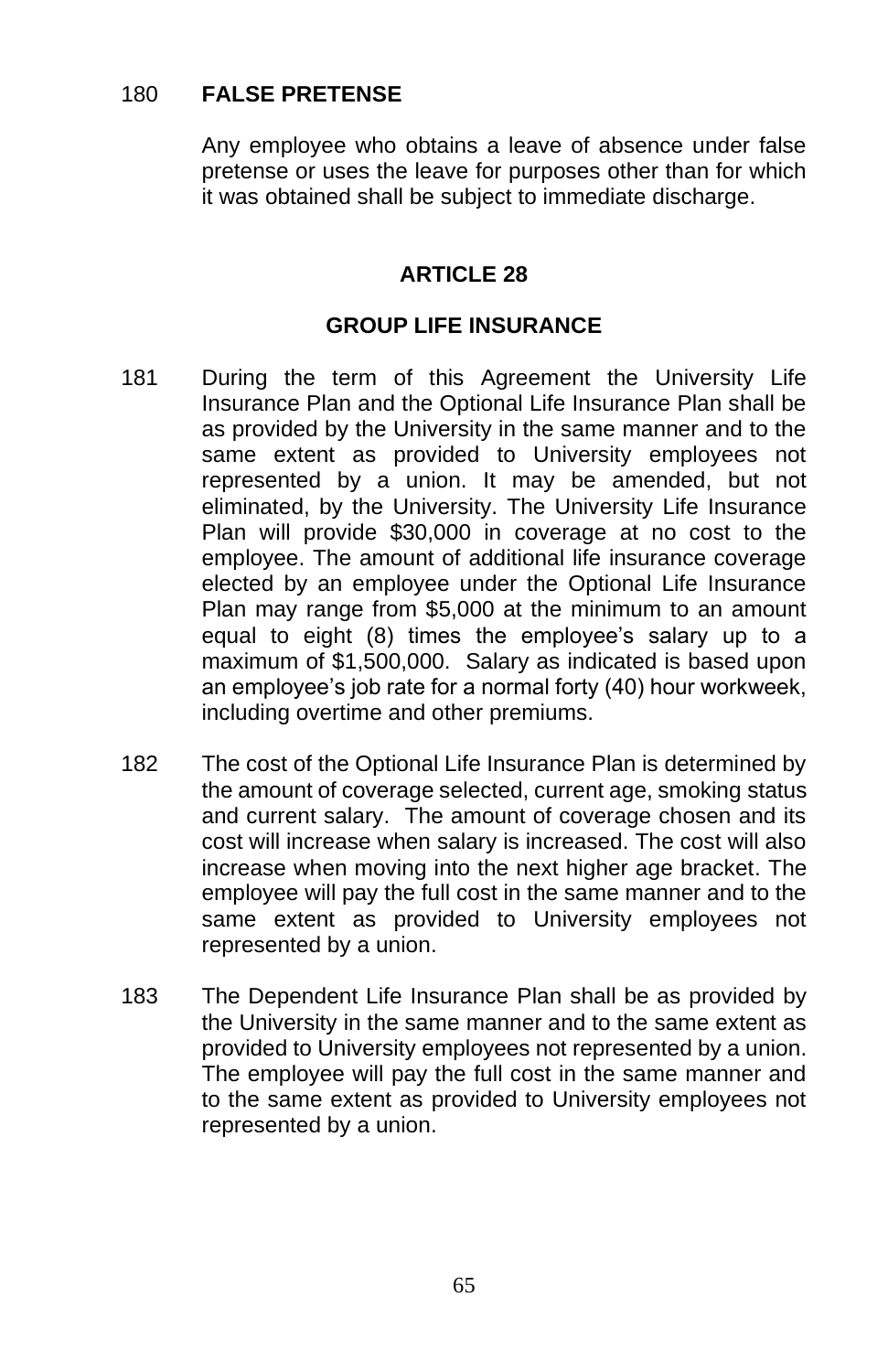# **ARTICLE 29**

## **HEALTH INSURANCE**

## **SECTION A. HEALTH INSURANCE (Medical and Prescription Drug Coverage)**

- 184 The Group Health Insurance Plan, consisting of medical and prescription drug coverage, shall be as provided by the University in the same manner and to the same extent as provided to University employees not represented by a union. Prior to the execution date of this Agreement the Union has had the opportunity to have explained the hospital, medical, and prescription drug coverage available from the various organizations during the term of this Agreement and from which an employee can select coverage. The Plan may be amended, but not eliminated, by the University. In the event of any changes in the coverage from any of the organizations, the Union will be notified prior to the effective date of change.
- 185 In addition to the current health care programs offered by the University, the University will offer a Comprehensive Major Medical (CMM) plan where the full family coverage premium does not exceed the University's contribution. It is understood that to accomplish this, the offered program may change from time to time. In the event the current Blue Cross and Blue Shield of Michigan Comprehensive Major Medical Plan ceases to be offered by the University the Union will be provided a 90 day notice of the change and the University agrees to maintain a similar alternative Comprehensive Major Medical Plan for the Union.
- Note: There is no paragraph 186.
- 187 University employees who do not elect to enroll in a health insurance plan within 30 days of their eligibility date will be automatically enrolled for single person coverage in the Comprehensive Major Medical Plan.
- 188 The University's maximum monthly rates of contribution for employees in the bargaining unit who are eligible for and elect to take a health care insurance plan shall be the same as the contribution rates for employees not represented by a union (except for the CMM plan). Cost in excess of University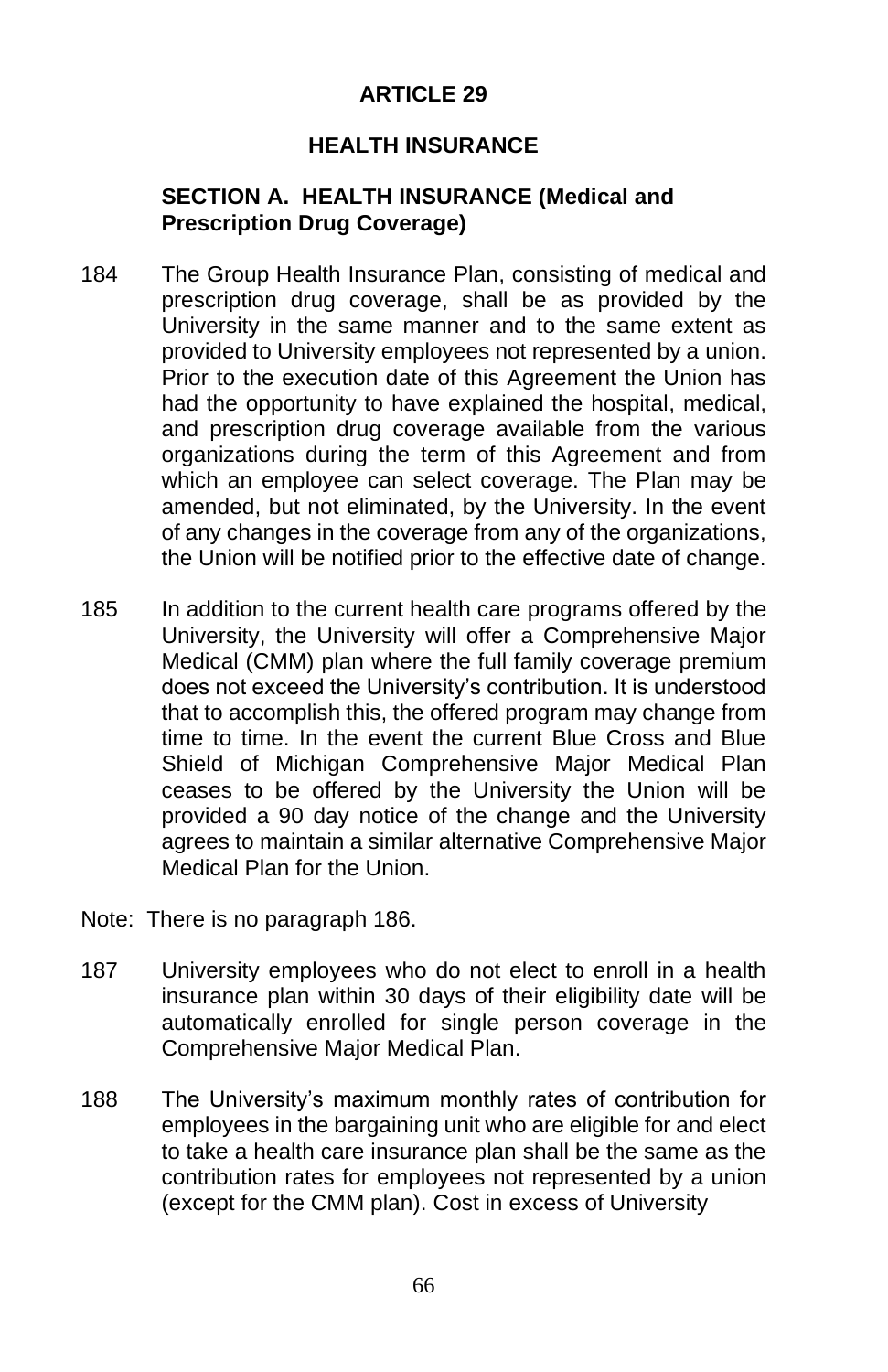contributions will be paid by employees, normally through payroll deduction. If the University increases its monthly contribution for University employees not represented by a union, the University will increase its contribution for employees in the bargaining unit in the same manner and to the same extent.

- 189 The Group Health Insurance Plan (medical and prescription drug coverage) will contain a 4-tier structure of coverage consisting of:
	- Tier 1: Employee only (single)
	- Tier 2: Employee plus adult dependent
	- Tier 3: Employee plus adult dependent plus any number of children
	- Tier 4: Employee plus any number of children
- Note: There is no paragraph190.
- 191 The University contribution toward overall employee health insurance will achieve an average aggregate contribution ratio of 70% contributed by the University and 30% contributed by employees. The aggregate contribution of 30 percent is inclusive of the cost of health care premiums, plus health care member out of pocket expenses in the form of medical and prescription drug co-pays, coinsurance and deductibles. The University contribution for health insurance is based on the two lowest-cost comprehensive plans by weighting the premiums based on enrollment. By using this method, any cost increases in a plan with low enrollment will not cause a greater increase than necessary for those in other health plans. The base premiums will be calculated on actual cost experience across all coverage tiers. The highest percentage University contribution will be made for employees, followed in descending order of University contributions for child dependents, then adult dependents.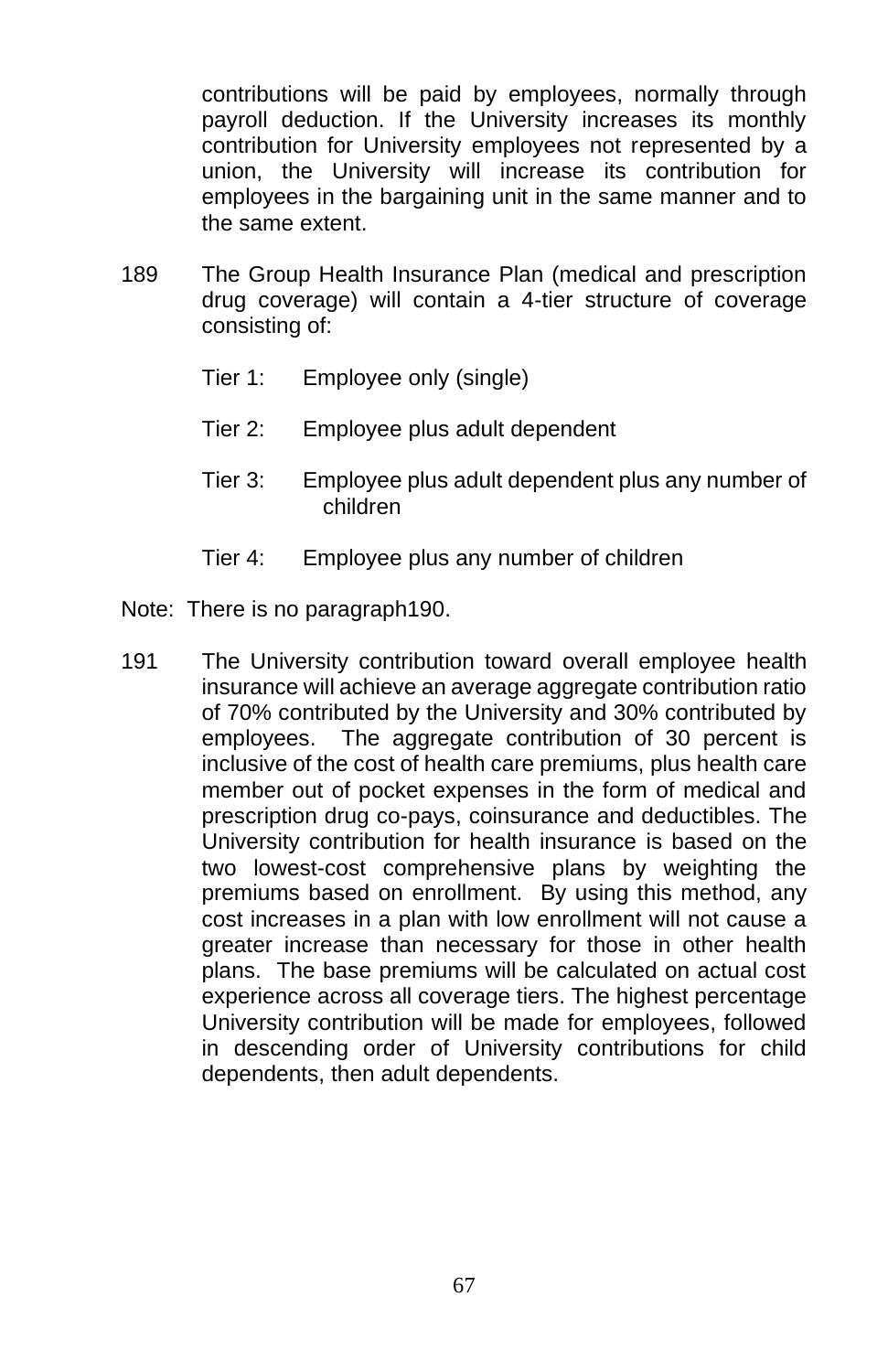192 Employees working full-time (30 hours or more per week) will receive University contributions under the full-time salary bands and formula:

| <b>Salary Bands</b>                              | One<br><b>Employee</b>     | <b>Adult</b><br><b>Dependent</b> | <b>Children</b>              |
|--------------------------------------------------|----------------------------|----------------------------------|------------------------------|
| <b>Band 1:</b><br>$(1st$ Salary quartile)        | 93%                        | 66%                              | 75%                          |
| <b>Band 2:</b><br>$(2nd$ Salary quartile)        | <b>Between</b><br>$90-93%$ | <b>Between</b><br>$57 - 66%$     | <b>Between</b><br>$70 - 75%$ |
| <b>Band 3:</b><br>$(3rd \& 4th$ Salary quartile) | 90%                        | $57\%$                           | <b>70%</b>                   |

- 193 The bands are based on quartiles, so the breakpoints from one band to the next will automatically adjust each year as salaries change.
- 194 Employees falling into Bands 1 & 2 will receive a greater percentage of University contribution toward health care than employees in Band 3. Part-time employees working 20 to 29.9 hours will receive 80% of the contribution percentage applied to full-time employees in Band 1.
- Note: There is no paragraph195.
- 196 The employee will be responsible for any additional premium cost above the base University contribution rate toward the employee's plan of choice.
- 197 No matter concerning the Group Health Plan shall be subject to the Grievance and Arbitration Procedures, except for questions concerning compliance with the specific provisions of this Article, and whether or not the employee has coverage in accordance with terms of the Plan.
- 198 If, during the term of this Agreement, a federal or state law is enacted which requires the payment of taxes or premiums to either the federal or state government or another entity for hospital, medical or prescription drug benefits for employees, the University may make such adjustments in the schedules of benefits provided by this Article to avoid duplication of benefits. In addition, any such taxes or premiums paid by the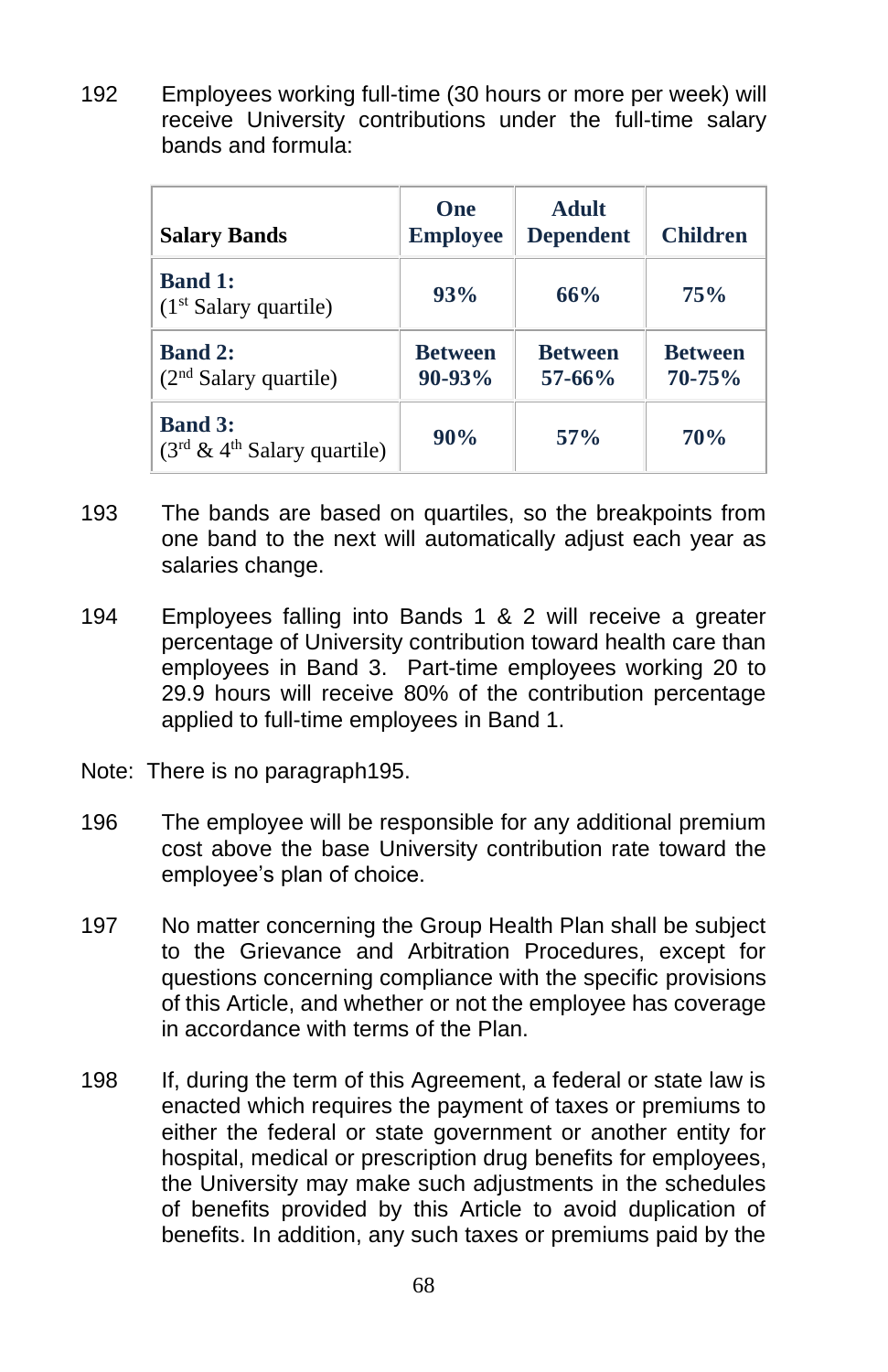University shall be included in the total dollar limitation provided in this Article.

#### **SECTION B. PRESCRIPTION DRUG COVERAGE**

199 The following schedule of prescription drug copays became effective on January 1, 2014:

| Effective Date Generic |         | Preferred<br><b>Brand</b> | Non-Preferred<br><b>Brands</b> |
|------------------------|---------|---------------------------|--------------------------------|
| 01/01/14               | \$10.00 | \$20.00                   | \$45.00                        |

If the University changes its prescription copays for employees not represented by a union, the University will change prescription copays for employees in the bargaining unit in the same manner and to the same extent.

200 In addition, employees will participate in the generic drug incentive program which includes use of generic medication when available and legally permitted, and where the employee or the employee's physician requests a brandname product when an FDA-approved generic is available, the employee will be required to pay the cost difference between the brand-name and generic medication plus the applicable brand-name copay.

## **SECTION C. GROUP DENTAL PLAN**

201 The Group Dental Plan shall be as provided by the University in the same manner and to the same extent as provided to University employees not represented by a union within the Benefits Program. Employees have a choice of three dental plan options. During the term of this Agreement, no less than the University of Michigan Dental Plan, Option I schedule of benefits in effect at the execution date of this Agreement will be provided and maintained. In the event of any changes in the benefits, the Union will be notified prior to the effective date of the change. The University contribution toward dental plan coverage will be provided in the same manner and to the same extent as provided to University employees not represented by a union. The University will automatically enroll employees in the University of Michigan Dental Option I plan with employee only coverage that do not elect to opt out or enroll in a dental insurance plan within 30 days of their eligibility date.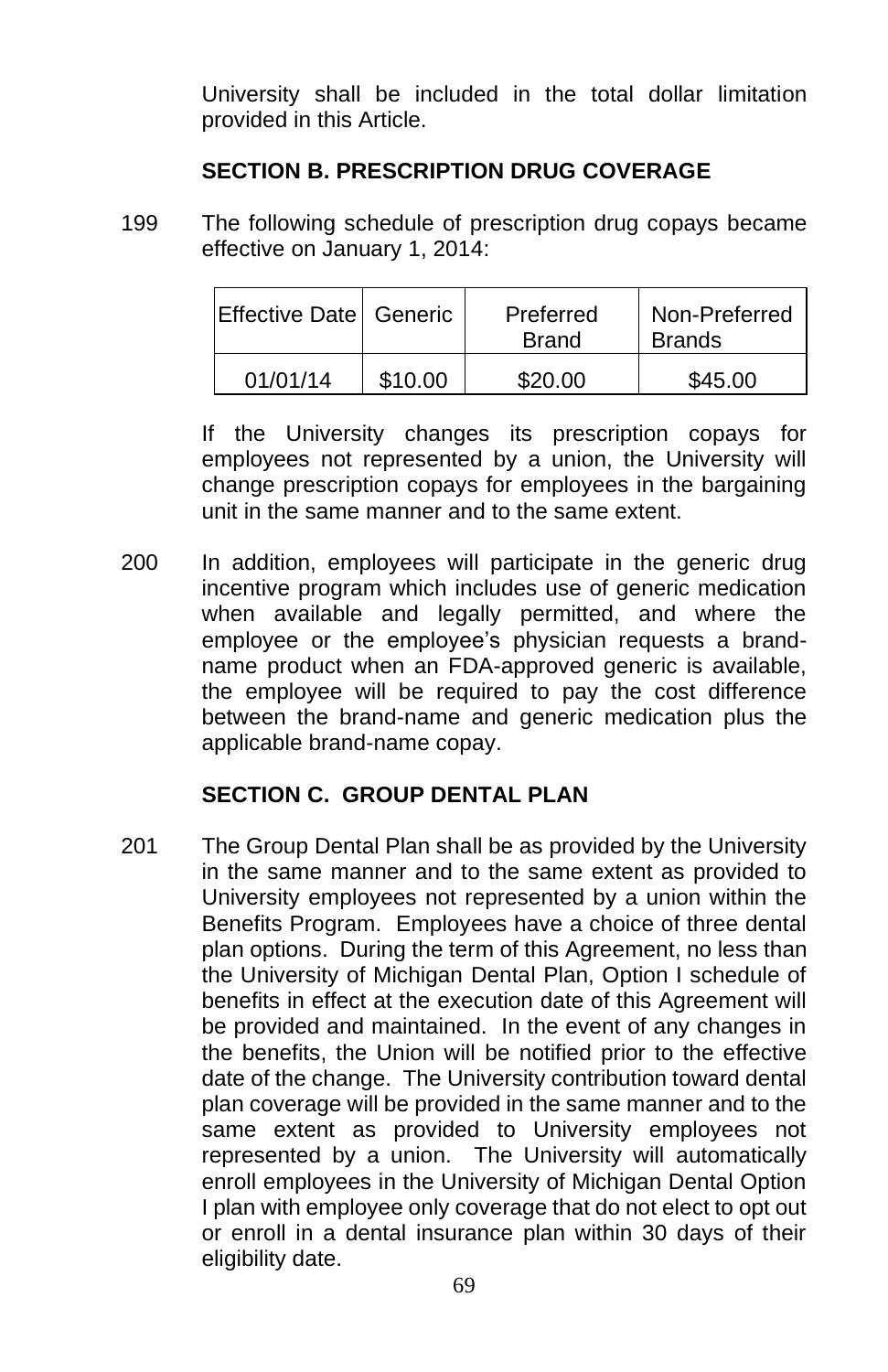## **ARTICLE 30**

### **OTHER BENEFITS**

- Note: There is no paragraph 202.
- 203 The Group Legal Plan, Flexible Spending Accounts (Health and Dependent Care), and a Vision Plan shall be as in the same manner and to the same extent as is provided for employees not represented by a union. No matter concerning the above benefits will be subject to the Grievance and Arbitration Procedures; except for questions concerning compliance with the specific provisions of this Article and whether or not the employees have coverage in accordance with terms of the benefits plans.

## **ARTICLE 31**

## **TRAVEL ACCIDENT INSURANCE**

- 204 The Travel Accident Insurance Plan shall be as provided by the University. It may be amended, but not eliminated, by the University, except that the following, without cost to an employee and consistent with the terms of the plan, shall not be changed during the term of this Agreement.
	- 1. The amount of the principal sum of insurance for fulltime employees shall be \$50,000 minimum, or ten (10) times hourly rate times 2080, whichever is more, not to exceed a maximum of \$500,000, except as the amount may be reduced proportionately by a catastrophic accident.
	- 2. Benefits for other losses are provided in a schedule of benefits under the University policy for loss of life, limbs, paralysis and total and permanent disability.
- 205 In the event of any amendment that affects employees in the bargaining unit, the Union will be notified prior to the effective date of the amendment. No matter concerning the Travel Accident Insurance Plan shall be subject to the Grievance and Arbitration procedures, except for questions concerning compliance with the specific provisions of this Article.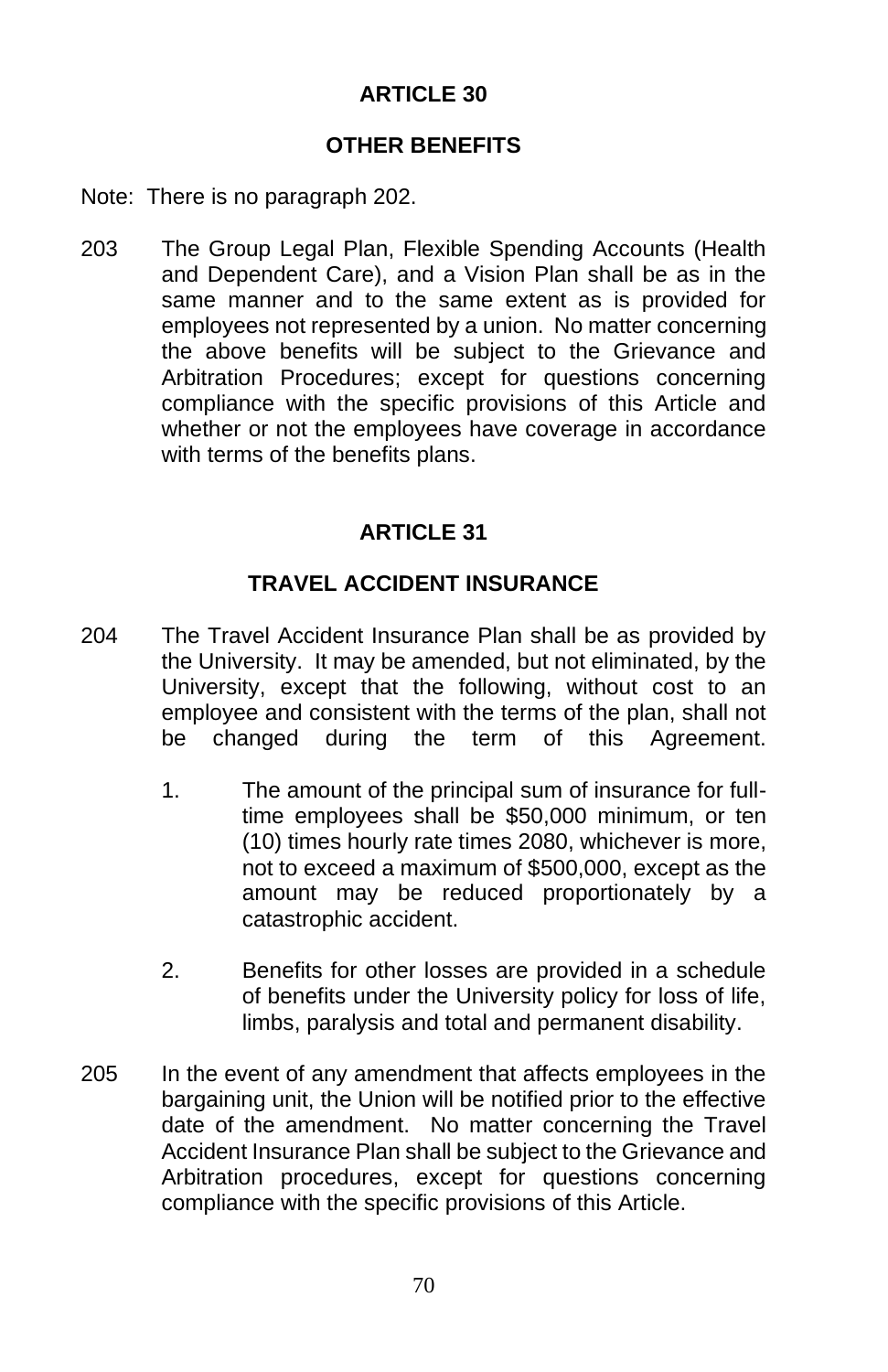### **ARTICLE 32**

#### **EXPANDED LONG TERM DISABILITY PLAN**

- 206 The Expanded Long Term Disability (LTD) Plan shall be as provided by the University according to the provisions of the plan in the same manner and to the same extent as provided to University employees not represented by a union. During the term of this Agreement, it may be amended, but not eliminated, by the University, except that the following, consistent with the terms of the plan, shall not be changed during the term of this Agreement:
	- 1. The University will pay the cost for coverage after two (2) years of service except on base income over \$66,200 per year, which will be indexed each year to the median University salary. During the first two (2) years of service, the employee must pay the entire cost for coverage on all base income.
	- 2. An eligible employee shall receive a disability income which shall be 65% of their monthly base income.
	- 3. In the event that cash benefits are received from other sources as set forth in the plan, the disability income set forth in 2. above shall be adjusted so that the combination of disability income and cash benefits from other sources shall not exceed 65% of the employee's monthly base income.
	- 4. For each month that disability benefits are in effect, Basic Retirement Savings Plan, Group Life Insurance, Health Insurance Plan, and Dental Option 1 Plan contributions shall be made by the University as provided in the Expanded Long Term Disability Plan Policy.
	- 5. In the event of any amendment that affects employees in the bargaining unit, the Union will be notified at least thirty (30) calendar days prior to the effective date of the amendment. No matter concerning the Expanded Long Term Disability Plan shall be subject to the Grievance and Arbitration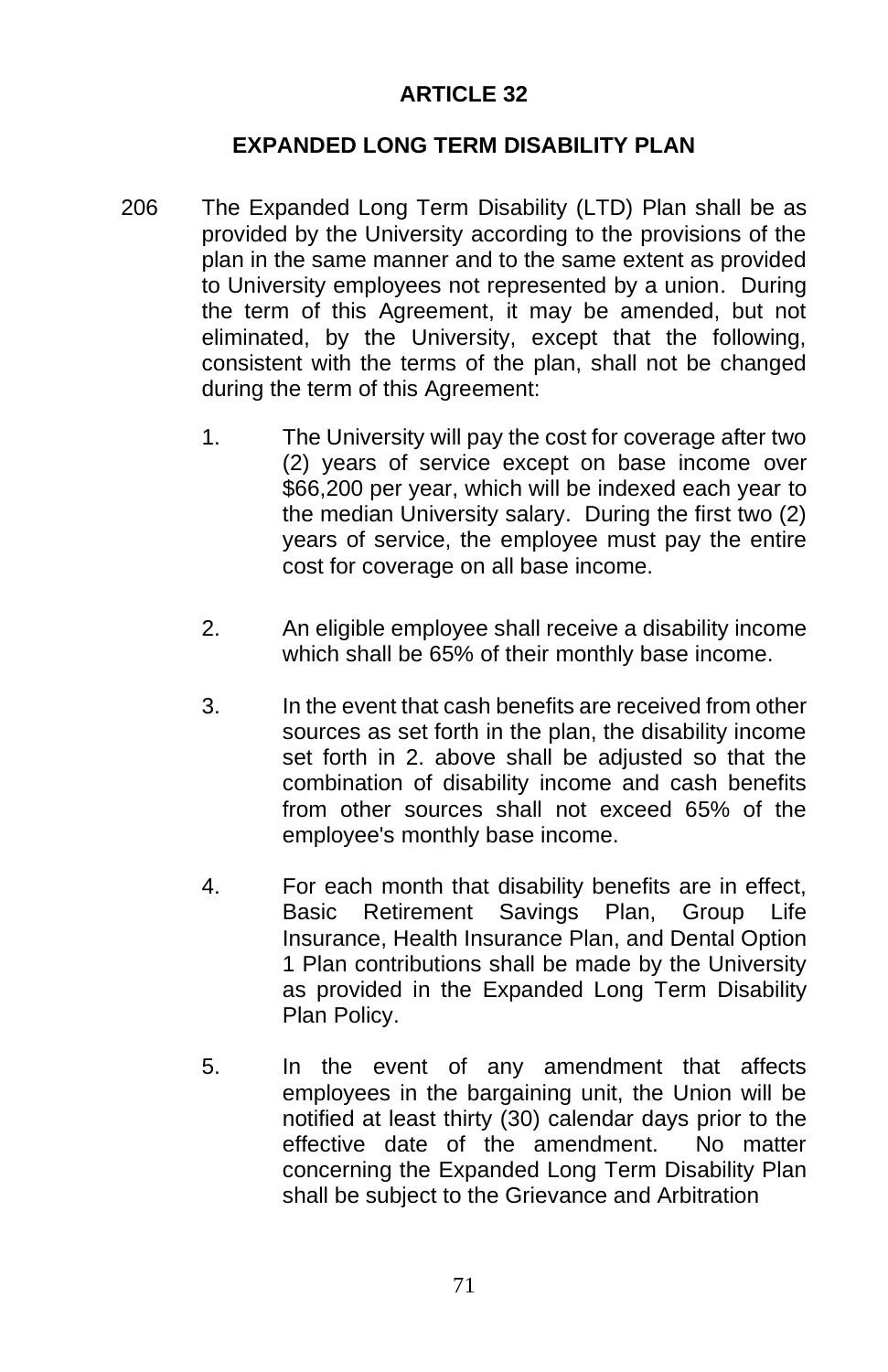procedures, except for procedural questions concerning compliance with the specific provisions of this Article.

Note: There is no paragraph 207 or 208

## **ARTICLE 33**

#### **RETIREMENT PLAN**

- 209 The Retirement Plan shall be as provided by the University according to the provisions of the plan in the same manner and to the same extent as provided to employees not represented by a union. In the event of any amendment that affects employees in the bargaining unit, the Union will be notified prior to the effective date of the amendment. No matter concerning the retirement program shall be subject to the Grievance and Arbitration procedures, except for questions concerning the specific provisions of this Article. It is understood that the retirement plan may be amended, except that the following, consistent with the terms of the Teacher's Insurance and Annuity Association (TIAA) Retirement Plan and Fidelity Investments Retirement Plan shall not be changed during the term of this Agreement:
- 210 Effective January 12, 2020, earnings eligible for University and employee contributions toward the retirement plan shall be determined by the employee's base salary, with additional forms of pay becoming ineligible. These include, although not limited to, overtime, salary supplement, payout of unused vacation at termination or retirement, shift premium, relief premium, shift rotation premium, circuit ten day premium, leader pay, call back pay, administrative differential, added duties differential, and longevity pay.
- Note: There is no paragraph 211.
- 212 During the first 12 months of service, the employee may contribute an amount equal to five (5) percent of earnings each month, however, the University will not contribute. After completing 12 months of service, the University will contribute an amount equal to ten (10) percent of an employee's earnings each month that the employee contributes five (5) percent of earnings.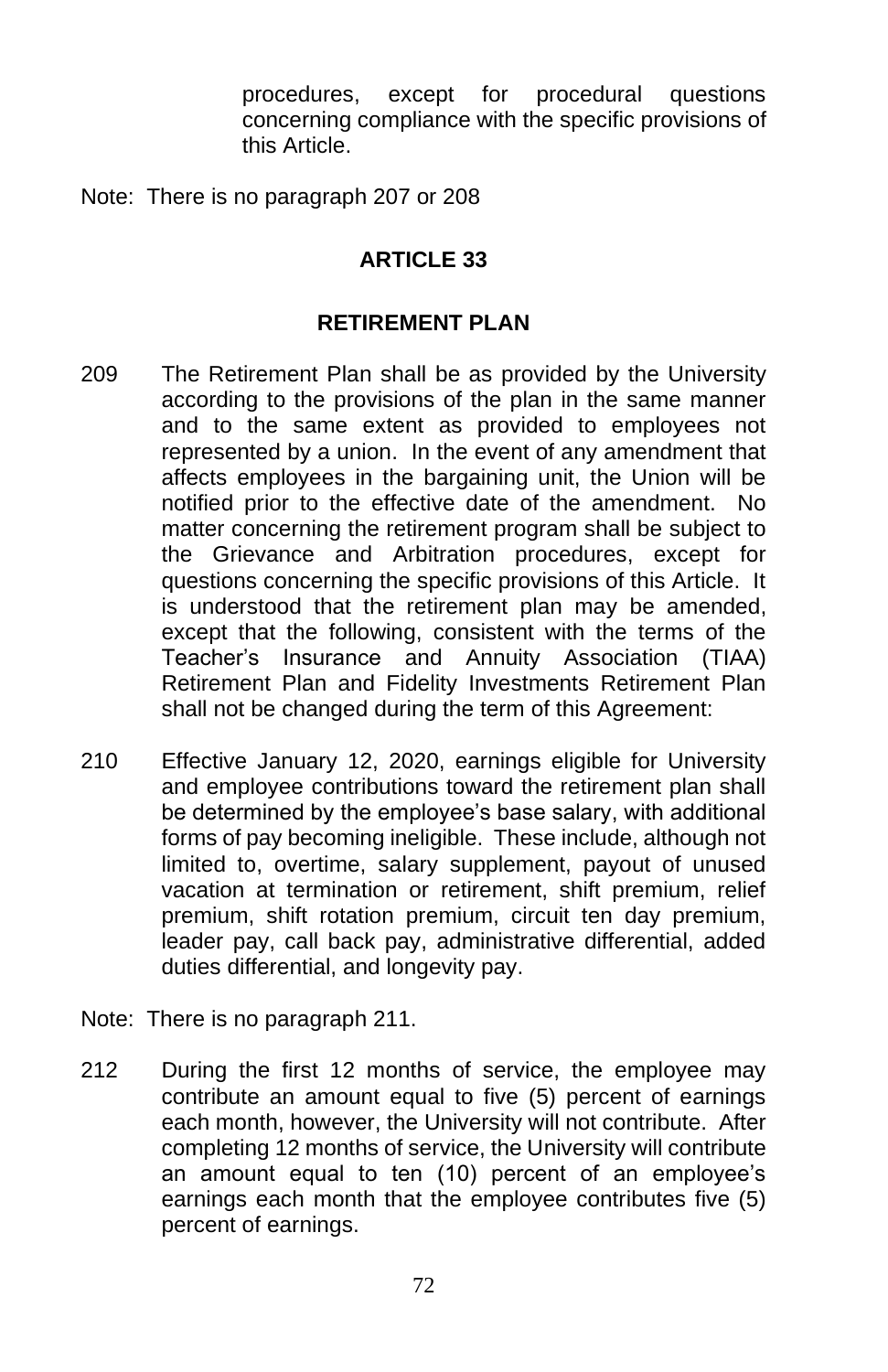213 At the option of the employee, age thirty-five (35) or older, with two years of service and working at a 100% appointment effort, the University will contribute an amount equal to five (5) percent of an employee's social security base earnings each month and the employee will not contribute. When earnings are in excess of the social security base, the University will contribute an amount equal to ten (10) percent of an employee's excess earnings each month and the employee will contribute an amount equal to five (5) percent of the employee's excess earnings each month.

### **ARTICLE 34**

### **LONGEVITY PAY**

### **SECTION A. ELIGIBILITY**

214 An employee will be eligible for annual longevity pay in accordance with Section B. of this Article (1) if they received pay as an employee in the calendar year preceding the year of payment and (2) except as provided in Section D., they are still an employee on October 31, in the year of payment.

#### **SECTION B. SCHEDULE OF PAYMENTS**

215 Longevity pay shall be based on seniority as of October 31, in the year of payment and shall be computed as a percentage of Form W-2 Gross Earnings, for the calendar year preceding the year of payment, but not to exceed the first \$27,000 in 2021 earnings; \$27,500 in 2022 earnings, \$28,000 in 2023 earnings; and \$28,500 in 2024 earnings in accordance with the following schedule:

#### University Seniority

| 6 or more, but less than 10 years  | 2% |
|------------------------------------|----|
| 10 or more, but less than 14 years | 3% |
| 14 or more, but less than 18 years | 4% |
| 18 or more, but less than 22 years | 5% |
| 22 or more, but less than 26 years | 6% |
| 26 or more years                   | 8% |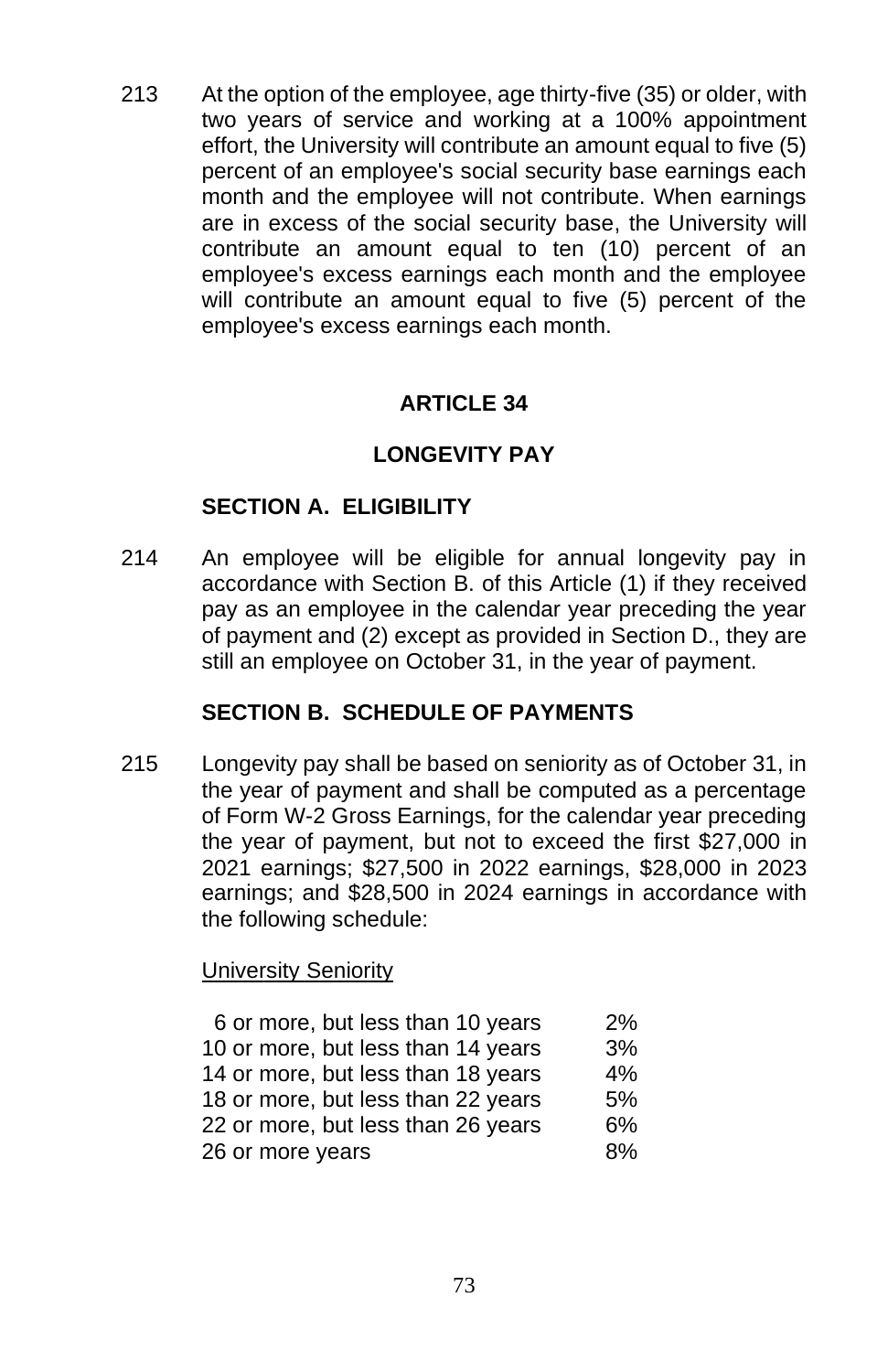#### **SECTION C. PAYMENT DATE**

216 Longevity pay to an eligible employee shall be paid no later than November 30.

### **SECTION D. RETIREMENT OR DEATH**

- 217 If an eligible employee retires, dies or transfers to a University position outside the bargaining unit, they or a survivor shall nevertheless be entitled to Longevity Pay based on the employee's University Seniority at the time of retirement, death, or transfer.
- 218 Such Longevity Pay shall be pro-rated on the basis of completed calendar months of service from the preceding October 31, to the date of retirement, death, or transfer.

## **ARTICLE 35**

### **TUITION SUPPORT PROGRAM**

- 219 The University agrees to provide the same Tuition Support Program it administers for non-bargained for staff, and which it may revise from time to time, to employees of this bargaining unit. The policies, regulations, definitions, and procedures outlined in the University's Tuition Support Program Standard Practice Guide shall govern the use of this program for employees in this bargaining unit.
- 220 For the purposes of this Article it is recognized that Local 324's Stationary Engineers Education Center shall be considered an approved educational institution.

## **ARTICLE 36**

#### **DISCIPLINE**

#### **SECTION A. CAUSE**

221 The University shall not discharge or take other disciplinary action for employees with seniority without cause. By way of illustration, but not by way of limitation, cause includes any act or omission which interferes with or affects in anyway the orderly and efficient administration or operation of the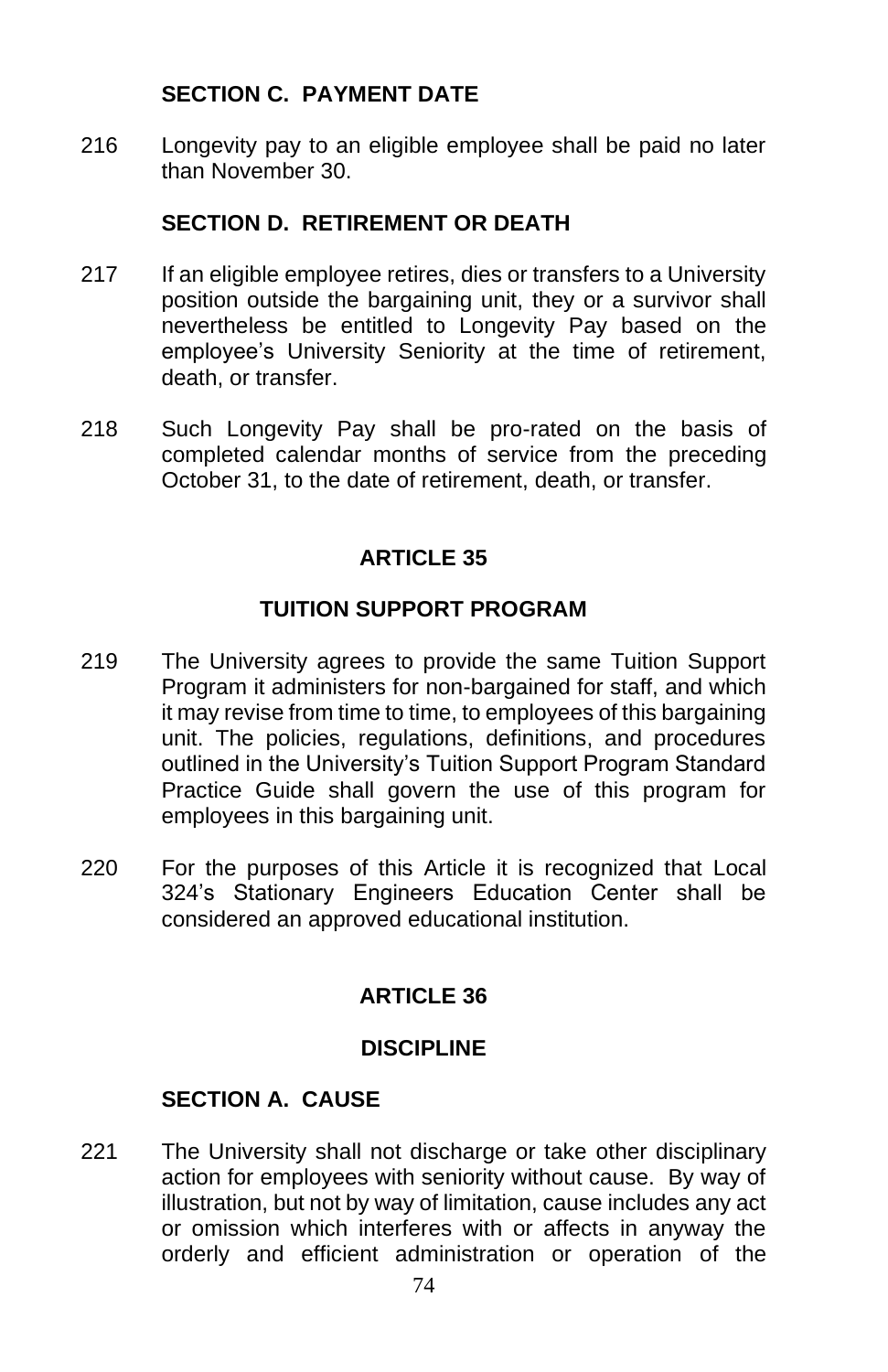University, any violations of this Agreement, any violation of a reasonable rule, or regulation, or requirement, whether or not written, which is known, or should have been known by an employee, and off-duty behavior which adversely affects the University as a public employer or educational institution, provided, however, any new rule, regulation or requirement shall not be contrary to the terms of this Agreement. A rule, regulation, or requirement shall be deemed reasonable for purposes of arbitration, unless the Union (or an employee) has notified the University in writing of its contrary opinion within fourteen (14) calendar days after it knows, or should have known of the rule, regulation, or requirement, Disciplinary action shall be on a timely basis dependent on the facts and circumstances involved, including the time taken in investigating and analyzing the facts and circumstances. In taking disciplinary action, the University shall not take into account any prior incidents which occurred more than two (2) years previously.

#### **SECTION B. GRIEVANCE PROCESSING**

222 A grievance which (1) concerns a disciplinary layoff or discharge of a non-probationary employee and (2) alleges that no cause in fact existed, or that the disciplinary action was taken arbitrarily and was clearly excessive, may be processed through the grievance and arbitration procedures, provided it is submitted in writing at Step 2 within seventy-two (72) hours after receipt by the employee of the University's written notification of the disciplinary action. The notification shall include the nature of the cause and the extent of the action taken. Failure to submit a written grievance by the employee within the seventy-two (72) hour period shall constitute a waiver of all claims concerning such disciplinary layoff or discharge.

#### **SECTION C. ARBITRATOR'S AUTHORITY**

- 223 If any grievance alleging a violation of this Article should be taken to arbitration, the arbitrator's authority shall be limited to the fact question of whether there was cause and as follows:
	- 1. If the arbitrator finds there was cause, the arbitrator may modify the disciplinary action taken only if it was (a) taken arbitrarily or was (b) clearly excessive, otherwise the arbitrator must affirm it.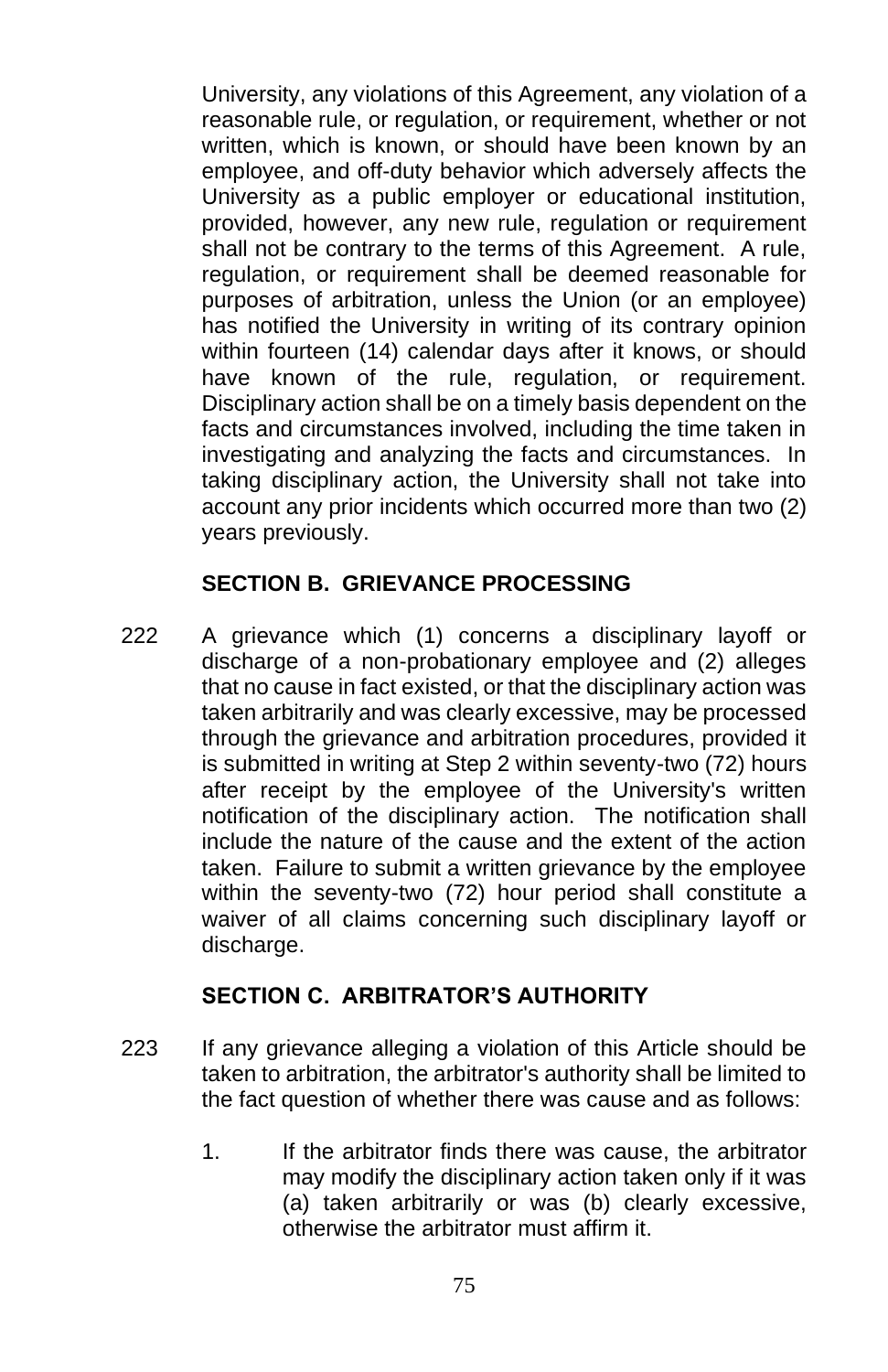- 2. If the arbitrator finds there was no cause, they shall nullify the disciplinary action taken.
- 224 In cases where disciplinary action was taken for more than one incident of misconduct, either the Union or the University may request the arbitrator to set forth their findings of fact on each type of misconduct represented by these incidents.

#### **SECTION D. NOTIFICATION TO UNION**

225 The University shall notify the Union at its office, providing it is open for business, of any disciplinary action taken which involves a disciplinary layoff or discharge within twenty-four (24) hours after the action is taken and mail a copy of the employee's notification to the Union at its office. If the Union so requests, after receiving notification, a conference between a reasonable number of representatives of the Union and the representatives of the University shall be set by the University within the next twenty-four (24) hour period to discuss the incident and disciplinary action.

## **ARTICLE 37**

## **GRIEVANCE PROCEDURE**

#### **SECTION A. UNION REPRESENTATION**

- 226 For the purposes of this grievance procedure, and except as otherwise agreed, there shall be a Chief Steward and stewards for the following areas:
	- 1. Ann Arbor-Chief Steward
	- 2. Flint Steward
	- 3. Dearborn Steward
	- 4. MM Building Utilities Systems Monitoring Steward
	- 5. MM Building Utilities Rotoclave/Autoclave Operation - Steward
	- 6. Utility Systems Technicians Ann Arbor Campus (BAS) - Steward
	- 7. North Campus Research Complex Ann Arbor **Steward**
	- 8. Central Power Plant (CPP) Steward
	- 9. Outlying Boiler Services (OBS) Steward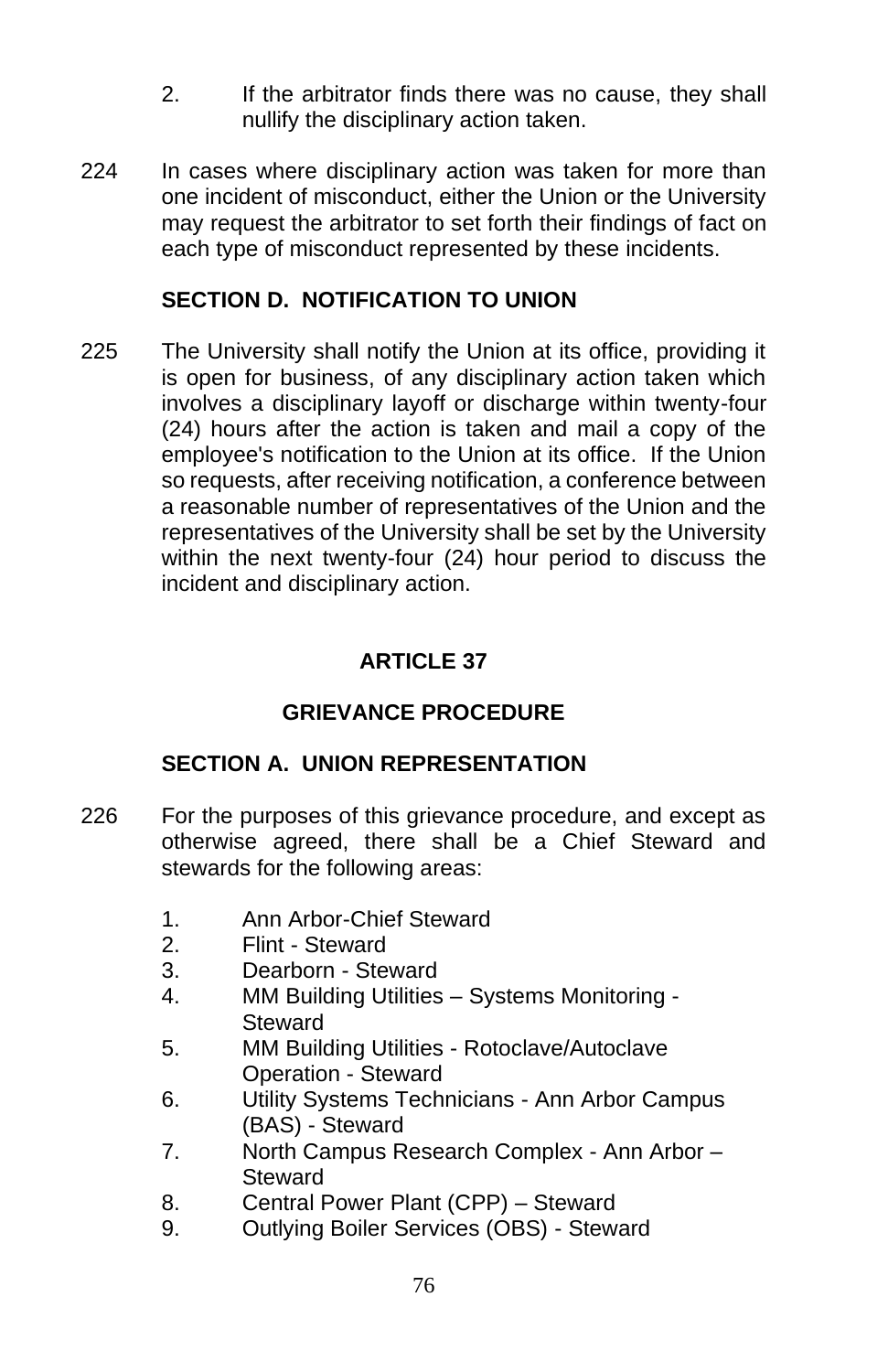- 227 There may also be an assistant steward at the CPP if the Chief Steward is assigned to a department other than the CPP (OBS, BAS, Systems Monitoring or Rotoclave/Autoclave Operation). When an assistant steward is appointed, the Union will make every effort to ensure that the steward and assistant steward are on opposite shifts. The assistant steward shall represent an aggrieved employee only when the Chief Steward/steward is not at work.
- 228 The Chief Steward shall have bargaining unit wide responsibilities of promoting the consistent administration and application of the terms and conditions of the parties' collective bargaining agreement among all the steward areas. The Chief Steward shall originate from one of the Ann Arbor groups (CPP, OBS, BAS, Systems Monitoring or Rotoclave/Autoclave Operation).
- 229 The Chief Steward, stewards and the assistant steward shall be non-probationary employees working in the areas they represent. The Union shall furnish the University with the name of the Chief Steward, stewards and assistant steward, and shall report promptly any change to the University. The University shall not recognize any employee as Chief Steward, steward or assistant steward, without this notification. In the event that a Chief Steward, steward or assistant steward is unavailable due to an extended absence of 14 calendar days or more, a temporary replacement may be designated by the Union and communicated as such to the University.

## **SECTION B. DEFINITION OF GRIEVANCE**

230 A grievance is defined as a disagreement, arising under and during the term of this Agreement, between the University and any employee (1) concerning their employment and (2) compliance with the express provisions of this Agreement.

#### **SECTION C. GROUP GRIEVANCES**

231 In the event that employees have a group grievance, it shall be sufficient if one employee processes the grievance on behalf of all similarly affected employees. A group grievance shall be only one in which the fact questions and the express provisions of the Agreement alleged to be violated are the same as they relate to each and every employee in the group.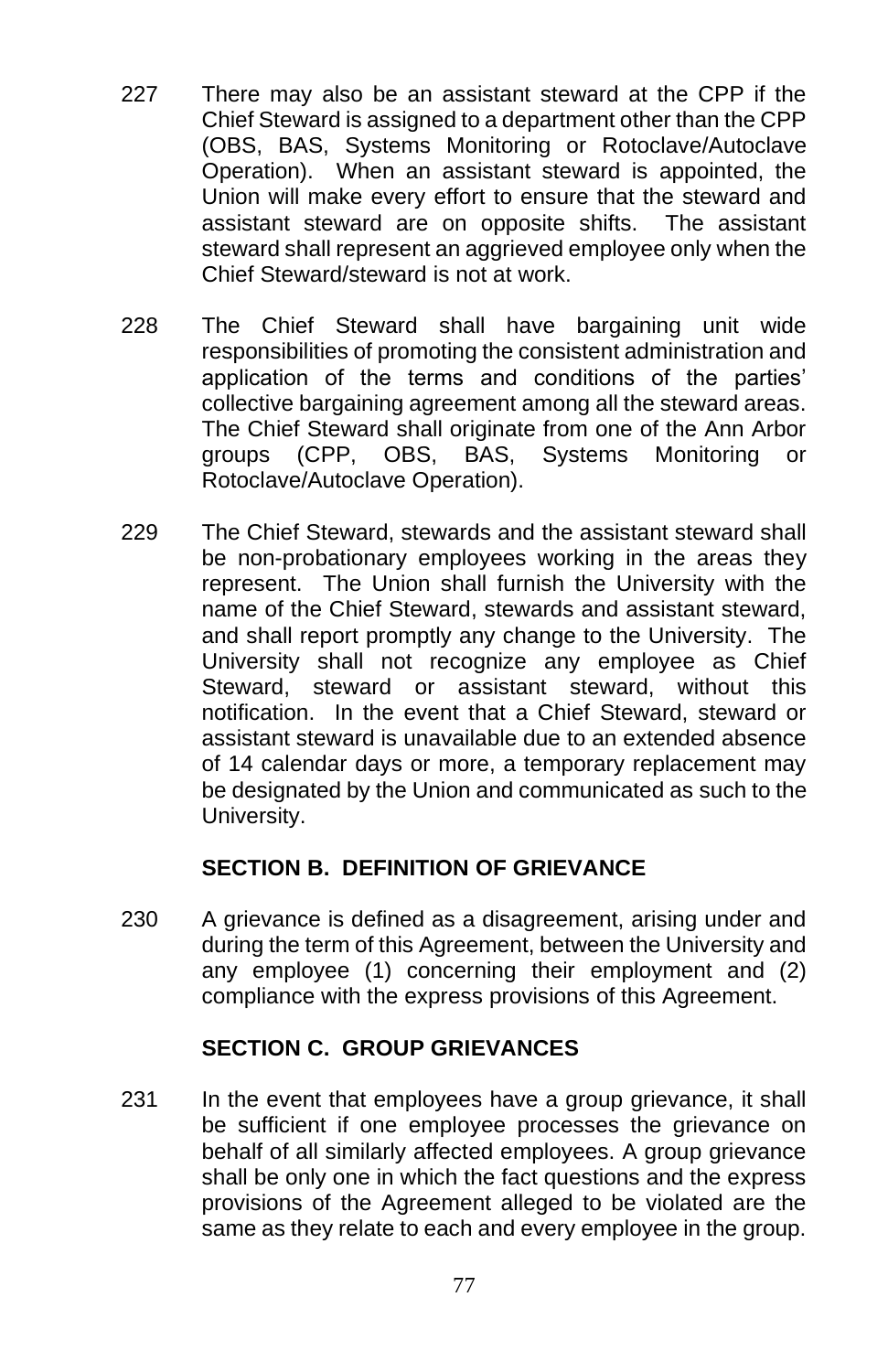### **SECTION D. PROCEDURE**

- 232 An employee shall not have a grievance unless the matter complained of is first brought to the attention of their department head, or their designated representative, by the employee. At that time, the department head or their designated representative, shall set a time and date, to discuss the matter with the employee and if appropriate, the employee's immediate supervisor. At the employee's request, the employee's chief steward/steward, as the case may be, shall be present during the discussion. If the matter is not resolved between the department head, or their designated representative, and the employee within seven (7) calendar days, the employee may submit their grievance using the following grievance procedure.
- 233 The following grievance procedure shall be the sole and exclusive means for resolving all grievances:

#### STEP ONE

- 234 An aggrieved employee promptly, and in no event later than fifteen (15) calendar days after facts have occurred giving rise to their grievance, shall reduce their grievance to writing on a form provided by the University and submit it to their department head, or designated representative, for written answer.
- 235 The grievance shall be dated and signed by the aggrieved employee and their chief steward/steward and shall set forth the facts, including dates, and provisions of the Agreement that are alleged to have been violated and the remedy desired.
- 236 The grievance shall not be considered submitted until the department head, or designated representative, receives the written grievance. At the time it is received it shall be dated and a copy returned to the aggrieved employee.

#### STEP TWO

237 If the aggrieved employee does not receive a satisfactory written answer within fifteen (15) calendar days after their written grievance is submitted to their department head, or his designated representative, the employee may submit their written grievance to the University Review Committee for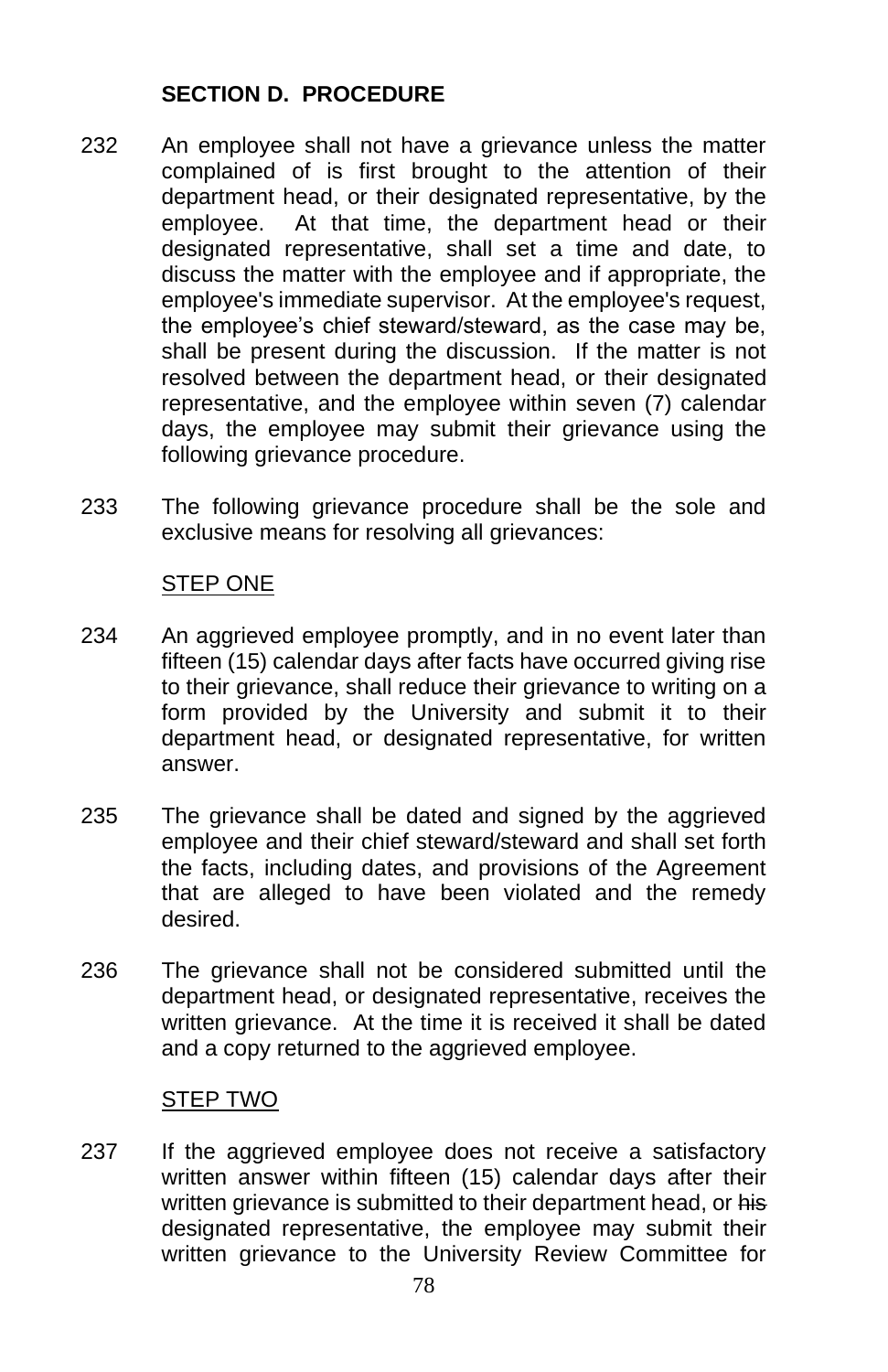written answer provided the employee submits it within seven (7) calendar days following receipt of an unsatisfactory answer at Step One or within twenty-two (22) calendar days from the time the grievance was submitted at Step One.

- 238 Upon receipt of the written grievance, the University Review Committee shall set a mutually acceptable place and time within fifteen (15) calendar days, unless there is a mutual Agreement otherwise as to time, for discussion of the grievance. The aggrieved employee's chief steward/steward and a reasonable number of non-employee Union officials may assist them in the discussion. A written answer shall be provided within ten (10) calendar days, except that this time limit may be extended by mutual Agreement of the University and the Union.
- 239 If the chief steward/steward from another representation area possesses technical or craft specialty skills and knowledge expertise related to the grievance issue that may contribute to the understanding and resolution of the grievance, that chief steward/steward may also be released, in accordance with the steward release provisions of paragraph 240, to participate in the grievance hearings referenced in paragraphs 232 and 237 above. Such request for release shall be made with reasonable prior notice from the Union to the appropriate University Human Resources Office, which will coordinate the release with the applicable operation units. The parties recognize that this type of release would be an exception to normal hearing participation procedures, and it will not be abused.

#### **SECTION E. GRIEVANCE DISCUSSIONS, TIME LIMITS AND ADJUSTMENT**

- 240 If the time for a discussion of a grievance is set during the normal working hours of the aggrieved employee, they shall not suffer loss of time or pay. If the time for a discussion is set during the chief steward/steward's normal working hours the chief steward/steward shall not suffer loss of time or pay.
- 241 If the aggrieved employee does not submit their grievance to Step Two of the grievance procedure within the prescribed time limit, the written grievance shall be considered settled on the basis of the University's answer at Step One, except the University Review Committee may extend the time limit for submission to Step Two, providing the extension is requested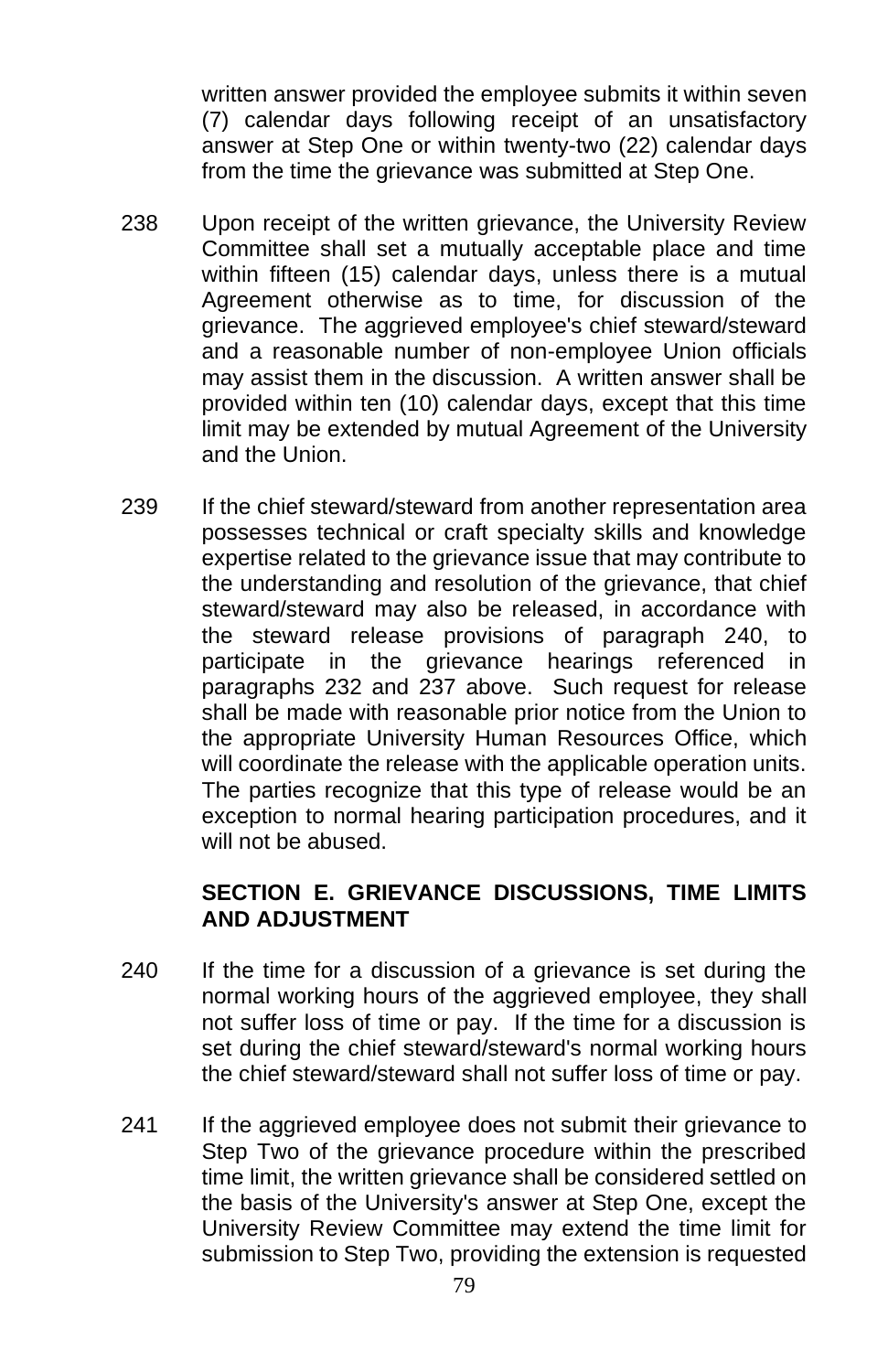by the aggrieved employee and the Union before the time limit ends.

## **SECTION F. VISITATION BY NON-EMPLOYEE UNION OFFICIAL**

- 242 Upon request to the designated representative of the University and providing mutual acceptable arrangements can be made, a reasonable number of non-employee Union officials who will represent an employee in the grievance or arbitration procedures, may visit the University once for the purpose of preparing the case for presentation.
- 243 During such a visit the non-employee officials of the Union may view any area relevant to the grievance. A representative of the University, at its option, may accompany the nonemployee Union officials. In addition, the non-employee officials of the Union may privately interview employees, one at a time, in possession of facts relevant to the grievance. The interviews shall be held at a place designated by the University and for a reasonable period of time. If an employee is interviewed during their normal working hours, they shall not suffer loss of time or pay.
- 244 During any such visit, the non-employee officials of the Union shall be subject to all University requirements applying to visitors and shall not in any way interfere with the orderly and efficient operation of the University. In the event any privilege provided by this Section is abused, it may be withdrawn by the University after the Union is given a reasonable opportunity to remedy the situation.

#### **SECTION G. LIABILITY**

- 245 Except as otherwise specifically provided or limited, the University shall not be liable on a grievance claiming back wages or other financial reimbursement for any of the following periods:
	- 1. The period prior to the time the matter complained of is first brought to the attention of the employee's department head, or their designated representative, as provided in Section D. of this Article, except that in the case of a pay shortage of which the employee had not been aware before receiving their pay, any adjustments made shall be retroactive to the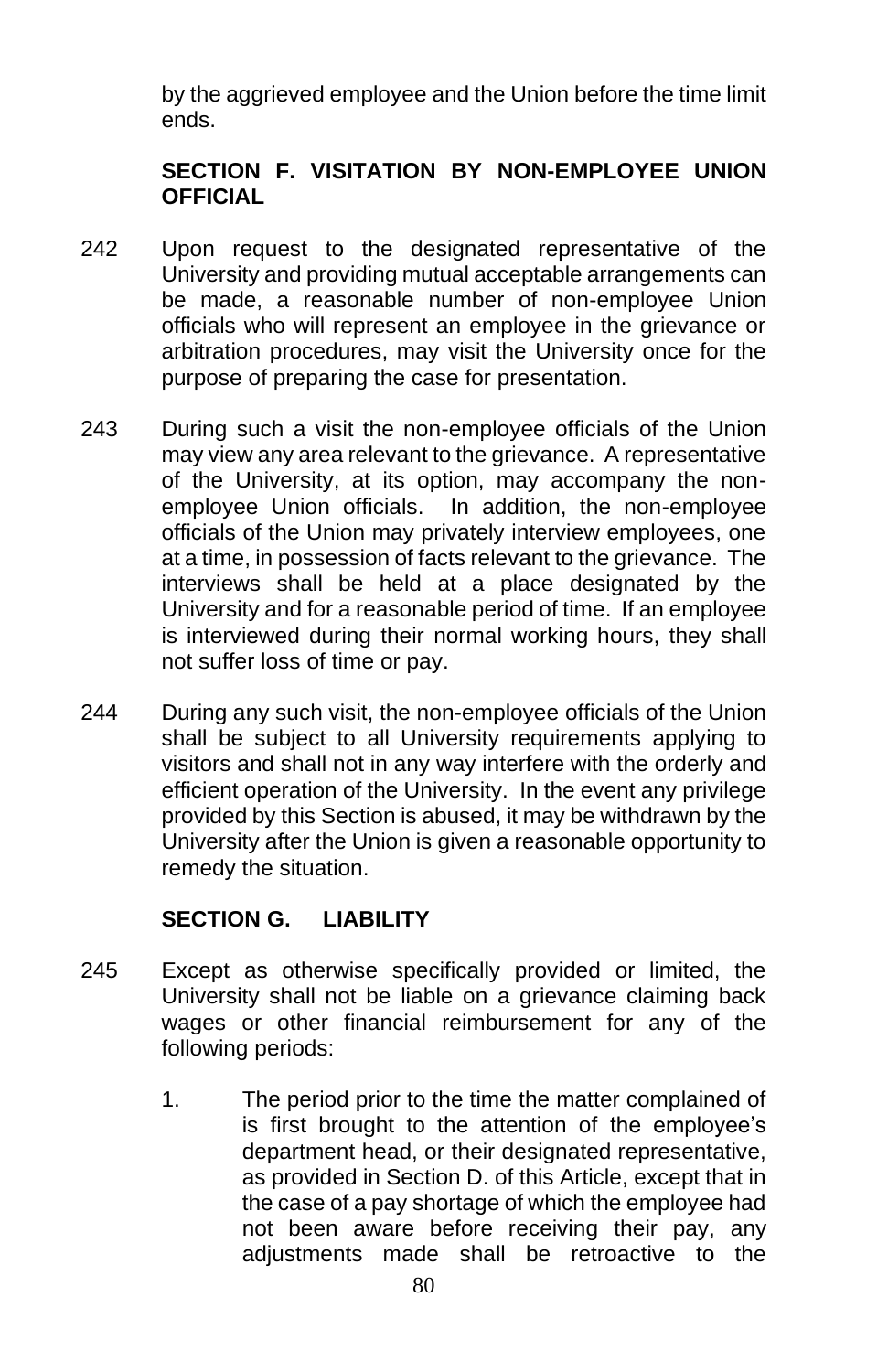beginning of the pay period if this matter is brought to the attention of the employee's department head, or designated representative, within seven (7) calendar days after receipt of their pay.

- 2. The period between the first date offered for discussion of a grievance by the University and date when the Union is first available for discussion, when the first date offered by the University is delayed at the request of the employee or the Union; and
- 3. The period between the first date the arbitrator is available for an arbitration hearing and the date of hearing, when the first date is rejected by the Union.

## **ARTICLE 38**

### **ARBITRATION**

### **SECTION A. SUBMISSION TO ARBITRATION**

246 A grievance as defined in Article 37, except as otherwise provided in this Agreement, which remains unsettled, after Step Two of the grievance procedure and is within the jurisdiction of the arbitrator, may be submitted to arbitration by the Union giving written notice to the University Review Committee within fifteen (15) calendar days from the date the written answer from the University Review Committee was delivered to the Union, or within thirty-five (35) calendar days from the time the grievance was submitted at Step Two, whichever time is sooner. Such notice shall identify the grievance and the issue and state the provisions of the Agreement involved. If no such notice is given within the prescribed time limit, the University's answer at Step Two shall be final and binding on the Union, the employee or employees involved, and the University.

#### **SECTION B. SELECTION OF ARBITRATORS**

247 The Union and the University shall agree in writing on a panel of three (3) arbitrators. If an appointed arbitrator(s) is unable or unwilling to continue this appointment, the rotating schedule shall be sequentially adjusted in order that all arbitrations are assigned to the remaining arbitrators.

## **(Also see Memorandum of Understanding-6)**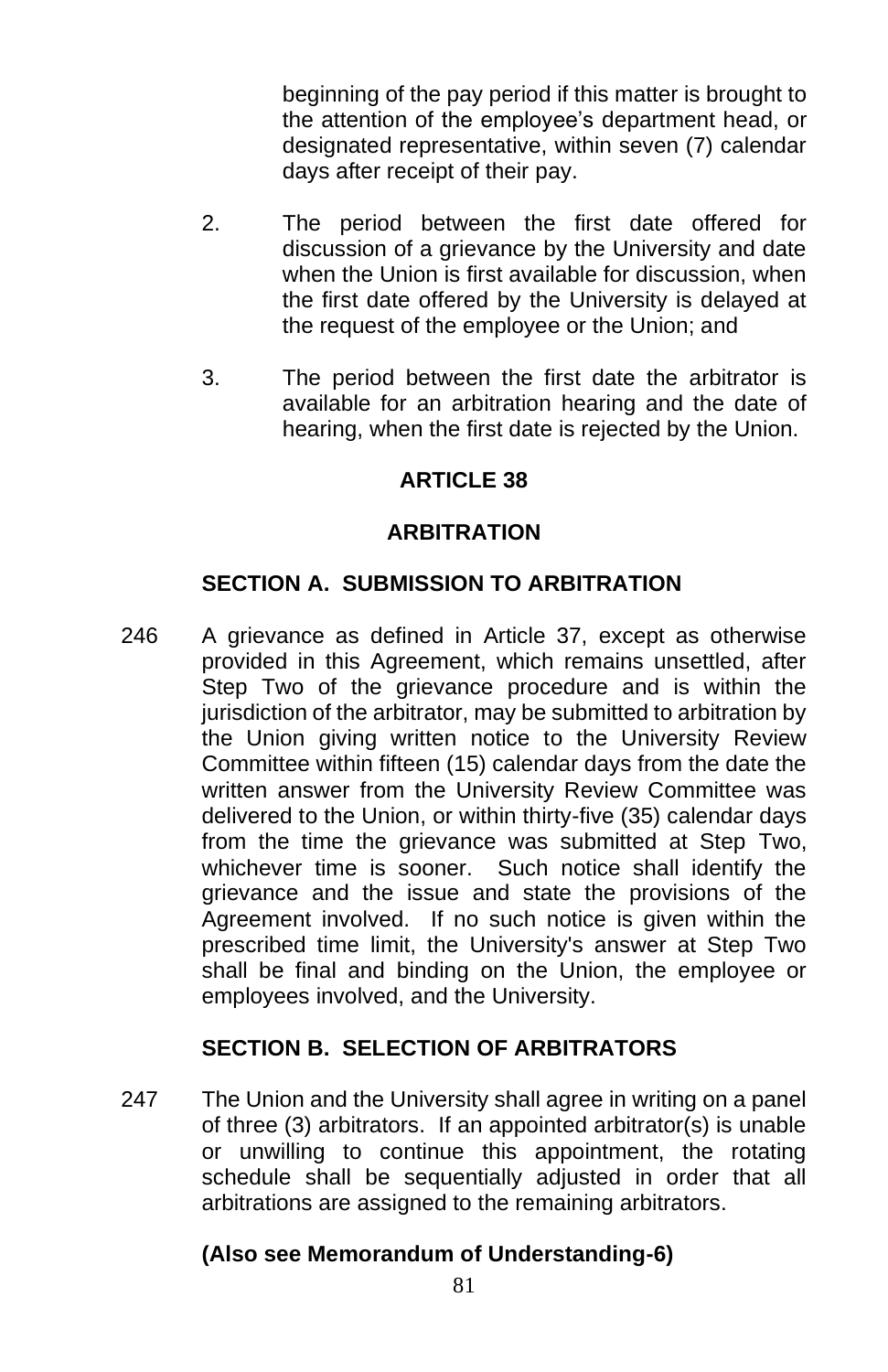#### **SECTION C. TERMS AND CONDITIONS OF ARBITRATION**

- 248 Every grievance submitted to an arbitrator for decision shall be subject to the following terms and conditions:
	- 1. At the time of submission to the University Review Committee the Union shall notify the arbitrator whose turn it is by forwarding a copy of the grievance, the University's answer at Step Two and the Union's notice to the University Review Committee as provided for in Section A. A notice to an arbitrator is for a single grievance unless the parties mutually agree otherwise, and shall be given to an arbitrator on a rotating basis and in sequential order based on the date of the Step Two answer.
	- 2. Upon receipt of this communication, the arbitrator shall fix the time for hearing the issue or issues submitted for decision

The parties are committed to making a good faith effort to establishing and confirming a hearing date within two weeks from the date of receipt.

- 3. At the time of the arbitration hearing both the University and Union shall have the right to examine and cross-examine witnesses.
- 4. Upon the request of either the University or the Union, or both, a transcript of the hearing shall be made and furnished to the arbitrator with the University and the Union having an opportunity to purchase their own copy. The party requesting the transcript shall bear the full cost, unless it is mutually requested. In such a case the cost shall be shared equally.
- 5. At the close of the hearing the arbitrator shall afford the University and the Union a reasonable opportunity to furnish briefs, if requested by either the University or the Union.
- 6. The jurisdictional authority of the arbitrator is defined as, and limited to, the determination of any grievance as defined in Article 37 submitted to the arbitrator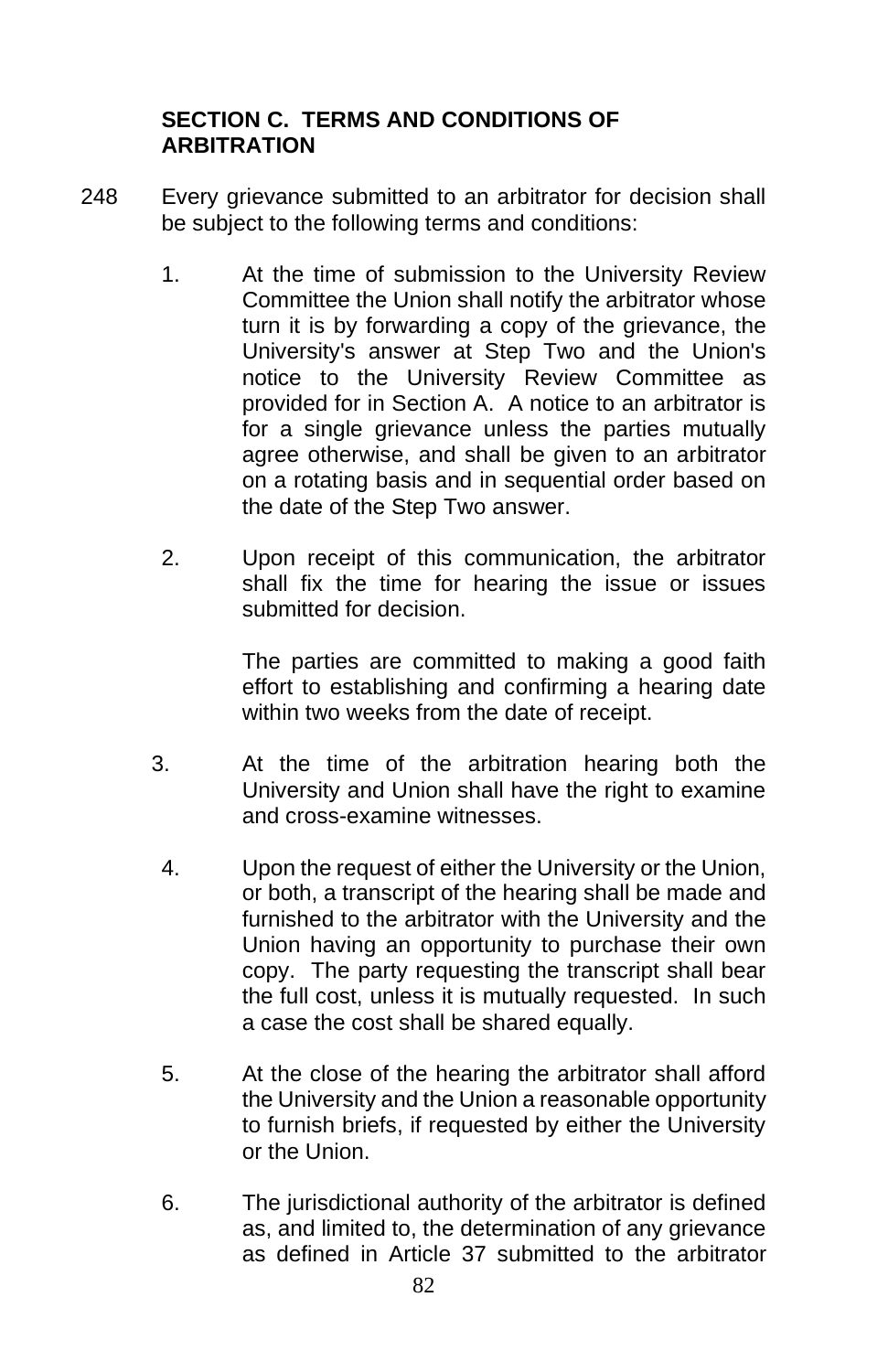consistent with this Agreement and considered by the arbitrator in accordance with this Agreement.

- 7. In making a decision, the arbitrator shall be bound by the principles of law relating to the interpretation of contracts followed by the Michigan courts and shall construe the Agreement in a manner which does not interfere with the exercise of the University's rights, functions, duties and responsibilities, except to the extent that such rights are clearly, expressly and specifically limited by this Agreement.
- 8. The arbitrator may interpret this Agreement and apply it to the facts of the particular case, but shall limit the decision strictly to the application and interpretation of the express provisions of this Agreement and the arbitrator shall be without power or authority to make any decision contrary to, or inconsistent with, or to add to, subtract from, or in any way modify the express terms of this Agreement, nor shall the arbitrator have any power or authority to limit or change any policies, practices, rules or regulations of the University not in conflict with this Agreement; nor shall the arbitrator have the power or authority to formulate or add any new policies, rules, or regulations, nor substitute their discretion in cases where the University retains or is given discretion by this Agreement. It is further understood that the wage schedule shall not be subject to arbitration and the arbitrator shall have no power or authority to establish or change any wage.
- 9. Except as otherwise provided and limited by this Agreement, no grievance claiming back wages shall exceed the amount of wages the employee otherwise would have earned less any remuneration or payments they may have received during this period of suspension from employment with the University. It is understood, however, that any regular remuneration or payments the employee was receiving prior to their period of suspension shall not be used as an offset in determining a back wage.
- 10. The fees and expenses of the arbitrator shall be shared equally by the University and the Union. The expenses of, and the compensation for, each and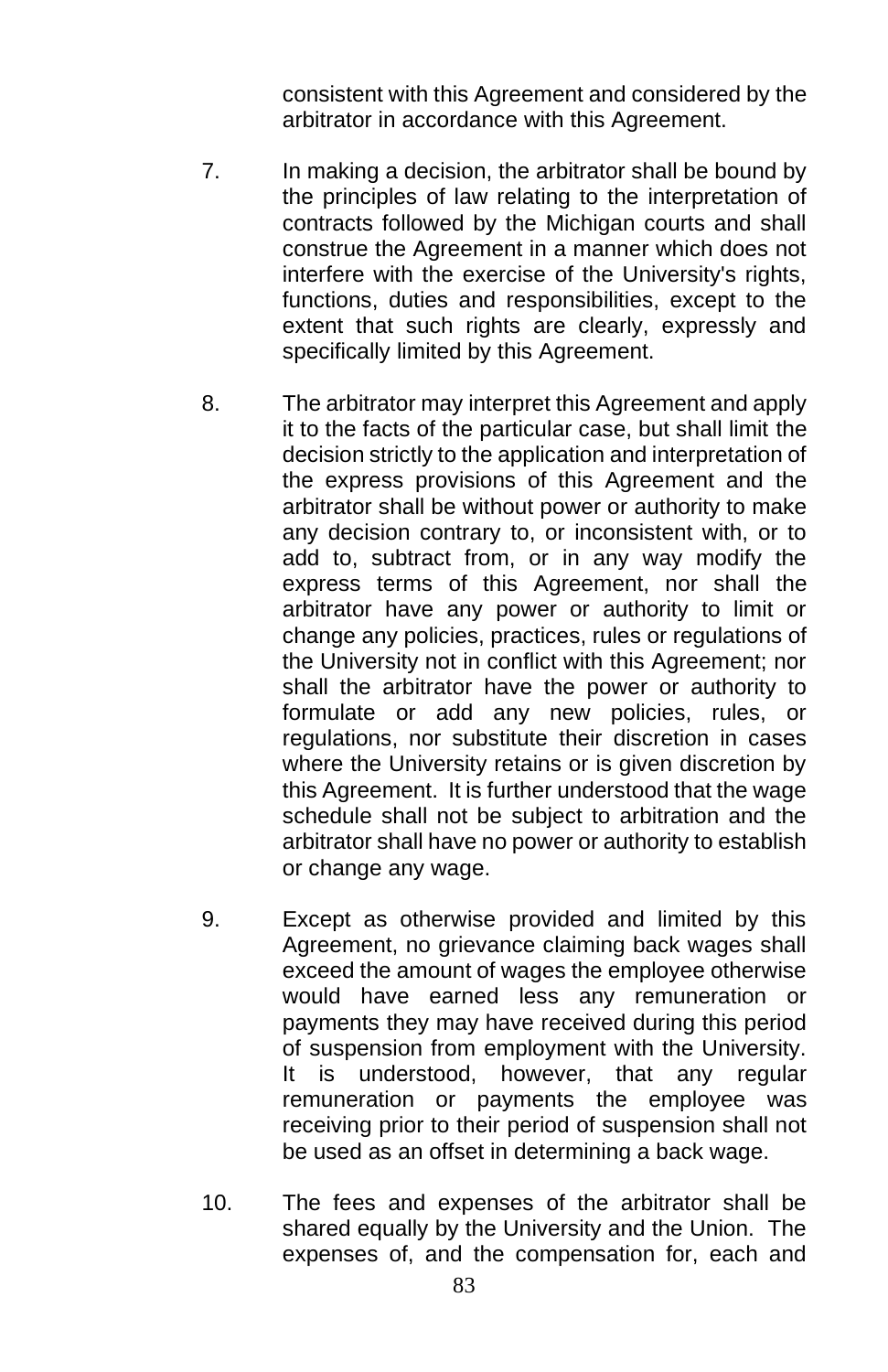every witness and representative for either the University or the Union shall be paid by the party producing the witness or having the representative, except that the aggrieved employee or any other employee who loses time from their work during assigned working hours when testifying shall do so without loss of time or pay.

- 11. The arbitrator shall render their decision in writing within thirty (30) calendar days.
	- 12. The arbitrator's decision when made in accordance with their jurisdiction and authority established by this Agreement shall be final and binding upon the University, the Union and the employee or employees involved.

### **ARTICLE 39**

### **CONFERENCES**

- 249 At the request of either the Union or the University, conferences shall be held for the purpose of considering matters of mutual interest, other than grievances under consideration in the grievance procedure provided that mutually acceptable arrangements can be made. All such conferences shall be arranged through a designated representative of the University. Questions of safety, licensing, productivity and work schedules are considered matters of mutual interest.
- Note: There is no paragraph 250.

## **ARTICLE 40**

#### **MISCELLANEOUS**

#### **SECTION B. LIBRARY PRIVILEGES**

251 Employees have the privilege of using University libraries in accordance with rules and regulations established from time to time by the University.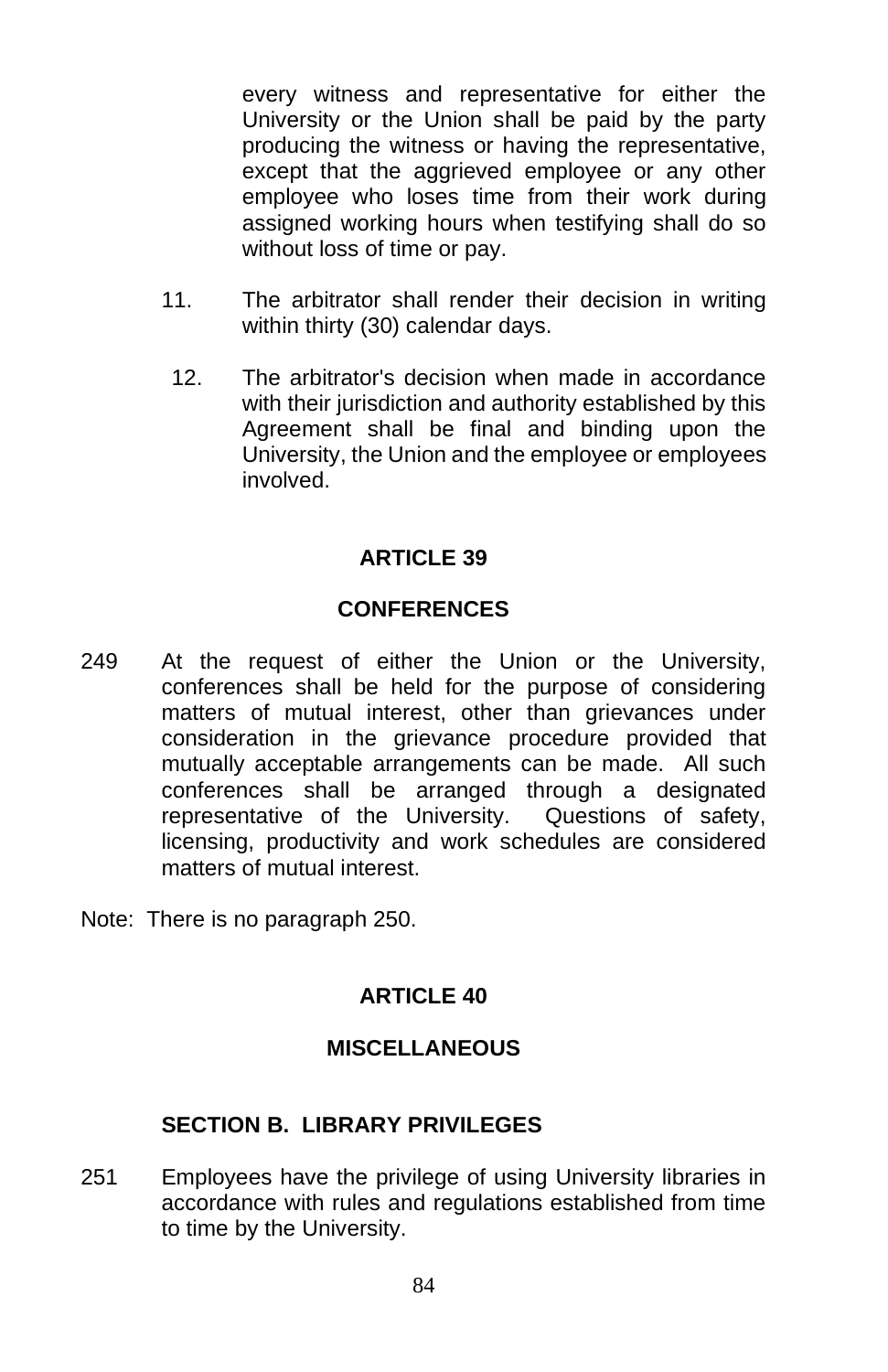## **SECTION C. WASH UP TIME**

252 Where currently in effect for an employee necessary wash-up time, not to exceed fifteen minutes, will continue to be provided in those situations when the conditions of their job require it.

#### **SECTION D. LAUNDRY SERVICE, TOOLS, GLOVES, SAFETY/AND FIRST AID EQUIPMENT**

253 Where currently in effect and to the same extent, the University will continue to provide laundry service. In addition, and to the same extent, soap, towels, certain tools, gloves and safety equipment will continue to be provided. An appropriate first aid kit will be available at the Huron Street Plant, Hoover, Flint, and Dearborn.

## **SECTION E. SAFETY**

254 The University shall continue to provide for the health and safety of employees during the hours of their employment. When an employee alleges that an unsafe condition exists, the condition will be investigated and as deemed necessary promptly corrected. If no action is deemed necessary, or action will be delayed, the employee(s) and chief steward/steward will be given a written response.

## **SECTION F. INCLEMENT WEATHER**

255 In the event that the University declares an inclement weather period for a specified period of time for a geographic area, employees living or working in the geographic area affected will make every effort to get to work. In the event that the employee is unable to get to work the employee will:

#### **(Also see Memorandum of Understanding-7)**

- 1. Contact their immediate supervisor, as soon as practical regarding their inability to get to work; and,
- 2. Remain available to come to work and come to work if transportation is provided by the University.
- 256 Employees who are at work shall remain at work, if necessary, until such time as the inclement weather conditions have subsided and other employees report to work to replace them.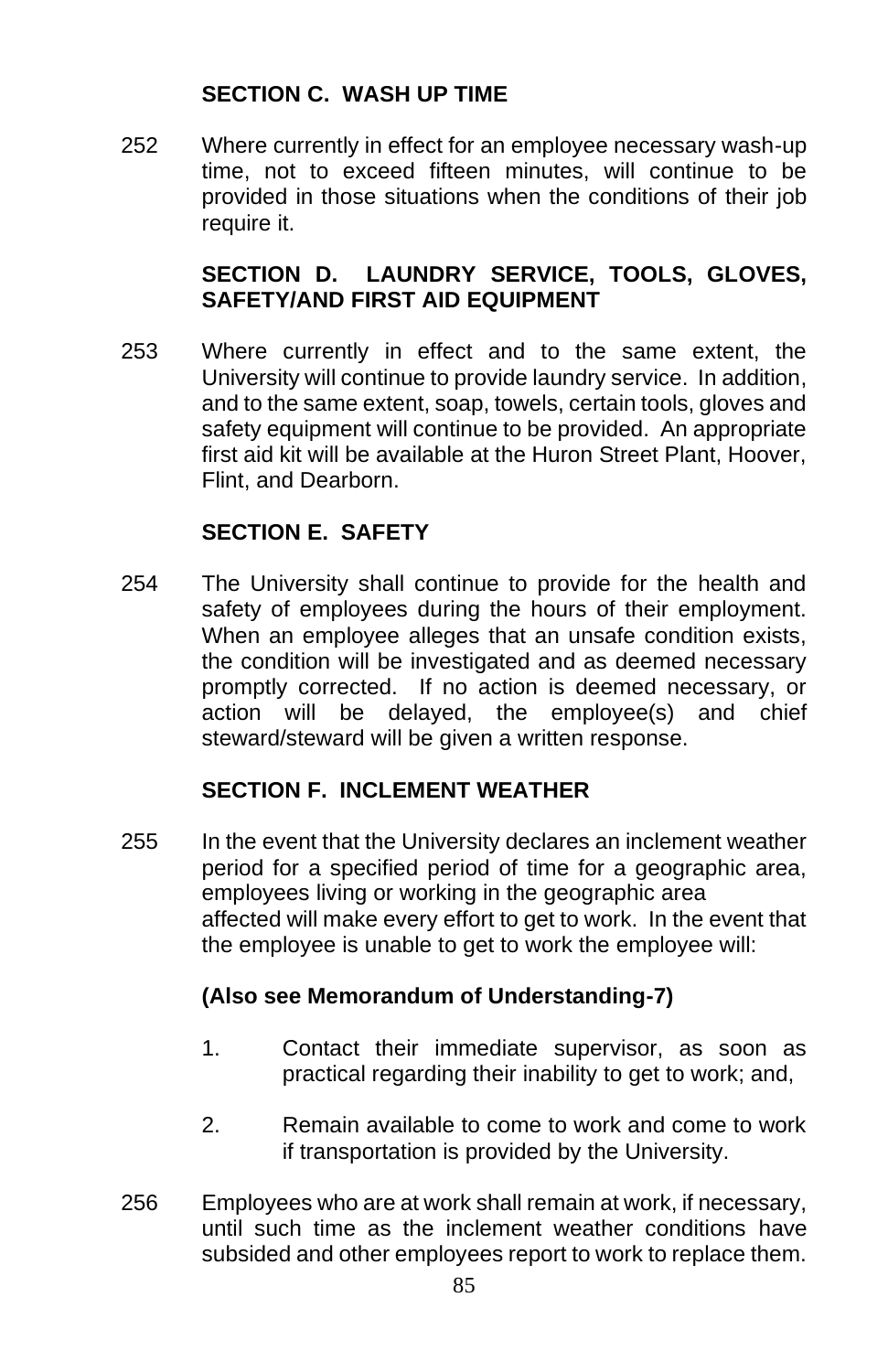An employee will be paid at their hourly rate, including all applicable premiums, for time lost during the inclement weather period, provided the University determines that they could not get to work as scheduled. Employees who work during the inclement weather period under the circumstances and conditions described above, in addition to their regular pay, shall have added to their vacation accrual an amount of time equal to the hours actually worked on their normal schedule.

Note: There is no paragraph 257.

#### **SECTION G. PAY CHECKS**

- 258 If there is a pay shortage in an employee's check it will be corrected by payment in their next regular biweekly check.
- 259 If the pay shortage is \$100 or more, the employee may request in writing, through their supervisor, an off cycle payment by their choice of 1) a Monday direct deposit to their designated account consistent with Central Payroll cutoffs, or 2) an online check issued as soon as practicable and no later than four full business days after the request. It is, however, recognized between the parties that due to early payroll cutoffs over the Christmas Day/New Year's Day holidays the University may not be able to comply with the above pay shortage timelines. If this occurs, the University will notify the Union, and seek their input on a notification to supervisors and employees of the delay, including the date by which the pay shortage is expected to be paid.

### **SECTION H. NEW EMPLOYEE BENEFIT PLAN BOOKLETS**

260 At the time of hire, new employees will be given a set of whatever current University booklets are available to describe various benefit plans set forth in this Agreement.

#### **SECTION I. ABSENCE AND SHIFT RELIEF PROCEDURE**

261 All absences will be reported as soon as practicable as designated by management at the employee's worksite. The employee receiving the call will complete the required forms and immediately contact the employee who will not be relieved because of the absence, who then will make calls to employees not then at work in the following order: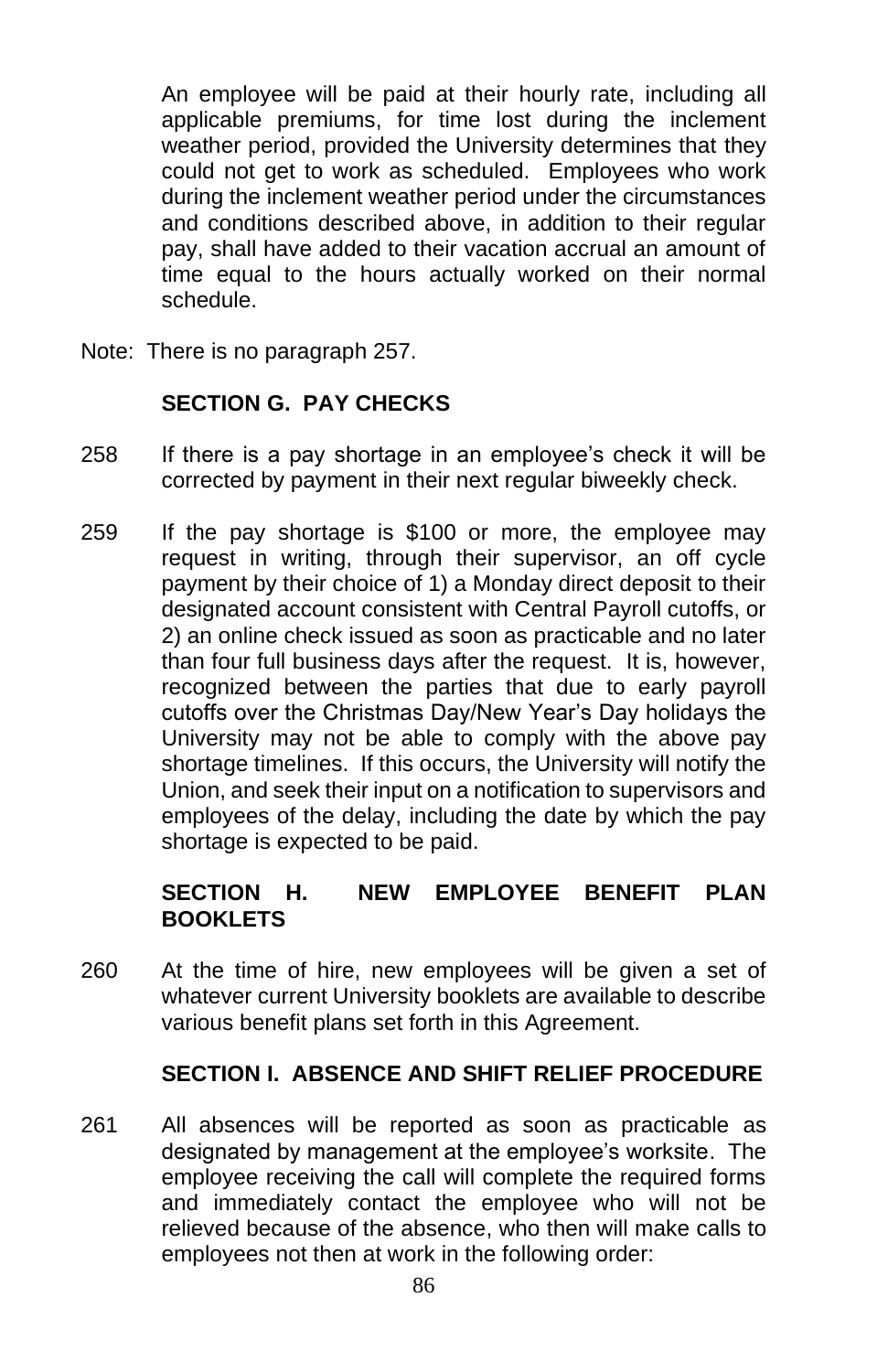- 1. To individuals assigned as operational relief, provided the call would not result in overtime pay.
- 2. To employees in accordance with Section D. of Article 9.
- 262 If further calls are necessary, the operating engineer on duty shall be contacted to take whatever follow-up action may be necessary, including a call to a supervisor. The University may change this procedure from time to time, but only after discussion with the Union.

## **SECTION J. CALLS AFTER SCHEDULED WORK HOURS**

263 An employee called at home by an authorized person during a non-work and/or non-paid time for the purposes of consulting, trouble shooting or problem solving questions on operations will be compensated at the rate of one and onehalf times the employee's hourly rate, including all applicable premiums, for a minimum of two hours for calls that total less than 1 hour in duration. If the telephone call totals more than one hour, compensation at the premium rate will be for the actual total time. It is recognized that the compensable time of the call(s) will be the total cumulative time of one or multiple calls(s). This provision would not apply to situations where the employee is contacted at home because of scheduling or routine questions.

## **ARTICLE 41**

#### **GENERAL PROVISIONS**

#### **SECTION A. SUPERVISORY DUTIES/HEATING FACILITIES**

- 264 During the term of this Agreement, the University will not add supervisory authority to the job content of any existing classification nor shall a supervisor stand a watch when an employee who has the ability to perform the work is available.
- 265 During the term of this Agreement, the University will continue to use employees in the bargaining unit to operate heating facilities owned by the University. In addition, if the University installs any central air conditioning system which requires the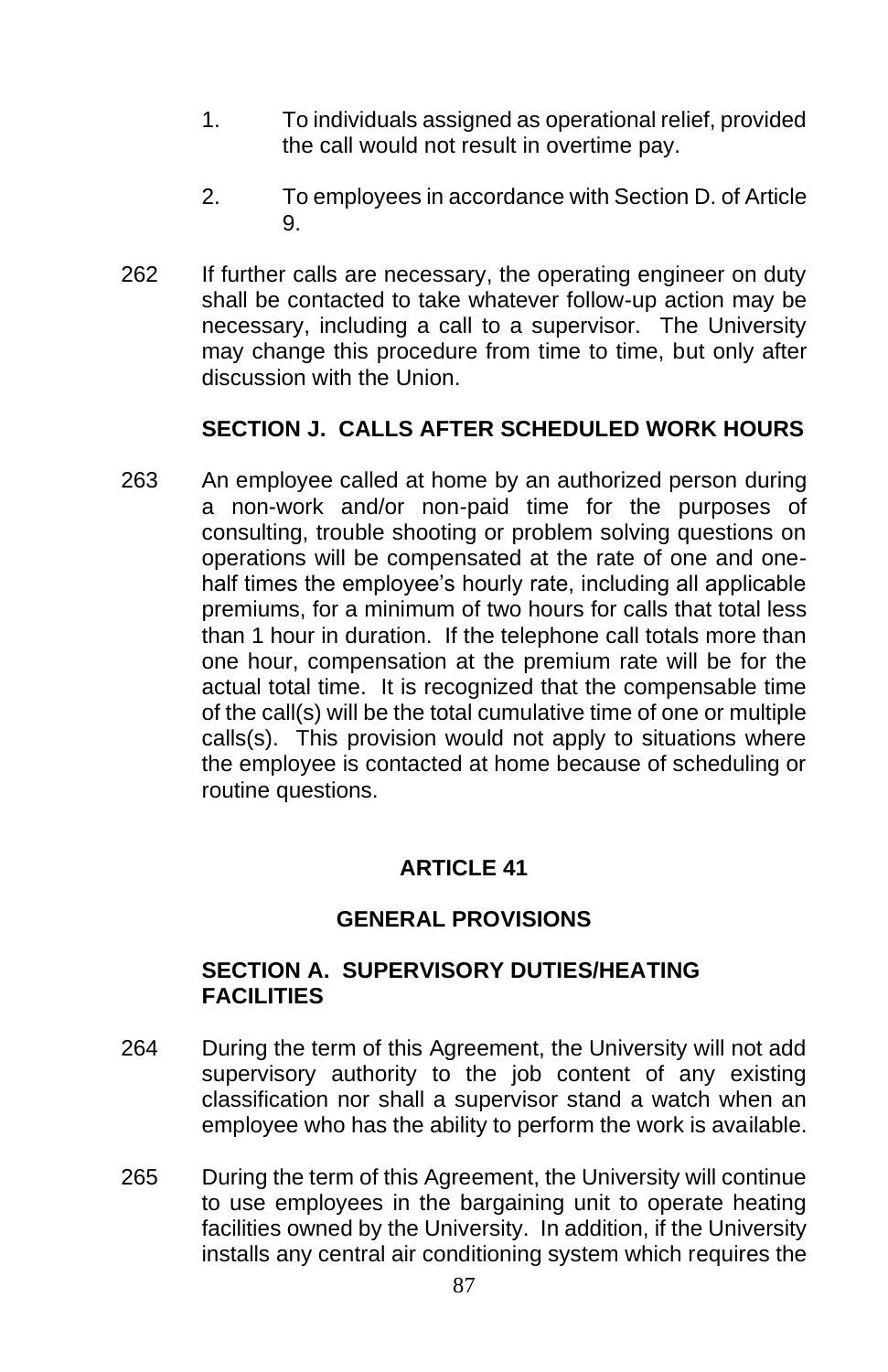full-time regular attendance and attention of one or more employees for operational purposes, such employee or employees will be included in this bargaining unit.

## **SECTION B. CHANGES TO AGREEMENT**

266 No provision of this Agreement, or any supplement thereto, nor the rights of either the University or the Union under the terms of this Agreement shall be changed or altered in any way unless such change or alteration is agreed to in writing between the University and the Union.

#### **SECTION C. AGREEMENT VIOLATION WAIVER**

267 The waiver of any violation of this Agreement to either the University or the Union shall not preclude appropriate remedial action through the grievance and arbitration procedures for future violations.

### **SECTION D. INVALID PROVISION**

268 If any provision of this Agreement, or any supplement thereto, is found invalid by operation of law or by any board or court of competent jurisdiction, or if compliance with or enforcement of any provision should be permanently restrained by any such court, the remainder of this Agreement, and any supplements thereto, shall remain in full force and effect, and the University and the Union, at the request of either party, shall enter into negotiations for the purpose of arriving at a mutually satisfactory replacement for such provision or supplement.

## **ARTICLE 42**

## **CONTINUING EDUCATION**

269 The Union and the University recognize that it is in the best interests of both parties that employees receive continuing education to acquire new knowledge or skills and to enhance existing skills and abilities related to their job assignments. Accordingly, at the request of the employee and with the approval of the employee's supervisor, an employee may attend appropriate seminars, course work or participate in other continuing education directly related to that employee's current or future job assignments. The seminars and course work may include, but are not limited to, training provided for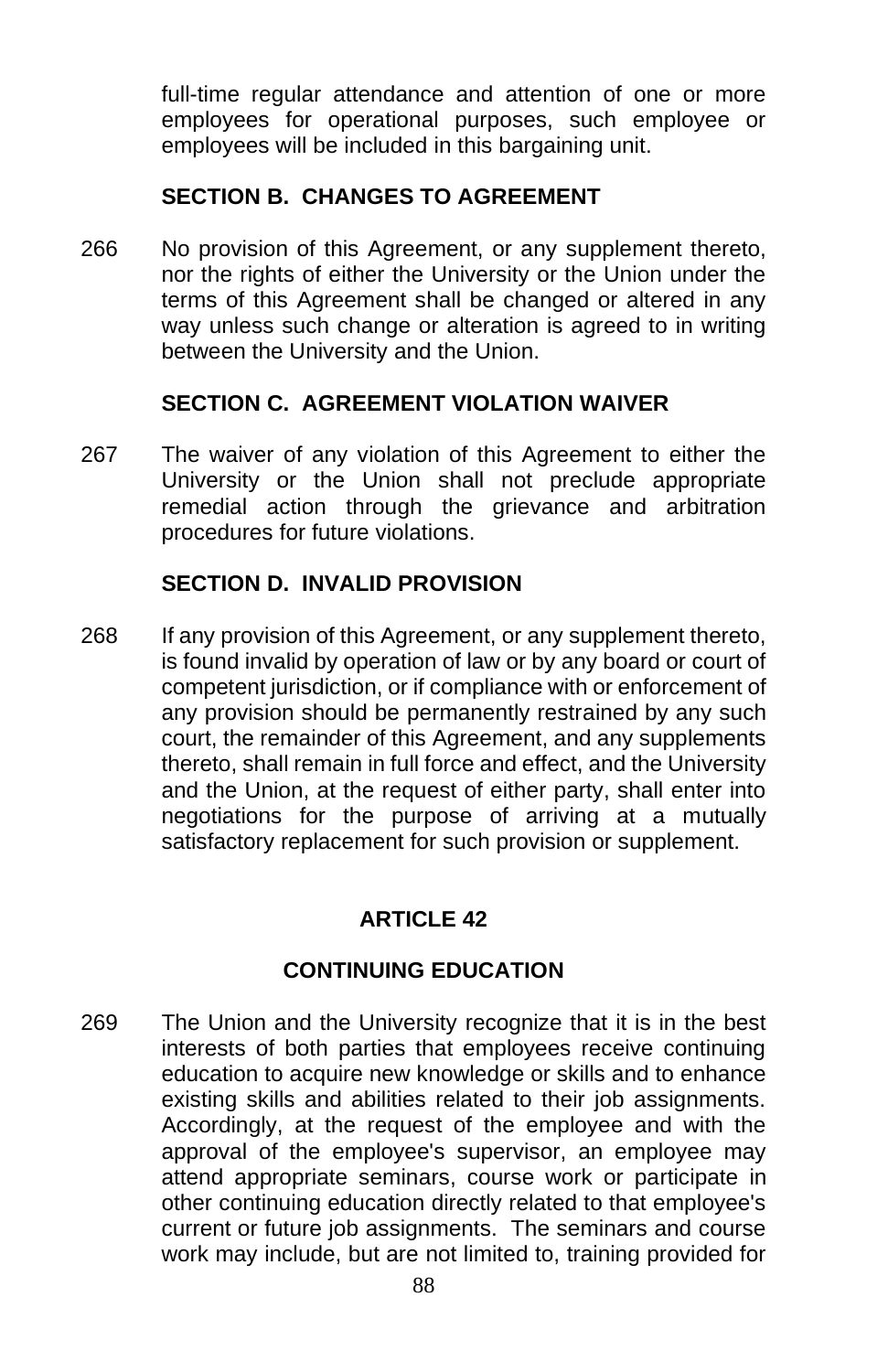by equipment manufacturers, education in work methods and materials, and education to improve work related knowledge and abilities. In the event that such education is required, the University shall pay the cost of tuition, course fees and books required, except for and excluding any fees required for membership in any professional or trade organization or association. Employees who participate in such approved or required training shall not suffer a loss of time or pay. In addition, employees who receive such training or education may be required to train or assist in the training of others.

#### E-A TRAINING PROGRAMS

- 270 An employee hired or selected for a training program will be:
	- 1. Placed in the thirty (30) month schedule [pay grade E-A];
	- 2. Assigned to related educational course work for which attendance and successful completion is required. The University will pay the cost of tuition and books and for the time spent while attending classes;
	- 3. Evaluated periodically by the University to measure performance and progress, with at least one written evaluation every six (6) months. It is understood that the employee's continued participation in the training program is conditioned on satisfactory performance and progress. In the event an employee is not progressing satisfactorily and may be discharged, the University will notify the Union and at the Union's request a conference may be held to discuss the unsatisfactory performance.
	- 4. Ineligible for promotion during the thirty (30) month training program unless the University determines that the employee has successfully reached the level of competence required to independently perform the full range of duties of the E-2 or E-4 classification the employee is in training for. In the event that the University promotes an employee prior to the completion of the thirty (30) month training cycle, the employee's hourly rate shall be the base rate for the classification.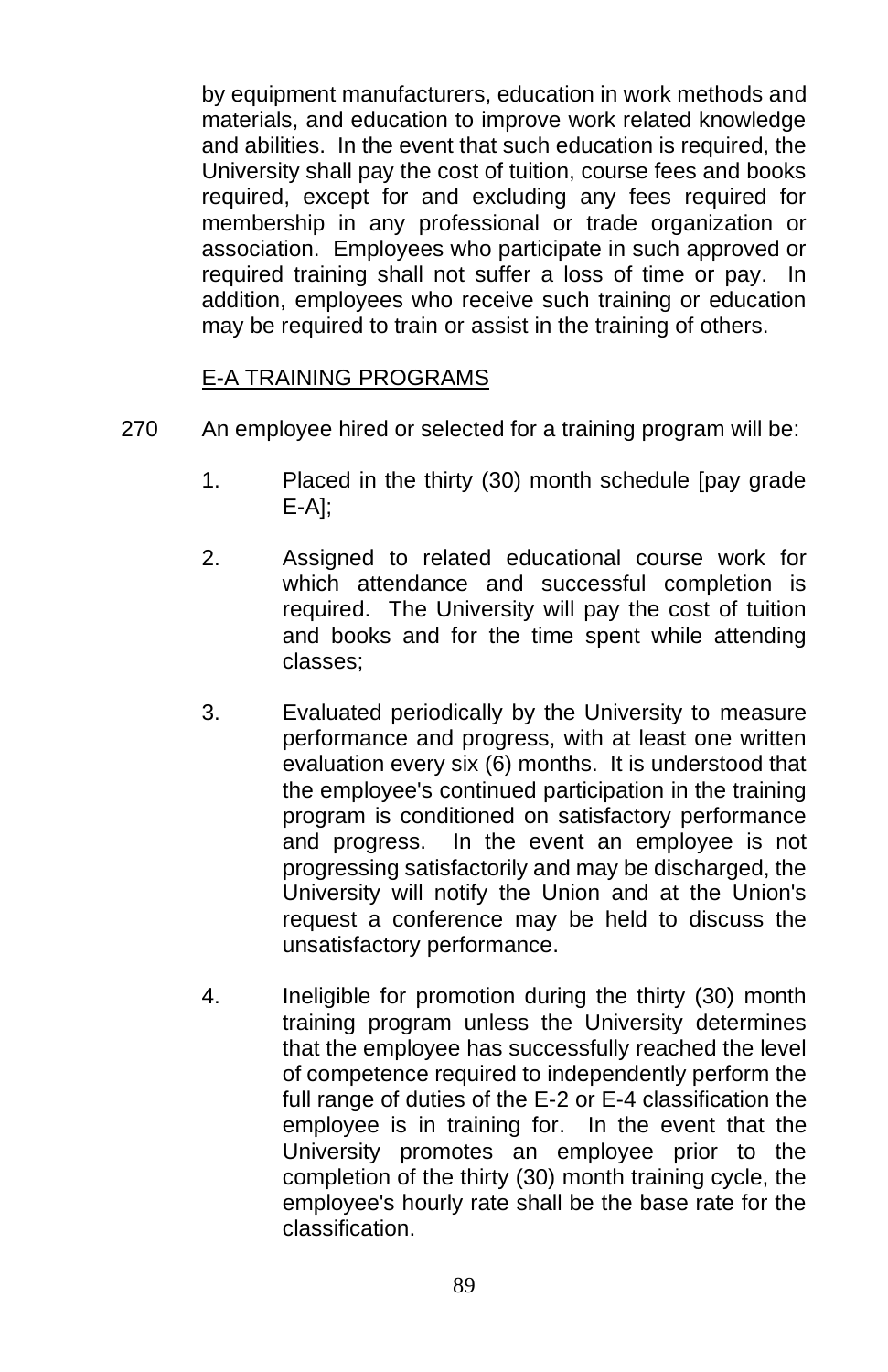- 271 In addition, it is understood that an E-A Trainee will not be assigned to work independently during the first twelve (12) months of training. After the completion of twelve (12) months, they may be assigned to work independently at various tasks and intervals but not to exceed 1,040 hours in the second twelve (12) month period and then, any number of hours thereafter.
- 272 Upon successful completion of training, the employee will be promoted to the E-2 or E-4 classification the employee was in training for.
- 273 Time off without pay shall not be counted in progressing from one step to the next.

#### **ARTICLE 43**

#### **WAIVER**

274 The University and the Union acknowledge that during the negotiations which resulted in this Agreement each had the unlimited right and opportunity to make demands and proposals with respect to any subject or matter not removed by law from the area of collective bargaining, and that the understandings and Agreements arrived at by the parties after the exercise of that right and opportunity are set forth in this Agreement. Therefore, the University and the Union for the life of this Agreement each voluntarily and unqualifiedly waives the right, and agrees that the other shall not be obliged, to bargain collectively with respect to any subject or matter referred to or covered in this Agreement, or with respect to any subject or matter not specifically referred to or covered in this Agreement, even though such subject or matter may not have been within the knowledge or contemplation of either or both parties at the time that they negotiated or signed this Agreement.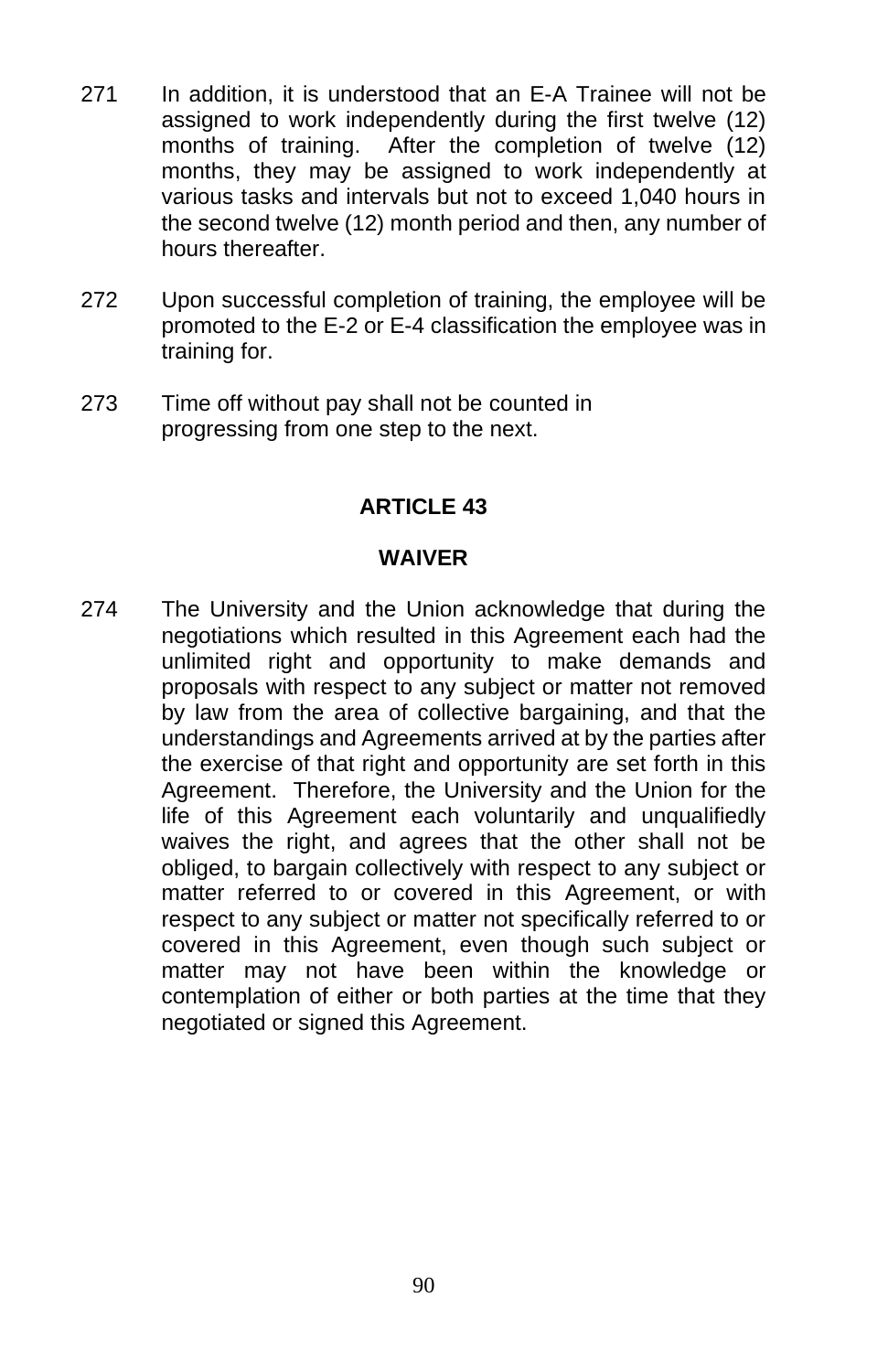#### **ARTICLE 44**

#### **TERM OF AGREEMENT**

275 This Agreement shall become effective November 28, 2021 and shall remain in full force and effect until and including November 22, 2025, and thereafter from year to year, unless written notice of termination is given by the University or the Union to the other party not less than sixty (60) nor more than one hundred-twenty (120) days prior to November 22, 2025.

Executed this 28th day of November, 2021.

The Regents of the University of Michigan

David Day

Associate Director, Labor Relations

Ion Lund Jon Lund

Roy Anderson Rov Anderson

Brian Hall **Brian Hall** 

<u>Rusty Hudson</u> Rusty Hudson

<u> Tim Kennedy</u> **Tim Kennedv** 

Mike Pepper Mike Pepper

<u>Leti Rastique</u> Leti Rastigue

Mike Swanson Mike Swanson

International Union of Operating Engineers, Local 324

 $3/24/32$  $\frac{1}{\text{(date)}}$ Douglas

 $3/24/22$ 

 $(data)$ 

(date)

Busine Kenneth D. Dombrov President

/23/22 onding Secretary 3/17/201822<sup>11</sup>

Ron Heurtebise

**Business Representative Rrosame** Chief Steward

Alex Ault **Alex Ault** 

Joe Caballero Joe Caballero

John Compton John Compton

Glenn Gonczy **Glen Gonczy** 

Dave Judge Dave Judge

Mike Lazarus Mike Lazarus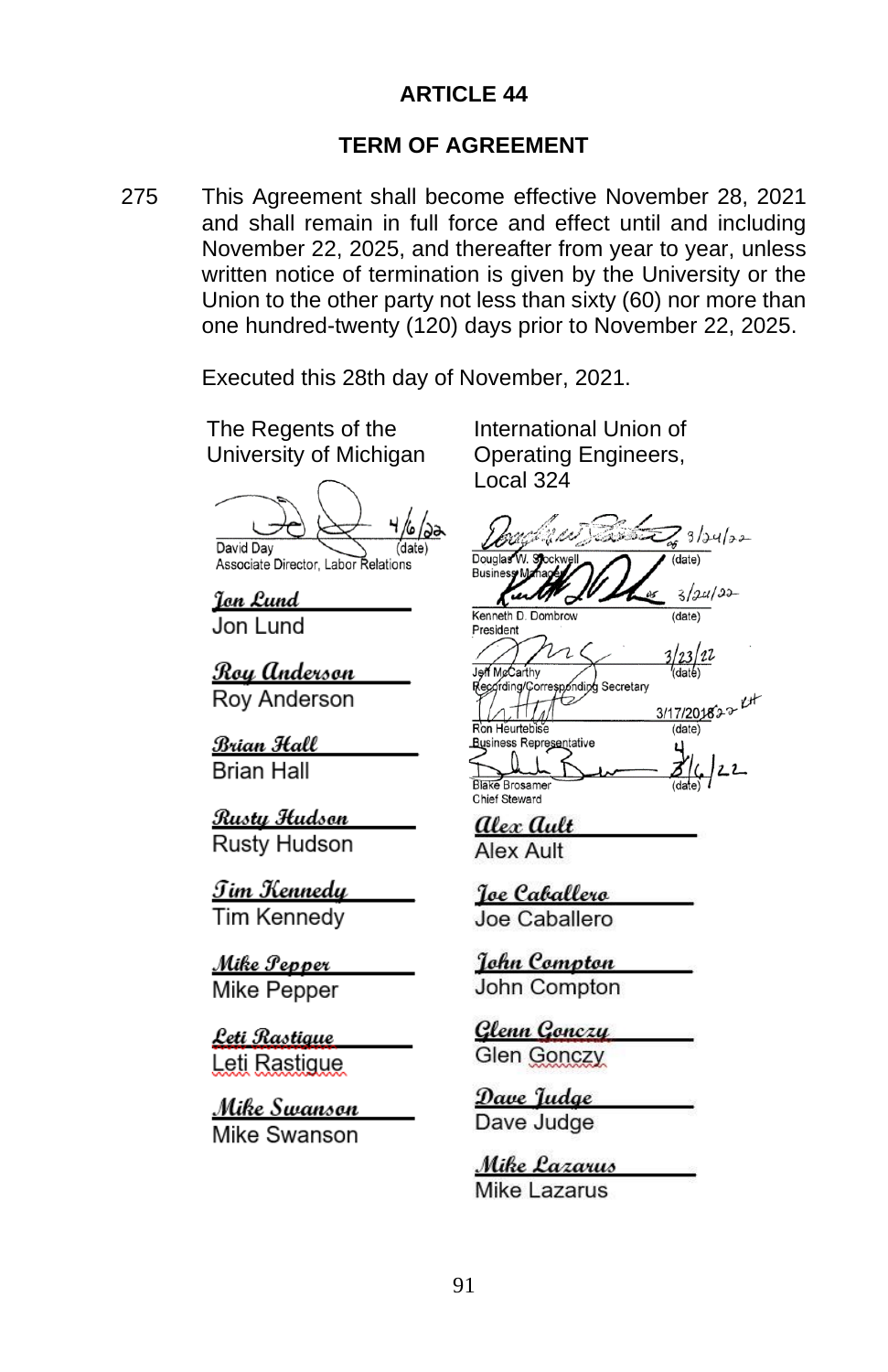**APPENDIX A**

276

# **CLASSIFICATIONS AND PAY GRADES**

| Pay<br>Grade   | Class<br>Code | Classification                                              |
|----------------|---------------|-------------------------------------------------------------|
| EА             | 838380        | <b>Boiler Operator Trainee</b>                              |
| EA             | 838882        | Powerhouse Operator Trainee                                 |
| EА             | 838375        | Utility Systems Technician Trainee                          |
| E <sub>1</sub> | 838300        | Utility Systems Technician I                                |
| E <sub>2</sub> | 838780        | <b>Boiler Operator</b>                                      |
| E <sub>2</sub> | 838680        | <b>Boiler &amp; Refrigeration Operator</b>                  |
| E2             | 838810        | Instrument and Control Repairperson I                       |
| E <sub>2</sub> | 838910        | Powerhouse Maintenance Repairperson I                       |
| E <sub>2</sub> | 838350        | <b>Utility Systems Technician II</b>                        |
| E <sub>3</sub> | 838891        | Circuit Operator Maintenance & Repair-Ann Arbor<br>Designee |
| E <sub>3</sub> | 838821        | <b>HVAC Repairperson I Designee</b>                         |
| E <sub>3</sub> | 838870        | Instrument & Control Repairperson II Designee               |
| E <sub>3</sub> | 838860        | Powerhouse Maintenance Repairperson II<br>Designee          |
| E3             | 838850        | Powerhouse Operator Designee                                |
| E <sub>3</sub> | 838881        | Powerhouse Operator Designee (NCRC)                         |
| E <sub>3</sub> | 838788        | Sr. Boiler Operator Designee                                |
| E <sub>3</sub> | 838371        | Utility Systems Technician III Designee                     |
| E4             | 838560        | <b>Medical Waste Sterilization Equipment Operator</b>       |
| E4             | 838890        | Circuit Operator Maintenance & Repair-Ann Arbor             |
| E4             | 838820        | <b>HVAC Repairperson I</b>                                  |
| E4             | 838800        | Instrument and Control Repairperson II                      |
| E4             | 838900        | Powerhouse Maintenance Repairperson II                      |
| E4             | 838880        | <b>Powerhouse Operator</b>                                  |
| E4             | 838885        | Powerhouse Operator (NCRC)                                  |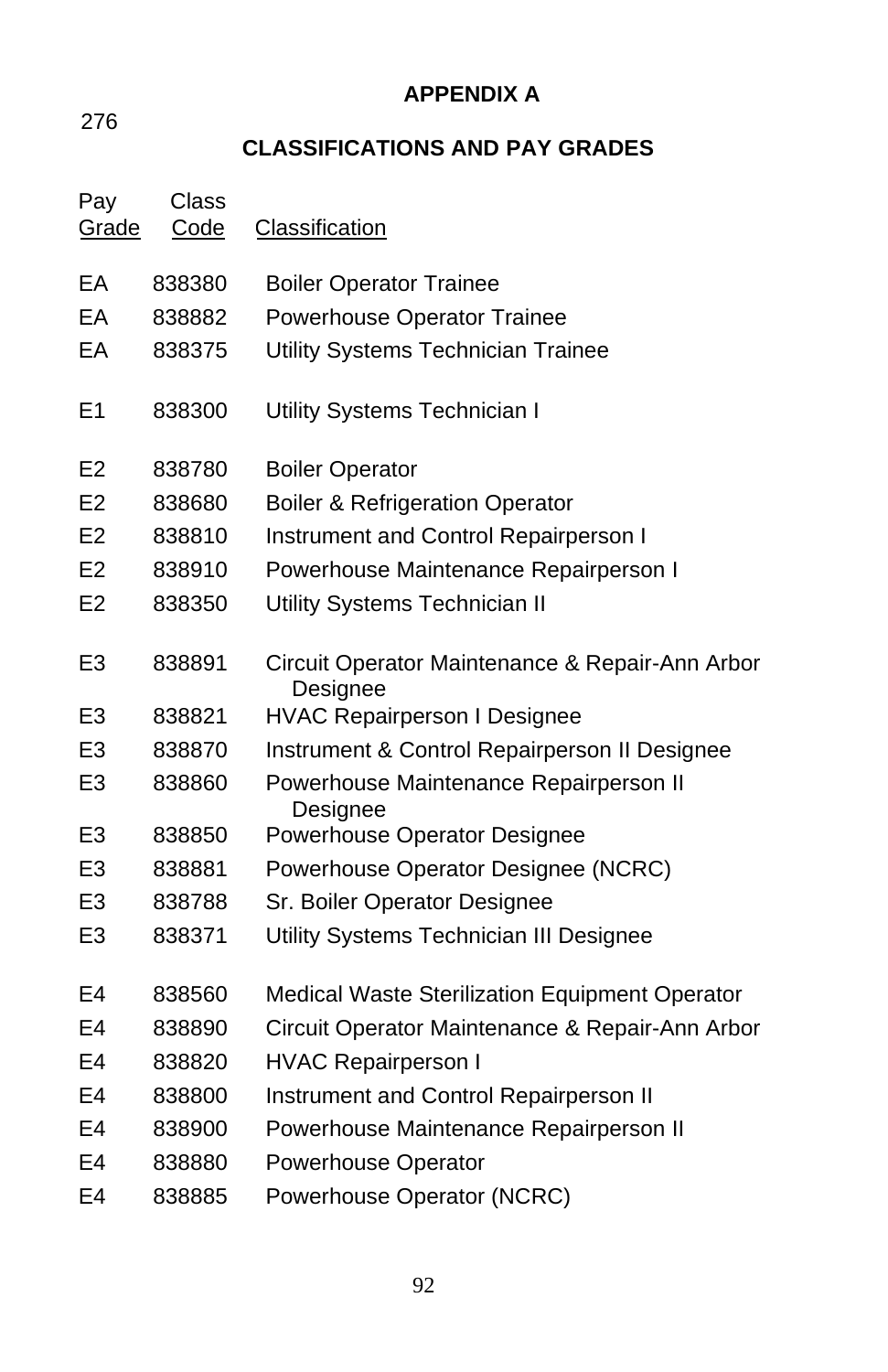| Pay<br>Grade   | Class<br>Code | Classification                                                          |
|----------------|---------------|-------------------------------------------------------------------------|
| E4             | 838790        | Sr. Boiler Operator                                                     |
| E4             | 838360        | Sr. Boiler and Refrigeration Operator                                   |
| E4             | 838370        | Utility Systems Technician III                                          |
| E5             | 838892        | Circuit Operator Maintenance & Repair Specialist-<br>Ann Arbor Designee |
| E5             | 838831        | <b>HVAC Repairperson II Designee</b>                                    |
| E5             | 838670        | Instrument and Control Repairperson III Designee                        |
| E5             | 838970        | <b>Operating Engineer Designee</b>                                      |
| E5             | 839101        | <b>Operating Engineer Designee (NCRC)</b>                               |
| E5             | 838995        | Powerhouse Maintenance Repairperson III<br>Designee                     |
| E6             | 838893        | Circuit Operator Maintenance and Repair<br>Specialist-Ann Arbor         |
| E6             | 838840        | <b>HVAC Leader</b>                                                      |
| E <sub>6</sub> | 838830        | <b>HVAC Repairperson II</b>                                             |
| E6             | 838600        | Instrument and Control Repairperson III                                 |
| E6             | 839000        | <b>Operating Engineer</b>                                               |
| E6             | 839100        | <b>Operating Engineer (NCRC)</b>                                        |
| E6             | 838990        | Powerhouse Maintenance Repairperson III                                 |
| E6             | 838550        | Sr. Medical Waste Sterilization Equipment<br>Operator                   |
| E7             | 838980        | Sr. Operating Engineer                                                  |
| E7A            | 838842        | <b>HVAC Central Energy Plant Lead Designee</b>                          |
| E7A            | 838620        | <b>Instrument and Control Repair Specialist</b><br>Designee             |
| E7A            | 838861        | Powerhouse Maintenance Repair Specialist<br>Designee                    |
| E7A            | 839501        | Sr. Operating Engineer Shift Leader Designee                            |
| E7A            | 839601        | Sr. Operating Engineer Shift Leader Designee<br>(NCRC)                  |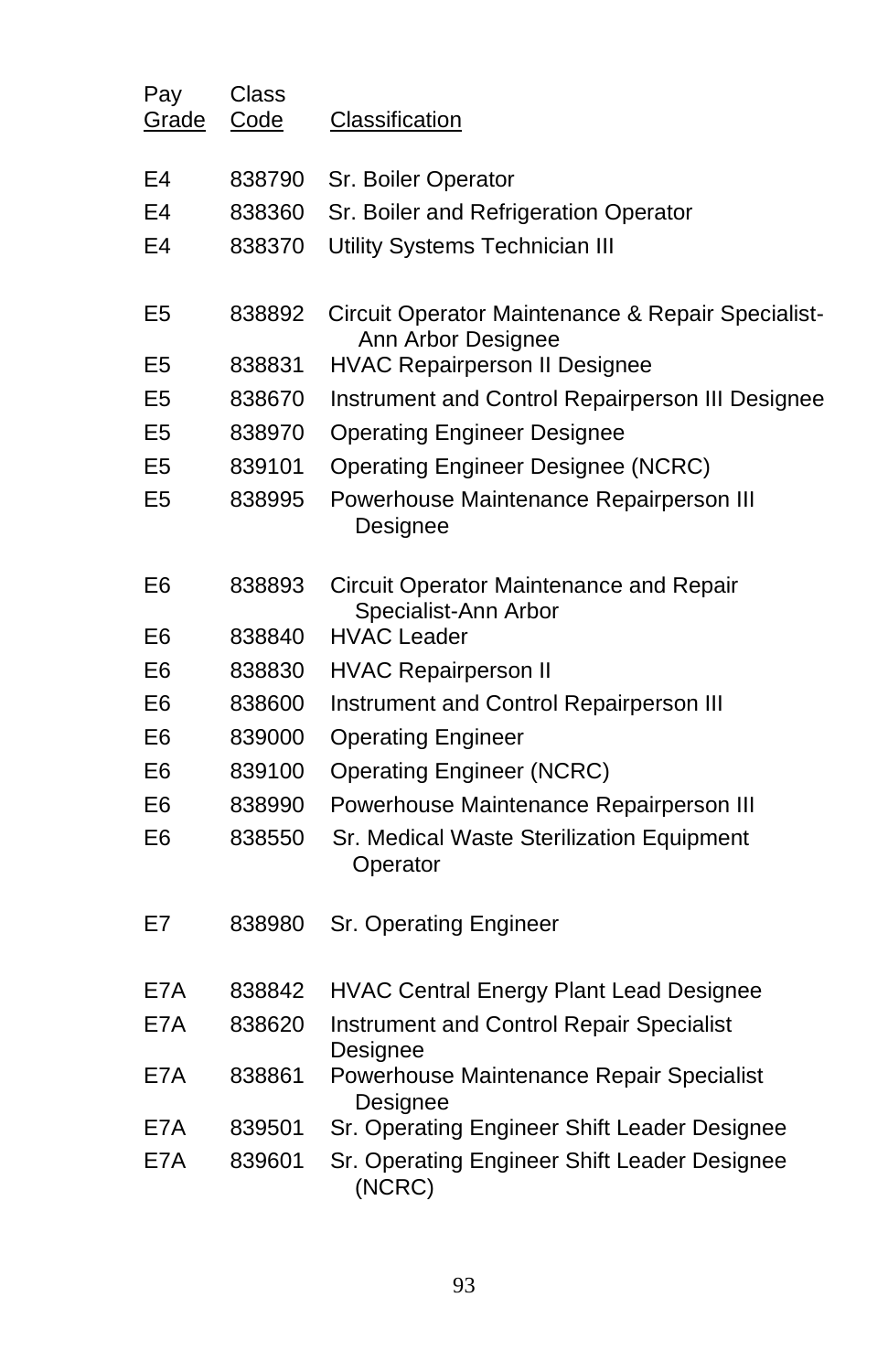| Pay<br>Grade | Class<br>Code | Classification                                                               |
|--------------|---------------|------------------------------------------------------------------------------|
| E8           | 838894        | Circuit Operator Maintenance and Repair<br>Specialist (Licensed) - Ann Arbor |
| E8           | 838841        | <b>HVAC Central Energy Plant Lead</b>                                        |
| E8           | 838630        | <b>Instrument and Control Repair Specialist</b>                              |
| E8           | 838920        | Powerhouse Maintenance Repair Specialist                                     |
| E8           | 839500        | Sr. Operating Engineer Shift Leader                                          |
| E8           | 839600        | Sr. Operating Engineer Shift Leader (NCRC)                                   |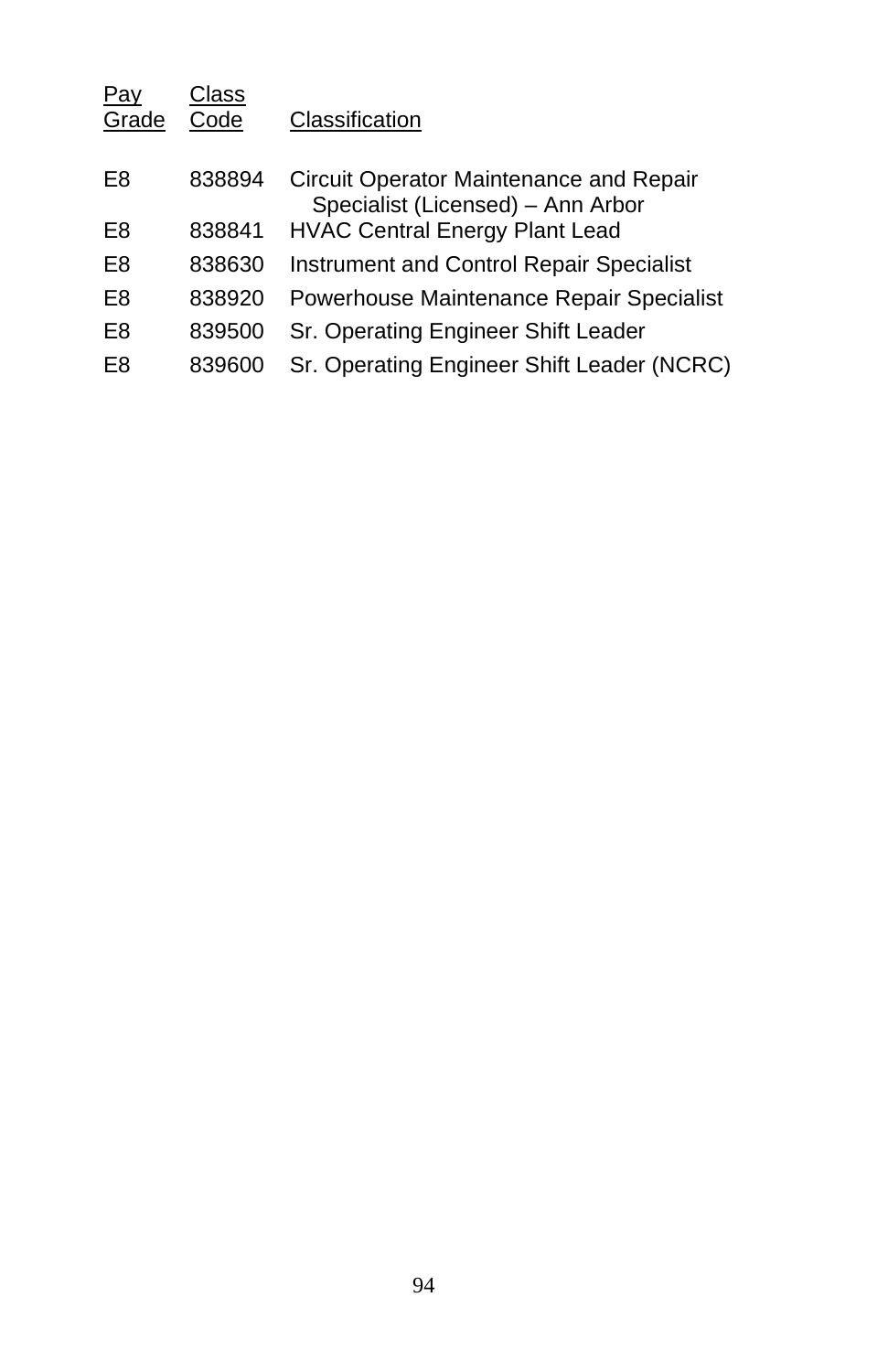## **APPENDIX B**

## **WAGE SCHEDULES**

## 277 **Wage Schedule A**

Effective November 28, 2021, the Wage Schedule shall be as follows:

|               |                               | Start 3 mos 6 mos mos mos     | 12 | <u>18</u> | 24<br><u>mos</u> | 30<br>mos |
|---------------|-------------------------------|-------------------------------|----|-----------|------------------|-----------|
| $E-A$ 27.35   |                               | 28.44 29.56 30.69 32.65 34.71 |    |           |                  |           |
|               |                               | <b>E-1</b> 27.35 29.03* 30.69 |    |           |                  |           |
|               | E-2 32.65 33.73 34.71*        |                               |    |           |                  |           |
| $E-4$ 37.11   |                               |                               |    |           |                  |           |
| $E-6$ 40.45   |                               |                               |    |           |                  |           |
| $E - 7$ 42.11 |                               |                               |    |           |                  |           |
| E-8 45.41     |                               |                               |    |           |                  |           |
|               | Start Step 1 Step 2           |                               |    |           |                  |           |
|               | E-3 34.71 35.33 35.92         |                               |    |           |                  |           |
|               | E-5 37.11 37.95 38.79         |                               |    |           |                  |           |
|               | <b>E-7A</b> 40.45 41.69 42.95 |                               |    |           |                  |           |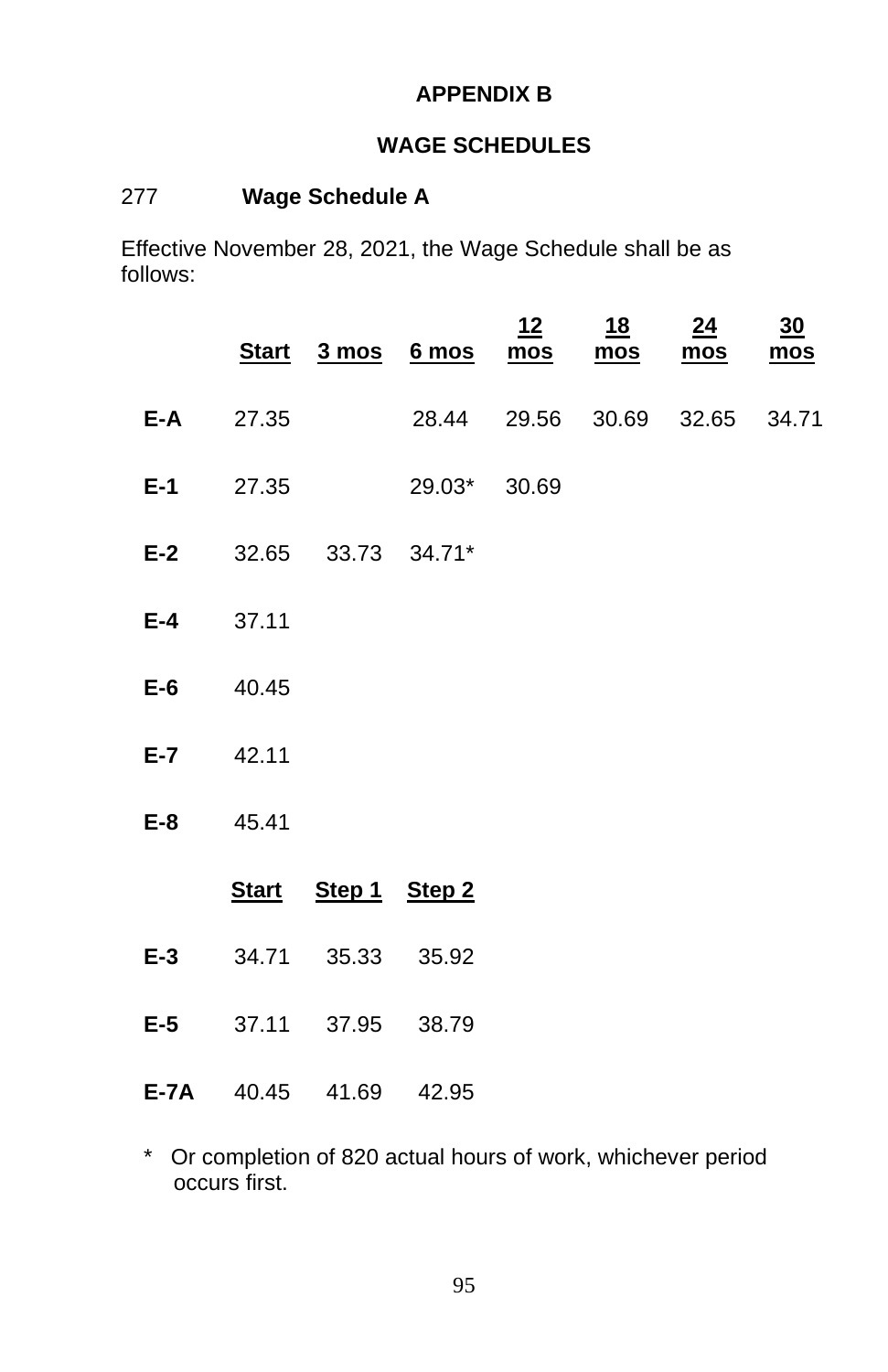## 278 **Wage Schedule B**

**E**ffective November 27, 2022, the Wage Schedule shall be as follows:

|       |                  |                        | Start 3 mos 6 mos mos         | <u> 12</u> | <u>18</u><br>mos | 24<br>$mos$ | $\underline{30}$<br>mos |
|-------|------------------|------------------------|-------------------------------|------------|------------------|-------------|-------------------------|
|       | $E-A$ 28.17      |                        | 29.29 30.45 31.61 33.63 35.75 |            |                  |             |                         |
|       |                  |                        | <b>E-1</b> 28.17 29.90* 31.61 |            |                  |             |                         |
|       |                  | E-2 33.63 34.74 35.75* |                               |            |                  |             |                         |
|       | $E-4$ 38.22      |                        |                               |            |                  |             |                         |
|       | E-6 41.66        |                        |                               |            |                  |             |                         |
|       | <b>E-7</b> 43.37 |                        |                               |            |                  |             |                         |
|       | E-8 46.77        |                        |                               |            |                  |             |                         |
|       |                  | Start Step 1 Step 2    |                               |            |                  |             |                         |
| $E-3$ |                  | 35.75 36.39 37.00      |                               |            |                  |             |                         |
|       |                  | E-5 38.22 39.09 39.95  |                               |            |                  |             |                         |
|       |                  | E-7A 41.66 42.94 44.24 |                               |            |                  |             |                         |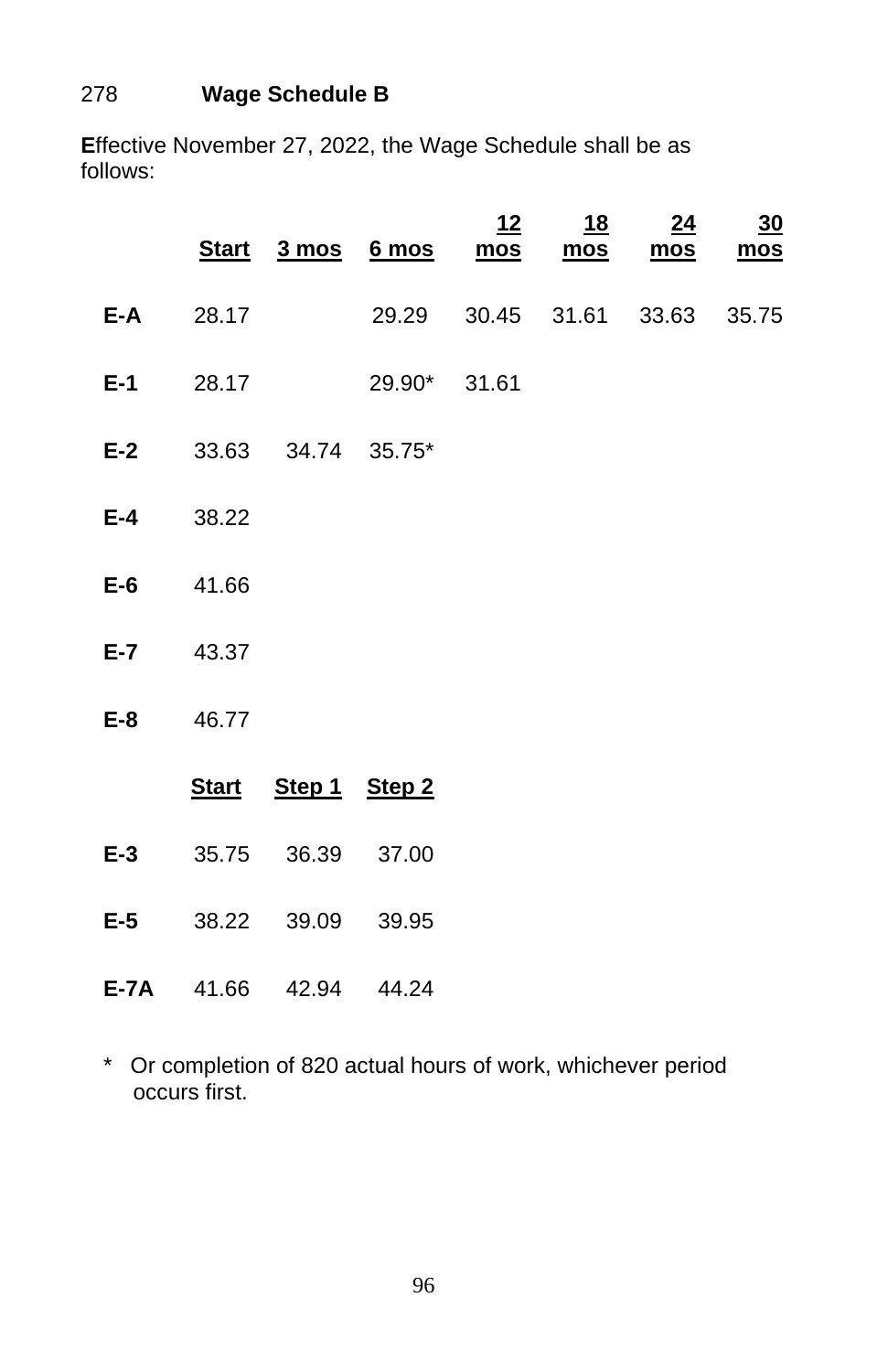## 279 **Wage Schedule C**

**E**ffective November 26, 2023, the Wage Schedule shall be as follows:

|       |                  |                               | <u>Start 3 mos 6 mos mos</u> | $12 \,$ | <u>18</u><br>mos | 24<br>mos | $\frac{30}{2}$<br>mos |
|-------|------------------|-------------------------------|------------------------------|---------|------------------|-----------|-----------------------|
| E-A   | 29.02            |                               | 30.17 31.36 32.56 34.64      |         |                  |           | 36.82                 |
|       | $E-1$ 29.02      |                               | $30.80^*$ 32.56              |         |                  |           |                       |
|       |                  | <b>E-2</b> 34.64 35.78 36.82* |                              |         |                  |           |                       |
|       | <b>E-4</b> 39.37 |                               |                              |         |                  |           |                       |
|       | $E-6$ 42.91      |                               |                              |         |                  |           |                       |
|       | E-7 44.67        |                               |                              |         |                  |           |                       |
|       | E-8 48.17        |                               |                              |         |                  |           |                       |
|       |                  | Start Step 1 Step 2           |                              |         |                  |           |                       |
| $E-3$ |                  | 36.82 37.48 38.11             |                              |         |                  |           |                       |
|       |                  | E-5 39.37 40.26 41.15         |                              |         |                  |           |                       |
|       |                  | <b>E-7A</b> 42.91 44.23 45.57 |                              |         |                  |           |                       |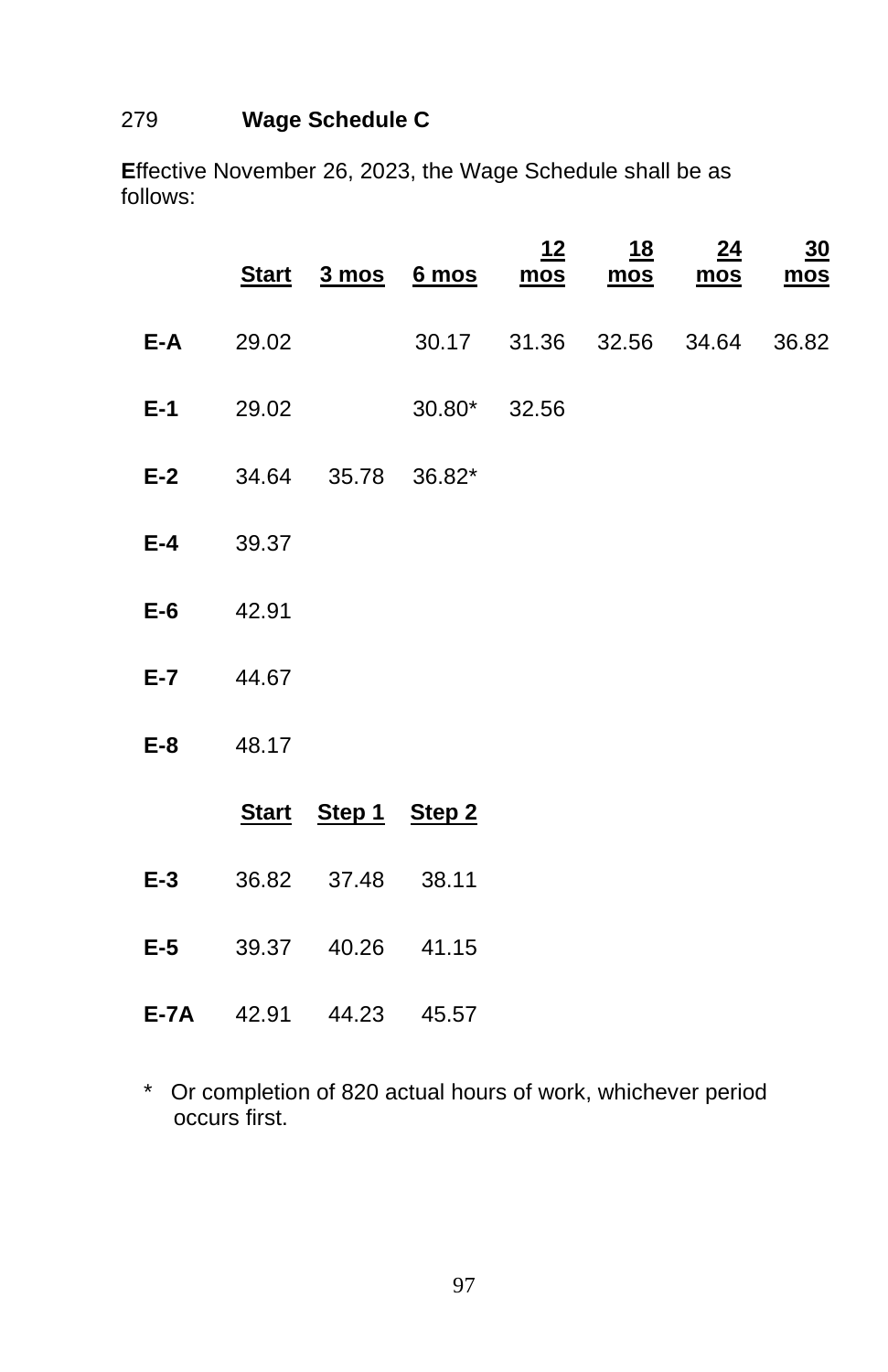## 280 **Wage Schedule D**

**E**ffective November 24, 2024, the Wage Schedule shall be as follows:

|                  |                  |                               | Start 3 mos 6mos mos mos mos mos | <u>12</u> | <u>18</u> | 24 | 30    |
|------------------|------------------|-------------------------------|----------------------------------|-----------|-----------|----|-------|
|                  | <b>E-A</b> 29.89 |                               | 31.08 32.30 33.54 35.68          |           |           |    | 37.92 |
|                  |                  |                               | <b>E-1</b> 29.89 31.72* 33.54    |           |           |    |       |
|                  |                  | E-2 35.68 36.85 37.92*        |                                  |           |           |    |       |
| $E-4$ 40.55      |                  |                               |                                  |           |           |    |       |
| $E-6$ 44.20      |                  |                               |                                  |           |           |    |       |
| E-7 46.01        |                  |                               |                                  |           |           |    |       |
| <b>E-8</b> 49.62 |                  |                               |                                  |           |           |    |       |
|                  |                  | Start Step 1 Step 2           |                                  |           |           |    |       |
| $E-3$            |                  | 37.92 38.60 39.25             |                                  |           |           |    |       |
|                  |                  | E-5 40.55 41.47 42.38         |                                  |           |           |    |       |
|                  |                  | <b>E-7A</b> 44.20 45.56 46.94 |                                  |           |           |    |       |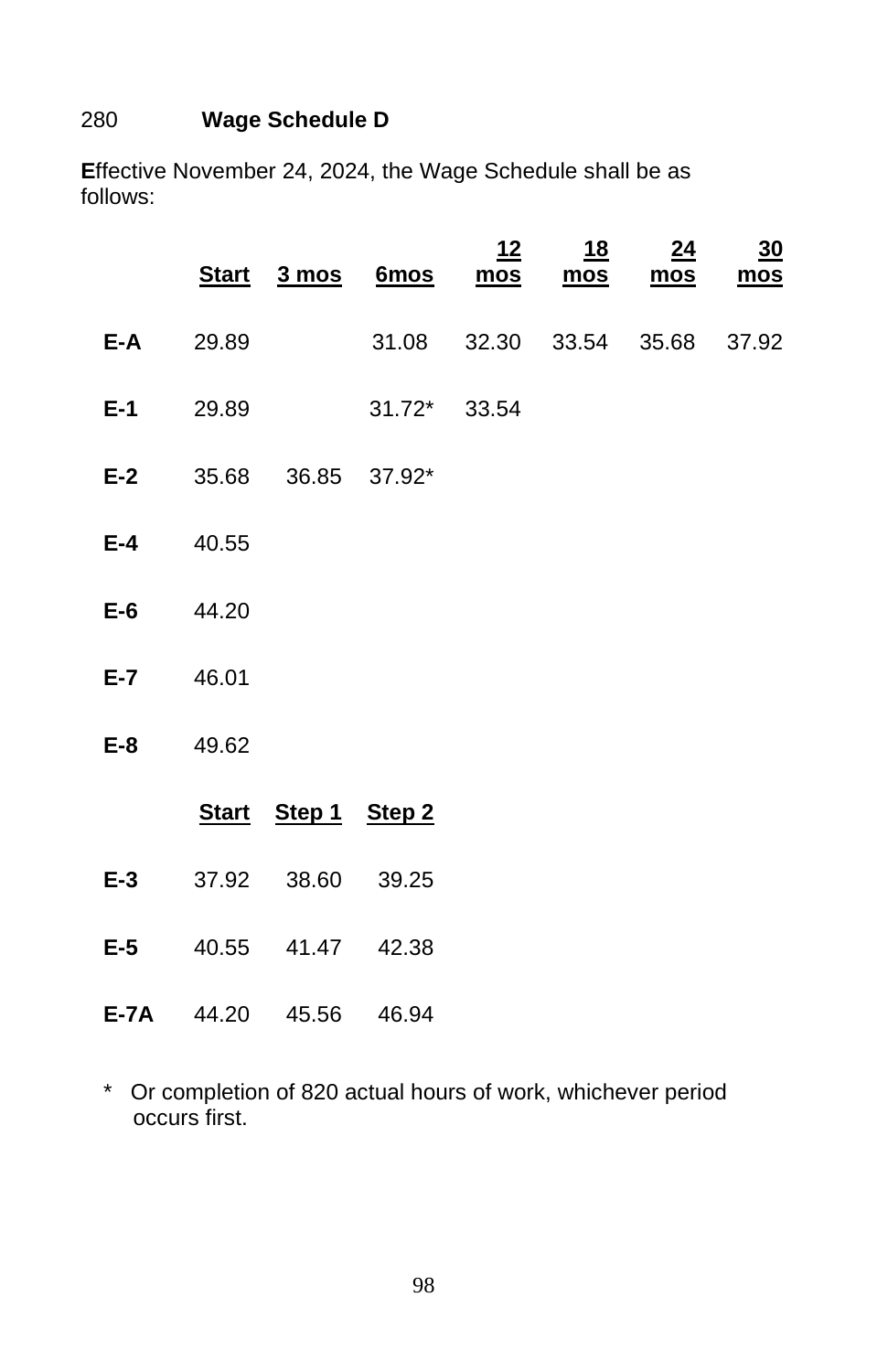#### **MEMORANDUM OF UNDERSTANDING - 1**

#### **ALTERNATE WORK SCHEDULES**

Notwithstanding, or in some cases acknowledging the appropriate application of the various related provisions of our Agreement, the parties agree to the following terms and conditions of employment for any employee(s) who may be regularly scheduled to work an alternate schedule consisting of shifts exceeding 8 hours per day:

WORK SCHEDULE - Any employee(s) assigned to an alternate schedule will be allowed some variation from their scheduled starting, break and lunch times, providing the variation in the work schedule is approved by the employee's supervisor.

SICK PAY - Employees will be paid sick pay for actual time lost in accordance with normal eligibility and hours available requirements for up to a maximum of however many hours their daily shift consists of. Family Care Time is limited to 48 hours per calendar year.

VACATIONS - Employees will be paid vacation pay for actual time lost in accordance with normal scheduling, approval and hours available requirements for up to a maximum of however many hours their daily shift consists of.

HOLIDAYS - In other than 24 hour operations, during weeks in which any of the holidays recognized in our Agreement occur, an employee's alternate work schedule may be reverted back to eight (8) hour shifts per day by supervision. The work days, starting, quitting, break and lunch times during any such holiday week work schedule will be set by the employee's supervisor. If the alternate schedule is maintained during holiday weeks, eight (8) hours pay shall be received by employees for all holidays, unless the parties mutually agree to pay other than eight (8) hours holiday pay for any specific alternate schedule. It is recognized and agreed that any other holiday pay agreement would be without any additional cost to the University.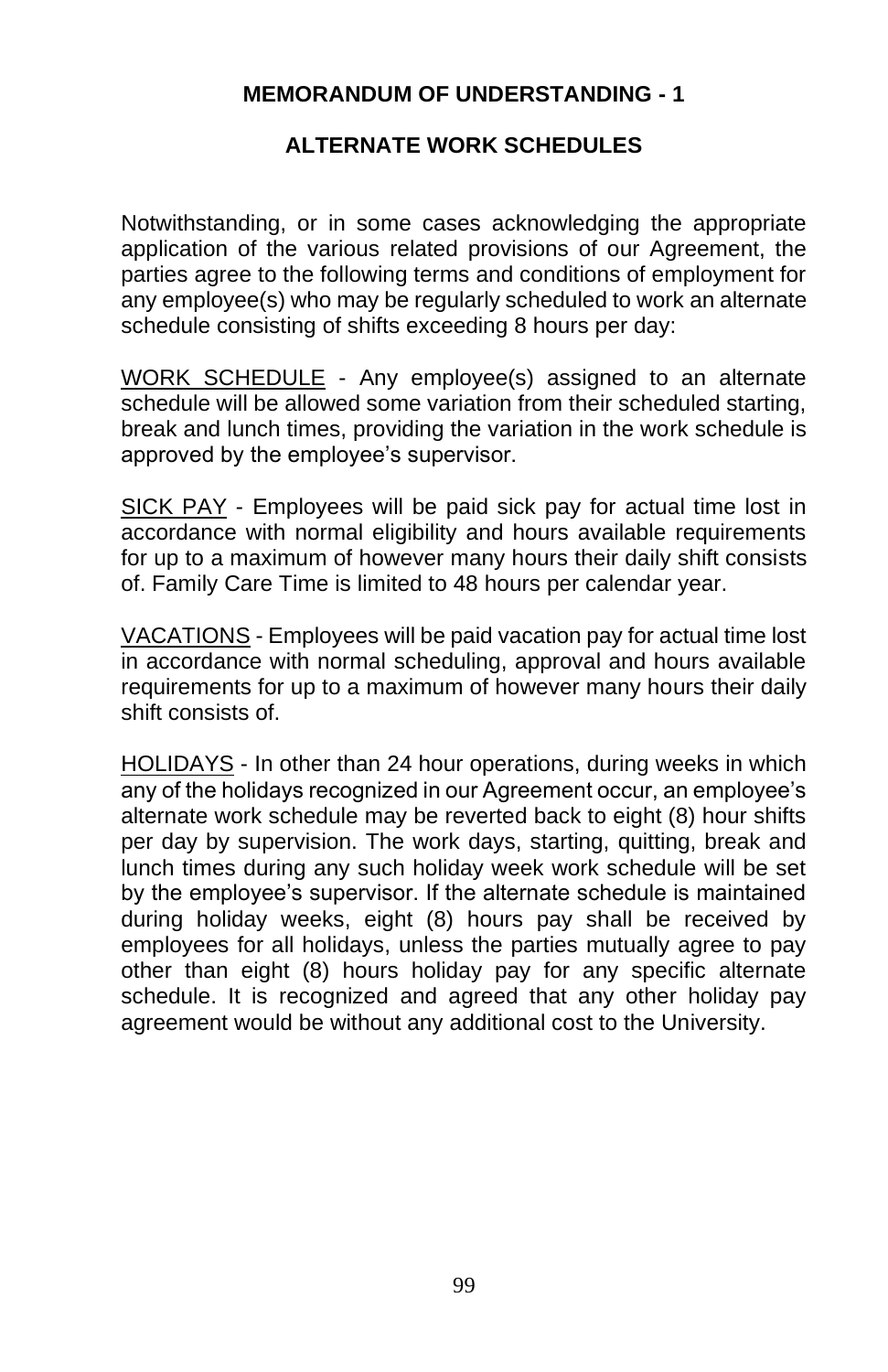JURY AND WITNESS SERVICE - Employees will be paid jury and witness service pay for actual time lost in accordance with normal eligibility requirements for up to a maximum of however many hours their daily shift consists of.

OVERTIME - Employees shall not be eligible for daily overtime until time worked exceeds however many hours their daily shift consists of.

SHIFT PREMIUM - An employee who is on a 12 hour shift that starts after 4:00 a.m. and before 12 noon, but extends past 12 noon by 4 or more hours shall receive 4 hours shift premium for the last four (4) hours of their scheduled shift. An employee who works beyond their scheduled hours shall continue to receive the shift premium.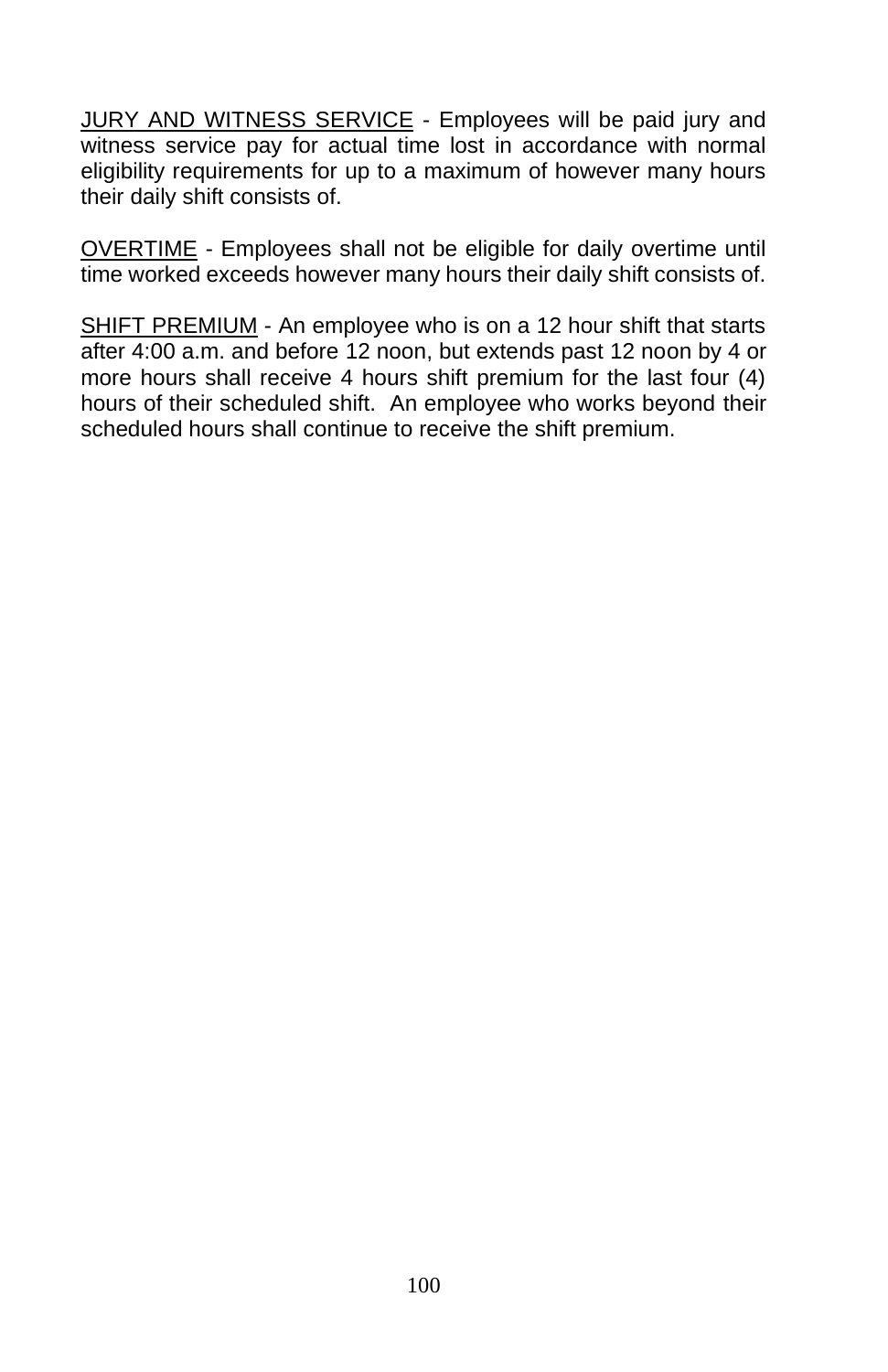## **MEMORANDUM OF UNDERSTANDING - 2**

### **PREVENTIVE MEDICAL/DENTAL CARE PROCEDURES**

#### Preventive Medical Health Procedures for Men

- Health Exam/Counseling Periodically based on individual needs as determined by the Primary Care Physician (PCP)
- Blood Pressure Measure At periodic health exams or at least every 2 years
- Cholesterol Screening Every 5 years or more frequently based on risk factors
- Fecal Occult Blood Testing As recommended by the PCP
- Flexible Sigmoidoscopy As recommended by the PCP
- Clinical Testicular Exam As recommended by the PCP
- Prostate Screening (PSA) or Digital Rectal Exam (DRE) As recommended by the PCP
- Annual Optical Exam

Preventive Medical Health Procedures for Women

- Health Exam/Counseling- Periodically based on individual needs, as determined by the PCP
- Blood Pressure Measure- At periodic health exams or at least every 2 years
- Cholesterol Screening- At age 45, and then every 5 years; more frequently based on risk factors
- Fecal Occult Blood Testing- As recommended by the PCP
- Flexible Sigmoidoscopy- As recommended by the PCP
- Clinical Breast Exam- As recommended by the PCP
- Mammography- As recommended by the PCP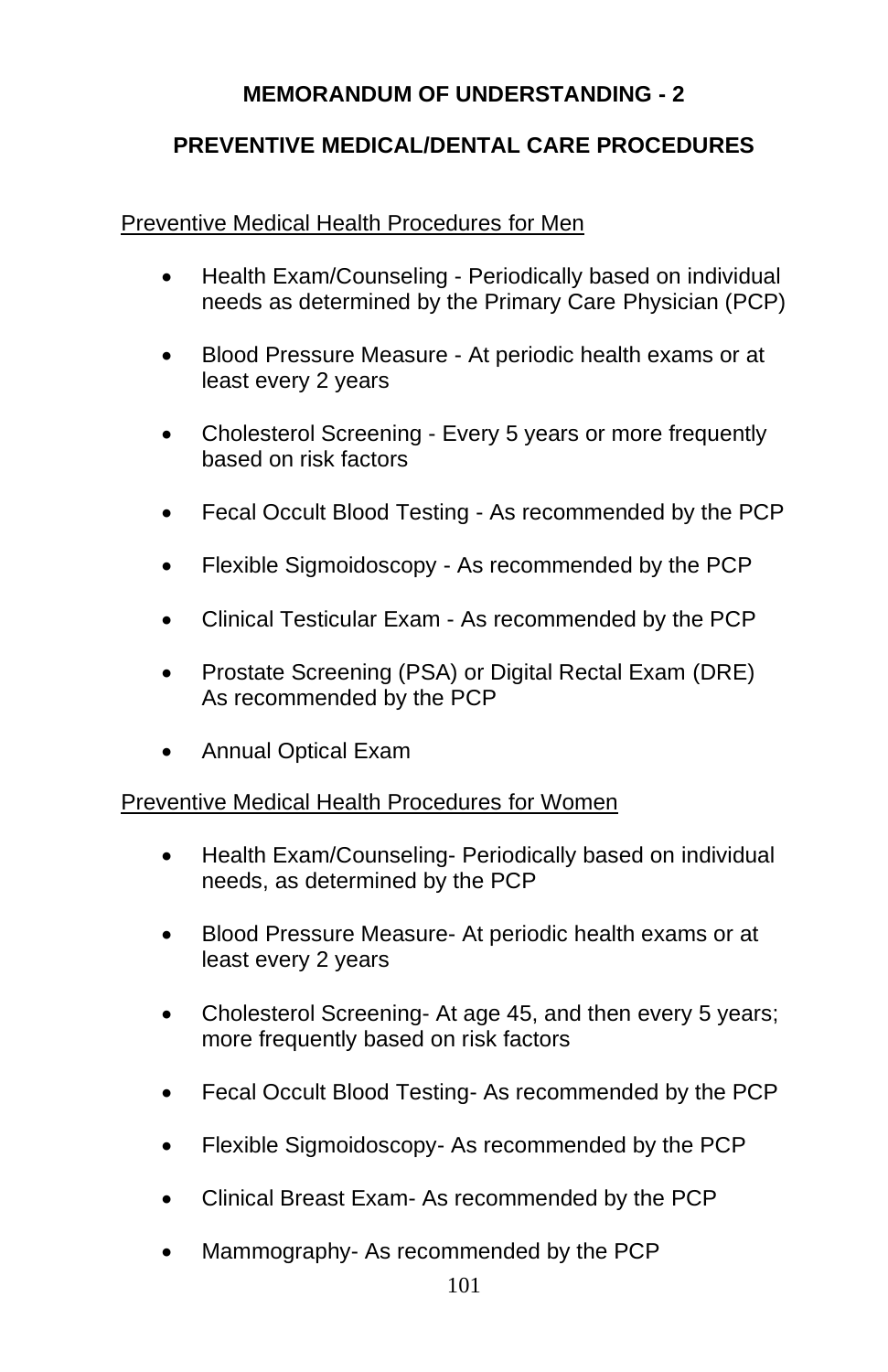- Pap Smear- As recommended by the PCP
- Pelvic Exam- As recommended by the PCP
- Prenatal Care in First Trimester- As recommended by the PCP
- Annual Optical Exam

### Preventive Dental Procedures

- Oral Examinations- Two in a calendar year
- Full Mouth X-rays- One in a three year period
- Cleaning- Two in a calendar year
- Fluoride Treatment- One treatment per calendar year
- Bitewing X-rays- Two sets in a calendar year

## **MEMORANDUM OF UNDERSTANDING – 3**

## **OVERTIME RECORD**

It is recognized by the parties that during a previous Agreement, there were occasions when the overtime record was not maintained on a timely basis. As a result, the parties entered into extensive discussions in order to prevent recurrence. It is the understanding of the parties that any problem that existed has been resolved. If during the term of this Agreement, however, the problem recurs, the parties agree to hold a special conference, which may include the discussion of a penalty provision to provide compensation to an employee who was adversely affected because of the untimely posting.

Note: Memorandum of Understanding 4 and 5 have been deleted.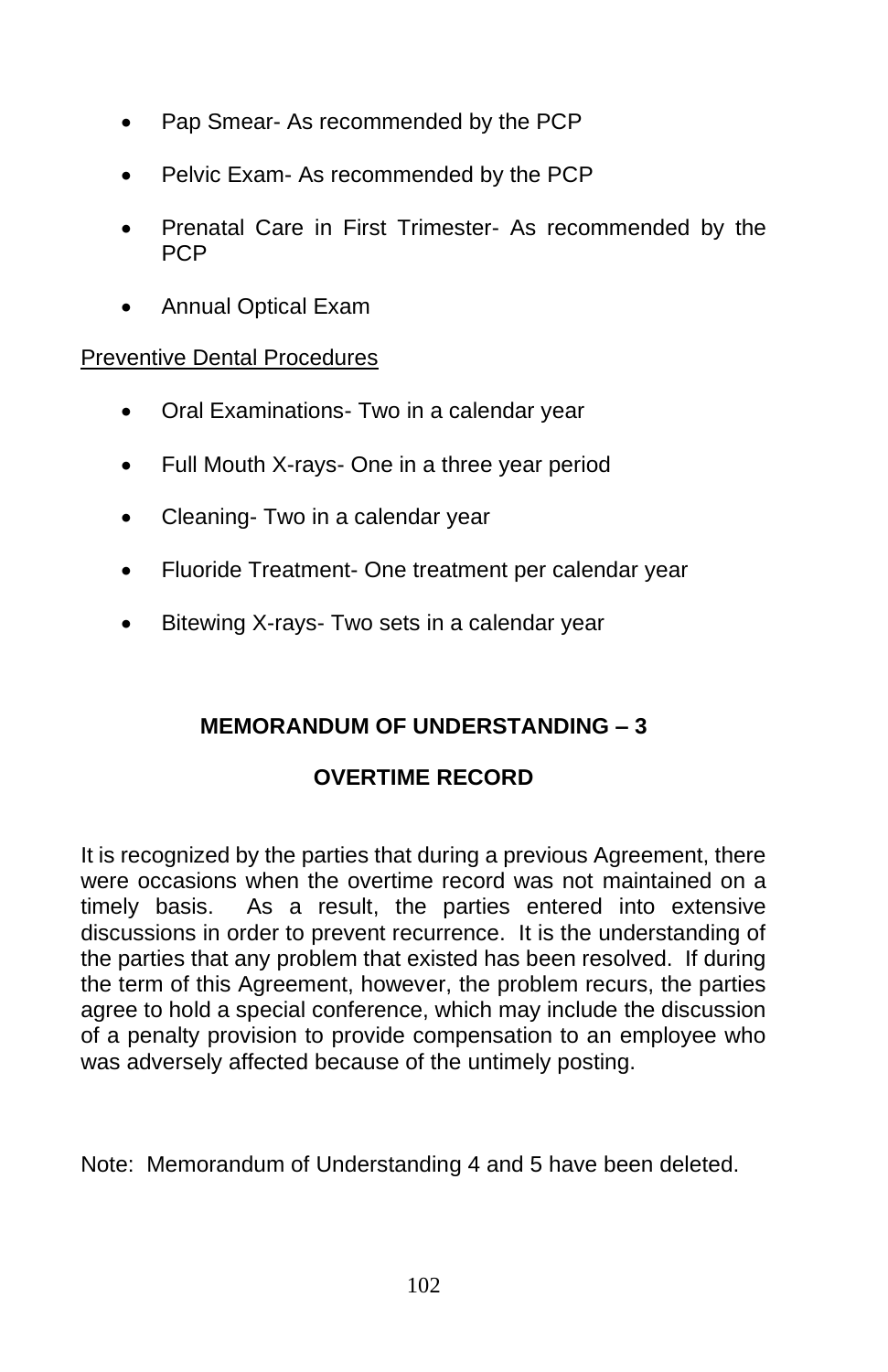# **PANEL OF ARBITRATORS**

Effective with the execution date of this Agreement, the panel of arbitrators as provided for in Reference Paragraph 247 shall be as follows:

- 1. Patrick McDonald
- 2. Mark Glazer
- 3. Barry Goldman

At the request of either party, an arbitrator will be removed from the panel. In the event that a vacancy occurs on the panel of arbitrators, the University and the Union shall meet at the request of either party to select an arbitrator to fill the vacancy, and such selection shall be by mutual agreement.

# **MEMORANDUM OF UNDERSTANDING – 7**

# **INCLEMENT WEATHER - FLINT**

Notwithstanding the provisions of Article 40, Section F., and upon the total suspension of operations at the Flint Campus, the University will contact the HVAC circuit employees at a reasonable time, if possible, prior to the start of their shifts to inform them of the closing and of the continuing responsibilities of the employees under Article 40, Section F. In those instances, where an employee is not notified and reports to work, they will, at the discretion of the University be (1) utilized in some capacity or (2) sent home. Such employee who is sent home shall have four (4) hours added to their vacation accrual.

# **MEMORANDUM OF UNDERSTANDING – 8**

### **OPERATIONAL WORK**

It is understood that when an employee is assigned to work which takes them from their normal operational shift work, they shall not be held responsible for operational work during the period of the assignment.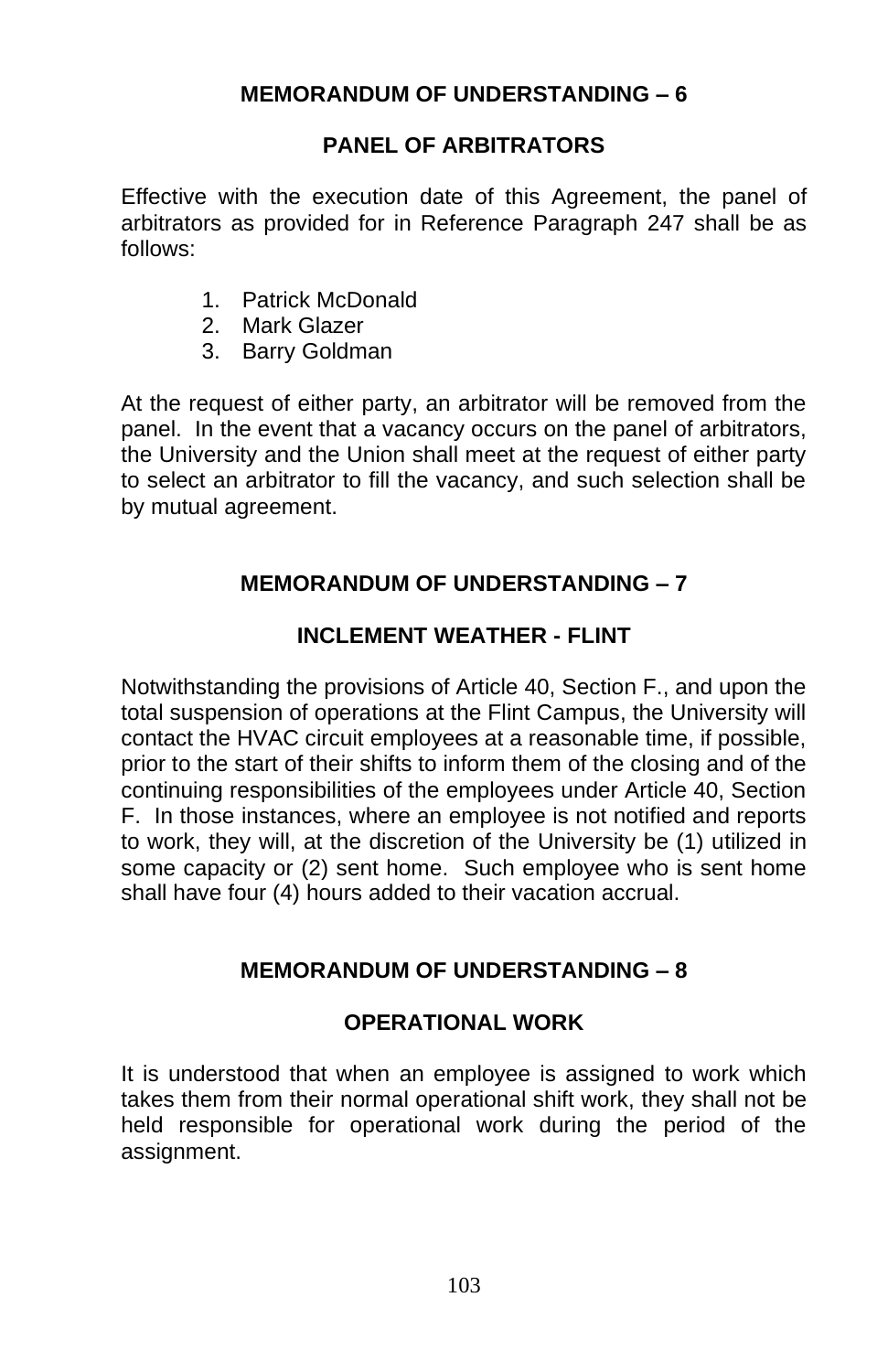### **MEMORANDUM OF UNDERSTANDING – 9**

### **APPRENTICESHIP PROGRAM**

The parties agree to meet and discuss a multi-employer based apprenticeship program, in the event such a program is fully established. This may be accomplished through a special conference, at the request of the Union.

## **MEMORANDUM OF UNDERSTANDING – 10**

### **INCENTIVE PROGRAM**

The parties agree to meet in special conference to discuss the feasibility of establishing an employee incentive program which would recognize the suggestions and contributions of the employees. The meetings shall be held at the request of the Union.

Note: Memorandum of Understanding 11 and 12 have been deleted.

# **MEMORANDUM OF UNDERSTANDING- 13**

### **IUOE RETIREE TEMPORARY EMPLOYMENT PAY RATE**

It is understood and agreed that if any IUOE employee who "retires" from the University and subsequently returns as a temporary employee performing duties consistent with those included in the classifications referenced in Appendix A of our collective bargaining Agreement, such retiree shall be paid the current pay rate for the classification that is appropriate for the type of duties the retiree is performing as a temporary employee. It is also recognized that temporary employees are not eligible for any fringe benefits, or any other representation considerations of the parties' collective bargaining agreement.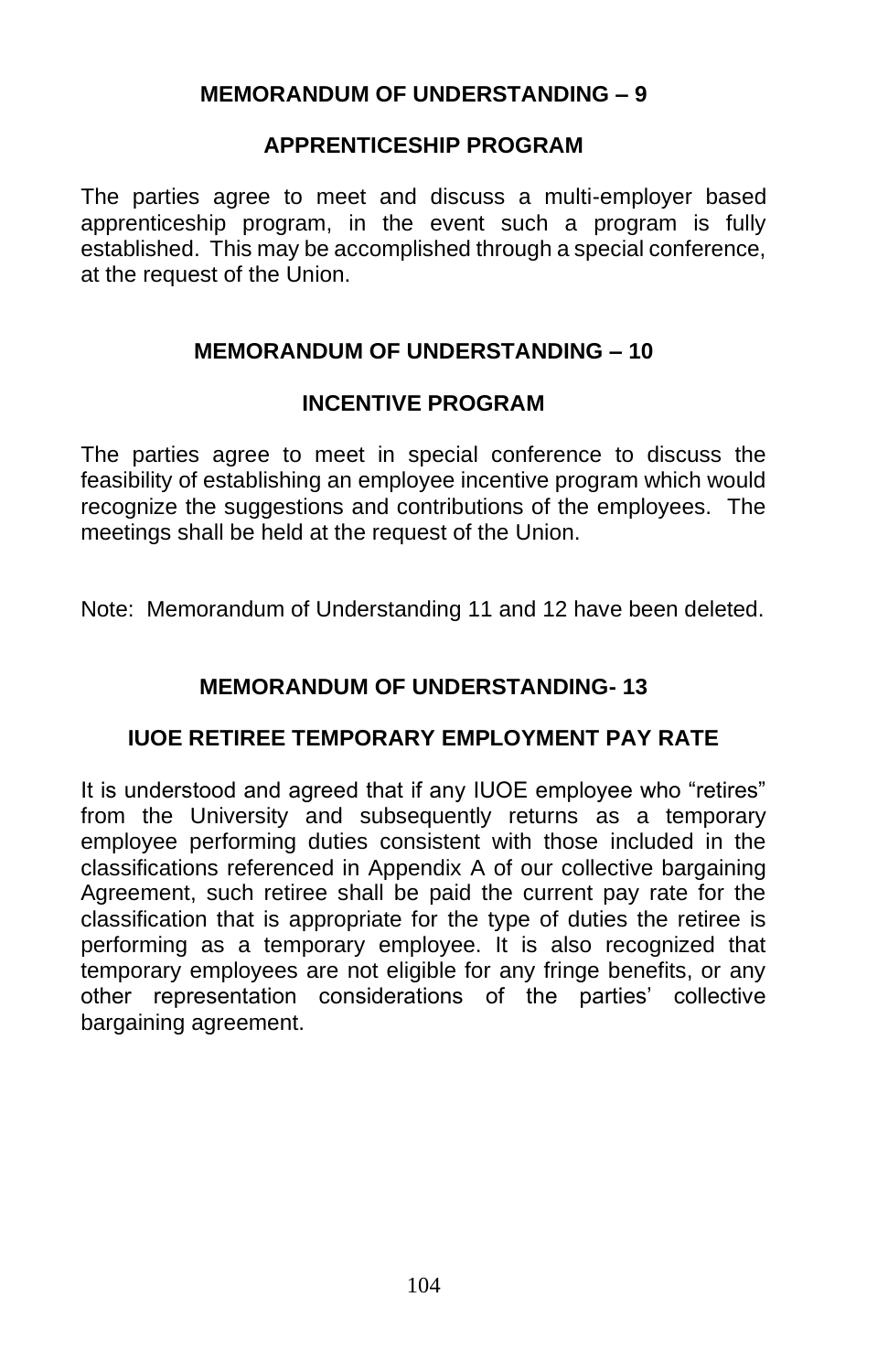# **MEMORANDUM OF UNDERSTANDING - 14**

### **SUPPLEMENTAL WAGE ADJUSTMENTS**

The parties recognize that from time to time situations may occur that may require members of the bargaining unit to perform duties involving a reasonably significant time commitment that are outside the scope of duties performed by employees in the bargaining unit. These duties would also be outside the scope of duties performed by an IUOE employee assigned as a Group Leader. If the University determines a need to so assign such other duties, it is agreed that the parties will discuss whether the nature and extent of the other duties work assignment is reasonably significant to warrant a supplemental wage adjustment, and if so agree on an appropriate amount for the adjustment. This consideration would be based on the particular circumstances of each individual situation on a case-by-case basis. It is recognized and understood that the initiation and/or discontinuance of such other duties work assignment is at the sole discretion of the University.

Note: Memorandum of Understanding 15 has been deleted.

# **MEMORANDUM OF UNDERSTANDING - 16**

### **CLASSIFICATION REVIEW**

An employee may contact their manager and/or supervisor to review the employee's job when the employee believes there has been a significant change in the duties that warrants a change in the employee's classification. The employee and manager/supervisor will determine if a change in classification is warranted. The review process will begin within 30 days of the employee's request.

If the parties agree, a recommendation for review will be forwarded to University Human Resources. If the parties disagree, the employee may contact human resources to initiate a formal review. The review process will begin within 30 days of the employee's request.

Memorandum of Understanding - 16 does not modify management rights as described in Article 2 of this Agreement.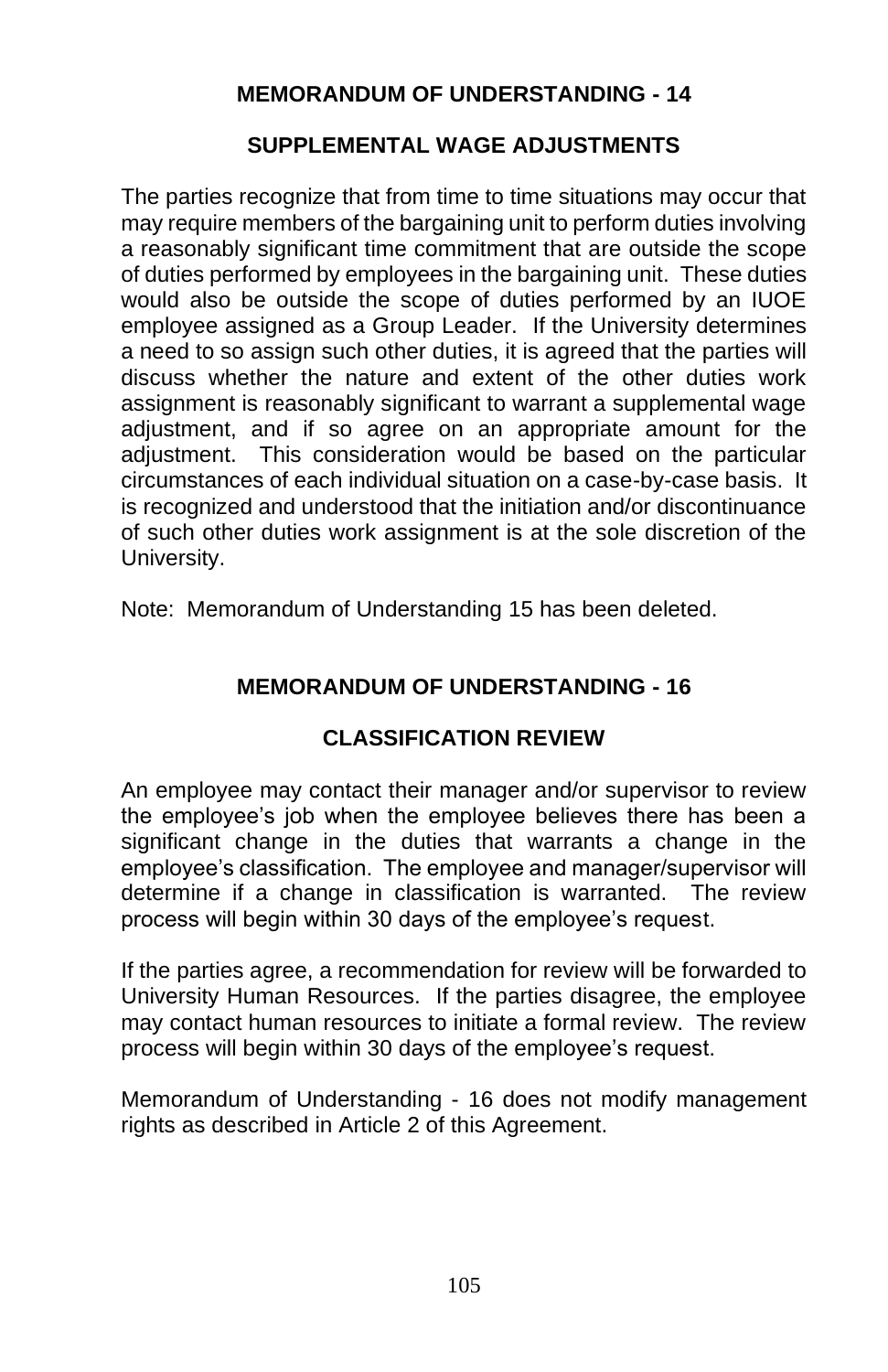## **MEMORANDUM OF UNDERSTANDING - 17**

## **INACTIVE LANGUAGE/SEE ARTICLE 5 AND ARTICLE 6**

## **SECTION A. AGENCY SHOP**

19 During the life of this Agreement and to the extent the laws of the State of Michigan permit, every employee, beginning with the month following (1) thirty [30] calendar days after the execution date of this Agreement, or (2) thirty [30] calendar days after employment in the bargaining unit, whichever date is the later, and monthly thereafter, shall tender to the Union, as a condition of continued employment in the bargaining unit, either periodic and uniformly required Union dues, or in the alternative, a service charge in an amount equivalent to periodic and uniformly required Union dues.

#### **SECTION B. TERMINATION**

- 20 No employee shall be terminated under Section A of this Article unless:
	- 1. The Union first has notified the employee by letter explaining that they are delinquent in not tendering either periodic and uniformly required Union dues or the service charge in an amount equivalent to periodic and uniformly required Union dues, and specifying the current amount of such delinquency, and warning them that unless such dues or service charge are tendered within thirty (30) calendar days, they will be reported to the University for termination as provided in this Article, and
	- 2. The Union has furnished the University with written proof that the procedure of Section B.1. of this Article has been followed or has supplied the University with a copy of the letter sent to the employee and notice that they have not complied with the request. The Union must specify further, when requesting the University to terminate the employee, the following by written notice: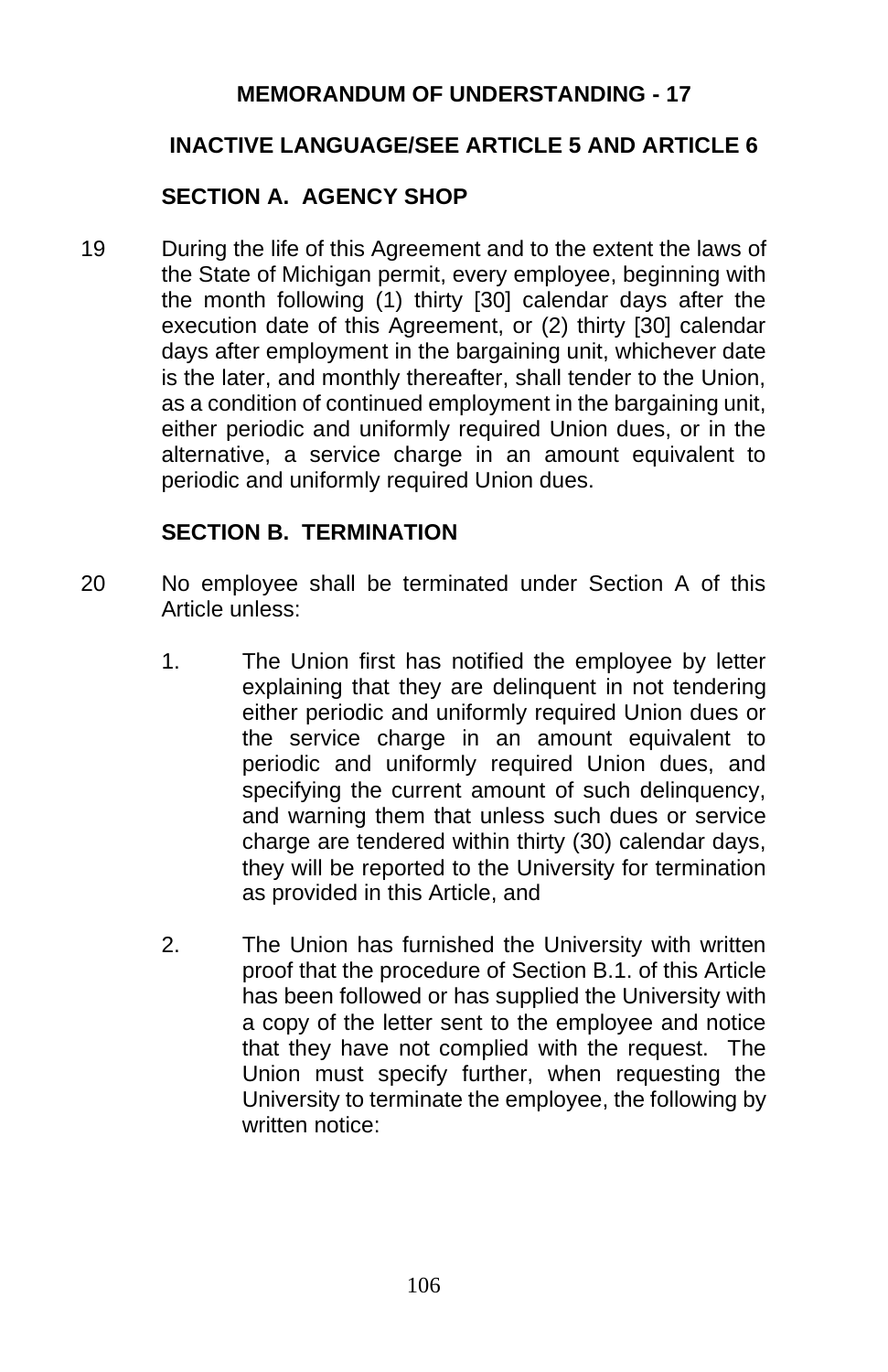"The Union certifies that (Name)

> has failed to tender either the periodic and uniformly required Union dues or service charge required as a condition of continued employment under the collective bargaining Agreement and that under the terms of the Agreement, the University shall terminate the employee."

## **SECTION C. INDEMNIFICATION**

21 The Union shall indemnify and save the University harmless from any and all claims, demands, suits, or any other action arising from this Article or from complying with any request for termination under this Article.

#### **DUES, AND INITIATION FEE OR SERVICE CHARGE CHECKOFF**

22 During the life of this Agreement and to the extent the laws of the State of Michigan permit and as provided in this Article, the University will deduct voluntary assessments, one month's current and periodic Union dues and the initiation fee, if any, or service charge based upon a uniform dues schedule from the pay of each employee who voluntarily executes and delivers to the University the following authorization form.

#### **VOLUNTARY AUTHORIZATION FOR DEDUCTION OF UNION DUES AND INITIATION FEE OR SERVICE CHARGE**

| Name            | Social Security No. |
|-----------------|---------------------|
| (type or print) |                     |

Department

I authorize the University to deduct from wages earned or to be earned by me monthly Union dues \_\_\_\_ and initiation fee or service charge **that** (check applicable authorizations) or \$\_\_\_\_\_\_ per month voluntary assessment, to be initiated for checkoff in June and/or December only, commencing June 1999, as certified to the University by the Financial Officer of the Union, and to remit the same to the Union at such time and such manner as may be agreed upon between the University and the Union.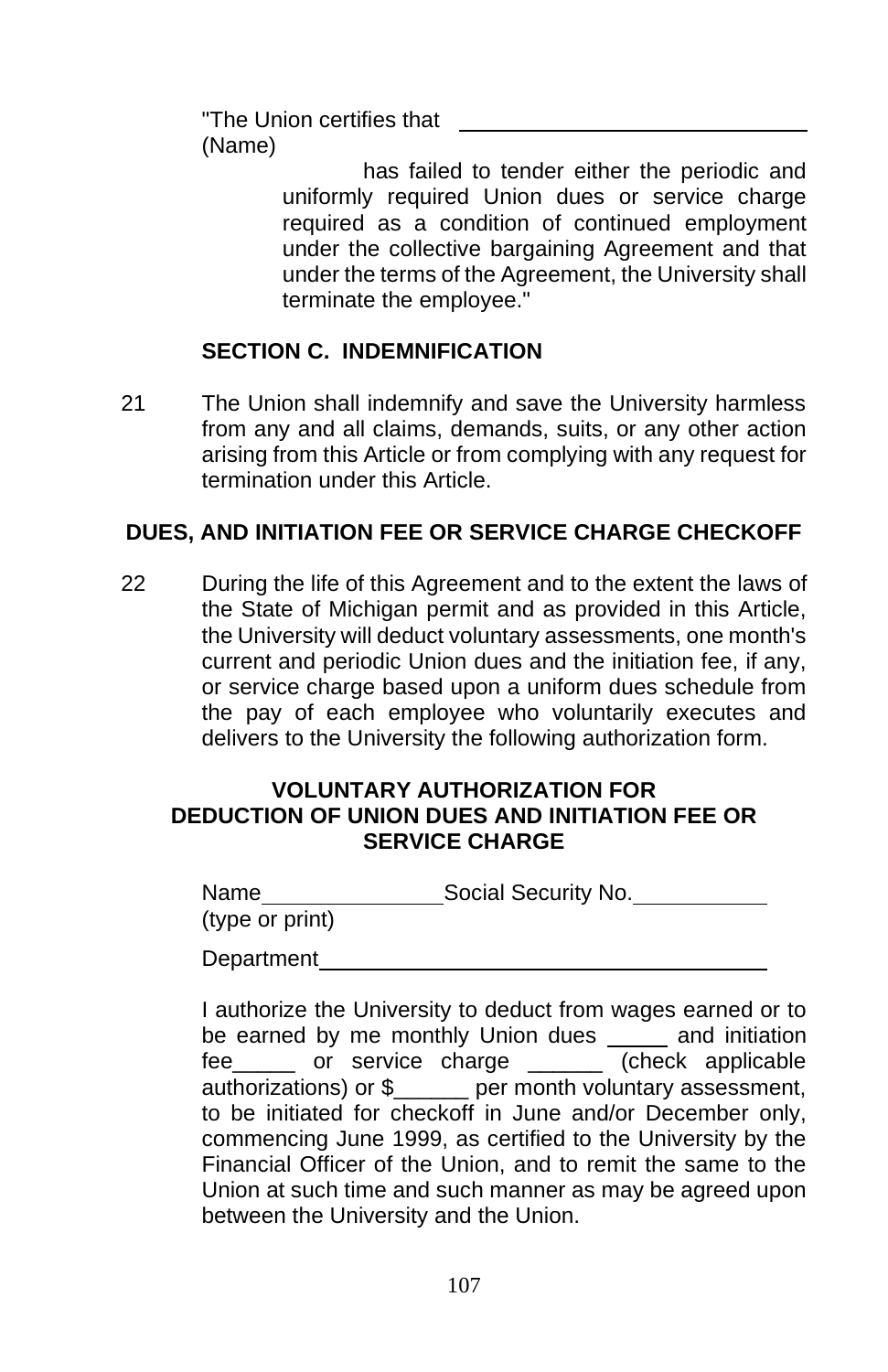This authorization and direction shall be effective until revoked in writing by me on a form provided by the University, or until the termination of the collective Agreement between the University and the Union which is in force at the time of delivery of this authorization, whichever occurs sooner; and I agree and direct that this authorization and direction shall be automatically renewed for the period of each succeeding applicable collective Agreement between the University and the Union until revoked in writing by me on a form provided by the University or until the termination of each applicable collective Agreement between the University and the Union whichever occurs sooner.

This authorization and direction shall be automatically revoked upon my termination of employment with the University.

> $\frac{1}{2}$  ,  $\frac{1}{2}$  ,  $\frac{1}{2}$  ,  $\frac{1}{2}$  ,  $\frac{1}{2}$  ,  $\frac{1}{2}$  ,  $\frac{1}{2}$  ,  $\frac{1}{2}$  ,  $\frac{1}{2}$  ,  $\frac{1}{2}$  ,  $\frac{1}{2}$  ,  $\frac{1}{2}$  ,  $\frac{1}{2}$  ,  $\frac{1}{2}$  ,  $\frac{1}{2}$  ,  $\frac{1}{2}$  ,  $\frac{1}{2}$  ,  $\frac{1}{2}$  ,  $\frac{1$ (Signature of employee)

\_\_\_\_\_\_\_\_\_\_\_\_\_\_\_\_\_\_\_\_\_\_\_\_\_\_ (Address of employee)

\_\_\_\_\_\_\_\_\_\_\_\_\_\_\_\_\_\_\_\_\_\_\_\_\_\_ (Date of signing)

\_\_\_\_\_\_\_\_\_\_\_\_\_\_\_\_\_\_\_\_\_\_\_\_\_\_ (Date of delivery to University)

23 The following certification form shall be used by the Union when certifying membership dues, initiation fee or service charge:

### **CERTIFICATION OF FINANCIAL OFFICER OF UNION**

| I certify that for ___                           |     | the        |
|--------------------------------------------------|-----|------------|
| (type or print)                                  |     |            |
| membership dues are \$__________ per_______, the |     |            |
| initiation fee is \$                             |     | per or the |
| service charge is \$                             | per |            |
| a voluntary assessment of \$                     |     | per month  |
| for six months. Date:                            |     |            |
|                                                  |     |            |
| Signature:                                       |     |            |

| Financial Secretary - Union        |  |
|------------------------------------|--|
| Date of delivery to the University |  |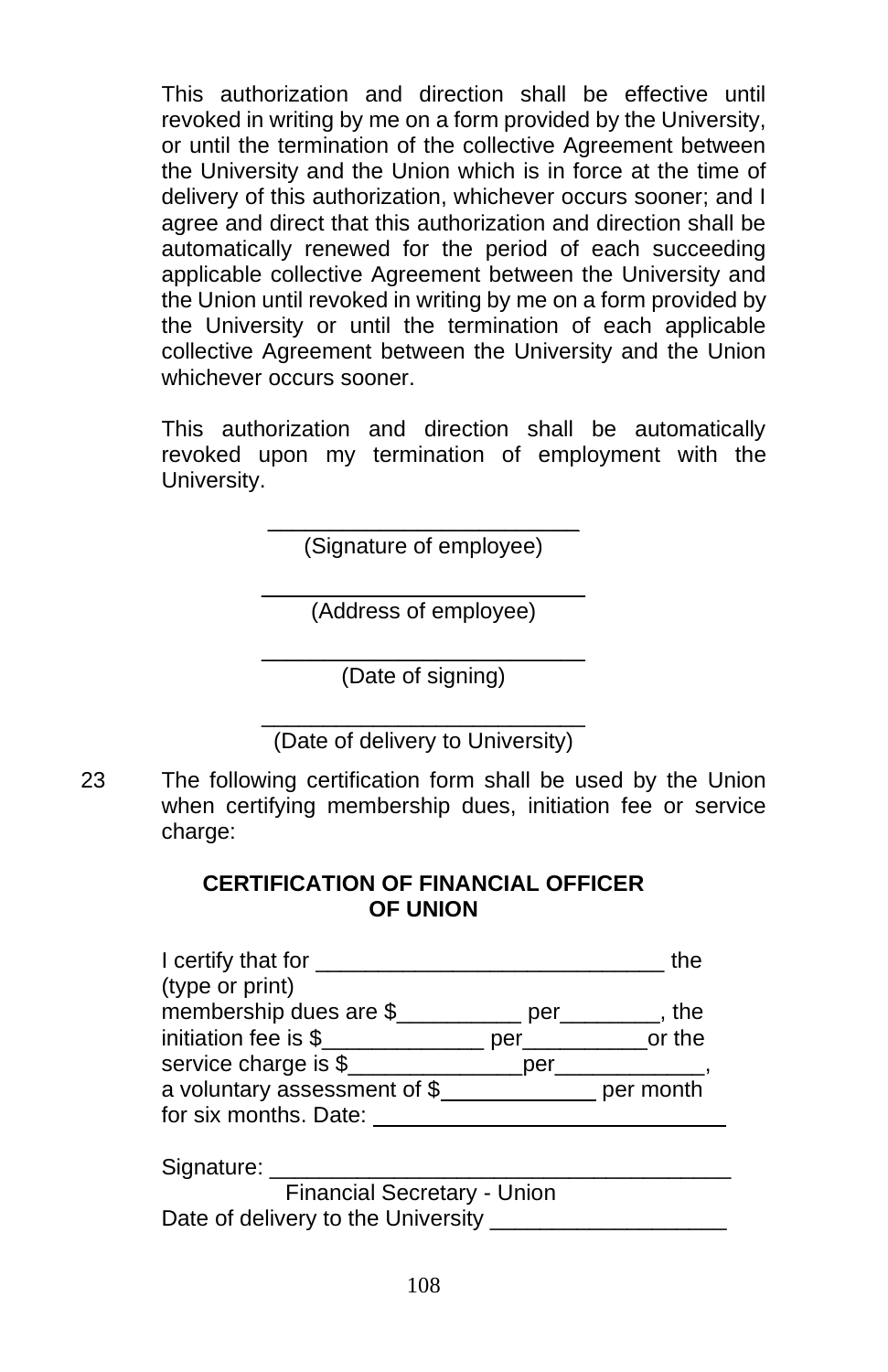- 24 Payroll deductions shall be made only from the pay due employees on the last pay day of each calendar month; except that the initiation fee, if any, shall be deducted from six (6) consecutive pay checks, provided, however, the initial deduction for any employee shall not begin unless both (1) a properly executed "Voluntary Authorization for Deduction of Union Dues and Initiation Fee or Service Charge"; or voluntary assessment and (2) the amount of the monthly membership dues, initiation fee or service charge or voluntary assessment certified by the Financial Secretary of the Union has been delivered to the University at a place designated by the University at least thirty (30) calendar days prior to the last pay day of the calendar month. Changes in the amount of the monthly membership dues, initiation fee or service charge also must be delivered to the University at a place designated by the University, at least thirty (30) calendar days prior to the last pay day of the calendar month before the change will become effective. (See Voluntary Assessment restrictions in paragraph 22)
- 25 An employee may revoke their "Voluntary Authorization for Deduction of Union Dues, Initiation Fee or Service Charge" or voluntary assessment at any time by written notification to the University on a form provided by the University. Payroll Deductions shall terminate when a revocation has been delivered to the University at least thirty (30) calendar days prior to the last pay day of the calendar month.
- 26 All sums deducted by the University shall be remitted to the Financial Secretary of the Union at an address given to the University by the Union, once each month by the fifteenth (15) calendar day of the month following the month in which the deductions were made, together with a list of names and the amount deducted for each employee for whom a deduction was made. The University will also notify the Union of the name of each employee who revokes their "Voluntary Authorization for Deduction of Union Dues, Initiation or Service Charge, or voluntary assessment".
- 27 The University shall not be liable to the Union by reason of the requirements of this Article for the remittance of payment of any sum other than that constituting actual deductions made from the pay earned by the employee. In addition, the Union shall indemnify and save the University harmless from any liability resulting from any and all claims, demands, suits or any other action arising from compliance with this Article, or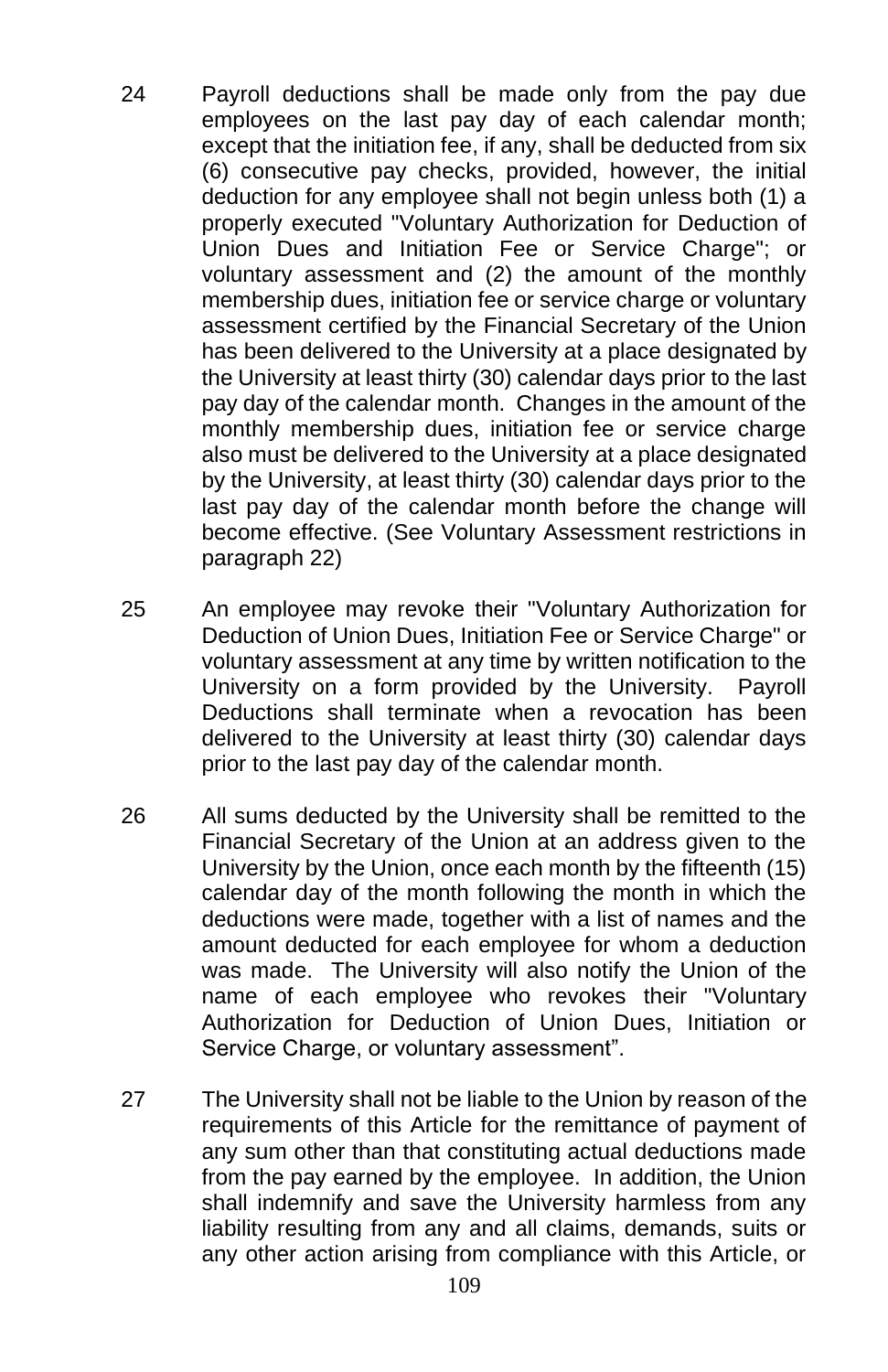in reliance on any list, notice, certification or authorization furnished under this Article.

## **MEMORANDUM OF UNDERSTANDING – 18**

## **DRUG TESTING AND BACKGROUND CHECKS**

UMHS Policy #04-06-036, "Drug-Free Workplace", shall apply to all IUOE represented employees at Michigan Medicine.

UMHS Policy #04-06-037, "For Cause Drug Screening", shall apply to all IUOE represented employees at Michigan Medicine.

> Prior to the administration of a drug test, an attempt will be made to notify a Union representative to provide an opportunity for the employee to consult with the Union representative. Consultation with the Union representative can occur by phone, or in person at the test site. The opportunity to consult with a Union representative need not occur prior to the administration of a drug test if 60 minutes has expired since the first attempt was made to notify a Union representative.

> Any employee that believes they may be impaired is encouraged to self-report to the Employee Assistance Program.

As a condition of any job movement to a position in Michigan Medicine from outside the "Hospital" or "Utility Systems Technicians – Hospital" seniority groups, IUOE represented employees will be subject to, and must pass, the same background check that is a pre-employment condition for all Michigan Medicine employees

(UMHS Policy #04-06-039, "Background Checks").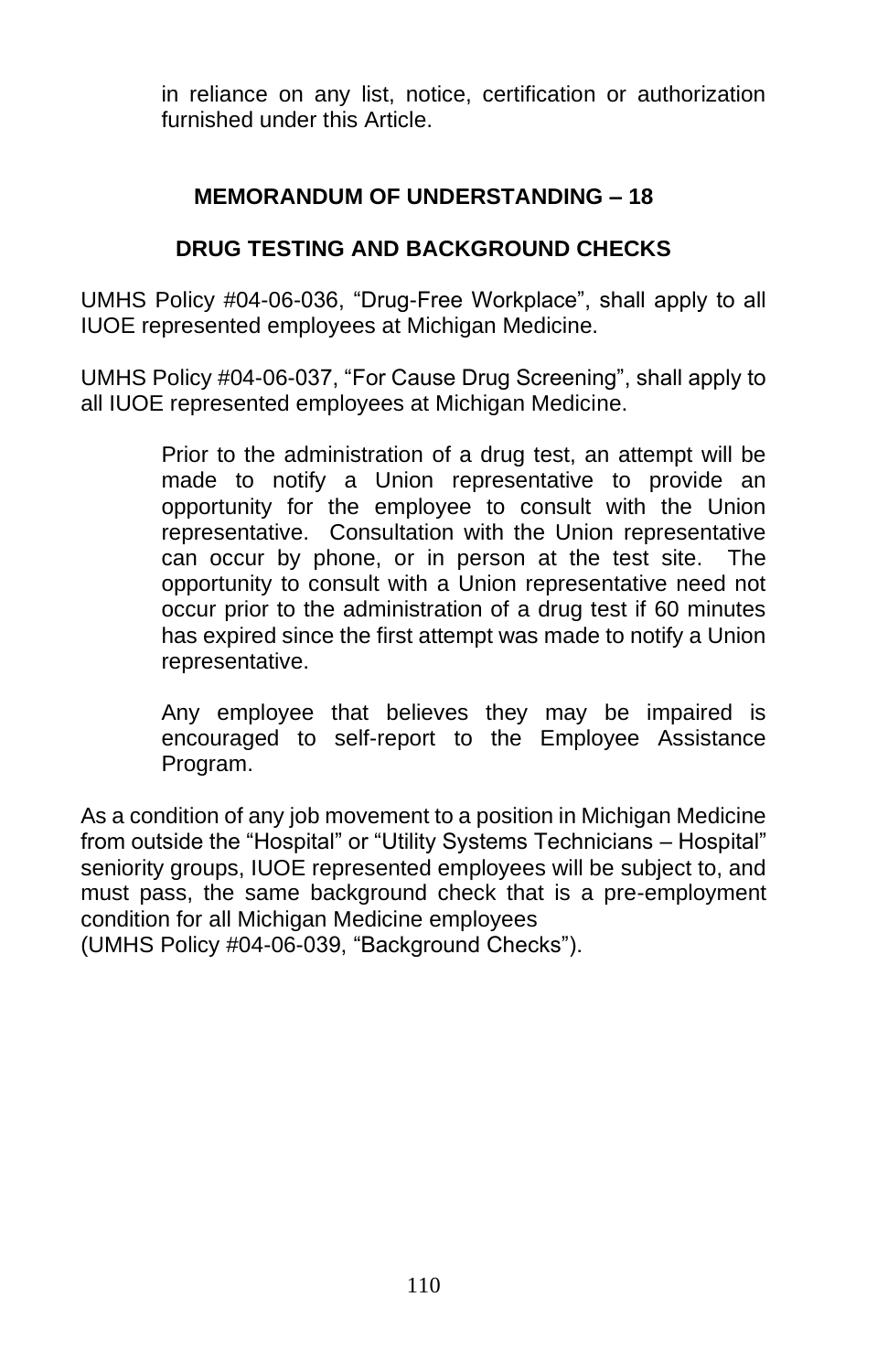## **MEMORANDUM OF UNDERSTANDING – 19**

### **INFECTION CONTROL**

UMHS Policy #04-06-030, "UMHS Mandatory Influenza Vaccination Policy", shall apply to all IUOE represented employees at Michigan Medicine.

UMHS Policy #04-06-002, "Infection Control Practice for Hospital Personnel: Prevention of Spread of Communicable Diseases" shall apply to all IUOE represented employees at Michigan Medicine.

As a condition of any job movement to a position in Michigan Medicine from outside the "Hospital" or "Utility Systems Technicians – Hospital" seniority groups, IUOE represented employees must comply with the requirements of UMH Policy #04-06-002.

All IUOE represented employees shall comply with the Unit for Laboratory Animal Medicine (ULAM) non-human primate standard operating procedure if their job responsibilities include entry into a non-human primate room. Annual tuberculosis (TB) screening administered by the University is required for entry into non-human primate rooms.

# **MEMORANDUM OF UNDERSTANDING – 20**

### **ANNUAL EVALUATIONS**

Michigan Medicine may evaluate employees on an annual basis. The evaluation is intended to support the growth and improve the performance of employees, and shall not be used for disciplinary purposes. The employee's supervisor shall complete the annual evaluation, and the employee shall be given a copy. The evaluation will be maintained in the employee's personnel file, and may be utilized as evidence of notice to the employee of the contents therein.

Changes to the annual evaluation form will not be implemented without prior notice to the Union. Upon notice of the changes, the University will provide the Union a reasonable opportunity to provide feedback and propose changes. The University will consider the Union's feedback, if any is supplied, before the form is finalized and implemented.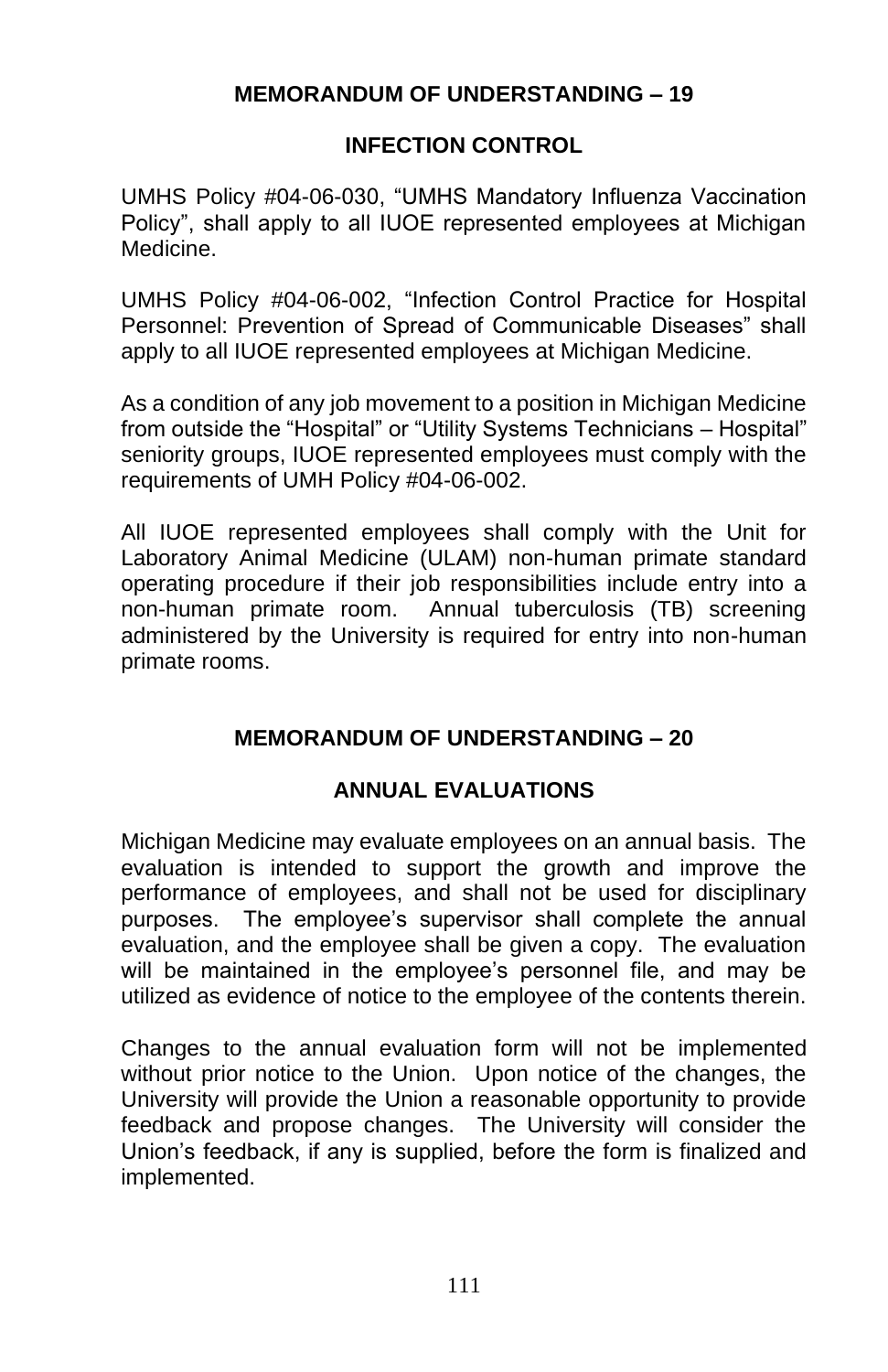#### **MEMORANDUM OF UNDERSTANDING – 21**

## **REQUIRED DISCLOSURE OF FELONY CHARGES AND/OR FELONY CONVICTIONS**

Effective January 1, 2022, Standard Practice Guide 601.38, Required Disclosure of Felony Charges and/or Felony Convictions, shall apply to all employees.

Article 36, Discipline, shall apply to any disciplinary action resulting from an employee's disclosure of, or failure to disclose, a felony charge and/or conviction.

A material change to SPG 601.38 shall be subject to negotiation.

### **MEMORANDUM OF UNDERSTANDING – 22**

#### **Biannual Meetings**

Each year in May and November, by request of either party, the parties will meet by Plant in a Special Conference to assess classifications, training programs, joint training committees, licenses, and discuss other issues identified by either party in the Plant. This language is active through the term of this contract.

### **MEMORANDUM OF UNDERSTANDING - 23**

### **ANNUAL MILITARY DUTY**

An employee who is a member of the Armed Forces Reserve or National Guard and who loses time from work during their normal schedule of work to participate in annual military training, or for service required as a result of a civil disorder or other temporary emergency, shall be granted an excused absence from work, not to exceed fifteen (15) work days in any one calendar year. Such an employee will be paid for the time lost at their hourly rate, including all applicable premiums. Armed Forces Reserve or National Guard base pay shall be offset against such pay. The employee shall furnish the University with written evidence of service and the amount of base pay they were eligible to receive. If an employee receives vacation pay during a period of training or service, they shall not be eligible for the pay provided by this Article for that period of time for which they received vacation pay.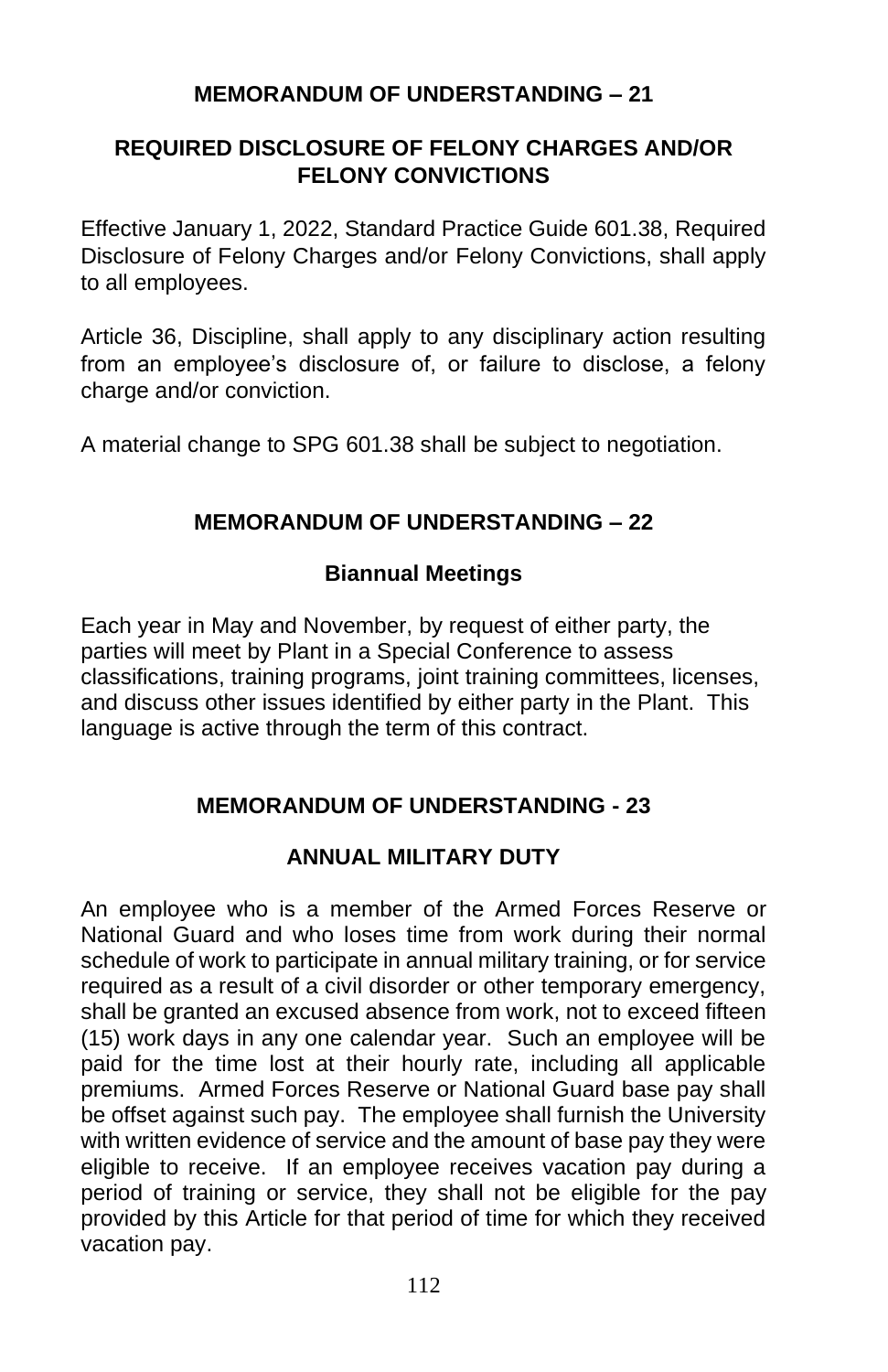### INDEX

| Subject                                 | Paragraph | Page      |
|-----------------------------------------|-----------|-----------|
|                                         |           |           |
| Absence and Shift Relief Procedure      | 261-262   | 84        |
| <b>Agreement Statement</b>              | 1         | 1         |
| Arbitration                             | 246-248   | 78-81     |
| <b>Arbitrator List</b>                  |           | 100       |
| <b>Benefits</b>                         | 181-213   | 62-70     |
| Dental Plan                             | 201       | 68-69     |
| Disability Plan (LTD)                   | 206       | 68-69     |
| Health Insurance                        | 184-198   | 63-66     |
| Life Insurance                          | 181-183   | 62-63     |
| <b>Other Benefits</b>                   | 203       | 67        |
| <b>Prescription Drug Rider</b>          | 199-200   | 66        |
| <b>Retirement Plan</b>                  | 209-213   | 69-70     |
| <b>Travel Accident Insurance</b>        | 204-205   | 67-68     |
| <b>Boiler Operator Training Program</b> | 270-273   | 86-87     |
| <b>Bulletin Boards</b>                  | 28-29     | 9         |
| Call Back Pay                           | 58        | 19        |
| Circuit Ten Day Premium                 | 57        | 19        |
| <b>Classifications and Pay Grades</b>   | 276       | 90-91     |
| <b>Classifications and Wages</b>        | 48-51     | $16 - 17$ |
| New, Changed or Eliminated              | 49-50     | $16 - 17$ |
| Classifications                         |           |           |
| <b>Wage Schedule</b>                    | 48        | $16 - 17$ |
| Conferences                             | 249       | 81        |
| Dental Plan                             | 201       | 66-67     |
| Description of Unit                     | 2         | 1         |
| <b>Discipline</b>                       | 221-225   | 72-75     |
| Dues or Service Checkoff                | 22-27     | 6-8       |
| <b>Education, Continuing</b>            | 269-273   | 86-87     |
| Family and Medical Leave Act            | 150       | 47        |
| <b>Funeral Leave Pay</b>                | 144       | 45-46     |
| <b>General Provisions</b>               | 264-268   | 85        |
| <b>Grievance Procedure</b>              | 226-245   | 74-78     |
| <b>Health Insurance</b>                 | 184-198   | 63-66     |
| Holidays                                | 119-127   | 40-42     |
| <b>Inclement Weather</b>                | 255-256   | 82-83     |
| <b>Jury and Witness Service</b>         | 145-146   | 46        |
| Layoff and Recall Procedure             | 74-79     | 25-27     |
| Laundry and Miscellaneous Services      | 253       | 82        |
| Leader Pay                              | 98        | 33        |
| Leaves of Absence                       | 148-180   | 47-62     |
| <b>Library Privileges</b>               | 251       | 82        |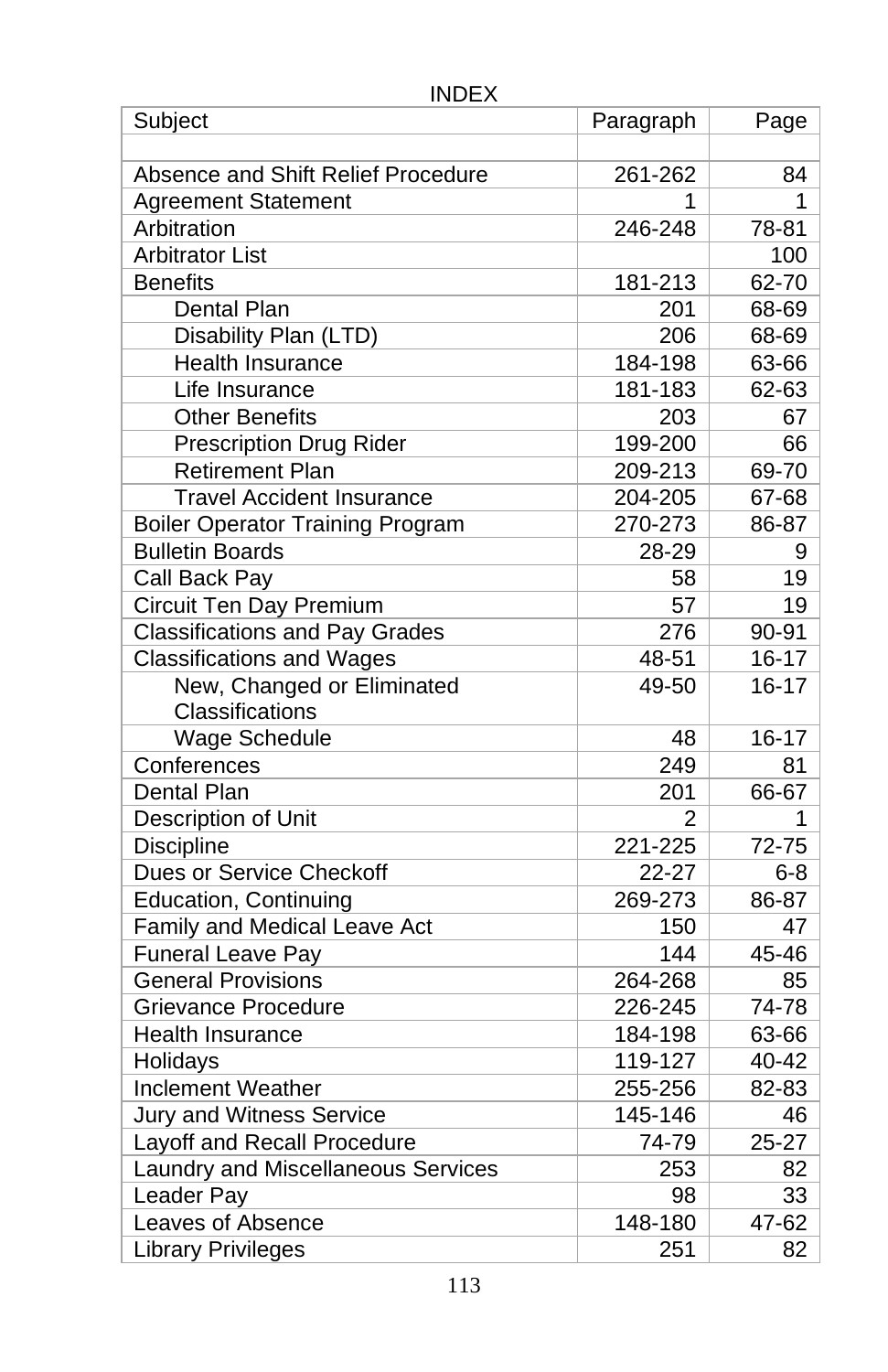| Life Insurance                             | 181-183   | 62-63          |
|--------------------------------------------|-----------|----------------|
| Long Term Disability Plan (LTD)            | 206       | 68-69          |
| Longevity Pay                              | 214-218   | 70-71          |
| Subject                                    | Paragraph | Page           |
|                                            |           |                |
| <b>Management Rights</b>                   | 7         | $\overline{2}$ |
| <b>Maternity Leave</b>                     | 147       |                |
| Memorandums of Understanding               |           | 96-108         |
| <b>Alternate Work Schedules</b>            |           | 96             |
| <b>Annual Evaluations</b>                  |           | 108            |
| <b>Annual Military Duty</b>                |           |                |
| Apprenticeship Program                     |           | 101            |
| <b>Biannual Meetings</b>                   |           |                |
| <b>Classification Review</b>               |           | 102            |
| Drug Testing and Background Checks         |           | 107            |
| <b>Felony Charges/Felony Convictions</b>   |           |                |
| Inactive Language                          |           | 103            |
| Incentive Program                          |           | 101            |
| <b>Inclement Weather-Flint</b>             |           | 100            |
| <b>Infection Control</b>                   |           | 108            |
| <b>IUOE Retiree Temporary Employment</b>   |           | 101            |
| Pay Rate                                   |           |                |
| <b>Operational Work</b>                    |           | 100            |
| Overtime Record                            |           | 99             |
| <b>Panel of Arbitrators</b>                |           | 100            |
| <b>Preventive Medical/Dental Care</b>      |           | 98             |
| Procedures                                 |           |                |
|                                            |           |                |
| Supplemental Wage Adjustments              |           | 102            |
| Military Duty, Annual                      | 147       | 46-47          |
| Miscellaneous                              | 251-263   | 82-84          |
| Non-Discrimination                         | $14 - 18$ | $4 - 5$        |
| No Strike Guarantee                        | $8 - 13$  | $2 - 4$        |
| Overtime                                   | 36-47     | $12 - 16$      |
| <b>Parental Leave</b>                      | 147       |                |
| Pay Checks                                 | 258-259   | 83             |
| Premiums                                   | 52-57     | $17 - 19$      |
| Circuit Ten Day                            | 57        | 19             |
| Relief                                     | 55        | 18             |
| Shift                                      | 52-54     | $17 - 18$      |
| <b>Shift Rotation</b>                      | 56        | 18             |
| <b>Prescription Drug Rider</b>             | 199-200   | 66             |
| <b>Probationary Employees</b>              | 71-73     | 25             |
| Promotions, Transfers and Shift Preference | 80-97     | 27-33          |